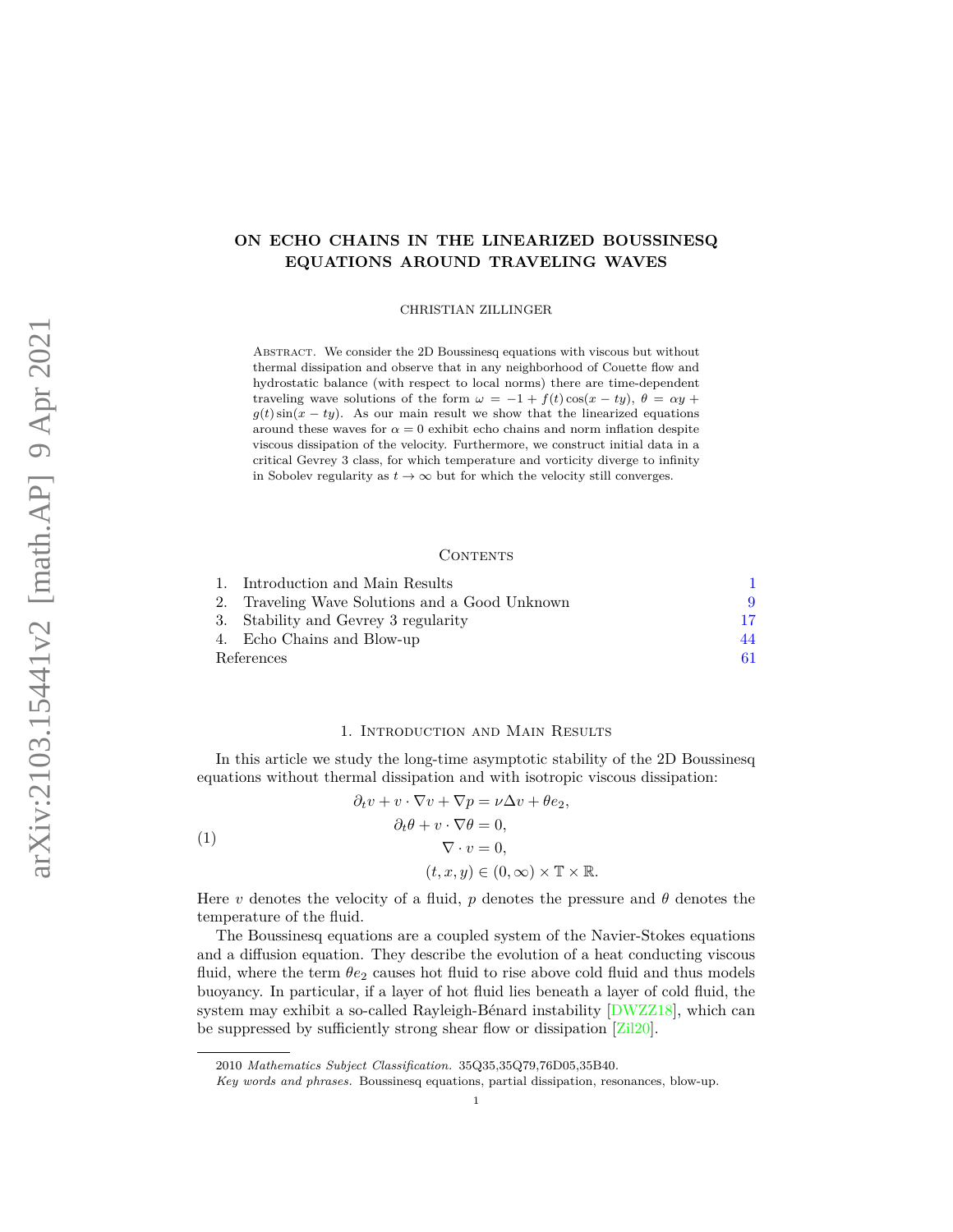#### 2 CHRISTIAN ZILLINGER

The study of the stability and asymptotic behavior of the Boussinesq equations, in particular with anisotropic or partial dissipation, is an area of very active research. We in particular mention the recent works [\[EW15,](#page-61-1) [Wid18,](#page-61-2) [DWZZ18,](#page-61-0) [YL18,](#page-61-3) [WXZ19,](#page-61-4) [DWZ20,](#page-61-5) [WSP20,](#page-61-6) [DWXZ20,](#page-61-7) [MSHZ20,](#page-61-8) [TWZZ20,](#page-61-9) [LWX](#page-61-10)<sup>+</sup>21, [Zil20,](#page-62-0) [Zil21b\]](#page-62-1) and the classical wellposedness results [\[CKN99,](#page-60-1) [Cha06\]](#page-60-2).

Following the seminal works of Villani and Mouhot [\[MV11\]](#page-61-11) on Landau damping in plasma physics and of Bedrossian and Masmoudi [\[BM14\]](#page-60-3) on inviscid damping for the Euler equations, questions of the effects of mixing have attracted strong interest. In the Euler setting one observes that for small, smooth perturbations of an affine shear flow,  $v = (y, 0)$ , the perturbation of the velocity field asymptotically converges. This asymptotic stability of the velocity field is known as *inviscid damping* and related to the Orr mechanism  $\left[ \text{Orr07} \right]$ . Subsequently it was shown that this mechanism is very robust and linear inviscid damping holds for rather general classes of monotone flows at rather low Sobolev regularity [\[WZZ18,](#page-61-13) [WZZ19,](#page-61-14) [Zil16,](#page-62-2) [Zil19,](#page-62-3) [Zil17,](#page-62-4) [CZZ19,](#page-61-15) [BCZV19,](#page-60-4) [IJ19,](#page-61-16) [Jia20\]](#page-61-17). However, for the *nonlinear equations* very high, Gevrey 2 regularity requirements are imposed to establish stability and inviscid damping [\[IJ19,](#page-61-16) [IJ20\]](#page-61-18). Already in [\[BM15\]](#page-60-5) it was sketched in terms of a toy model that iterated nonlinear resonances might lead to norm inflation with an exponential dependence on the frequency, which gave strong evidence of the necessity of Gevrey regularity.

In [\[DM18\]](#page-61-19) it was shown that there indeed exists data exhibiting chains of resonances (called echo chains) and associated norm inflation behavior (see also [\[Bed20\]](#page-60-6) for similar results for the Vlasov-Poisson equations). This mechanism has been further studied in detail in [\[DZ19\]](#page-61-20) for the Euler equations linearized around traveling waves. As the main results of [\[DZ19\]](#page-61-20) it is shown that the norm inflation does *not* necessarily imply that inviscid damping fails. On the contrary, there exists data in a critical Gevrey class such that the solution not only exhibits norm inflation, but even blow-up: the *vorticity* diverges to infinity in Sobolev regularity as time tends to infinity. Yet, for the same data the *velocity* still is damped in  $L^2$  to another shear flow as time tends to infinity. Hence, damping of the *velocity*, which is the physical effect of inviscid damping, persists *despite* blow-up of the *vorticity*. Similar results also holds for the Vlasov-Poisson equations [\[Zil21a\]](#page-62-5).

In this article we study whether such resonances are also be present in the Boussinesq equations without thermal dissipation and whether the Gevrey regularity requirements of [\[MSHZ20\]](#page-61-8) are necessary. In these equations there is competition of viscous dissipation, destabilization by buoyancy and resonance effects. In particular, it is a priori not clear whether these equations can sustain resonances and, if so, what the implications for norm inflation and asymptotic stability are. As the main results of this article, we show that the Boussinesq equations linearized around traveling waves indeed exhibit norm inflation and blow-up of the temperature in Sobolev regularity as time tends to infinity. Yet, damping of the velocity field (in lower Sobolev norms) persists despite this blow-up.

The key mechanism of this article's results is given by a (nonlinear) resonance mechanism, which exploits the system structure of the Boussinesq equations. Similar resonance mechanisms also underlie instability results in the Euler equations [\[DZ19\]](#page-61-20), where they are known as fluid echoes, and the Vlasov-Poisson equations where they are called plasma echoes [\[Bed20\]](#page-60-6). In both the Euler setting [\[YOD05\]](#page-61-21) and the plasma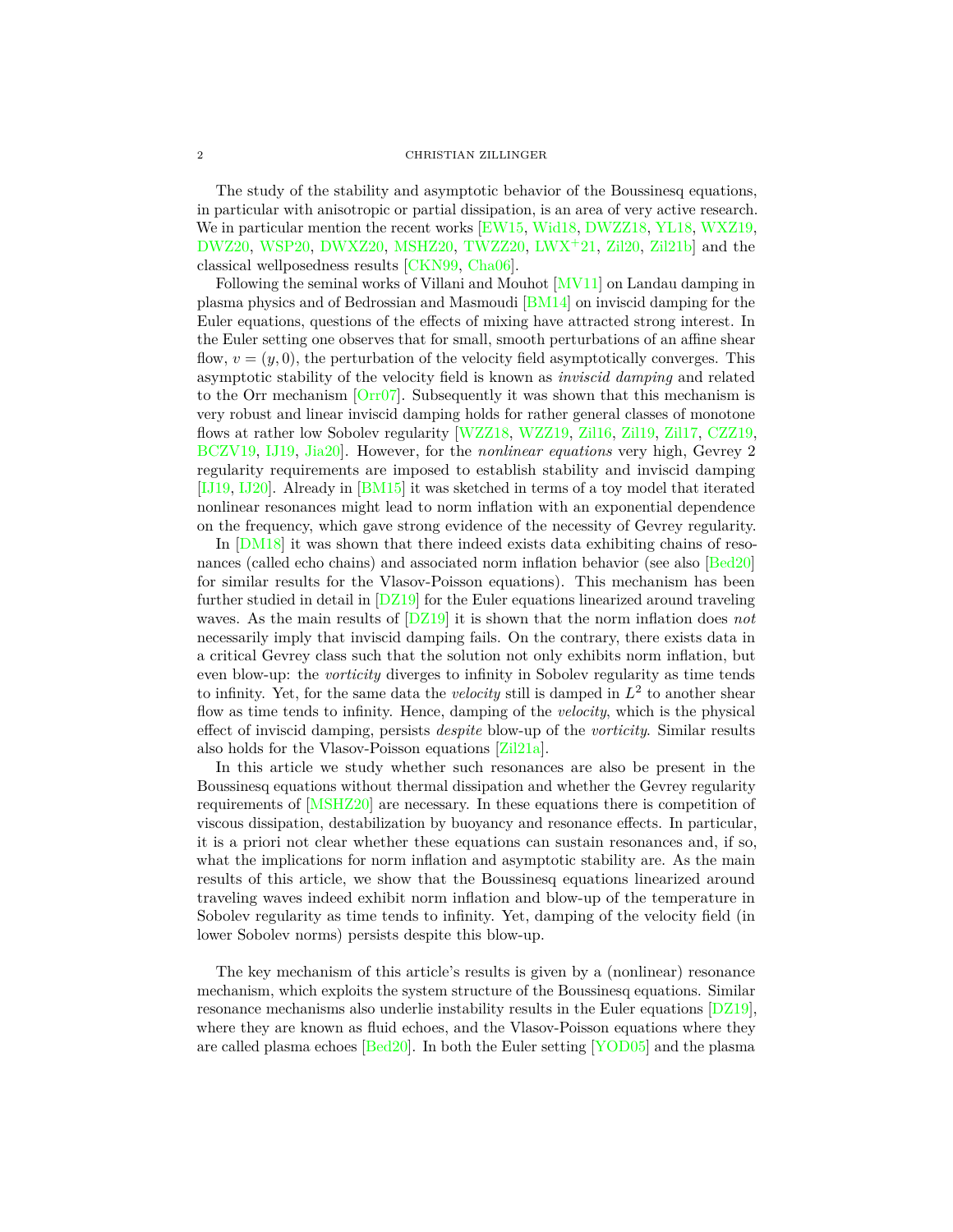setting [\[MWGO68\]](#page-61-22) these echoes have been experimentally observed.

We observe that a combination of a shear flow and hydrostatic balance

<span id="page-2-0"></span>(2) 
$$
v = \begin{pmatrix} y \\ 0 \end{pmatrix}, \theta = \alpha y,
$$

is a stationary solution of the Boussinesq equations  $(1)$ 

$$
\partial_t v + v \cdot \nabla v + \nabla p = \nu \Delta v + \theta e_2,
$$
  

$$
\partial_t \theta + v \cdot \nabla \theta = 0,
$$
  

$$
\nabla \cdot v = 0.
$$

for any  $\alpha > 0$ , where in this article, for simplicity, we restrict to the case  $\alpha = 0$ . In this setting the echo mechanism then works as follows:

- At the initial time one introduces a perturbation of the temperature of the form  $\epsilon e^{ikx+iny}$ . According to the linearized dynamics this solution will be mixed and will weakly converge to zero as time tends to infinity.
- At a later time  $\tau < \frac{\eta}{k}$  we introduce another perturbation of the temperature at a different frequency in  $x$  of the form  $\epsilon e^{ilx}$ . According to the linearized equation also this perturbation will weakly converge to zero as time tends to infinity.
- In the linearized equations around the *stationary state* [\(2\)](#page-2-0) both perturbations do not interact. However, in the nonlinear evolution (and in the linearization around a traveling wave) one observes a large time- and frequency-localized correction. Both perturbations result in a nonlinear *echo*:
	- **–** By the buoyancy term the first perturbation at frequency *k* generates a perturbation of the vorticity  $\omega = \nabla \times v$ .
	- **–** This vorticity perturbation leads to a frequency-localized resonance in the velocity at the resonant time  $\frac{\eta}{k}$ .
	- $-$  By the nonlinearity  $v \cdot \nabla \theta$  this velocity resonance then interacts with the second perturbation of the temperature at mode *l*, exciting the temperature at frequency  $k + l$  in  $x$ .

We stress the presence of viscous dissipation in the velocity equations. Thus, in contrast to the Euler equations or Vlasov-Poisson equations, where the density directly generates the velocity, the nonlinear echo effect here relies on the system structure of the Boussinesq equations. The resonance mechanism starts in  $\theta$ , then excites  $v$  and in turn excites  $\theta$ .

Building on this heuristic of a single echo interaction, in this article we show that such perturbations of the temperature can be identified with *traveling wave* solutions. Moreover, they can result in not just one echo but rather a chain of echoes. That is, let there be a traveling wave solution with  $l = -1$  and introduce another perturbation at frequency k in x and  $\eta$  in  $\eta$  with  $\eta > k > 1$ . Then by the above sketch the interaction of the second perturbation with the underlying wave will result in an echo at frequency  $k-1$  at around the resonant time  $\frac{\eta}{k}$ . In turn, this echo correction at frequency  $k-1$  will interact with the underlying wave to generate an echo at frequency  $k-2$  at around the later time  $\frac{\eta}{k-1}$ . Iterating this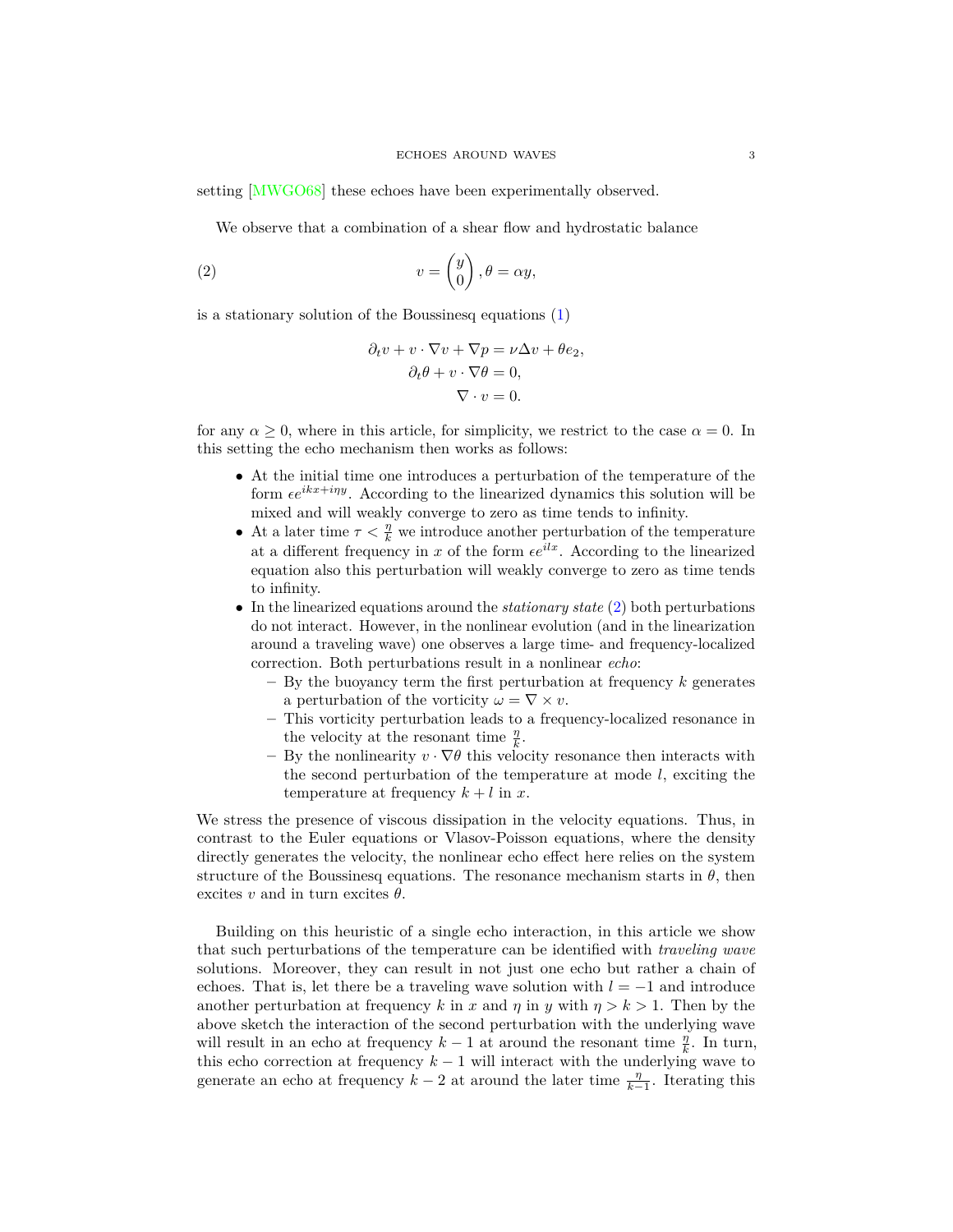procedure, we thus generate an *echo chain*:

$$
k \to k - 1 \to k - 2 \cdots \to 1,
$$

where the size of the steps in frequency corresponds to the frequency of the underlying wave. As we show in Theorem [1.1](#page-5-0) of Section [1.2](#page-5-1) the associated norm inflation along wave. As we show in Theorem 1.1 of Section 1.2 the associated norm inhation along this chain can be of size  $\exp(C\sqrt[3]{\eta})$ , which corresponds to a Gevrey 3 regularity class. This agrees with recent nonlinear stability results of [\[MSHZ20\]](#page-61-8).

In the following subsections we provide an outline of the main results of this article.

*,*

1.1. **Traveling Waves.** As a main result of Section [2](#page-8-0) we show that the tuple

<span id="page-3-0"></span>(3)  

$$
v = \begin{pmatrix} y \\ 0 \end{pmatrix} + \frac{f(t)}{1+t^2} \sin(x - ty) \begin{pmatrix} t \\ 1 \end{pmatrix}
$$

$$
\omega = \nabla v = -1 + f(t) \cos(x - ty),
$$

$$
\theta = \alpha y + g(t) \sin(x - ty),
$$

yields a solution of the nonlinear Boussinesq equations with  $\nu \geq 0$  for any  $f(t)$ ,  $g(t)$ , which solve an associated ODE (see Proposition [2.1\)](#page-9-0). In particular, choosing  $f(0), g(0)$  small, we can view these *traveling wave* solutions as initially arbitrarily small perturbations of the stationary solutions [\(2\)](#page-2-0). Therefore, we suggest that in order to understand the nonlinear perturbation problem around [\(2\)](#page-2-0), one should first study the linearized problem around the waves [\(3\)](#page-3-0). We remark that such waves are also solutions of the inviscid problem. However, in that case generically  $f(t)$  does not remain bounded as  $t \to \infty$  (see Lemma [2.2\)](#page-10-0).

The linearized problem around such a wave in vorticity formulation then reads

$$
(4)
$$

$$
\partial_t \omega + y \partial_x \omega + \frac{f(t)}{1+t^2} \sin(x - ty) (\partial_y - t \partial_x) \omega + v \cdot \nabla f(t) \cos(x - ty) = \nu \Delta \omega + \partial_x \theta,
$$
  

$$
\partial_t \theta + y \partial_x \theta + \frac{f(t)}{1+t^2} \sin(x - ty) (\partial_y - t \partial_x) \theta + v \cdot \nabla g(t) \cos(x - ty) + v_2 \alpha = 0.
$$

As a simplification, throughout this article we consider the following setup:

• We consider the case  $\alpha = 0$ , which implies that  $q(t) = q(0)$  is independent of time. Furthermore, we assume that  $g = 2c\nu$  for a small constant  $0 < c <$ 0*.*001, which by Lemma [2.2](#page-10-0) further implies that

$$
f(t) \le \frac{4c}{1+t^2}.
$$

• We remove the shear term  $\frac{f(t)}{1+t^2} \sin(x - ty) (\partial_y - t \partial_x)$  and we fix the *x* average of  $\theta$  and  $\omega$  to be zero by a small forcing. As we discuss in Section [2](#page-8-0) we expect the shear term to not change the dynamics qualitatively since  $\frac{f(t)}{1+t^2}$  is small, rapidly decaying and integrable in time. Similarly, a change of *x* average would correspond to a change of the underlying shear flow  $U(y, t)$  which we expect to be controlled in terms of a change of coordinates  $z = U(y, t)$ . However, the associated change of variables would introduce small further than nearest neighbor interactions and variable coefficients in the differential operators, thus making the analysis technically much more involved. We hence neglect these effects in the present article.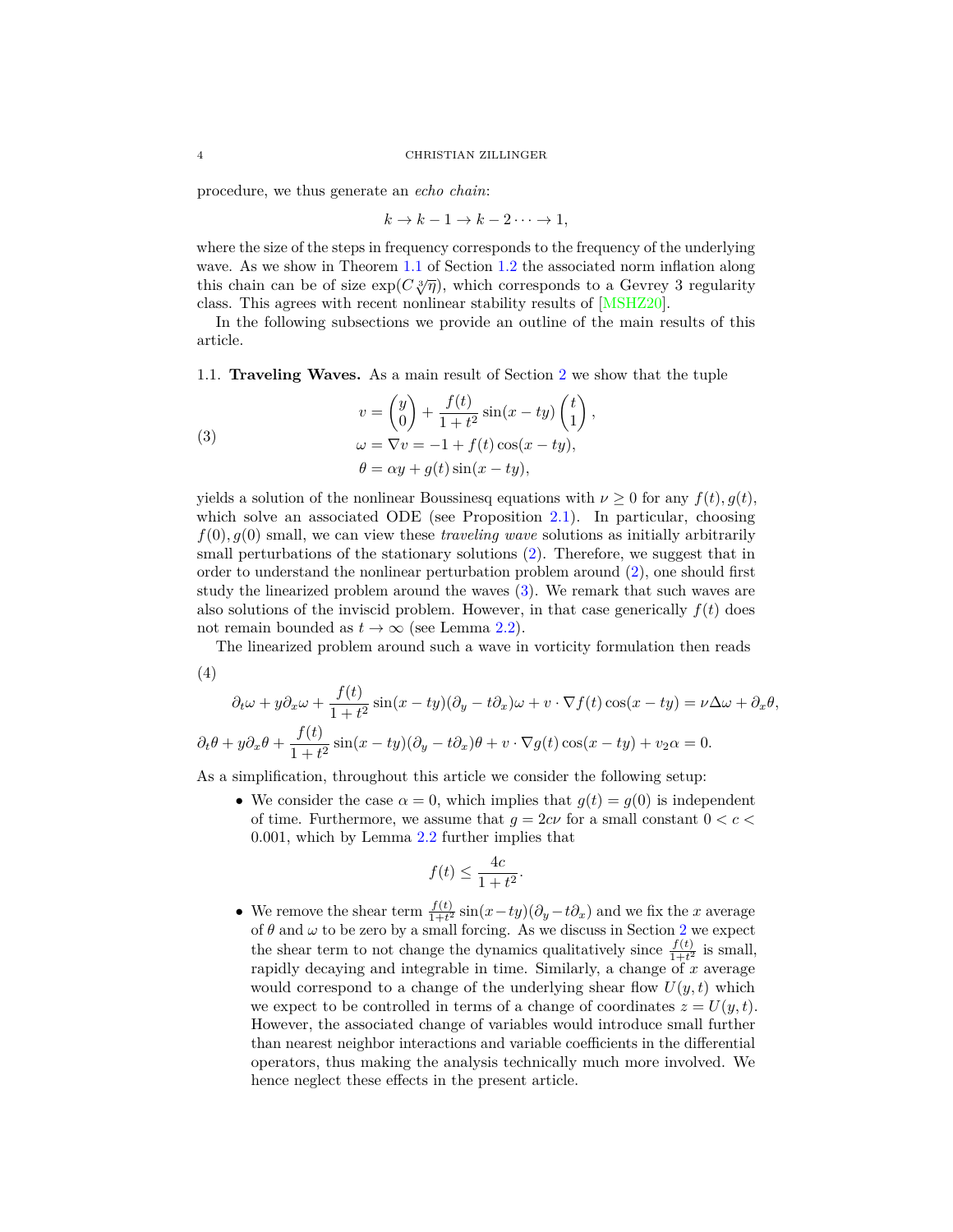The equations studied in this article thus read (see Definition [2.4\)](#page-13-0)

<span id="page-4-0"></span>
$$
\partial_t \omega + y \partial_x \omega = -(v \cdot \nabla f \cos(x - ty))_{\neq} + \nu \Delta \omega + \partial_x \theta,
$$
  
(5) 
$$
\partial_t \theta + y \partial_x \theta + (v \cdot \nabla g \cos(x - ty))_{\neq} = 0,
$$
  

$$
(t, x, y) \in (0, \infty) \times \mathbb{T} \times \mathbb{R},
$$

where ()<sub> $\neq$ </sub> denotes the projection removing the *x*-average and  $g = c\nu$ ,  $f(t) \leq \frac{c}{1+t^2}$  (see Lemmas [2.2](#page-10-0) and [2.3\)](#page-12-0). We then show that this system exhibits chains of resonances.

We remark that the structure of the equations  $(5)$  is very similar to the one of the linearized Euler equations around a traveling wave,  $\omega = -1 + c \cos(x - ty)$  (see [\[DZ19\]](#page-61-20)), with the following main differences:

• Let  $G := \nu \partial_x \omega + \partial_x^2 \Delta^{-1} \theta$ . Then the replacement of the Biot Savart law  $v_1 = \partial_y \phi = \partial_y \Delta^{-1} \omega$  in the Euler equations is given by

$$
\partial_y \phi = \nu^{-1} \partial_x \partial_y \Delta^{-2} \theta + \nu^{-1} \partial_y \partial_x^{-1} \Delta^{-1} G.
$$

In particular, this mapping is of order  $-2$  with respect to  $\theta$  instead of  $-1$ and corresponds to a real-valued instead of an imaginary Fourier multiplier. For this reason we here choose the underlying wave to be given by a cosine instead of a sine.

- Here  $\frac{g}{2\nu}$  serves as a parameter of the strength of the interaction. In this article we will focus on the setting where this parameter is small, i.e.  $q = 2c\nu$ for a small constant. We point out that this coupling parameter is a large challenge if one were to consider the inviscid limit  $\nu \downarrow 0$  with *g* fixed (or slowly decaying in  $\nu$ ) instead.
- We observe that in terms of frequency  $\eta$  with respect to  $y$ , in the Euler setting we have a decay of multipliers with a rate  $\eta^{-1}$  as  $\eta \to \infty$ , since the Biot-Savart law is of order  $-1$ . In contrast in the present setting we have decay with a rate  $\eta^{-3}$ . This implies that the decoupling of neighboring modes becomes much stronger for large *η*.
- As we discuss in Section [2](#page-8-0) the resonances rely on the coupling between the temperature  $\theta$  and the vorticity  $\omega$  by *G*. More precisely, the underlying wave in  $\theta$  leads to a growth of the velocity at a critical time. While the perturbation of the vorticity is then subsequently damped, this velocity induces a growth of a different mode of the temperature perturbation, which then excites the velocity again at a later time. We stress that this system structure of the resonance mechanism strongly differs from the one in the Euler equations  $[DZ19]$ . In particular, here the vorticity and velocity experience strong, mixing-enhanced dissipation. The resonance mechanism hence has to exploit the absence of thermal dissipation while making use of resonances in the velocity.

We in particular stress the  $\eta^{-3}$  decay. In stark contrast to the Euler equations considered in  $[DZ19]$ , here the regime where  $\eta$  is arbitrarily large actually turns out to be *better behaved* due to stronger decay of coefficients and as result stronger separation of frequencies.

Indeed, in Section [3.3](#page-25-0) we study the resonance mechanism for those frequencies  $\eta$ with

$$
|\eta| \ge c^{-1},
$$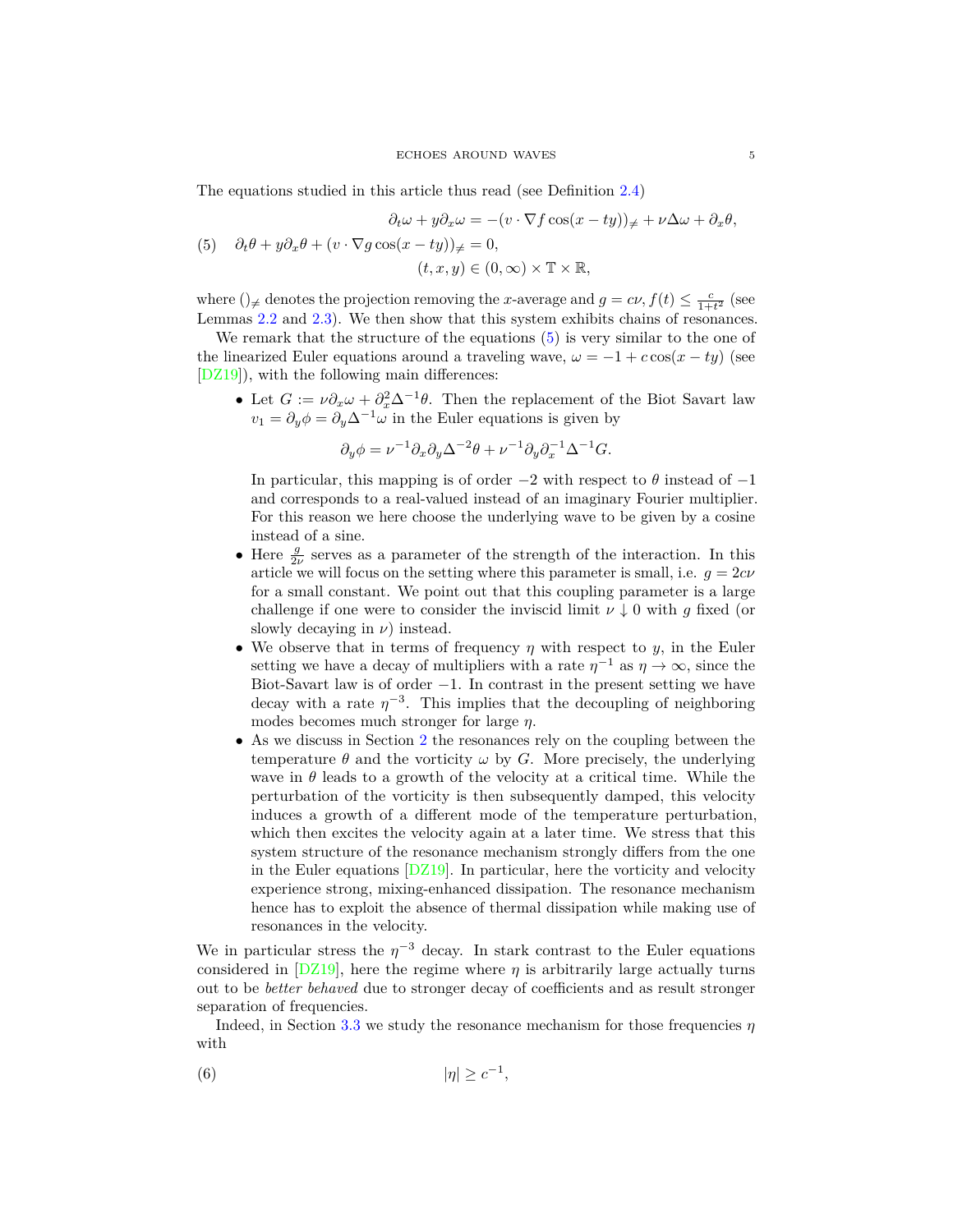where  $q = c\nu$ . This restriction is justified in Section [3.1,](#page-17-0) where we show that otherwise the evolution is asymptotically stable and does not exhibit large norm inflation.

<span id="page-5-1"></span>1.2. **Main Results.** As the main result of our article we show that the linearized equations [\(5\)](#page-4-0) around a wave indeed exhibit the sketched echo chain mechanism. Moreover, in addition to norm inflation there is a critical Gevrey 3 class of initial data for which the *temperature* and *vorticity* diverge to infinity in Sobolev regularity as time tends to infinity, but the *velocity* still converges. Thus damping of the *velocity* may persist despite blow-up and viscous dissipation is *not* sufficient to suppress resonances in the form of echo chains.

<span id="page-5-0"></span>**Theorem 1.1** (Stability, norm inflation and blow-up)**.** *Consider the equation* [\(5\)](#page-4-0) *and suppose that*  $\frac{g}{2\nu}$  =: *c satisfies c* < 0.001*. Further define*  $G = \nu \partial_x \omega + \partial_x^2 \Delta^{-1} \dot{\theta}$ *(see Lemma [2.5](#page-13-1) for a formulation of* [\(5\)](#page-4-0) *in terms of G).*

• There exists  $C > 0$  such that if the (Fourier transform of the) initial data *satisfy*

$$
\int \exp(C\sqrt[3]{|\eta|})(1+k^2)^N(|\mathcal{F}\theta_0|^2+\eta|\mathcal{F}G_0|^2)<\infty,
$$

*then for all times t >* 0 *it holds that*

$$
\int \exp(\frac{C}{2}\sqrt[3]{|\eta-kt|})(1+k^2)^N(|\mathcal{F}\theta(t)|^2+\eta|\mathcal{F}G(t)|^2)<\infty.
$$

*The* evolution preserves Gevrey 3 regularity *up to a loss of constant.*

 $\bullet$  *For cη* >  $\nu^{-3/2}$  *there exists initial data*  $\theta_0 \in L^2$  *localized at frequency η and*  $G_0 = 0$ *, such that for all*  $t > 2\eta$  *the solution satisfies* 

$$
\|\theta(t)\|_{L^2} \ge \exp(\sqrt[3]{c\eta}).
$$

*There exists frequency localized initial data which exhibits* norm inflation*. However, after attaining this norm inflation the solution is stable for all future times.*

• Moreover, for every  $s_0 \in \mathbb{R}$  there exists  $0 < C' < C$  and initial data with

$$
\int \exp(C'\sqrt[3]{\eta})(1+k^2)^N(|\mathcal{F}\theta_0|^2+|\mathcal{F}\omega_0|^2)<\infty,
$$

*such that*  $\theta(t)$  *converges in*  $H^s$  *for*  $s < s_0$  *and diverges to infinity in*  $H^s$  *for*  $s > s_0$ , as  $t \to \infty$ . The Gevrey 3 regularity class is hence a critical space *for stability and damping may persist despite* blow-up*.*

Let us comment on these results:

- The resonance mechanism here relies on the coupling between temperature and vorticity by means of *G* (as we discuss in Section [2](#page-8-0) a similar unknown has previously been introduced in [\[MSHZ20\]](#page-61-8)). In particular, while the equations for  $\omega$  exhibit very strong, mixing-enhanced dissipation, the norm of the temperature does not asymptotically decay and hence norm inflation persists.
- We remark that in the Euler equations the critical Gevrey class is given by Gevrey 2. The Boussinesq equations thus rely on a different resonance mechanism where it is not the interplay of vorticity and velocity resulting in resonances, but of the temperature and the velocity.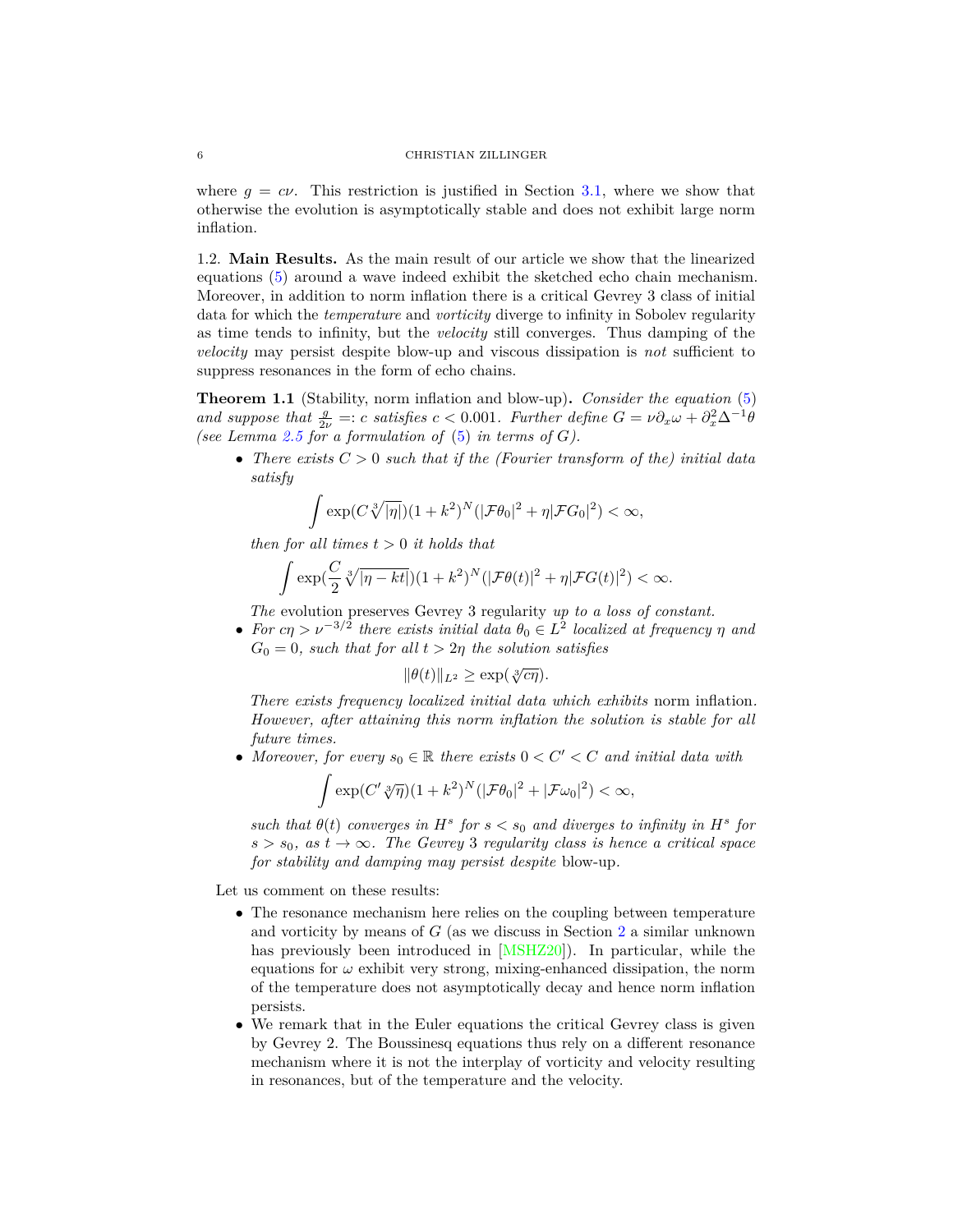#### ECHOES AROUND WAVES 7

- In [\[MSHZ20\]](#page-61-8) stability of the nonlinear Boussinesq equations without thermal dissipation was established for Gevrey 3 regular data. There a toy model suggests a norm inflation for frequency localized data, thus giving evidence of the necessity of Gevrey regularity. This article shows that this norm inflation indeed happens for [\(5\)](#page-4-0) and that chains of resonances are a feature of the linear equations around traveling waves. Furthermore, there is not only norm inflation but blow-up, yet for a critical class of data damping of the velocity still persists. This hence raises the question whether then in the nonlinear problem there exists a critical class and whether there, as in the linear dynamics around waves, damping may persist despite instability.
- In [\[BBCZD21\]](#page-60-7) it is shown that the inviscid, nonlinear Boussinesq equations with stably stratified temperature exhibit damping of the velocity for small Gevrey regular initial data, but algebraic instability of the vorticity and of the gradient of the temperature.

As we discuss in Section [2](#page-8-0) this growth is driven by a chain of resonances which happens on a time interval  $(c^{-1/3}\eta^{2/3}, 2\eta)$ . Here we used that the coefficient functions in [\(5\)](#page-4-0) in coordinates  $(x - ty, y)$  do not depend on *y* anymore. Thus, in these coordinates the evolution equations decouple with respect to  $\eta$  and we may hence treat  $\eta$  as a given parameter. Therefore in order to establish the Gevrey regularity bounds of Theorem [1.1](#page-5-0) we may consider *η* to be arbitrary but fixed and show that for  $\omega(t, x)$ ,  $\theta(t, x)$  the norms with respect to x grow at most by a factor  $\exp(\sqrt{3} \sqrt{c\eta})$  as time tends to infinity.

# 1.3. **Outline of the Article.** The remainder of the article is structured as follows:

- In Section [2](#page-8-0) we construct traveling wave solutions of the Boussinesq equations. Due to its system structure here waves propagate both in temperature and vorticity and the magnitude of both waves is coupled. We further show that for the viscous problem with  $\alpha = 0$ , the wave in the vorticity decays as time tends to infinity while the wave in the temperature keeps it shape. In contrast, for the inviscid problem one encounters algebraic instability of the vorticity wave in agreement with the Miles-Howard criterion [\[How61\]](#page-61-23).
- In Section [3](#page-16-0) we establish stability of the evolution in Gevrey 3 regularity. In particular, we discuss the growth in different time regimes in different subsections. For instance in Section [3.1](#page-17-0) we show that no large norm inflation may happen until a time of size about  $c^{-1/3} \eta^{2/3}$  or after time  $2\eta$ . Hence, all resonances have to happen inside this time interval, where we distinguish between intermediate time intervals where  $t \approx \frac{\eta}{k}$  and  $\frac{c\eta}{k^3}$  is not yet large, treated in Section [3.2](#page-23-0) and the main resonance mechanism discussed in Section [3.3.](#page-25-0) The proof of the stability result of Theorem [1.1](#page-5-0) is then given in Section [3.4.](#page-41-0)
- In Section [4](#page-43-0) we construct data exhibiting norm inflation and blow-up. Here we study the evolution of frequency-localized initial data throughout the various time regimes. In Subsection [4.1](#page-45-0) we use a contraction mapping approach in strongly weighted spaces to show that the solution remains localized until time about  $c^{-1/3}\eta^{2/3}$ . We then control the solution for intermediate times in Subsection [4.2](#page-49-0) by means of a bootstrap approach. Subsection [4.3](#page-52-0) then forms the core of our norm inflation argument where we show that this data achieves the norm inflation estimated in Section [3.3.](#page-25-0)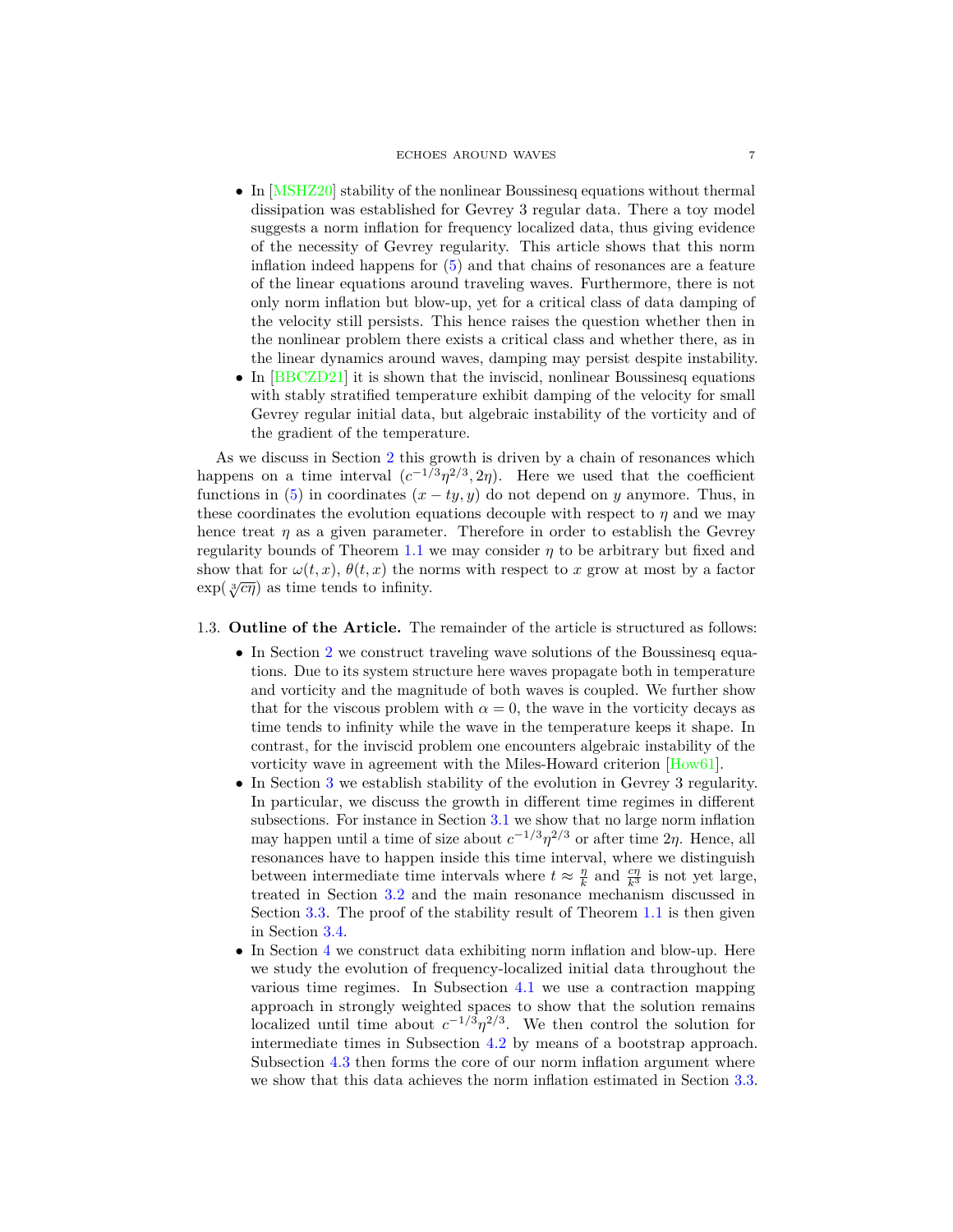Subsequently we show that this norm inflation of the temperature persists for all future times.

Given these global in time solutions exhibiting norm inflation, we further construct data in critical Gevrey 3 class which exhibit blow-up in Sobolev regularity.

1.4. **Notation.** In this article we consider the linearized Boussinesq equations around traveling waves

$$
\omega = -1 + f(t) \cos(k(x - ty)),
$$
  
\n
$$
\theta = g \sin(k(x - ty)),
$$

where

$$
g = 2c\nu,
$$
  

$$
f(t) \le \frac{4c}{1+t^2},
$$

and  $0 < c < 0.001$  is a small constant.

Since these waves are stationary in coordinates  $(x - ty, y)$  throughout this article we work in these coordinates and note that (after some simplification) the linear system [\(10\)](#page-13-2) around these waves reads

$$
\partial_t \omega = \left(\frac{f(t)}{\nu}\cos(x)\partial_y(\partial_x^2 + (\partial_y - t\partial_x)^2)^{-1}\omega\right)_{\neq} + \nu(\partial_x^2 + (\partial_y - t\partial_x)^2)\omega + \partial_x \theta,
$$
  
\n
$$
\partial_t \theta = \left(\frac{g}{\nu}\cos(x)\partial_y(\partial_x^2 + (\partial_y - t\partial_x)^2)^{-1}\omega\right)_{\neq},
$$
  
\n
$$
(t, x, y) \in (0, \infty) \times \mathbb{T} \times \mathbb{R},
$$

where  $()_{\neq}$  denotes the projection removing the *x*-average.

Here it turns out to be advantageous to consider the *good unknown* (see Lemma [2.5\)](#page-13-1)

$$
G = \nu \partial_x \omega + \partial_x^2 (\partial_x^2 + (\partial_y - t \partial_x)^2)^{-1} \theta
$$

in place of the vorticity  $\omega$  (see Section [2](#page-8-0) for a discussion), which leads to the system [\(11\)](#page-13-3)

$$
\partial_t \theta = (\frac{g}{\nu} \cos(x) \partial_y \Delta_t^{-1} (\partial_x^{-1} G + \partial_x \Delta_t^{-1} \theta))_{\neq}
$$
  
\n
$$
\partial_t G = \nu \Delta_t G + (f \partial_x \cos(x) \partial_y \Delta_t^{-1} (\partial_x^{-1} G + \partial_x \Delta_t^{-1} \theta))_{\neq} + 2 \partial_x^3 (\partial_y - t \partial_x) \Delta_t^{-2} \theta + \partial_x^2 \Delta_t^{-1} (\partial_t \theta),
$$

where for brevity, we use the short notation

$$
\Delta_t := \partial_x^2 + (\partial_y - t\partial_x)^2.
$$

We observe that none of the coefficient functions in this evolution equation depend on *y* explicitly. Therefore the equations decouple with respect to the Fourier variable

$$
\eta\in\mathbb{R}
$$

with respect to *y*. We thus tend to consider  $\eta$  as arbitrary but fixed and study  $\theta$ and *G* as functions of *t* and  $x \in \mathbb{T}$  only.

Furthermore, we observe that also with respect to *x* the only explicit coefficient functions are given by  $cos(x)$ , which corresponds to a shift by  $\pm 1$  in Fourier space.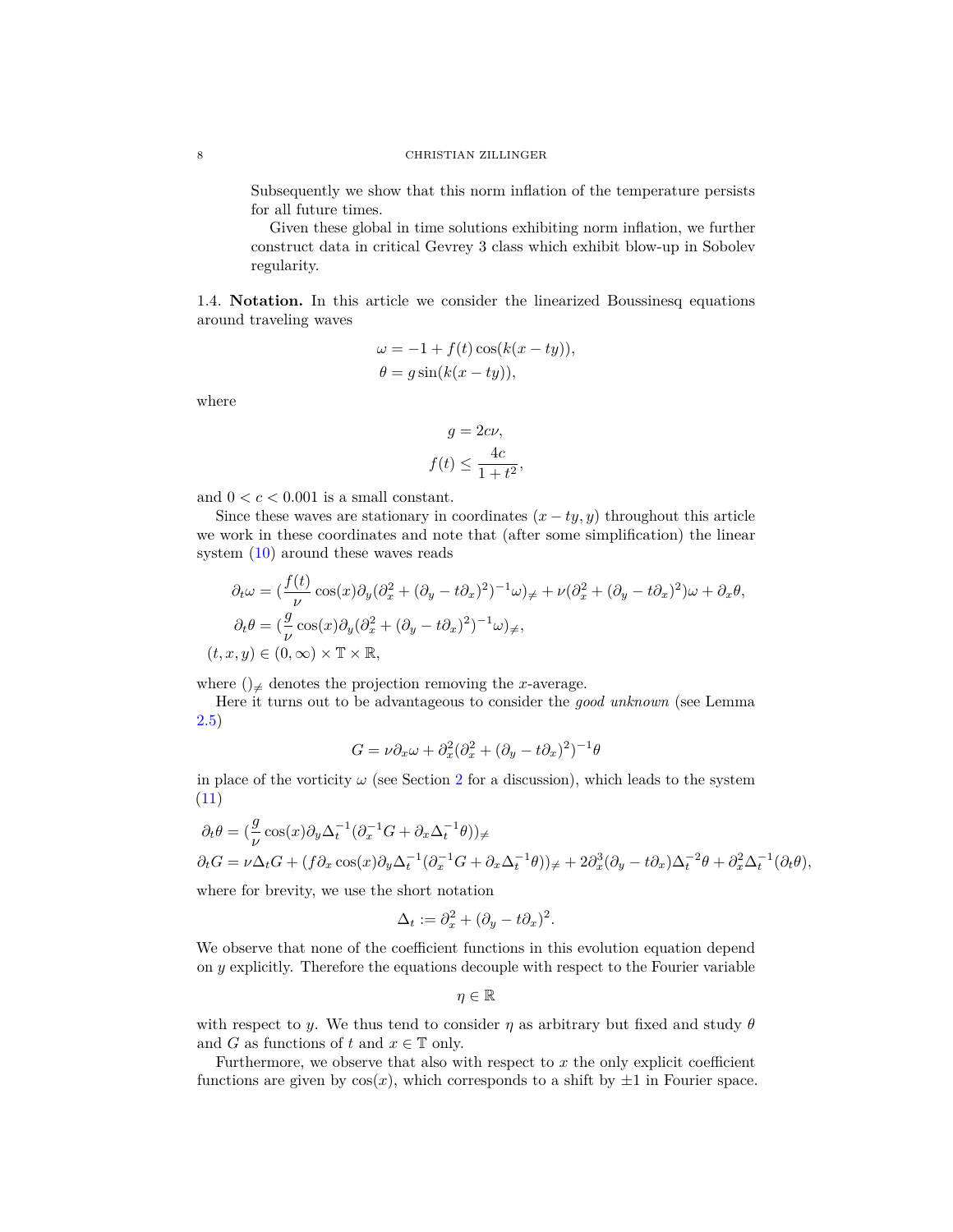We may this equivalently consider this evolution equation as a nearest neighbor system for the Fourier modes

$$
\theta_k, G_k,
$$

for  $k \in \mathbb{Z} \setminus \{0\}$ . The corresponding ODE system and its integral formulation are given in Section [3.3.](#page-25-0)

Some of our estimates consider the regime where  $\eta$  is very large or use that  $c$  is very small. Here, specifically our notation of very large or very small is given by a factor 1000 and we use

 $a \ll b$ 

if

```
1000|a| < |b|.
```
Similarly, we write

 $a \geq b$ 

if there exists a universal constant  $C > \frac{1}{1000}$  such that

$$
|a| \ge C|b|.
$$

### 2. Traveling Wave Solutions and a Good Unknown

<span id="page-8-0"></span>While the linearized Euler, Navier-Stokes or Boussinesq equations around an affine velocity  $v = (y, 0)$  have been well-studied, the nonlinear problems have proved much more challenging with very active research in recent years. Similarly to the Vlasov-Poisson equations of plasma physics a main challenge in this nonlinear analysis is given by nonlinear resonances called *echoes*, which have also been experimentally observed [\[YOD05,](#page-61-21) [MWGO68\]](#page-61-22). We briefly recall the experiment for the Euler setting:

- At an initial time one introduces a first perturbation of the vorticity which looks like a mode  $e^{ikx}$ . It is then mixed by the evolution and the perturbation of the velocity field is damped.
- At a later time one introduces a second perturbation of the vorticity which looks like a mode  $e^{ilx}$ . According to the linearized equations around the stationary state both perturbations do not interact (the linearized equations decouple with respect to frequency in *x*) and both perturbations are expected to be damped.
- Yet, at a predictable later time one observes a peak of the velocity field at a mode  $e^{i(k+l)x}$ . Both perturbations have interacted by means of the nonlinearity to induce a correction at frequency  $k + l$  in *x* (and some frequency in *y*), which later unmixes and yields a peak. The perturbations result in an *echo* at a later time.

This effect, or more accurately chains of echoes where one echo causes another echo at a later time and so on, underlies the Gevrey regularity requirement of the nonlinear analysis [\[Bed20,](#page-60-6) [Zil21a,](#page-62-5) [DZ19,](#page-61-20) [DM18\]](#page-61-19).

Since the stationary states  $\omega = -1, \theta = \alpha y$  of the Boussinesq equation are independent of *x*, the linearized problem around them does not include this chain of resonances. Hence these linearized equations exhibit radically different stability properties than the nonlinear problem. We thus aim to find a different nearby solutions of the Boussinesq equations which are *x*-dependent and whose linearized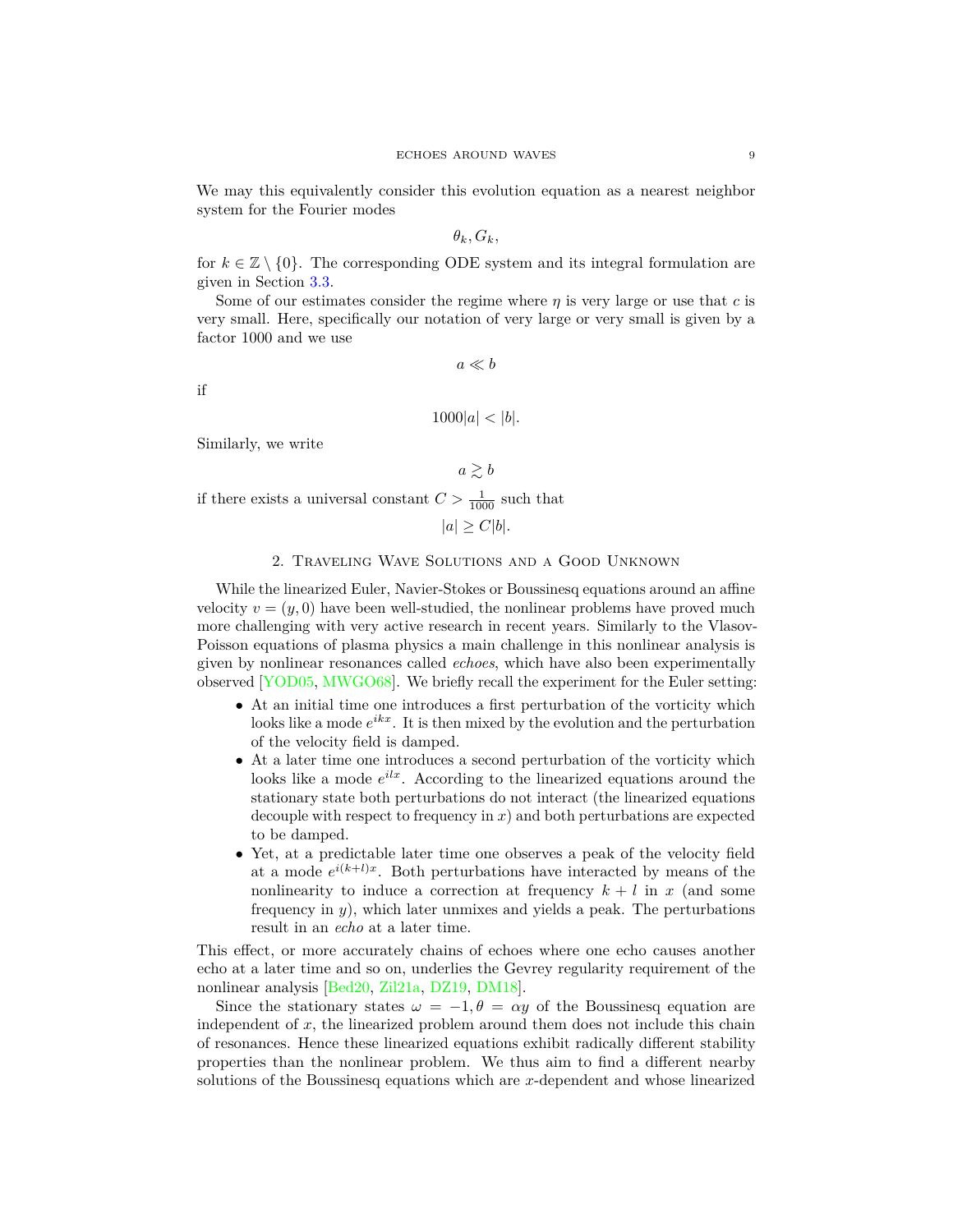equations include this resonance mechanism. Such solutions are given by *traveling waves*:

<span id="page-9-0"></span>**Proposition 2.1** (Traveling waves). Let  $\alpha \in \mathbb{R}, k \in \mathbb{Z} \setminus \{0\}$  and  $\nu \geq 0$  be given. *Then the tuple*

$$
v = \begin{pmatrix} y \\ 0 \end{pmatrix} + \frac{f(t)}{k^2 + k^2 t^2} \sin(k(x - ty)) \begin{pmatrix} kt \\ 1 \end{pmatrix},
$$
  
\n
$$
\omega = -1 + f(t) \cos(k(x - ty)),
$$
  
\n
$$
\theta = \alpha y + g(t) \sin(k(x - ty)),
$$

*solves the Boussinesq equations* [\(1\)](#page-0-1) *if and only if f and g solve the ODE system*

<span id="page-9-1"></span>(7) 
$$
\partial_t f = -\nu(k^2 + k^2 t^2) f - k g,
$$

$$
\partial_t g = \frac{\alpha}{k^2 + k^2 t^2} f.
$$

*We call such solutions* traveling waves*.*

We stress that these traveling wave solutions exist both in the inviscid and viscous problem. However, due to the dissipation, the asymptotic behavior as  $t \to \infty$  is very different in both cases, as we discuss in Lemma [2.2.](#page-10-0)

*Proof of Proposition [2.1.](#page-9-0)* We make the ansatz that

$$
\omega = -1 + f(t) \cos(k(x - ty)),
$$
  

$$
\theta = \alpha y + g(t) \sin(k(x - ty)),
$$

with  $f(t)$  and  $g(t)$  to be determined.

Then since  $cos(k(x - ty))$  is an eigenfunction of the Laplacian, the stream function  $\phi := (-\Delta)^{-1} \omega$  is given by

$$
\phi = -\frac{y^2}{2} + \frac{1}{k^2 + k^2 t^2} \cos(k(x - ty))
$$

and  $v = \nabla^{\perp} \phi$  is of the claimed form. In particular, we note that

$$
(\partial_t + y\partial_x) f(t) \cos(k(x - ty)) = \dot{f}(t) \cos(k(x - ty)),
$$
  

$$
(\partial_t + y\partial_x) g(t) \sin(k(x - ty)) = \dot{g}(t) \sin(k(x - ty))
$$

and, since  $sin(x) = \pm \sqrt{1 - cos^2(x)}$  can locally be expressed as a function of  $sin(x)$ it also holds that

$$
\begin{aligned} \left(\nabla^{\perp} \frac{1}{k^2 + k^2 t^2} \cos(k(x - ty))\right) \cdot \nabla f(t) \cos(k(x - ty)) &= 0, \\ \left(\nabla^{\perp} \frac{1}{k^2 + k^2 t^2} \cos(k(x - ty))\right) \cdot \nabla g(t) \sin(k(x - ty)) &= 0. \end{aligned}
$$

Therefore, plugging in this ansatz the Boussinesq equations read

$$
\dot{f}(t)\cos(k(x - ty)) = -\nu(k^2 - k^2t^2)f(t)\cos(k(x - ty)) - g(t)k\cos(k(x - ty)),
$$
  

$$
\dot{g}(t)\sin(k(x - ty)) = \frac{\alpha}{k^2 + k^2t^2}f(t)\sin(k(x - ty)).
$$

Since these equations are supposed to hold for all  $x$ , we may assume that  $sin(k(x (ty)$ )  $\neq$  0  $\neq$  cos( $k(x - ty)$ ) and hence obtain the claimed system of ordinary differential equations.  $\Box$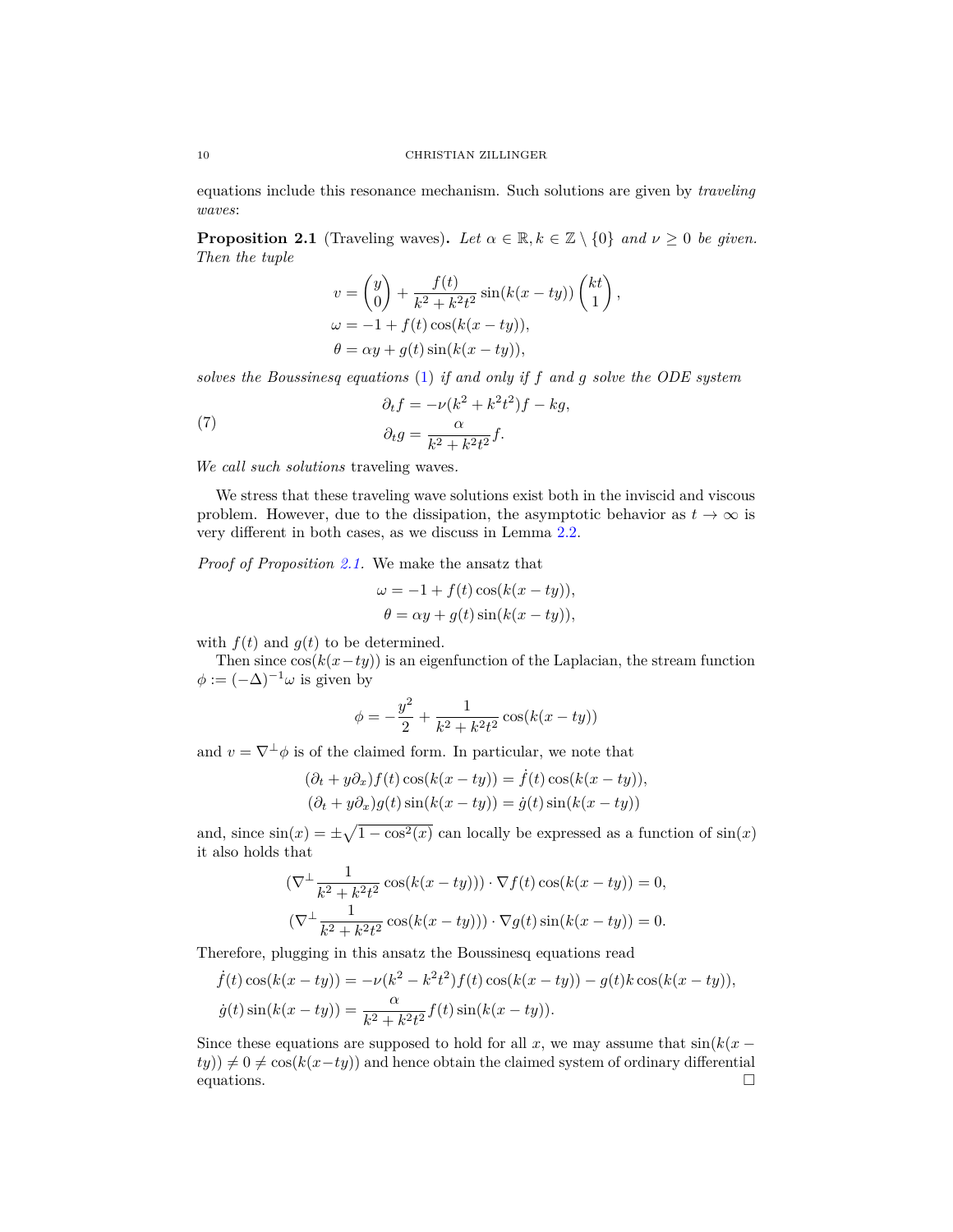In this article we will focus on the case  $k = 1$  and thus traveling waves at the lowest non-trivial frequency. Moreover, we restrict to considering the case  $\alpha = 0$  for which  $g(t)$  is constant in time and thus allows for an explicit characterization of the evolution.

<span id="page-10-0"></span>**Lemma 2.2** (Bounds on *f* and *g*). Let  $\alpha = 0, \nu > 0$ ,  $k = 1$  and let  $f(t), g(t)$  be the *solution of* [\(7\)](#page-9-1) *with initial data*  $f_0, g_0$ *. Then for all*  $t > 0$  *it holds that* 

$$
|f(t) - \exp(-\nu(t + t^3/3))f_0| \le \frac{4}{\nu(1 + t^2)}|g_0|,
$$
  

$$
g(t) = g_0.
$$

*Let instead*  $\nu = 0$  *and*  $\alpha \in \mathbb{R}$  *and define* 

$$
\gamma = \Re \sqrt{\frac{1}{4} - \alpha},
$$

*then f*(*t*)*, g*(*t*) *can be explicitly computed in terms of hypergeometric functions and there exist solutions for which*  $|f(t)| \sim t^{\frac{1}{2} + \gamma}$  *and*  $|g(t)| \sim t^{-1/2 + \gamma}$ .

In particular, we note that if  $f_0 = 0$  and  $g = c\nu > 0$  it follows that

<span id="page-10-1"></span>(8) 
$$
\frac{g}{\nu} = c,
$$

$$
f(t) \le \frac{3c}{1+t^2},
$$

for all times  $t > 0$ .

In the inviscid case, we instead observe that for  $\alpha \geq \frac{1}{4}$ ,  $\gamma$  vanishes and we hence observe growth and decay with rates  $t^{\pm \frac{1}{2}}$ . We remark that here another common notational convention is to normalize  $\alpha$  instead of gravity, so that

$$
\partial_t f(t) = -\beta^2 g,
$$
  

$$
\partial_t g(t) = \frac{1}{1+t^2} f(t),
$$

where  $\beta^2$  is the Richardson number. In this convention  $\gamma$  vanishes if  $\beta^2 \ge \frac{1}{4}$ , which agrees with the Miles-Howard criterion [\[How61\]](#page-61-23). Since our focus in this article is on the viscous problem, we do not pursue this further.

*Proof.* We observe that  $\partial_t g = 0$  and thus  $g(t) = g_0$  for all times. Furthermore, since *f* solves

$$
\partial_t f = -\nu (1 + t^2) f - g_0
$$

it follows that

(9) 
$$
f(t) = \exp(-\nu(t+t^3/3))f_0 + \int_0^t \exp(-\nu(t-s+t^3/3-s^3/3))dsg_0.
$$

It thus only remains to bound the integral

$$
\int_0^t \exp(-\nu(t-s+t^3/3-s^3/3))ds = \int_0^{t/2} \exp(-\nu(t-s+t^3/3-s^3/3))ds
$$

$$
+ \int_{t/2}^t \exp(-\nu(t-s+t^3/3-s^3/3))ds.
$$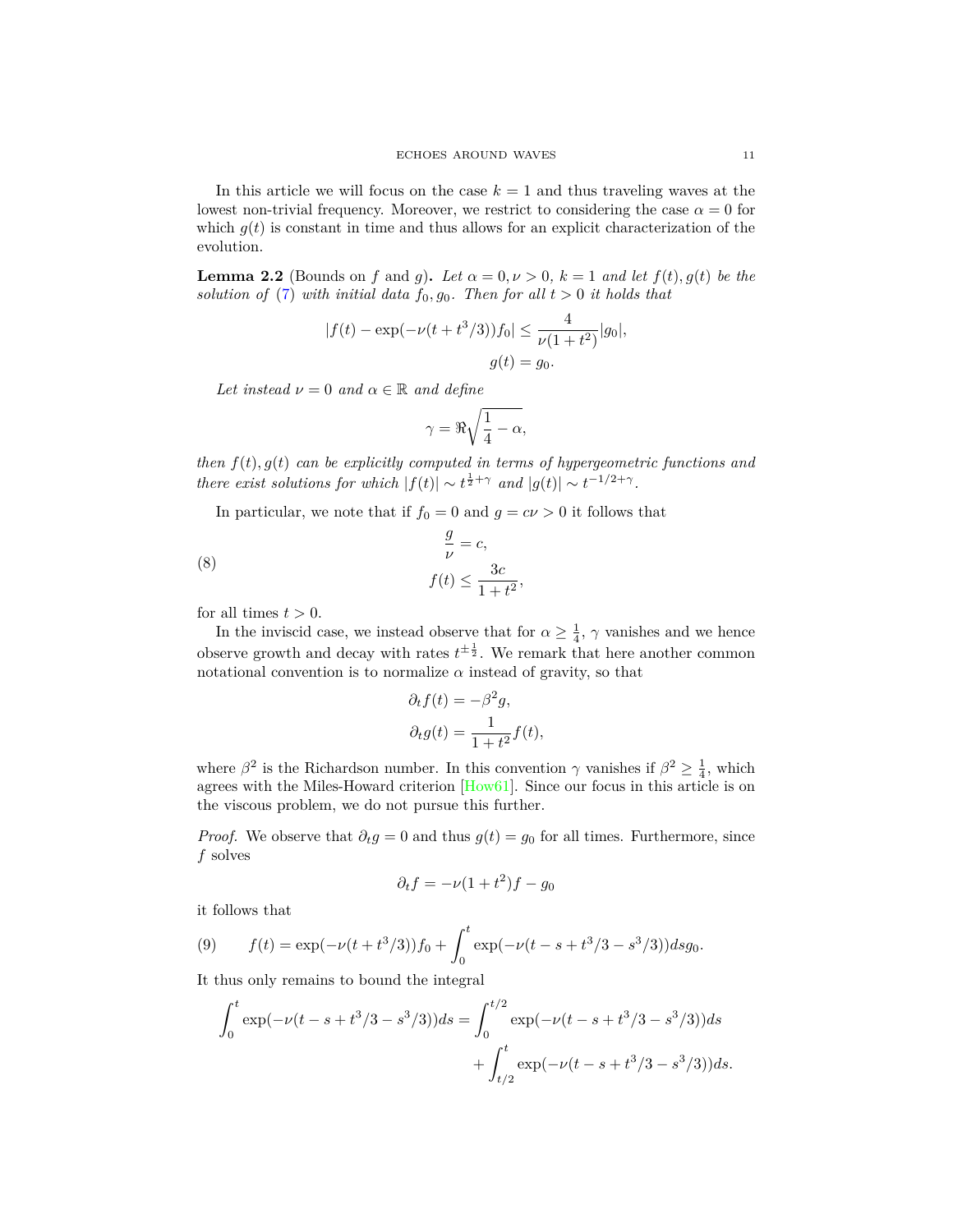On the interval  $(0, t/2)$  we may control

$$
t - s \ge t/2 \ge s,
$$
  

$$
t^3/3 - s^3/3 \ge t^3/3 - t^3/24 \ge t^3/4 \ge \frac{t^2}{2}s.
$$

Thus this integral can be bounded by

$$
\int_0^{t/2} \exp(-\nu s - \nu \frac{t^2}{2} s) ds = \frac{1}{\nu (1 + \frac{t^2}{2})} (1 - \exp(-\nu t/2 - \nu t^3/8))
$$
  

$$
\leq \frac{1}{\nu (1 + \frac{t^2}{2})}.
$$

On the interval  $(t/2, t)$  we may integrate by parts to obtain

$$
\int_{t/2}^{t} \frac{1}{\nu(1+s^2)} \partial_s \exp(-\nu(t-s+t^3/3-s^3/3)) ds
$$
  
= 
$$
\frac{1}{\nu(1+s^2)} \exp(-\nu(t-s+t^3/3-s^3/3))|_{s=t/2}^t
$$
  
- 
$$
\int_{t/2}^{t} \exp(-\nu(t-s+t^3/3-s^3/3)) \partial_s \frac{1}{\nu(1+s^2)} ds
$$
  

$$
\leq \frac{1}{\nu(1+\frac{t^2}{2})},
$$

where we estimated  $0 \le \exp(-\nu(t - s + t^3/3 - s^3/3)) \le 1$ .

Combining the estimates for both intervals we deduce that

$$
|f(t) - \exp(-\nu(t + t^3/3))f_0| \le \frac{2}{\nu(1 + \frac{t^2}{2})}|g_0| \le \frac{4}{\nu(1 + t^2)}|g_0|,
$$

which concludes the proof of this case.

We next turn to the case  $\nu = 0$ ,  $\alpha \in \mathbb{R}$ , for which the equations read

$$
\partial_t f = -g,
$$
  

$$
\partial_t g = \frac{\alpha}{1 + t^2} f.
$$

It then follows that

$$
\partial_t^2 f = -\frac{\alpha}{1+t^2}f.
$$

Thus  $f(t)$  is explicitly given in terms of hypergeometric functions of the second kind:

$$
f(t) = c_1 F_2^1 \left(-\frac{1}{4} - \frac{1}{4} \sqrt{1 - 4\alpha}, -\frac{1}{4} + \frac{1}{4} \sqrt{1 - 4\alpha}, 1/2, -t^2\right) + c_2 F_2^1 \left(\frac{1}{4} - \frac{1}{4} \sqrt{1 - 4\alpha}, \frac{1}{4} + \frac{1}{4} \sqrt{1 - 4\alpha}, 1/2, -t^2\right)
$$

and

$$
g = -\partial_t f.
$$

In particular, for *t* large these hypergeometric functions behave as

$$
t^{\frac{1}{2} - \frac{1}{2}\sqrt{1-4\alpha}}, \ t^{\frac{1}{2} + \frac{1}{2}\sqrt{1-4\alpha}},
$$

which concludes the proof.  $\Box$ 

$$
12\quad
$$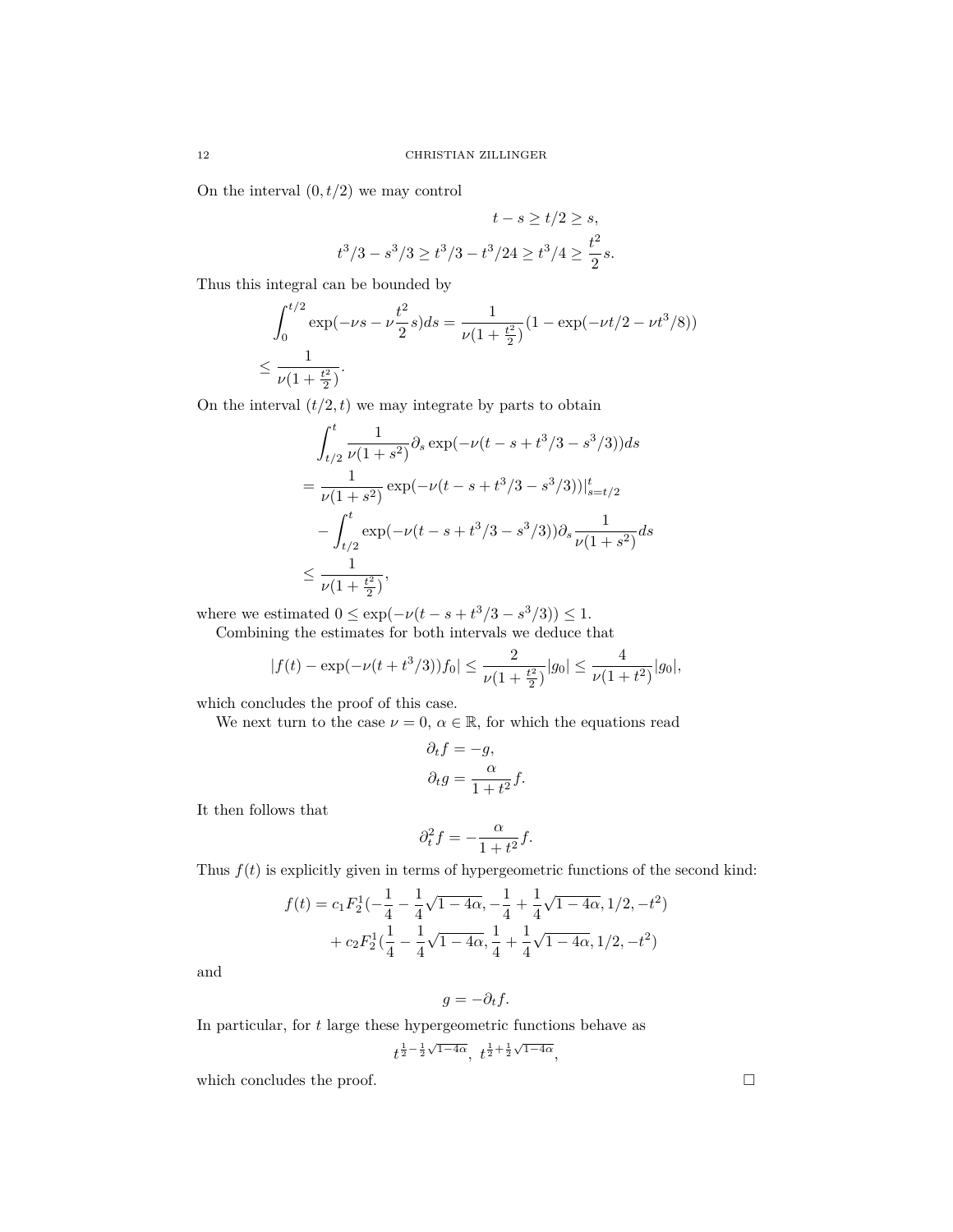In the following we discuss the linearized equations around a given traveling wave.

<span id="page-12-0"></span>**Lemma 2.3.** *Consider a traveling wave solution*

$$
\omega_{\star} = -1 + f(t) \cos(k(x - ty)),
$$
  

$$
\theta_{\star} = \alpha y + g(t) \sin(k(x - ty)),
$$

 $\alpha$ *s in Proposition* [2.1.](#page-9-0) Then the linearized equations for the perturbations  $\omega$ ,  $\theta$  around *this wave are given by the system:*

$$
\partial_t \omega + y \partial_x \omega + \frac{f(t)}{1+t^2} \sin(x - ty)(\partial_y - t \partial_x) \omega + v \cdot \nabla f(t) \cos(x - ty) = \nu \Delta \omega + \partial_x \theta,
$$
  

$$
\partial_t \theta + y \partial_x \theta + \frac{f(t)}{1+t^2} \sin(x - ty)(\partial_y - t \partial_x) \theta + v \cdot \nabla g(t) \cos(x - ty) + v_2 \alpha = 0.
$$

*Proof of Lemma [2.3.](#page-12-0)* In the linearization we omit the quadratic nonlinearities  $v \cdot \nabla \omega$ and  $v \cdot \nabla \theta$ .

With these preparations, we can sketch the echo mechanism for the linearized equations around a traveling wave:

- (1) At the initial time we introduce a perturbation  $e^{ik_0x}e^{i\eta y}$  to the temperature *θ*. This perturbation roughly evolves by transport for a length of time.
- (2) At around the critical time  $\frac{\eta}{k_0}$  the buoyancy term  $\partial_x \theta$  in the evolution equation for  $\omega$  will also cause the mode  $e^{ik_0x}e^{i\eta y}$  of  $\omega$  to grow.
- (3) The mode  $e^{ik_0x}e^{i\eta y}$  of the vorticity leads to a peak of the velocity at that mode at the resonant time. This perturbation *interacts with the underlying wave* in  $\theta$  at frequencies  $\pm 1$  to yield a contribution to the temperature at frequencies  $e^{i(k_0 \pm 1)x}e^{i\eta y}$ .
- (4) We repeat the cycle with  $k_0 1$ .

We remark that the *underlying wave* here determines the *step size* of the chain,  $k_0 \rightarrow k_0 - 1 \rightarrow k_0 - 2 \rightarrow \cdots \rightarrow 1$  and hence choosing the wave with the lowest frequency,  $k = 1$ , yields the longest chains. At each resonant time our linear perturbation picks up some energy from the underlying wave and moves to a lower frequency. It stops once it has reached the lowest frequency 1.

As noted following Proposition [2.1](#page-9-0) throughout this article we thus make two simplifications:

- We only study the case  $\alpha = 0$ , so g is constant. We further assume that  $g = c\nu$  for a small constant  $c > 0$  and  $f_0 = 0$ . In particular, as noted in [\(8\)](#page-10-1) this implies that  $f(t) \leq \frac{c}{1+t^2}$  is also small and decreasing in time.
- We omit the advection term  $\frac{f(t)}{1+t^2} \sin(x ty)(\partial_y t\partial_x)$ , which is a shear by  $(0, \frac{1}{1+t^2} \sin(x))$  in coordinates  $(x - ty, y)$  and fix the *x* average of both *θ* and *ω* as zero. Since  $\frac{1}{1+t^2}$  is quickly decaying and integrable in time, we expect that it is possible to remove this simplification. Similarly, we expect that changes to the *x*-average can be controlled by using the dissipation and mixing effects. However, the resulting change of variables and the associated modification of integro-differential operators makes this problem technically very challenging and is hence omitted in this article. This has the additional benefit that after a Fourier transform in *x* the evolution for frequencies  $k > 0$  and  $k < 0$  decouple.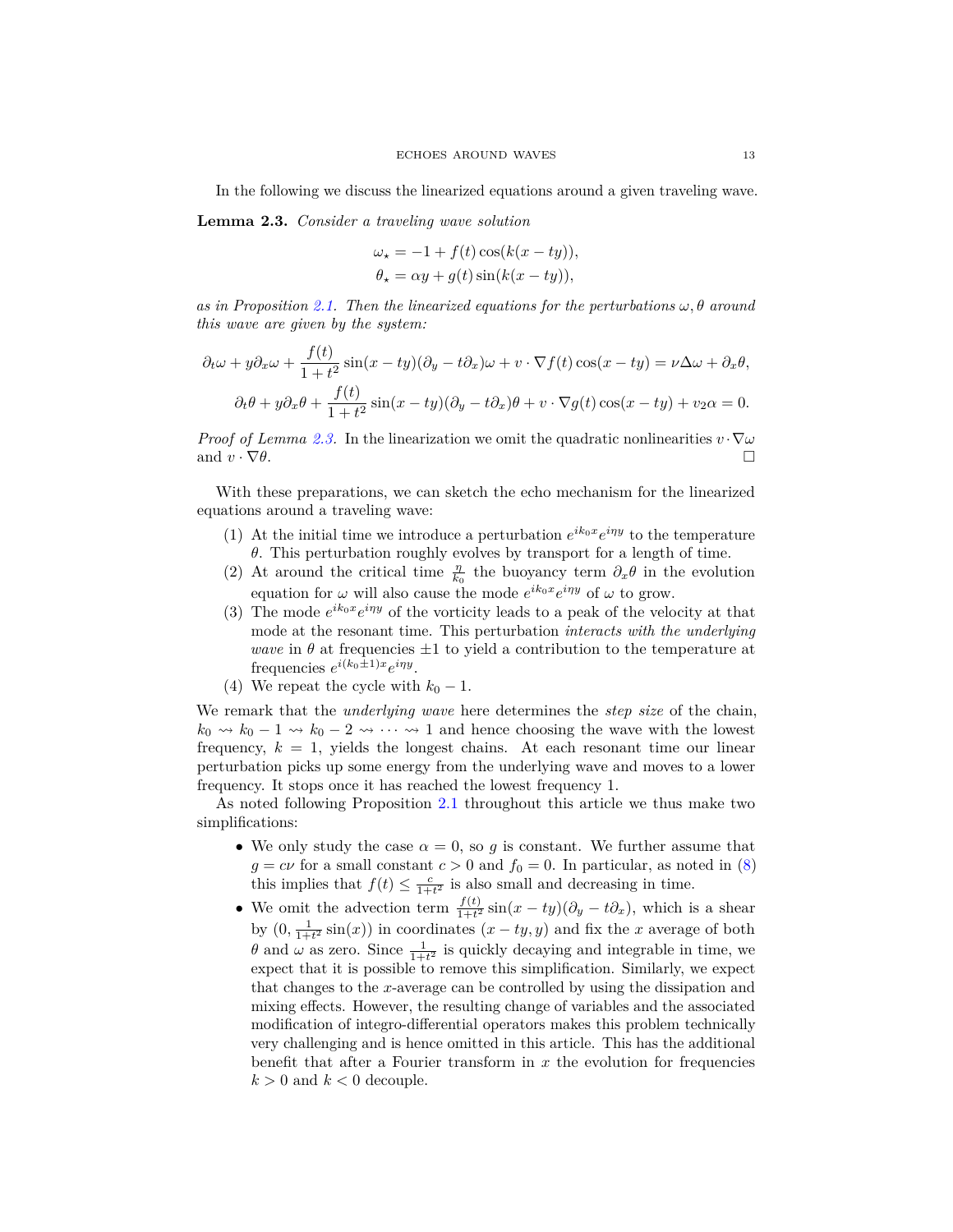For later reference we formulate this problem in coordinates  $(x - ty, y)$  moving with the shear as a definition.

<span id="page-13-0"></span>**Definition 2.4.** *Let*  $0 < g < \nu$  *be a given constant and formally set*  $f \equiv 0$ *. Then the* wave perturbation equations *in coordinates*  $(x - ty, y)$  *moving with the shear are given by*

<span id="page-13-2"></span>(10)

$$
\partial_t \omega = \left(\frac{f(t)}{\nu}\cos(x)\partial_y(\partial_x^2 + (\partial_y - t\partial_x)^2)^{-1}\omega\right)_{\neq} + \nu(\partial_x^2 + (\partial_y - t\partial_x)^2)\omega + \partial_x \theta,
$$
  

$$
\partial_t \theta = \left(\frac{g}{\nu}\cos(x)\partial_y(\partial_x^2 + (\partial_y - t\partial_x)^2)^{-1}\omega\right)_{\neq},
$$
  

$$
(t, x, y) \in (0, \infty) \times \mathbb{T} \times \mathbb{R},
$$

*where*  $()$ <sub>≠</sub> *projects out the x-average. We also introduce the notation*  $\Delta_t = \partial_x^2 + \partial_y^2$  $(\partial_y - t\partial_x)^2$ .

Similarly to [\[MSHZ20\]](#page-61-8) it turns out to be advantageous to equivalently reformulate this system in terms of another unknown.

<span id="page-13-1"></span>**Lemma 2.5** (Good unknown). Let  $\omega$ ,  $\theta$  be given functions and  $\nu > 0$  be given. We *further define the* good unknown

$$
G = \nu \partial_x \omega + \partial_x^2 \Delta_t^{-1} \theta.
$$

*Then*  $(\omega, \theta)$  *is a solution of* [\(10\)](#page-13-2) *if and only if*  $(G, \theta)$  *solve* 

<span id="page-13-3"></span>(11)  
\n
$$
\partial_t \theta = \left(\frac{g}{\nu} \cos(x) \partial_y \Delta_t^{-1} (\partial_x^{-1} G + \partial_x \Delta_t^{-1} \theta)\right) \neq
$$
\n
$$
\partial_t G = \nu \Delta_t G + \left(f \partial_x \cos(x) \partial_y \Delta_t^{-1} (\partial_x^{-1} G + \partial_x \Delta_t^{-1} \theta)\right) + 2 \partial_x^2 (\partial_y - t \partial_x) \Delta_t^{-2} \theta + \partial_x \Delta_t^{-1} (\partial_t \theta).
$$

*Here we use the short notation*  $\Delta_t = \partial_x^2 + (\partial_y - t\partial_x)^2$ .

*Proof.* Direct calculation. We further use that by assumption the *x*-averages of  $\omega$ vanishes and we hence lose no information by considering the  $x$  derivative only.  $\Box$ 

*θ*))<sup>6</sup><sup>=</sup>

We remark that in [\[MSHZ20\]](#page-61-8) instead the unknown  $K = \Delta_t \partial_x^{-1} G$  is considered. The present choice is made for two reasons:

- Since  $\partial_x^2 \Delta_t^{-1}$  is an order 0 multiplier, *G* and  $\theta$  can be treated similarly and we for instance do not have to introduce energies such as  $\|\nabla\omega\|_{L^2}^2 + \|\theta\|_{L^2}^2$ with different numbers of derivatives.
- The evolution equation of *G* follows more immediately from the equation for  $ω$  and  $\partial_x^2 \Delta_t^{-1} \partial_t^2$  exhibits further cancellations. More precisely, an operator such as  $\partial_x^2 \Delta_t^{-1}(\cos(x) \Delta_t^{-1})$  exhibits good bounds since  $\cos(x)$  induces a Fourier shift and if a frequency  $k$  in  $x$  resonant, then  $k + 1, k - 1$  are nonresonant (see Section [3.3](#page-25-0) for a definition of resonance and corresponding estimates).

In order to introduce ideas, we first consider a further simplified model problem.

<span id="page-13-5"></span>**Definition 2.6.** *In a* model problem *we formally set*  $G \equiv 0$ *, which yields the following system:*

<span id="page-13-4"></span>(12) 
$$
G = 0,
$$

$$
\partial_t \theta = \left(\frac{g}{\nu} \cos(x) \partial_y \Delta_t^{-1} \partial_x \Delta_t^{-1} \theta\right) \neq,
$$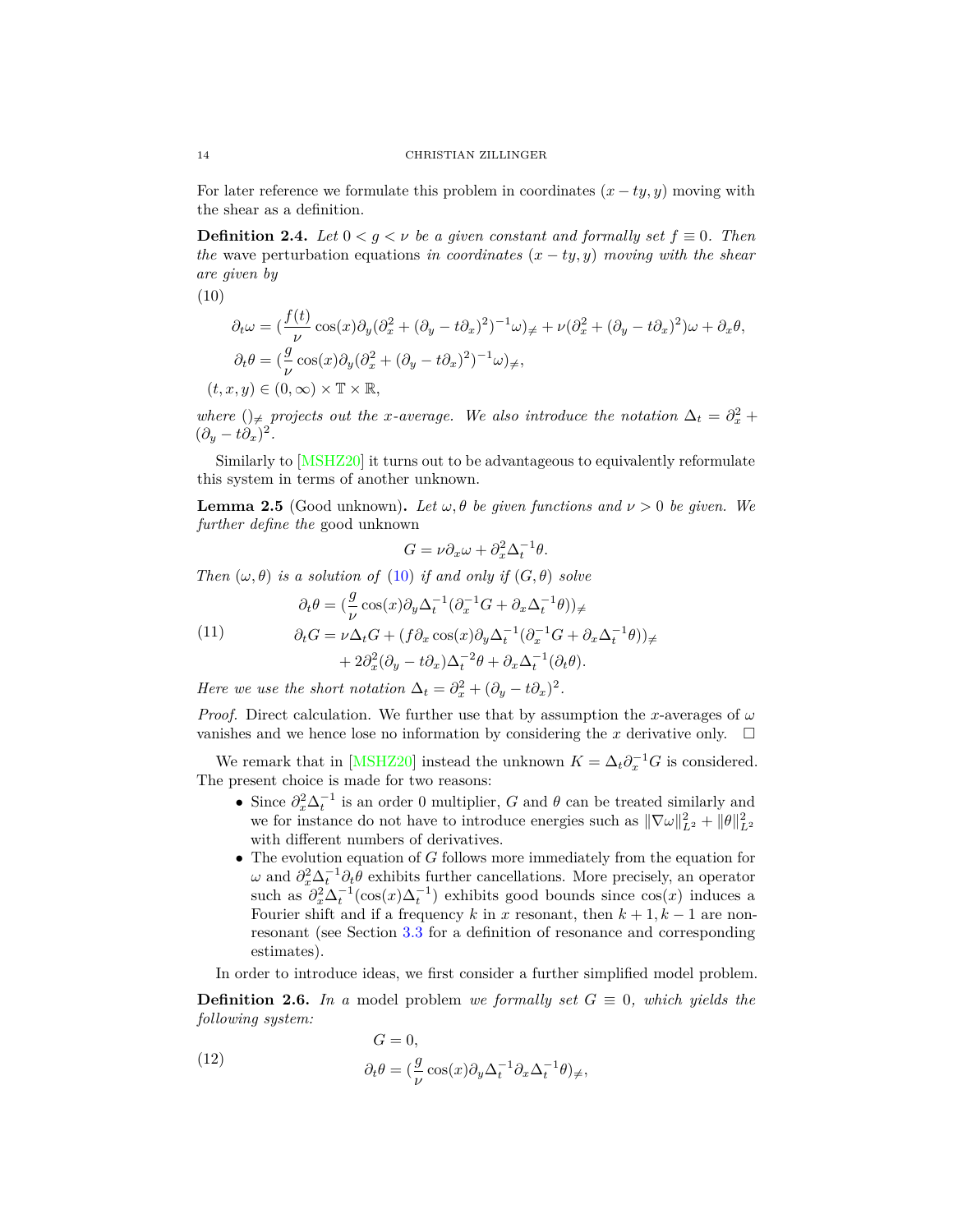and its equivalent Fourier characterization (in coordinates  $(x + ty, y)$ ):

$$
\partial_t \tilde{\theta}(t,k,\eta) + i\eta \frac{g(t)}{2} \tilde{\phi}(t,k+1,\eta) + i\eta \frac{g(t)}{2} \tilde{\phi}(t,k-1,\eta) = 0,
$$
  

$$
\nu(k^2 + (\eta - kt)^2)^2 \tilde{\phi}(t,k,\eta) + ik\tilde{\theta}(t,k,\eta) = 0.
$$

Inserting the second equation into the first, we obtain the following nearest neighbor ode system for *θ*:

$$
\partial_t \tilde{\theta}(k) + c_{k-1} \tilde{\theta}(k-1) + c_{k+1} \tilde{\theta}(k+1) = 0,
$$
  

$$
c_l = \frac{g(t)}{2} \frac{\eta l}{\nu (l^2 + (\eta - lt)^2)^2}
$$

$$
= \frac{g(t)}{2\nu} \frac{\eta}{l^3} \frac{1}{(1 + (\frac{\eta}{l} - t)^2)^2}
$$

Next, for a heuristic argument assume that  $\frac{\eta}{k^2}$  is very large,  $t \approx \frac{\eta}{k}$  and that  $c := \frac{g}{2\nu}$  is small. Then  $c_k(t) = c \frac{\eta}{k^3} \frac{1}{(1 + (\frac{\eta}{k} - t)^2)^2}$  will be resonant and possibly very large. In contrast, if  $l \neq k$ , then  $\left(\frac{\eta}{l} - t\right)^2 \geq \frac{1}{4} \max\left(\frac{\eta}{k^2}, \frac{\eta}{l^2}\right)$  and thus  $c_l$  can be controlled in terms of  $\frac{c}{l}$  max $(\frac{\eta}{k^2}, \frac{\eta}{l^2})^{-3}$  and will be very small. Thus, it seems reasonable to expect that the growth mechanism is largely determined by

$$
\partial_t \tilde{\theta}(k-1) \approx c \frac{\eta}{k^3} \frac{1}{(1 + (\frac{\eta}{k} - t)^2)^2} \tilde{\theta}(k).
$$

Since

$$
\int_{\mathbb{R}}\frac{1}{(1+(\frac{\eta}{k}-t)^2)^2}=\frac{\pi}{2}
$$

and  $c \frac{\eta}{k^3}$  is large, this causes  $\tilde{\theta}(k-1)$  to grow by a large multiple of  $\tilde{\theta}(k)$ . Iterating this procedure with decreasing  $k$ , thus suggests that

$$
\theta(1, t \approx 1) \approx \frac{(c\eta)^k}{(k!)^3} \tilde{\theta}(k, t \approx \frac{\eta}{k}).
$$

This product is maximal for  $k \approx \sqrt[3]{c\eta}$ 

$$
\frac{(c\eta)^k}{(k!)^3} \approx \frac{1}{(c\eta)^{2/3}} \exp(\sqrt[3]{c\eta}).
$$

Thus, these heuristics suggest that the model problem exhibits norm inflation at this exponential rate and hence Gevrey 3 regularity is critical.

A main challenge in this article is to show that one indeed can reduce to the case  $t \approx \frac{\eta}{k}$  with  $\frac{\eta}{k^2}$  large and that the full evolution matches the growth behavior of [\(12\)](#page-13-4), though resonances in *G* and the system structure make this problem more challenging.

For later reference, we introduce the following notational conventions:

<span id="page-14-0"></span>**Definition 2.7.** *Let*  $\eta > 0$  *be given. Then for any*  $k > 0$  *we define* 

$$
t_k = \frac{1}{2} \left( \frac{\eta}{k+1} + \frac{\eta}{k} \right)
$$

*and*  $t_0 := 2\eta$ *. Then the k-th resonant time interval*  $I_k$  *is given by*  $I_k = (t_k, t_{k-1})$ *.*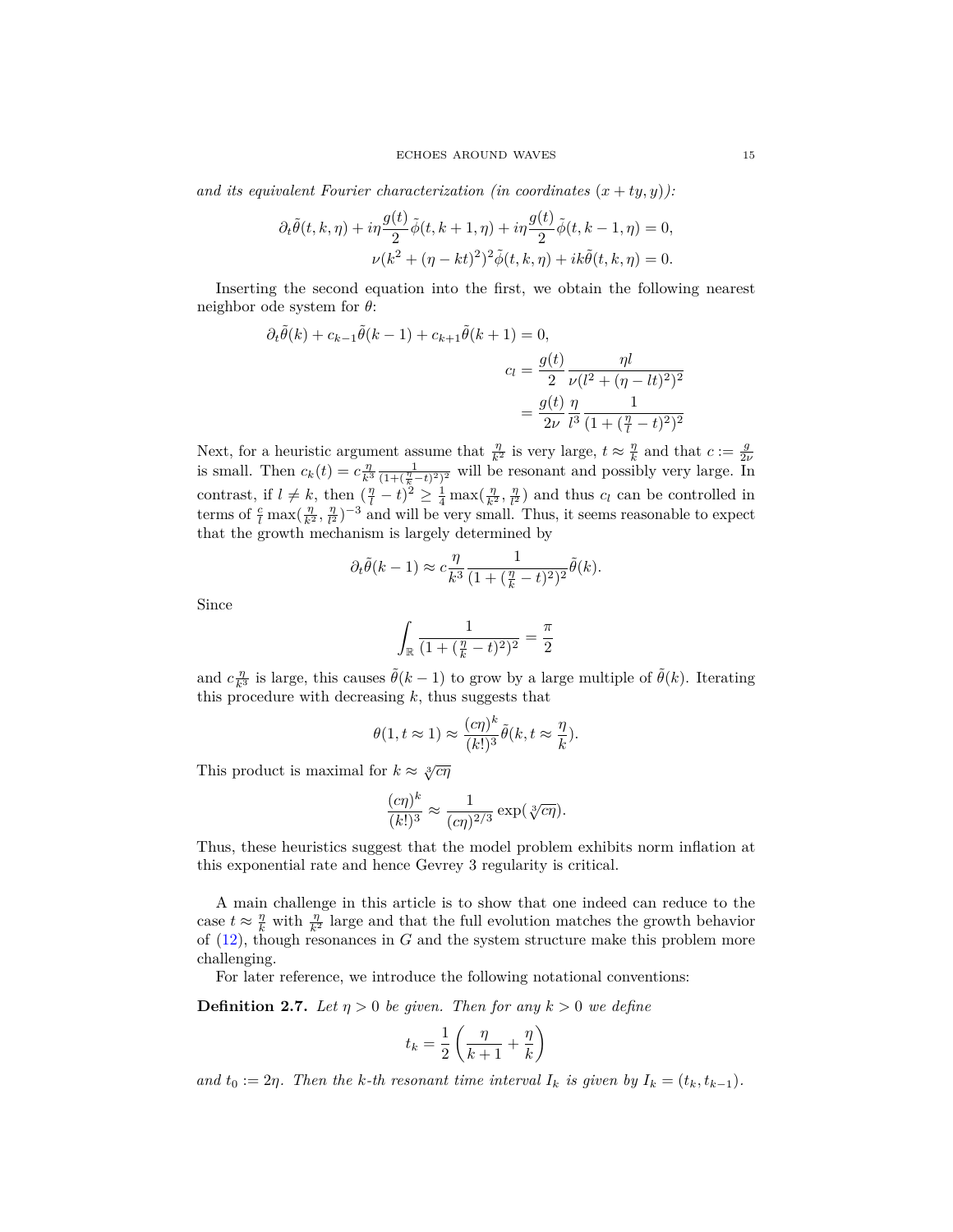In particular, we observe that for  $t \in I_k$  it holds that for any  $l \neq k$ 

$$
|t - \frac{\eta}{l}| \ge \min(|t - \frac{\eta}{k-1}|, |t - \frac{\eta}{k+1}|)
$$
  

$$
\ge \frac{1}{4} \max\left(\frac{|\eta|}{k^2}, \frac{|\eta|}{l^2}\right).
$$

Thus, for any  $l \neq k$  and  $t \in I_k$  we may estimate

$$
c_l \le \frac{g(t)}{2k\nu} (\frac{\eta}{k^2})^{-3} \ll 1.
$$

Furthermore, we note that the interval  $I_k$  has length about  $\frac{\eta}{k^2}$  and thus also  $\int_{I_k} c_l$ is small.

In order to make our stability analysis in the following sections precise, we need to specify a space *X* with respect to which stability is measured.

<span id="page-15-0"></span>**Definition 2.8** (The space *X*). *Consider a weight function*  $\lambda(l) > 0$  *on*  $l^2$  *with* 

$$
\sup_{l\in\mathbb{Z}}\frac{\lambda(l\pm 1)}{\lambda(l)}<2.
$$

*Then the Hilbert space X is given by all sequences*  $(u_l)_l$  *such that*  $(\lambda_l u_l)_l \in \ell^2$  *with the associated inner product.*

The main examples we are interested in are

- $\lambda(l) \equiv 1$ , which yields  $X = l^2$ ,
- $\lambda(l) = 1 + 2^{-N} |l|^N$ , which corresponds to  $H^N$  in physical space, and
- $\lambda(l) = 2^{|l|}$ , which implies that *u* is analytic in physical space.

Throughout the remainder of the article we will consider *X* to be an arbitrary but fixed such space. Our plan for the remainder of this article is the following:

- In Section [3.1](#page-17-0) we show that if we pick initial data  $\theta, G \in X$  which is localized at frequency  $\eta$ , then the solution remains stable until a time much larger than  $\eta^{2/3}$  (and for all time if  $\eta$  is small) and is stable again after the time  $2\eta$ . Thus, any norm inflation has to happen between these two times. Furthermore, while the evolution of  $(\theta, G)$  is not invertible due to dissipation, for small *G* we show that the evolution of  $\theta$  is a small perturbation of the identity if the frequency  $\eta$  is large.
- In Section [3.3](#page-25-0) we study the resonance mechanism on the remaining time interval. Here we show that resonances could result in bounded norm inflation. More precisely, we establish upper bounds on possible growth, which are valid for all initial data. Lower bounds are studied in Section [4](#page-43-0)
- In Section [3.4](#page-41-0) we combine the bounds establish for the various time regimes to prove the Gevrey 3 regularity result of Theorem [1.1.](#page-5-0)
- In Section [4](#page-43-0) we show that these upper bounds are optimal (up to changes of constants in the exponents) by constructing data exhibiting norm inflation. Moreover, we construct data in a critical Gevrey regularity class that not only exhibits norm inflation but blow-up as time tends to infinity. We stress here that in the Euler equations or Vlasov-Poisson equations [\[DZ19,](#page-61-20) [Zil21a\]](#page-62-5) the lack of dissipation allowed for an inversion of the time direction and thus to more easily construct initial data producing desired final data. In contrast, the viscous dissipation of the Boussinesq equations prevents any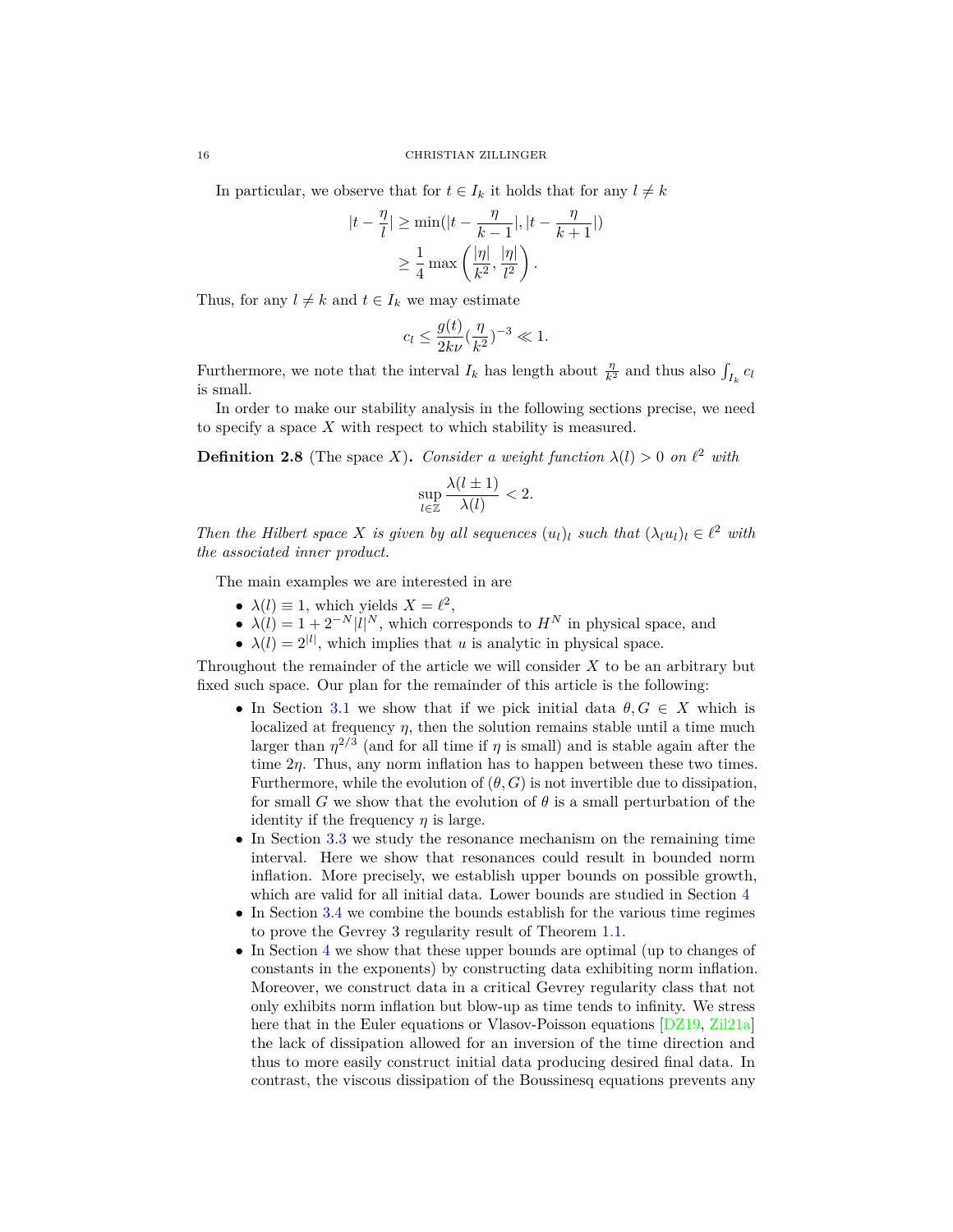invertibility in time. It thus is a very challenging problem to ensure the existence of data achieving norm inflation.

# 3. Stability and Gevrey 3 regularity

<span id="page-16-0"></span>In the heuristic model of Section [2](#page-8-0) we showed that most growth is expected to occur when

$$
t\approx \frac{\eta}{k}
$$

and *k* is such that  $c \frac{\eta}{k^3}$  is large and that this growth is expected to be bounded by

$$
\exp(C\sqrt[3]{c\eta})
$$

for some constant *C*.

In this section we prove a corresponding stability estimate which shows that this factor indeed provides an upper bound. As a complementary result, in Section [4](#page-43-0) we show that there exist solutions attaining such growth (possibly with smaller constant *C*). We then use the norm inflation solutions as building blocks to construct solutions exhibiting blow-up.

In our analysis we first show that if  $\eta$  is much smaller than  $c^{-1}$ , then the evolution is globally stable for all times. If  $\eta$  is not this small we consider four time regimes (see also Figure [1\)](#page-17-1):

• Define  $k_0 \approx \sqrt[3]{c\eta \pi}$  (rounded down) and let  $k_1 = 20k_0$ . Then for all  $k \geq k_1$ it holds that  $\frac{c\eta}{k^3}$  is much smaller than 1. We hence consider the interval of times

$$
0 \le t \le t_{k_1}
$$

with  $t_{k_1} = \frac{1}{2}(\frac{\eta}{k_1+1} + \frac{\eta}{k_1}) < \frac{\eta}{k_1}$  (see Definition [2.7\)](#page-14-0) as the *small time* regime. Here we show that the evolution is stable and, in a suitable sense, close to the identity.

• We observe that for  $k \geq k_0$ ,  $\frac{c\eta}{k^3}$  is bounded by 1 but not necessarily small. We hence call

$$
(t_{k_1},t_{k_0})
$$

the *intermediate* time regime. We here derive rough upper bounds showing that the norm at most grows by  $\exp(40\sqrt[3]{c\eta})$ .

• We next consider the interval

$$
(t_{k_0}, 2\eta),
$$

which is composed of intervals  $I_k$  with

$$
\frac{c\eta\pi}{k^3}\geq 1
$$

and potentially very large. Here we encounter the main resonance mechanism discussed in the heuristic model of Section [2](#page-8-0) and establish an upper growth bound by  $\exp(10\sqrt[3]{\epsilon\eta})$ . We call this interval the *resonant* regime. In Section [4](#page-43-0) we further introduce an additional time  $t_{k_3}$  with  $k_3 = \frac{k_0}{1000}$  up to which we also establish lower bounds on norm inflation.

• Finally, we show that on the interval

 $(2n, \infty)$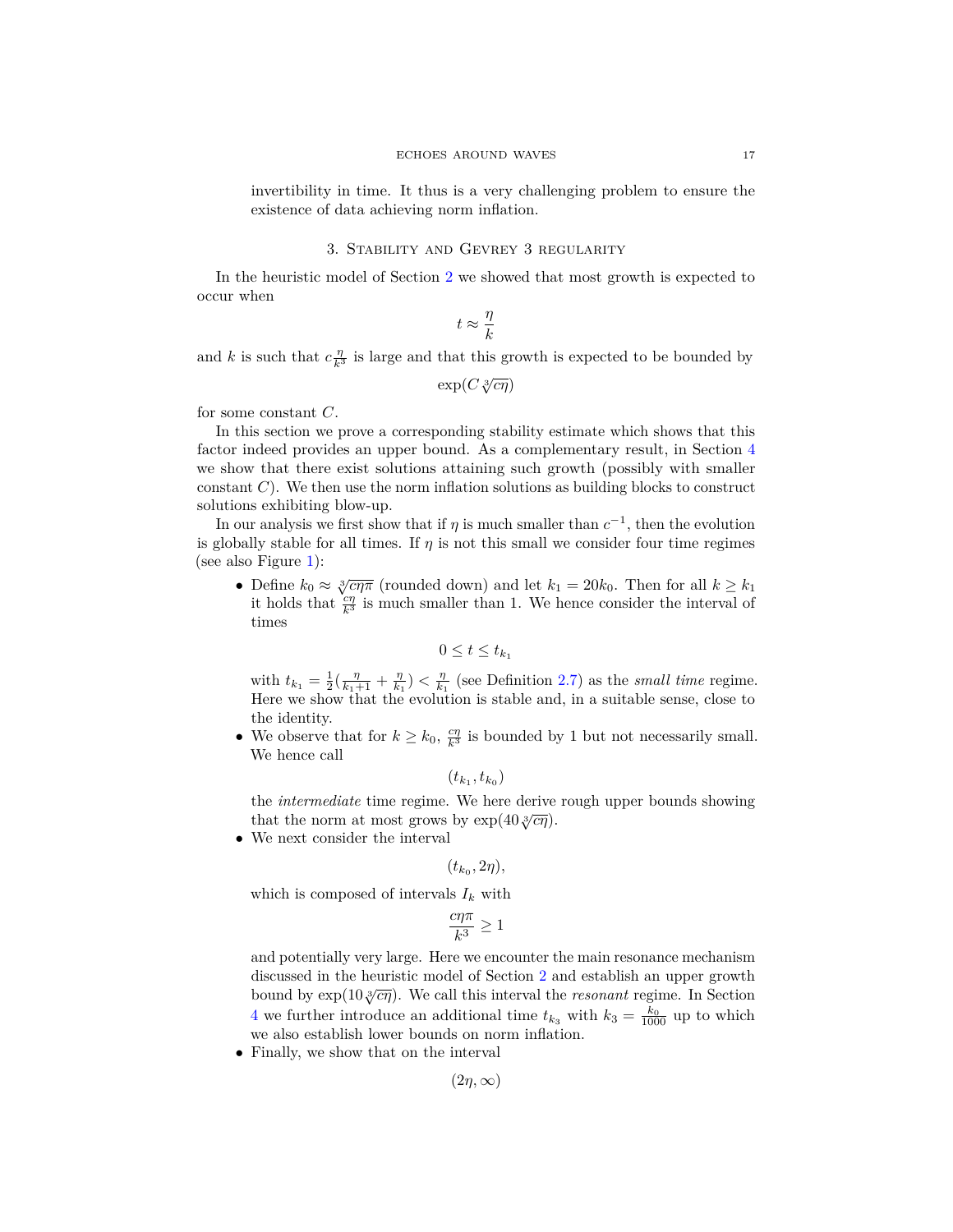## 18 CHRISTIAN ZILLINGER

<span id="page-17-1"></span>

FIGURE 1. The time regimes are determined by the size of  $\frac{c\eta}{k^3}$  for  $t \in I_k$ . If *k* is very large, i.e. for small times, this factor is very small. If instead  $k \leq k_0$ , then this factor is large, leading to possibly large resonances.

the evolution is stable and that the evolution of  $\theta$  is a bounded perturbation of the identity. Thus, there can be no further norm inflation in this *long time* regime.

We stress that the asymptotic stability in the long time regime highlights that norm inflation by a finite time does not imply instability as time tends to infinity. Hence in Section [4](#page-43-0) we need to combine infinitely many solutions exhibiting norm inflation to obtain non-trivial asymptotic behavior like blow-up.

<span id="page-17-0"></span>3.1. **Small Time, Large Time and Small Frequencies.** In this subsection we consider the regimes where *t* or *η* are small or when  $t > 2\eta$  is large. In all these regimes it turns out that the evolution is well-controlled and, in a sense, a small perturbation of the identity for  $\theta$  and a dissipative equation for *G*. Our main results are summarized in the following theorem.

<span id="page-17-2"></span>**Theorem 3.1** (Stable regimes). Let  $\eta \in \mathbb{R}$  be given and for simplicity of notation *assume*  $\eta > 0$ *. Let further*  $0 \le \frac{g}{\nu} = c < 0.001$ *.* 

*Then we have the following stable time intervals depending on η:*

*(1) If*  $c\eta \ll 1$ *, then for all times*  $t > 0$  *it holds that* 

 $40^2 \|\theta(t)\|_X + \|G(t)\|_X \le 4(40^2 \|\theta(0)\|_X + \|G(0)\|_X).$ 

*(2) Suppose that*  $c\eta > 0.001$ *, then for all times*  $t > 2\eta =: t_0$  *it holds that* 

 $\|\theta(t)\|_X + \|G(t)\|_X \leq 4(\|\theta(t_0)\|_X + \|G(t_0)\|_X).$ 

*Moreover,*

$$
\|\theta(t) - \theta(t_0)\|_X \le c\eta^{-1}2(\|\theta(t_0)\|_X + \|G(t_0)\|_X).
$$

*The evolution of θ is a bounded perturbation of the identity.*

*(3) Consider the early time regime given by*  $0 < t < \frac{\eta}{\sqrt{2000}}$ 8000*cηπ . Then on this time interval it holds that*

$$
402 ||\theta(t)||X + ||G(t)||X \le 2(402 ||\theta(0)||X + ||G(0)||X).
$$

The factor 40 here is used to control a potentially large interaction term between *θ* and *G*. Since this term is small in the large time regime, there we may consider more symmetric energies.

We remark that this discussion omits the two regimes  $t \in I_k$ , where in the intermediate time regime

$$
\frac{c\eta}{k^3}\pi\in(\frac{1}{8000},1)
$$

or in the resonant time regime

$$
\frac{c\eta}{k^3}\pi \ge 1.
$$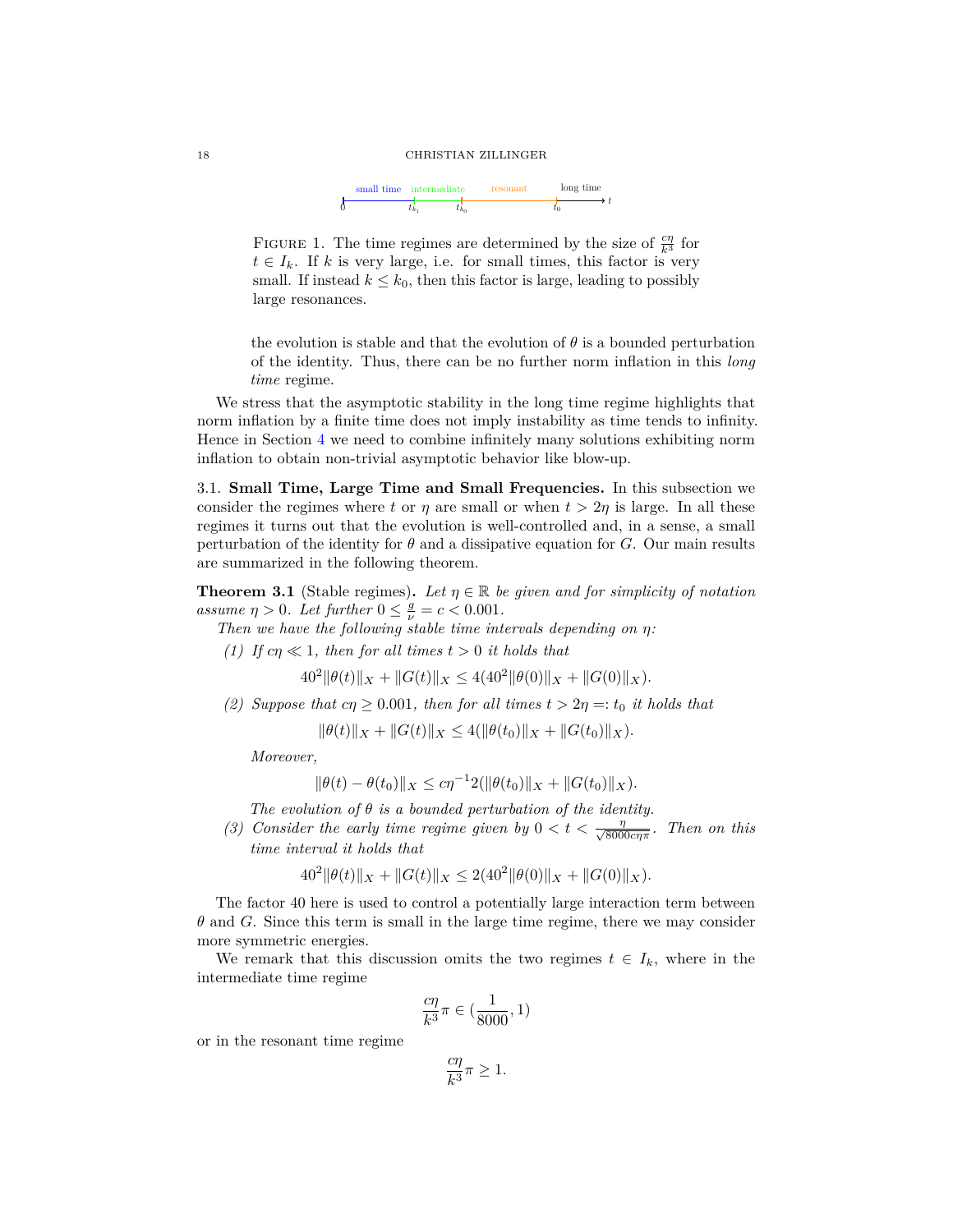Establishing bounds on the growth in these regimes requires significantly more effort and is the main challenge of Sections [3.3](#page-25-0) and [3.2.](#page-23-0)

*Proof of Theorem [3.1.](#page-17-2)* We recall from Lemma [2.5](#page-13-1) that the evolution equations with respect to  $\theta$  and *G* are given by [\(11\)](#page-13-3):

$$
\partial_t G = \nu \Delta_t G + \nu f \partial_x \cos(x) \partial_y \phi + 2 \partial_x^3 (\partial_y - t \partial_x) \Delta_t^{-2} \theta - \partial_x^2 \Delta_t^{-1} (g \cos(x) \partial_y \phi),
$$
  

$$
\partial_t \theta = g \cos(x) \partial_y \phi,
$$

where

$$
G = \nu \partial_x \omega - \partial_x^2 \Delta_t^{-1} \theta,
$$
  

$$
\phi = \nu^{-1} \Delta_t^{-1} \partial_x^{-1} G + \nu^{-1} \partial_x \Delta_t^{-2} \theta.
$$

The model case: In order to introduce ideas, let us first consider the model problem of Definition [2.6](#page-13-5) where we formally set  $G \equiv 0$ . Then we define the Fourier multiplier

$$
A(t,l,\eta)=\exp\left(C(\arctan(\frac{\eta}{l-1}-t)+\arctan(\frac{\eta}{l}-t)+\arctan(\frac{\eta}{l+1}-t))\right),
$$

where we omit terms in which we would divide by 0 and  $C = 0.01$  is a small constant. In particular, we note that  $A(t, l, \eta) \approx 1$  uniformly in  $t, l, \eta$  and that A is decreasing in time. We then aim to show that the energy

 $||A\theta||_X^2$ 

is non-increasing in time and thus serves as a Lyapunov functional. We hence compute the time derivative of this energy and observe that on the one hand

$$
\langle A\theta, \dot{A}\theta \rangle \le 0
$$

is non-positive provides decay in terms of the Fourier multipliers

$$
-C\frac{1}{1+(\frac{\eta}{l-1}-t)^2}-C\frac{1}{1+(\frac{\eta}{l}-t)^2}-C\frac{1}{1+(\frac{\eta}{l+1}-t)^2}.
$$

On the other hand the contribution

$$
\langle A\theta, A\partial_t\theta\rangle
$$

is possibly positive, but can be bounded from above in terms of the Fourier multipliers

$$
c\frac{(l-1)\eta}{((l-1)^2+(\eta-(l-1)t)^2)^2}+c\frac{l\eta}{(l^2+(\eta-lt)^2)^2}+c\frac{(l+1)\eta}{((l+1)^2+(\eta-(l+1)t)^2)^2},
$$

by using Young's inequality and the fact that there is only interaction between neighboring modes. It hence suffices to show that

<span id="page-18-0"></span>(13) 
$$
c \frac{l\eta}{(l^2 + (\eta - lt)^2)^2} = \frac{c\eta}{l^3} \frac{1}{(1 + (\frac{\eta}{l})^2)^2} \le \frac{C}{2} \frac{1}{1 + (\frac{\eta}{l} - t)^2},
$$

In any of the regimes considered we can then use different arguments to show that  $(13)$  holds:

(1) If  $c\eta \ll 1$  is small,  $\frac{c\eta}{l^3}$  is small for all *l* and thus

$$
c \frac{l\eta}{(l^2 + (\eta - lt)^2)^2} = c \frac{\eta}{l^3} \frac{1}{(1 + (\frac{\eta}{l} - t)^2)^2} \le c\eta \frac{1}{1 + (\frac{\eta}{l} - t)^2} \le \frac{C}{2} \frac{1}{1 + (\frac{\eta}{l} - t)^2}
$$
  
satisfies (13) for all *l*.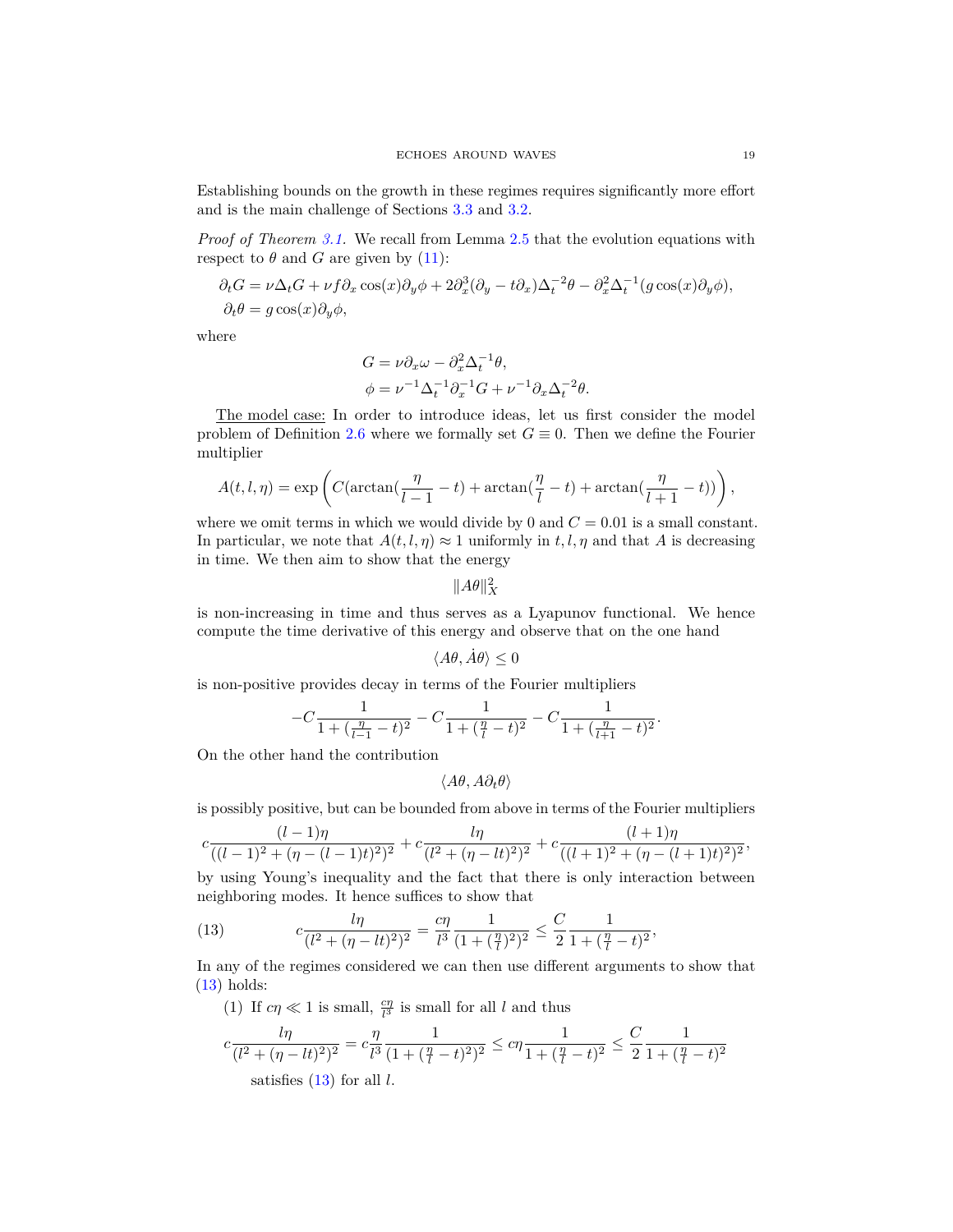(2) Similarly, if  $t > 2\eta$ , then we can control by

$$
c\frac{\eta}{l^3}\frac{1}{1+\eta^2}\frac{1}{1+(\frac{\eta}{l}-t)^2} \leq c\frac{1}{1+(\frac{\eta}{l}-t)^2} \leq \frac{C}{2}\frac{1}{1+(\frac{\eta}{l}-t)^2},
$$

and hence [\(13\)](#page-18-0) holds for all *l*.

(3) Finally, let  $c\eta \gtrsim 1$  and suppose that  $t \approx \frac{\eta}{k} \lesssim c^{-1/3} \eta^{2/3}$  is not too large. Then it follows that

$$
c\frac{\eta}{k^3} \approx c\eta^{-2}t^3 \ll 1,
$$

which is the reason for our choice of upper bound on *t*.

We then distinguish two cases. If  $l > \frac{k}{2}$ , then

$$
c\frac{\eta}{l^3} \le 8c\frac{\eta}{k^3} \ll 1,
$$

and thus the estimate [\(13\)](#page-18-0) holds for such *l*. If instead  $l \leq \frac{k}{2}$ , then  $\frac{\eta}{l} \geq 2\frac{\eta}{k} \geq$ 2*t* and hence

$$
c\frac{\eta}{l^3} \frac{1}{1+(\frac{\eta}{l}-t)^2} \leq c\frac{\eta}{l^3} \frac{1}{1+\frac{1}{4}(\frac{\eta}{l})^2} \leq 4c \ll 1.
$$

Thus, the estimate [\(13\)](#page-18-0) also holds for such *l*, which concludes the proof for the model case.

The general case: Building on the insights developed in the model case, we turn to the full problem:

$$
\partial_t G = \nu \Delta_t G + \nu f \partial_x \cos(x) \partial_y \phi + \partial_x^2 \Delta_t^{-1} (g \cos(x) \partial_y \phi) + 2(\partial_y - t \partial_x) \partial_x^3 \Delta_t^{-2} \theta,
$$
  
\n
$$
\partial_t \theta = g \cos(x) \partial_y \phi,
$$
  
\n
$$
\phi = \nu^{-1} \Delta_t^{-1} \partial_x^{-1} G + \nu^{-1} \partial_x \Delta_t^{-2} \theta.
$$

Here, main additional challenges are given by the slower decay of  $\Delta_t^{-1}$  as compared to  $\Delta_t^{-2}$  and the potentially large size of the multiplier corresponding to  $(\partial_y - t \partial_x)\partial_x^3 \Delta_t^{-2}$ .

The large time case  $t > 2\eta$ : We first discuss the simplest case where  $t > 2\eta$  is large.

Here we observe the following multiplier estimates:

<span id="page-19-0"></span>
$$
g\nu^{-1}\partial_y \Delta_t^{-2} \mapsto \frac{c\eta}{k^3} \frac{1}{(1+(\frac{\eta}{k}-t)^2)^2} \leq c \frac{1}{(1+(t/2)^2)^{3/2}},
$$

$$
g\nu^{-1}\partial_y \Delta_t^{-1}\partial_x^{-1} \mapsto \frac{c\eta}{k^3} \frac{1}{1+(\frac{\eta}{k}-t)^2} \leq c\eta \frac{1}{(1+(t/2)^2)},
$$

$$
2(\partial_y - t\partial_x)\partial_x^3 \Delta_t^{-2} \mapsto 2\frac{\frac{\eta}{k}-t}{(1+(\frac{\eta}{k}-t)^2)^2} \leq \frac{2}{(1+(t/2)^2)^{3/2}},
$$

$$
\partial_x^2 \Delta_t^{-1} \mapsto \frac{1}{1+(\frac{\eta}{k}-t)^2} \leq \frac{1}{1+(t/2)^2},
$$

$$
\nu f \leq \frac{c}{1+t^2},
$$

where we used that  $t - \frac{\eta}{k} \ge t - \eta \ge t/2$ .

We thus conclude that

$$
\partial_t (\|G\|_X^2 + \|\theta\|_X^2) \le -\nu \|\nabla_t G\|_X^2 + \max\left(c\eta \frac{1}{(1 + (t/2)^2)}, \frac{2}{(1 + (t/2)^2)^{3/2}}\right) (\|G\|_X^2 + \|\theta\|_X^2).
$$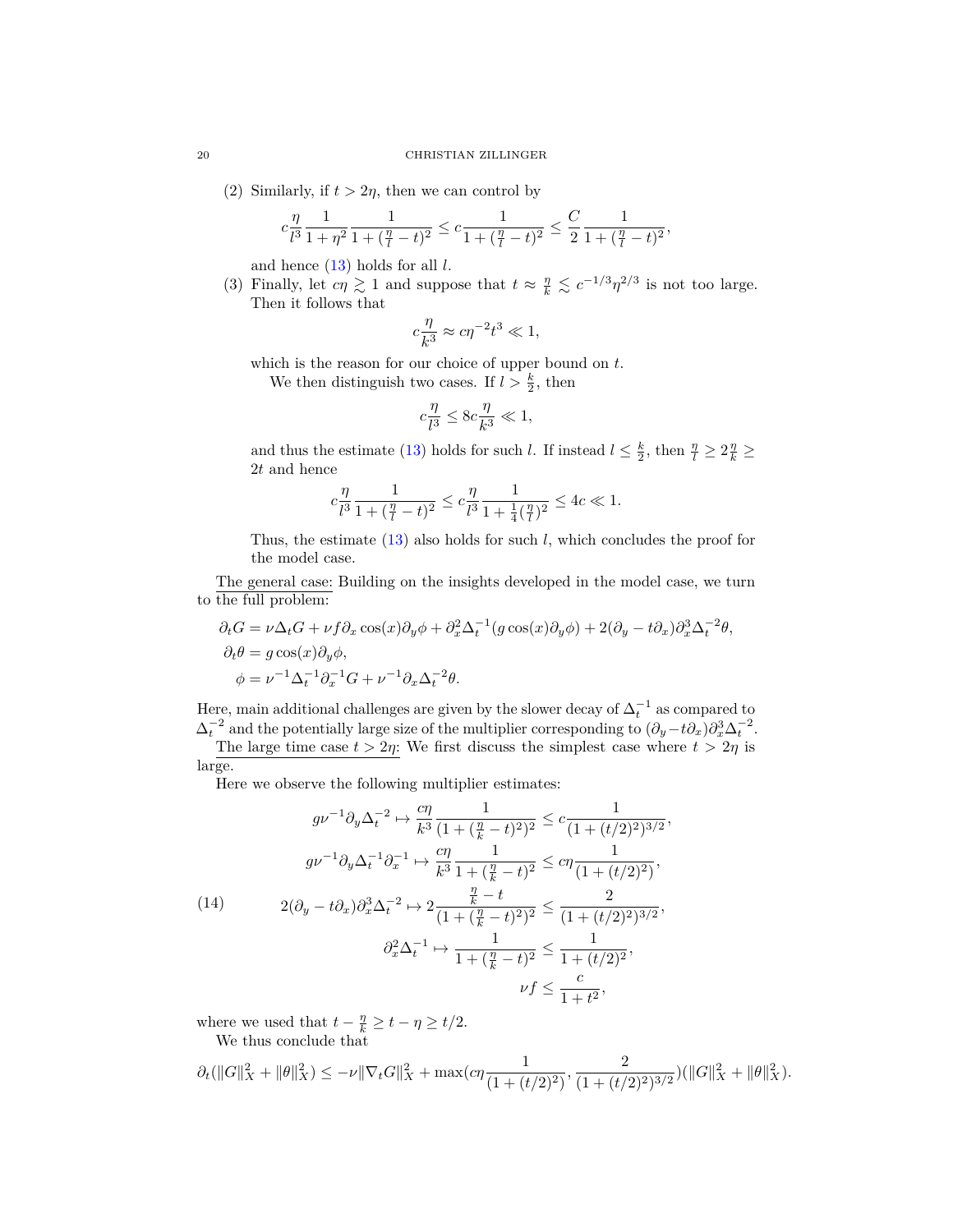Since

$$
\int_{2\eta}^{\infty} c\eta \frac{1}{(1 + (t/2)^2)} + \frac{2}{(1 + (t/2)^2)^{3/2}} dt \le c + (1 + |\eta|)^{-1}
$$

it hence follows that

$$
||G(t)||_{X}^{2} + ||\theta(t)||_{X} \le \exp(c + (1+|\eta|)^{-1})(||G(2\eta)||_{X}^{2} + ||\theta(2\eta)||_{X}).
$$

The solution is stable. Moreover, we may insert these bounds into the integral equations to conclude that

$$
\|\theta(t) - \theta(2\eta)\|_{X} \le \int_{2\eta}^{\infty} \|\partial_t \theta\|_{X} \le c \|G\|_{L^{\infty}X} + (1 + |\eta|)^{-1} \|\theta\|_{L^{\infty}X}
$$
  

$$
\le (c + (1 + |\eta|)^{-1}) \exp(c + (1 + |\eta|)^{-1}) (\|G(2\eta)\|_{X}^{2} + \|\theta(2\eta)\|_{X}).
$$

In view of the dissipation term, for  $G(t)$  we instead estimate

$$
||G(t)||_X^2 - ||G(2\eta)||_X^2 \le (1+|\eta|)^{-1} \exp(c + (1+|\eta|)^{-1})(||G(2\eta)||_X^2 + ||\theta(2\eta)||_X).
$$

Small frequencies: We next turn to considering the regime where

$$
c\eta \leq 0.001
$$

is very small. Again considering the multipliers shown in [\(14\)](#page-19-0) we observe that, for instance, we may estimate

<span id="page-20-0"></span>(15) 
$$
g\nu^{-1}\partial_y \Delta_t^{-2} \mapsto \frac{c\eta}{k^3} \frac{1}{(1+(\frac{\eta}{k}-t)^2)^2} \leq 0.001 \frac{1}{(1+(\frac{\eta}{k}-t)^2)^2},
$$

$$
g\nu^{-1}\partial_y \Delta_t^{-1}\partial_x^{-1} \mapsto \frac{c\eta}{k^3} \frac{1}{1+(\frac{\eta}{k}-t)^2} \leq 0.001 \frac{1}{1+(\frac{\eta}{k}-t)^2},
$$

for all  $k \in \mathbb{Z} \setminus \{0\}$ . The bound on the right-hand-side here is integrable in time with small norm for any fixed *k*. However, if one were to first take the supremum with respect to *k* and then integrate the resulting norm would be large, since for any *t* there exists some *k* such that  $t \approx \frac{\eta}{k}$ .

We thus consider a *frequency-dependent* multiplier *A* of a similar form as in the model problem in order to construct a Lyapunov functional:

$$
A(t,k) = \exp\left(0.1 \sum_{l \in \{k-1,k,k+1\}} (\arctan(\frac{\eta}{l} - t) - \arctan(\frac{\eta}{l} - t_k))\right).
$$

We note that  $0.1|\arctan(\frac{\eta}{l} - t) - \arctan(\frac{\eta}{l} - t_k)| \leq 0.1\pi$  and hence *A* is comparable to 1 at all times. Moreover,  $A(t)$  is decreasing and

$$
\dot{A} = A\mathcal{F}^{-1} \frac{-0.1}{1 + (\frac{\eta}{k} - t)^2} \mathcal{F}
$$

is sufficiently negative to absorb multipliers such as in [\(15\)](#page-20-0).

We observe that one multiplier

<span id="page-20-1"></span>(16) 
$$
2(\partial_y - t\partial_x)\partial_x^3 \Delta_t^{-2} \mapsto 2\frac{\frac{\eta}{k} - t}{(1 + (\frac{\eta}{k} - t)^2)^2} \leq 2\frac{1}{1 + (\frac{\eta}{k} - t)^2}
$$

does not necessarily include a small prefactor. For this reason we make the following ansatz for our energy

$$
E(t) := 40^2 \|A(t)\theta\|_X^2 + \|A(t)G\|_X^2,
$$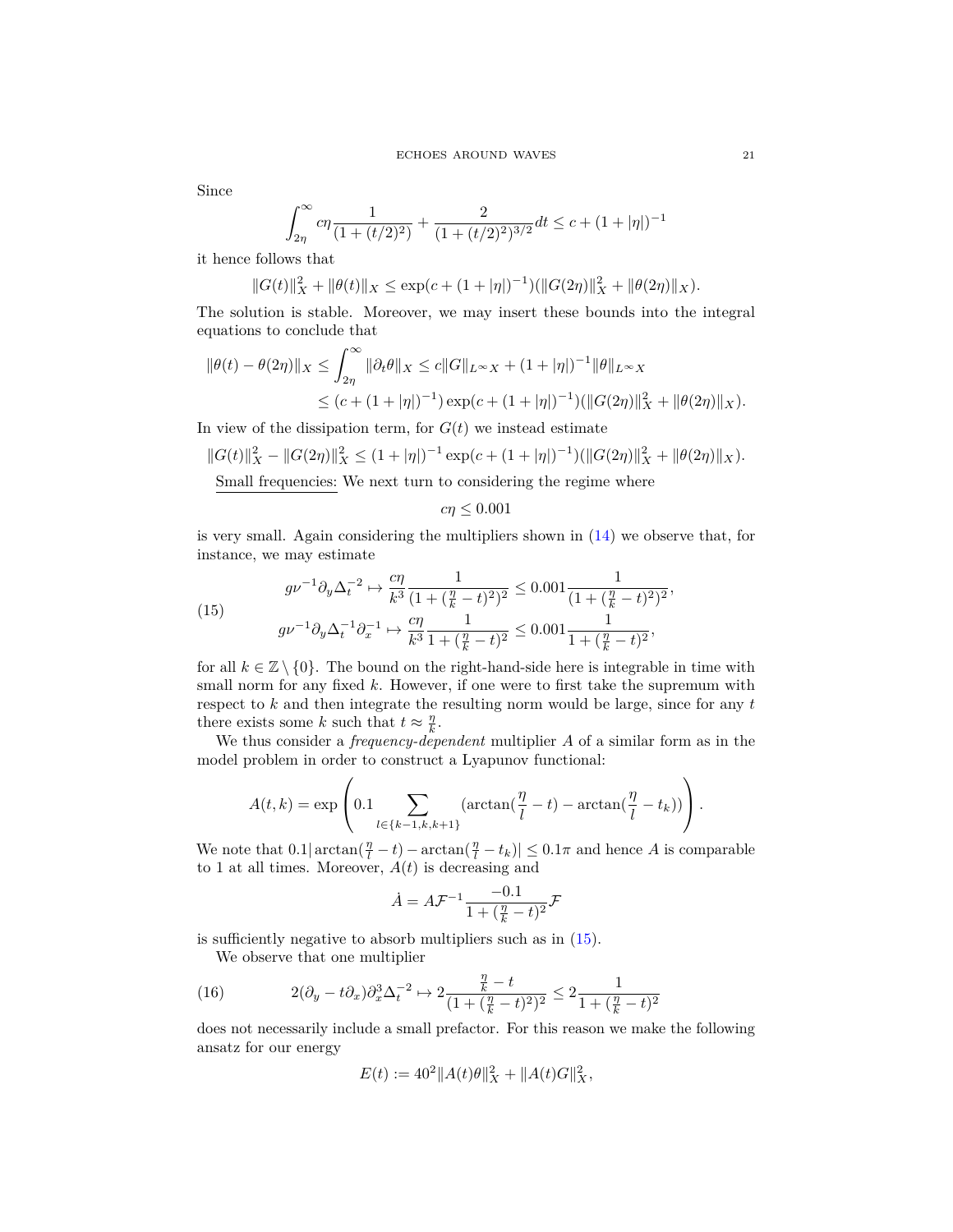which weighs *θ* more highly. Here, with slight abuse of notation, we identify *A* and the corresponding Fourier multiplier and hence write  $A\theta$  instead of  $\mathcal{F}^{-1}(A\mathcal{F}\theta)$ .

We then claim that  $E(t)$  is non-increasing and thus provides a Lyapunov functional. We compute the time-derivative of  $E(t)$  as

$$
\begin{split} \partial_t E(t) &= 2 \cdot 40^2 \langle A \theta, \dot{A} \theta \rangle + 2 \langle A G, \dot{A} G \rangle \\ &+ 2 \cdot 40^2 \langle A \theta, A \partial_t \theta \rangle + 2 \langle A G, A \partial_t G \rangle, \end{split}
$$

where  $\langle , \rangle$  denotes the inner product in *X*.

By the estimate  $(15)$  it then follows that

$$
40^{2} \langle A\theta, A\partial_{t}\theta \rangle \le 0.001 \left\| \sum_{l \in \{k-1, k, k+1\}} \frac{1}{\sqrt{1 + (\frac{\eta}{l} - t)^{2}}} 40A\theta \right\|_{X}^{2}
$$
  
+ 40 \cdot 0.001 
$$
\left\| \sum_{l \in \{k-1, k, k+1\}} \frac{1}{\sqrt{1 + (\frac{\eta}{l} - t)^{2}}} 40A\theta \right\|_{X}
$$

$$
\cdot \left\| \sum_{l \in \{k-1, k, k+1\}} \frac{1}{\sqrt{1 + (\frac{\eta}{l} - t)^{2}}} A G \right\|_{X},
$$

where we used a sum to account for the Fourier shift due to  $cos(x)$ .

Using Young's inequality in the last factor we thus conclude that any possible growth due to  $40^2 \langle A\theta, A\partial_t \theta \rangle$  can be absorbed by the decay terms due to  $\tilde{A}$ .

Similarly, for the time derivative of *G* we compute:

$$
\langle AG, A\partial_t G \rangle = -\nu \langle A \nabla_t G, A \nabla_t G \rangle + \langle AG, A \partial_x^3 (\partial_y - t \partial_x) \Delta_t^{-2} A \theta \rangle + \langle AG, A \nu f \cos(x) \partial_y \phi \rangle + \langle AG, A \partial_x^2 \Delta_t^{-1} \partial_t \theta \rangle.
$$

The dissipation term is non-positive and thus potentially helpful. However, as  $\nu$  is allowed to be arbitrarily small, we do not make use of it in the following. For the next term we make use of the estimate [\(16\)](#page-20-1) and express

$$
\langle AG, A\partial_x^3(\partial_y - t\partial_x)\Delta_t^{-2}A\theta \rangle = \langle AG, A\frac{1}{40}\partial_x^3(\partial_y - t\partial_x)\Delta_t^{-2}40A\theta \rangle
$$

to obtain a small factor  $\frac{1}{40}$ .

Finally, for the contributions by  $\nu f \partial_y \phi$  and by

$$
\partial_x^2 \Delta_t^{-1} \partial_t \theta = \partial_x^2 \Delta_t^{-1} g \cos(x) \partial_y \phi
$$

we simply control the multiplier corresponding to  $\partial_x^2 \Delta_t^{-1}$  by 1 and  $\nu f \leq \frac{c}{1+t^2} \leq c$ . The estimate of this term then follows as for  $\langle A\theta, A\partial_t\theta \rangle$ .

In conclusion, we have thus shown that

$$
\partial_t E \le 40^2 \langle A\theta, \dot{A}\theta \rangle + \langle A\theta, \dot{A}\theta \rangle \le 0
$$

and thus  $E(t)$  is non-increasing, which is our desired stability estimate.

The small time regime: As a last regime we consider the case when *cη* is allowed to be large but *t* is bounded by  $\frac{\eta}{\sqrt[3]{8000 \text{cm}}}$ . Here we again aim to construct a Lyapunov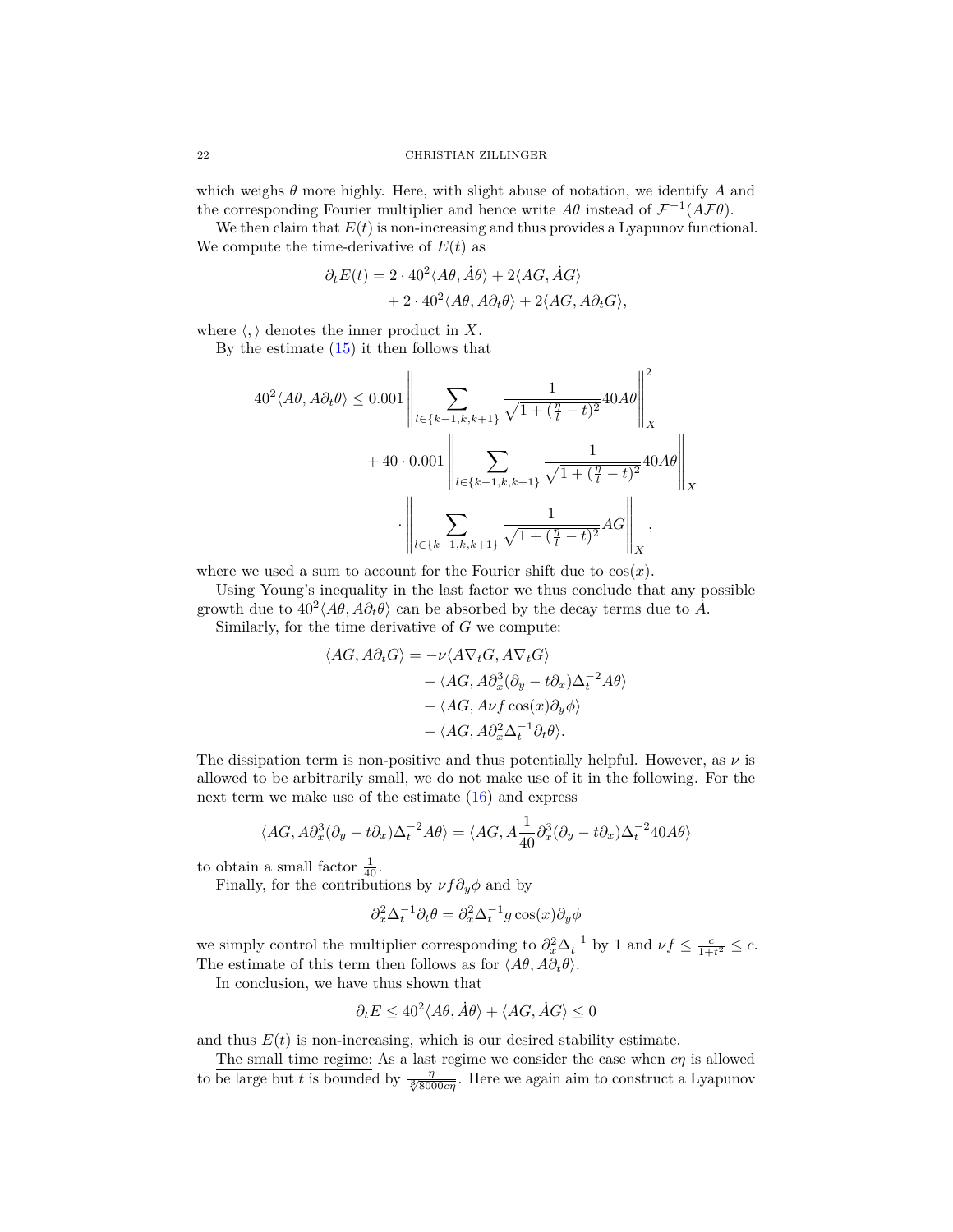functional by combining the estimates of the previous two regimes, but will require small changes to the multiplier *A*.

Consider for instance the multiplier

$$
g\nu^{-1}\partial_y\Delta_t^{-2} \mapsto \frac{c\eta}{k^3} \frac{1}{(1+(\frac{\eta}{k}-t)^2)^2},
$$

and let  $k_1 \approx \sqrt[3]{8000c\eta}$  (rounded up). Then for all  $k \ge 0.5k_1$  it holds that

$$
\frac{c\eta}{k^3} \le \frac{2^3}{8000} \le 0.001,
$$

and for these *k* we may hence argue as in the small frequency regime. Conversely, if  $k < 0.5k_1$ , then

<span id="page-22-0"></span>(17) 
$$
\frac{\eta}{k} > 2t \Rightarrow |\frac{\eta}{k} - t| \ge \frac{1}{2} |\frac{\eta}{k}|
$$

and hence

$$
\frac{c\eta}{k^3} \frac{1}{(1 + (\frac{\eta}{k} - t)^2)^2} \leq c \frac{1}{1 + (\frac{\eta}{k} - t)^2}.
$$

Similarly, for the multiplier

$$
g\nu^{-1} \partial_y \Delta_t^{-1} \partial_x^{-1} \mapsto \frac{c\eta}{k^3} \frac{1}{1+(\frac{\eta}{k}-t)^2}
$$

we may estimate as in the small frequency regime if  $k \geq 0.5k_1$ . If  $k < 0.5k_1$  we cannot spare powers of  $t$  but note that by  $(17)$ :

$$
\int_{t \in \mathbb{R} : |t| < \frac{1}{2} \left| \frac{\eta}{k} \right|} \frac{c\eta}{k^3} \frac{1}{1 + (\frac{\eta}{k} - t)^2} \\
\leq \frac{c\eta}{k^3} \int_{\tau \in R : |\tau| \geq \frac{1}{2} \left| \frac{\eta}{k} \right|} \frac{1}{1 + \tau^2} \\
\leq \frac{c\eta}{k^3} \frac{1}{1 + \frac{1}{2} \left| \frac{\eta}{k} \right|} \leq \frac{c}{k}.
$$

We thus consider a slightly different multiplier

$$
A(t) = \exp(0.01 \arctan(\frac{\eta}{k} - t) - \arctan(\frac{\eta}{k} - t_k) + 1_{k < k_0} \int_{t_k}^t 10 \frac{c\eta}{k^3} \frac{1}{1 + (\frac{\eta}{k} - s)^2} ds).
$$

Then by the same argument as in the previous regime it follows that

$$
E(t) := 40^2 \|A(t)\theta\|_X^2 + \|A(t)G\|_X^2
$$

is non-increasing. Since  $A(t, k)$  is comparable to 1,  $E$  is thus a Lyapunov functional.  $\Box$ 

This theorem shows that any norm inflation has to happen in the remaining time regimes, where we distinguish between the intermediate time regime

$$
t \in I_k : \frac{c\eta}{k^3} \in (\frac{1}{8000}, \frac{1}{\pi}),
$$

which is considered in the following Section [3.2](#page-23-0) and the resonant time regime

$$
t\in I_k: \frac{c\eta}{k^3}\geq \pi^{-1},
$$

which is considered in Section [3.3.](#page-25-0)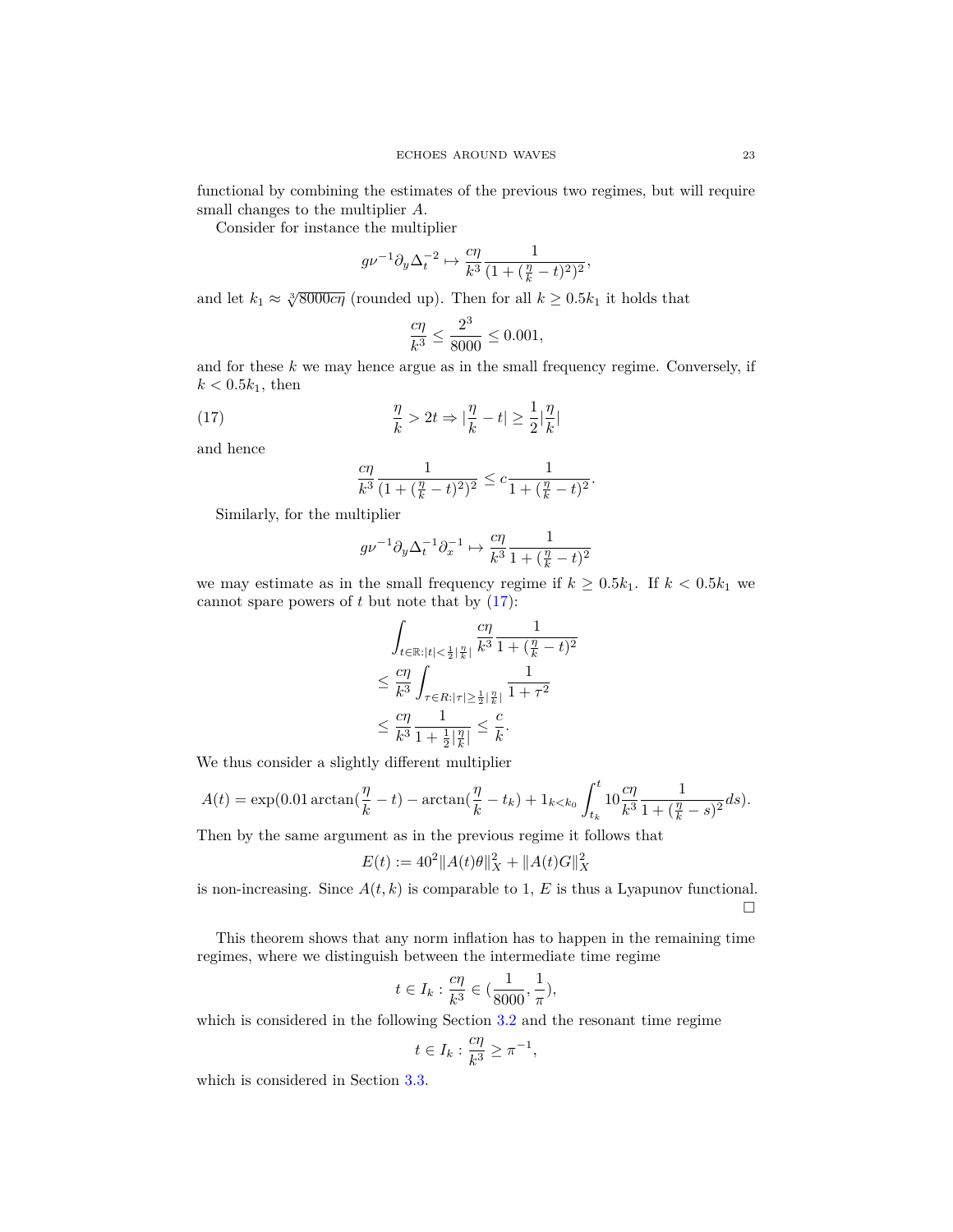#### 24 CHRISTIAN ZILLINGER

In both cases we determine the growth on individual intervals  $I_k$  and then show that the total growth obtained by iterating over all possible values of *k* is bounded by exp( $C \sqrt[3]{c\eta}$ ) for a suitable constant *C*, which is consistent with Gevrey 3 regularity.

<span id="page-23-0"></span>3.2. **The Intermediate Regime.** In this section we consider the time intervals *I<sup>k</sup>* where

$$
c\frac{\eta}{k^3}\in(\frac{1}{8000},\frac{1}{\pi}).
$$

We recall that the heuristic model of Section [2](#page-8-0) suggested a growth of the neighbors of the resonant frequency by a factor  $c \frac{\eta}{k^3} \pi$ . In the present regime this factor is still smaller than 1 but not very small anymore.

As a main result of this subsection we show that on each interval  $I_k$  the norm in *X* grows at most by a factor *C* independent of *η*. As we show in Section [4](#page-43-0) this bound is probably far from optimal, but sufficient for our stability estimates. Indeed, we observe that if  $t \approx \frac{\eta}{k}$  then in this regime *t* is proportional to  $\eta^{2/3}$  and hence might be very large, but *k* is contained in the interval

$$
(\sqrt[3]{\frac{1}{\pi}c\eta}, \sqrt[3]{8000c\eta}).
$$

In particular, there are at most  $20\sqrt[3]{c\eta}$  such *k*.

Hence, a growth bound by a factor *C* for each *k* implies a total growth bound by

$$
C^{20\sqrt[3]{c\eta}} = \exp(20\ln(C)\sqrt[3]{c\eta}),
$$

which is consistent with Gevrey 3 regularity.

Our results are summarized in the following theorem.

<span id="page-23-1"></span>**Theorem 3.2.** *Let*  $\eta \gg 1$ ,  $0 < c < 0.001$  *be given. Let further*  $k \in \mathbb{N}$  *with* 

$$
\sqrt[3]{\pi c\eta} \le k \le \sqrt[3]{8000c\eta\pi}.
$$

*Then on the time interval*  $I_k = (t_k, t_{k-1})$  *and for*  $t = t_{k-1}$  *it holds that* 

<span id="page-23-2"></span>(18) 
$$
\|\theta(t)\|_X + \|G(t)\|_X \le e^{3\pi} (\|\theta(t_k)\|_X + \|G(t_k)\|_X).
$$

*In particular, if*  $k_0 \approx \sqrt[3]{\pi c \eta}$ ,  $k_1 \approx \sqrt[3]{8000 c \eta \pi}$  (rounded to an integer), then it *holds that*

$$
\|\theta(t_{k_0})\|_X + \|G(t_{k_0})\|_X \le e^{20\cdot 3\pi \sqrt[3]{c\eta}} (\|\theta(t_{k_1})\|_X + \|G(t_{k_1})\|_X).
$$

*Proof of Theorem [3.2.](#page-23-1)* Suppose for the moment the estimate [\(18\)](#page-23-2) holds for all  $k_0 \leq k \leq k_1$ . Then it follows that

$$
\|\theta(t_{k_0})\|_X \leq e^2 \|\theta(t_{k_0+1})\|_X \leq e^2 e^2 \|\theta(t_{k_0+2})\|_X \leq e^{2|k_0-k_1|} \|\theta(t_{k_1}).
$$

Thus the claimed bound follows by noting that  $|k_0 - k_1| \leq \sqrt[3]{8000c\eta} = 20\sqrt[3]{c\eta}$ .

It remains to prove the estimate [\(18\)](#page-23-2), for which we again want to use a multiplier argument. More precisely, we note that on the interval  $I_k$  the coefficients in front of the mode *k* are the largest. For instance,

$$
\frac{c\eta}{k^3} \frac{1}{(1+(\frac{\eta}{k}-t)^2)^2} \ge \big|\frac{c\eta}{l^3} \frac{1}{(1+(\frac{\eta}{l}-t)^2})^2\big|
$$

for all  $l \in \mathbb{Z} \setminus \{0\}$ .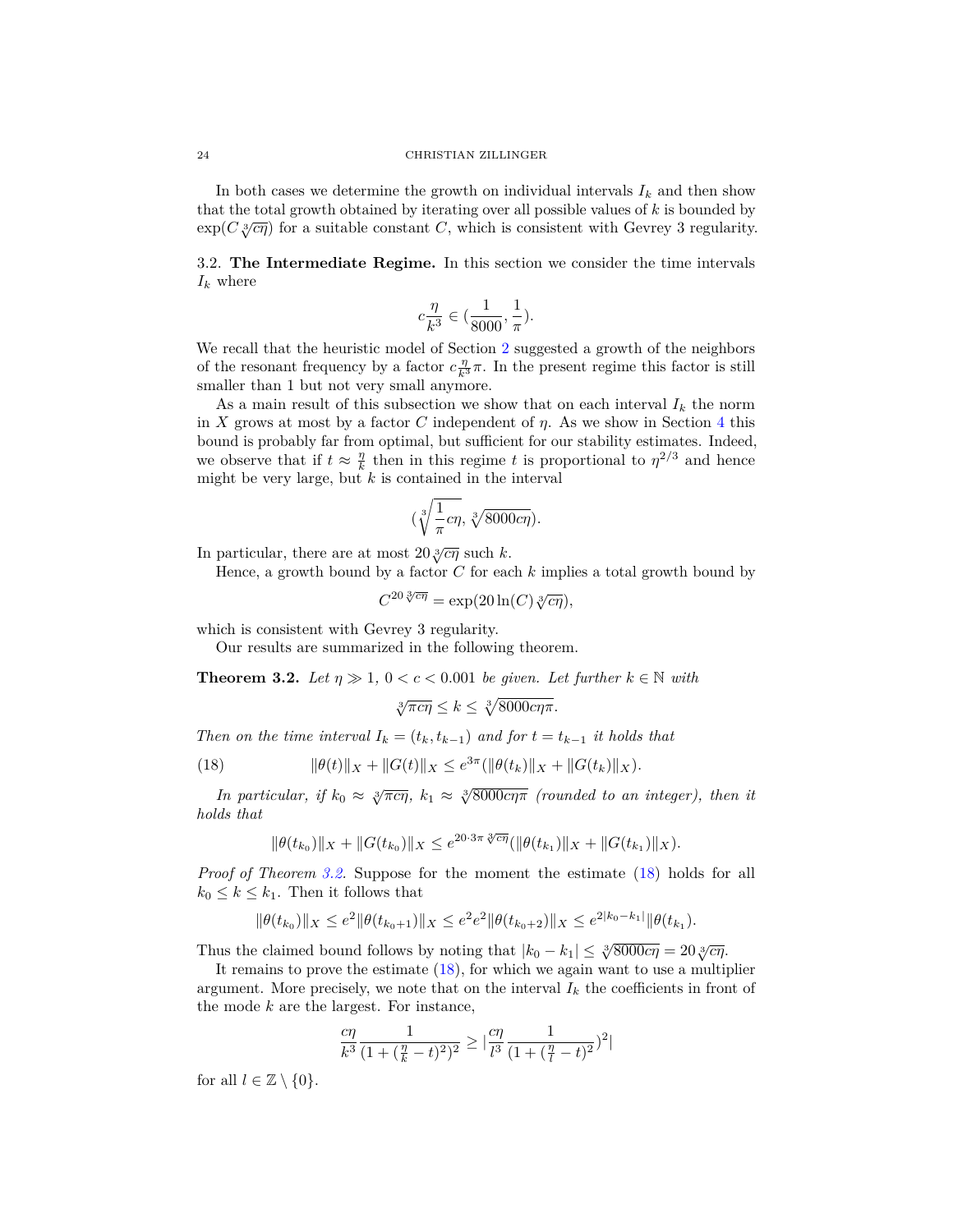We thus consider the *frequency-independent* multiplier

$$
A(t) = \exp(-3\int_{t_k}^{t} \frac{1}{1 + (\frac{\eta}{k} - \tau)^2} d\tau),
$$

Unlike in the regimes considered in Section [3.1](#page-17-0) we here do not need to control commutators due to the evaluation of *A* at neighboring modes. Hence, here we do not require a small exponent 0*.*01 but can choose 3 as a comparably large exponent. We remark that a similar idea has been used in the analysis of the nonlinear equations in [\[MSHZ20\]](#page-61-8). We now claim that

$$
E(t) := A(t)(\|\theta(t)\|_X^2 + \|G(t)\|_X^2)
$$

is non-increasing for  $t \in I_k$ . Since  $A(t_k) = 1$ ,  $A(t)$  is decreasing in time and  $A(t) \geq \exp(-3\pi)$ , this further implies

$$
\|\theta(t)\|_X^2 + \|G(t)\|_X^2 = A(t)^{-1}E(t) \le e^{3\pi}E(t_k) = e^{3\pi}(\|\theta(t_k)\|_X^2 + \|G(t_k)\|_X^2),
$$

and thus establishes the desired bound.

It remains to prove that  $E(t)$  indeed is non-increasing. We recall that

$$
\partial_t \theta = c \cos(x) (\partial_y \partial_x^{-1} \Delta_t^{-1} G + \partial_y \partial_x \Delta_t^{-2} \theta)
$$

and that at frequency *l*

$$
c\partial_y \Delta_t^{-2} \mapsto \frac{c\eta}{l^3} \frac{1}{(1 + (\frac{\eta}{l} - t)^2)^2},
$$
  

$$
c\partial_y \Delta_t^{-1} \partial_x^{-1} \mapsto \frac{c\eta}{l^3} \frac{1}{1 + (\frac{\eta}{l} - t)^2}.
$$

Since  $t \in I_k$  these multipliers are largest (in absolute value) if  $l = k$  and are hence both bounded by

$$
\frac{c\eta}{k^3}\frac{1}{1+(\frac{\eta}{k}-t)^2}
$$

and can therefore be absorbed into the decay of *A*(*t*).

Similarly, we recall that

$$
\partial_t G = \nu \Delta_t G + \nu f \partial_x \cos(x) \partial_y \phi + \partial_x^2 \Delta_t^{-1} (g \cos(x) \partial_y \phi) + 2(\partial_y - t \partial_x) \partial_x^3 \Delta_t^{-2} \theta,
$$
  

$$
\nu \partial_y \theta = \partial_y \partial_x^{-1} \Delta_t^{-1} G + \partial_y \partial_x \Delta_t^{-2} \theta.
$$

Then the dissipation term yields a non-positive contribution by

$$
-\nu A(t)\|\nabla_t G\|_X^2 \le 0.
$$

For the contributions by

$$
\nu f \partial_x \cos(x) \partial_y \phi + \partial_x^2 \Delta_t^{-1} (g \cos(x) \partial_y \phi),
$$

we may very roughly estimate  $f\nu \leq c$ ,  $\frac{1}{1+(\frac{\eta}{l}-t)^2} \leq 1$  and argue as for the estimate of  $\partial_t \theta$ . It thus only remains to discuss

$$
2(\partial_y - t\partial_x)\partial_x^3 \Delta_t^{-2} \mapsto \frac{2(\frac{\eta}{l} - t)}{(1 + (\frac{\eta}{l} - t)^2)},
$$

which in absolute value can be bounded by

$$
2\frac{1}{1+(\frac{\eta}{k}-t)^2}
$$

and hence can also be absorbed by the decay of *A*(*t*).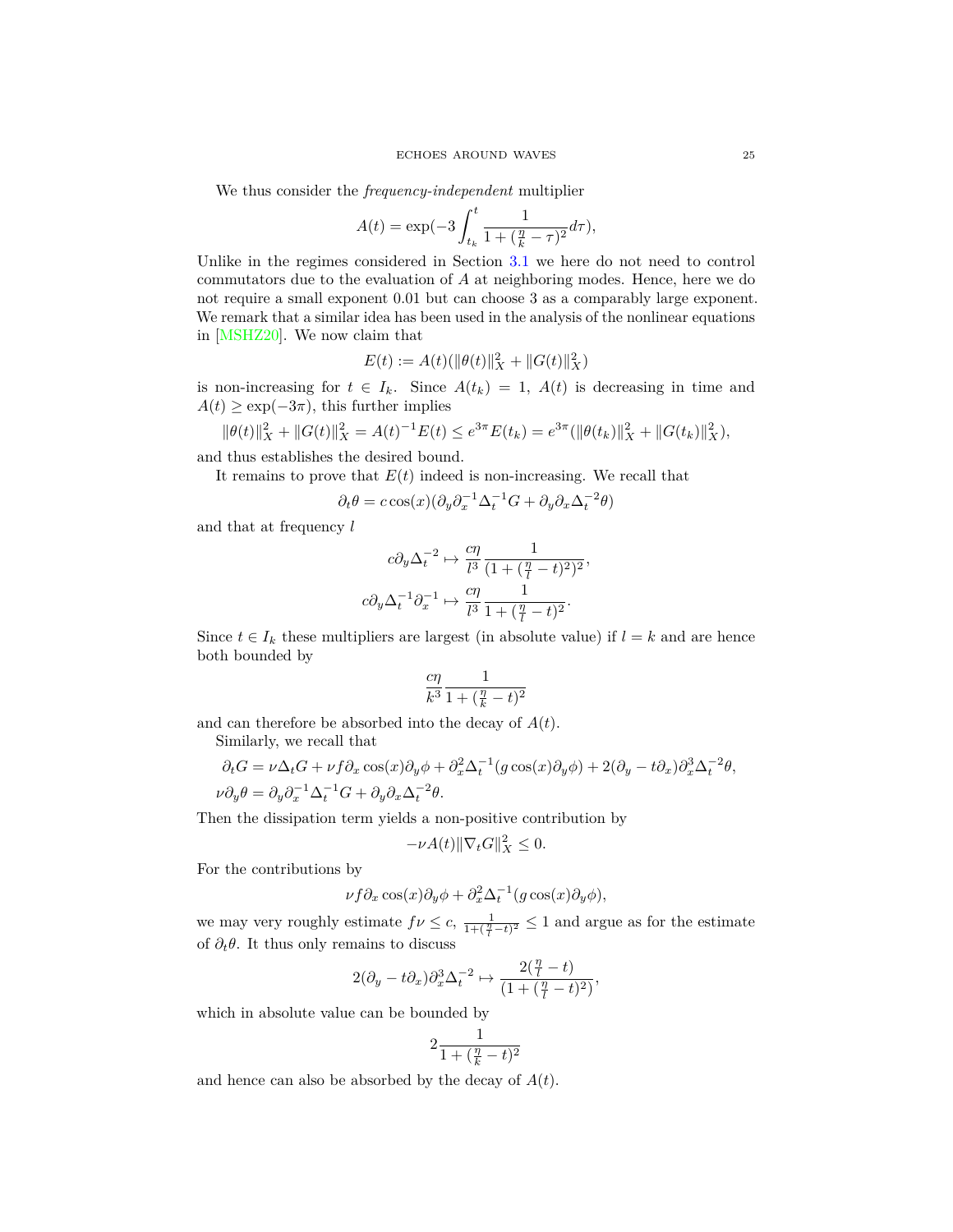In conclusion, we have shown that  $E(t)$  indeed is non-increasing, which completes the proof.  $\Box$ 

We next turn to studying the main resonance mechanism for times  $t \in I_k$  with

$$
\frac{c\eta}{k^3}\pi \ge 1.
$$

Here we derive a slightly suboptimal upper bound of possible growth by a factor

$$
1 + \frac{c\eta}{k^3}\pi \le 2\frac{c\eta}{k^3}\pi,
$$

which then implies a total growth bound by

$$
\prod_{k=1}^{k_0} 2\frac{c\eta}{k^3}\pi \le \exp\left(\sqrt[3]{2c\eta}\right).
$$

In Section [4](#page-43-0) we show that for special initial data this growth is attained up to loss of factor in the exponent. We remark that in the Euler equations or Vlasov-Poisson equations [\[DZ19,](#page-61-20) [Zil21a\]](#page-62-5) one can explicitly construct initial data generating desired data at a later time  $t_{k_0}$  by inverting the time direction. As the Boussinesq equations include viscous dissipation this is not possible in the present setting and we instead have to invest considerable effort to characterize which data can be generated at time  $t_{k_0}$  starting from suitable initial data.

<span id="page-25-0"></span>3.3. **The Resonance Mechanism.** In this section we study the norm inflation mechanism on the time interval  $I_k$ , when

$$
1 \le \pi \frac{c\eta}{k^3} \le \pi c\eta.
$$

Since this factor might be very large, we cannot allow for rough, Gronwall-type bound of growth by

$$
\exp(\pi\frac{c\eta}{k^3}).
$$

Instead, we show that, as sketched for the model problem of Section [2,](#page-8-0) only the neighbors of the mode *k* grow by a factor at most

$$
2\pi \frac{c\eta}{k^3},
$$

and all other modes only change mildly.

The main estimates of this section are summarized in the following theorem.

<span id="page-25-1"></span>**Theorem 3.3** (Resonance Mechanism). Let  $0 < c < 0.01$  be as in Theorem [1.1](#page-5-0) and *let*  $\eta \geq c^{-1}$  *be given and*  $k \in \mathbb{N}$  *be such that*  $c \frac{\eta}{k^3} \geq 1$ *. Then for any data*  $\theta^{\star}, G^{\star} \in X$ *prescribed at the time*  $t_k = \frac{1}{2}(\frac{\eta}{k+1} + \frac{\eta}{k-1})$  *the corresponding solution of the wave perturbation equation* [\(11\)](#page-13-3) *satisfies*

$$
\|\theta(t)-\theta^\star\|_X\leq 2c\frac{\eta}{k^3}\pi(\|\theta^\star\|_X+\|G^\star\|_X)
$$

*and*

$$
||G(t)||_X \leq 2c \frac{\eta}{k^3} \pi (||\theta^*||_X + ||G^*||_X).
$$

*for all*  $t_k \le t \le t_{k-1}$ *.*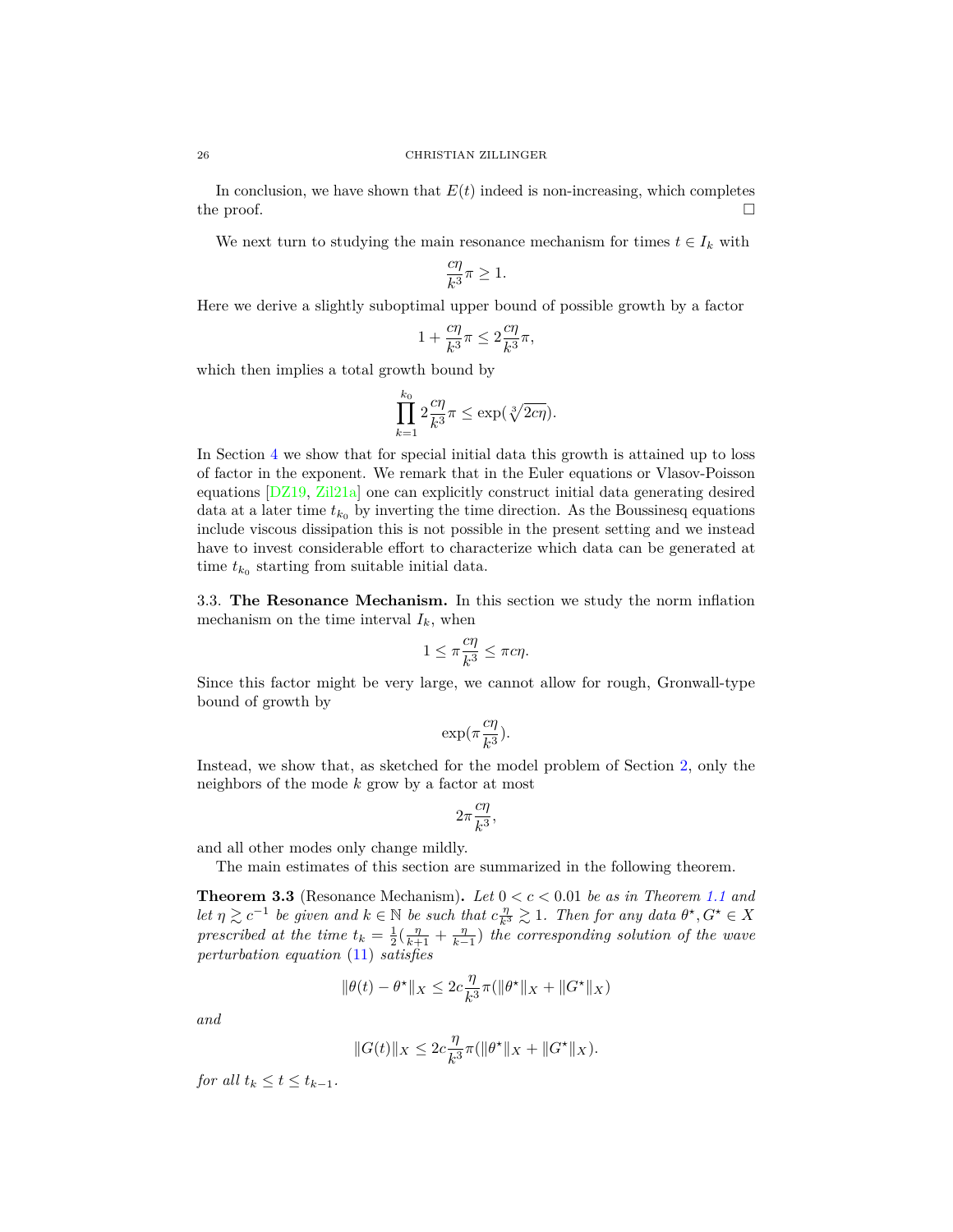*Moreover, the following mode-wise bounds hold:*

$$
|\theta_{k\pm 1}(t_{k-1}) - \theta_{k\pm 1}(t_k) - c\frac{\eta}{k^3}\pi \theta_k(t_k)| \leq \frac{1}{k}c\frac{\eta}{k^3}\pi(\|\theta^{\star}\|_X + k\|G^{\star}\|_X),
$$
  

$$
|\theta_k(t_{k-1}) - \theta_k(t_k)| \leq c(\frac{\eta}{k^2})^{-1}\pi(\|\theta^{\star}\|_X + k\|G^{\star}\|_X)
$$

*and for all*  $l \notin \{k-1, k, k+1\}$  *it holds that* 

$$
|\theta_l(t_{k-1}) - \theta_l(t_k)| \le c(\frac{\eta}{k^2})^{-1} \pi (||\theta^*||_X + ||G^*||_X).
$$

We emphasize that the present theorem only provides an upper bound on growth. In Section [4](#page-43-0) we will show that there indeed exists data saturating this growth (up to a factor). In particular, we construct global in time solutions exhibiting norm inflation due to *echo chains*. Using these solutions as building blocks we then construct a critical class of initial data exhibiting blow-up in Sobolev regularity.

The proof of Theorem [3.3](#page-25-1) concludes in Subsection [3.3.1](#page-36-0) and builds on multiple steps which are formulated as propositions and lemmas. Unlike the Lyapunov energy approach of Sections [3.1](#page-17-0) and [3.2](#page-23-0) we here iteratively construct solutions in weighted  $\ell^∞$  spaces, which we will then use to deduce analogous estimates in the space *X*.

Before stating these estimates we introduce an integral formulation of the equations and collect estimates on time integrals of the coefficient functions. The interplay of these estimates then determines admissible weights.

The equations [\(11\)](#page-13-3) in Fourier variables read

<span id="page-26-0"></span>
$$
\partial_t \theta_l = \frac{g}{2\nu} \frac{\eta}{(l+1)^3} \frac{1}{(1+(\frac{\eta}{l+1}-t)^2)^2} \theta_{l+1} + \frac{g}{2\nu} \frac{\eta}{(l-1)^3} \frac{1}{(1+(\frac{\eta}{l-1}-t)^2)^2} \theta_{l-1} + \frac{g}{2\nu} \frac{\eta}{(l+1)^3} \frac{1}{1+(\frac{\eta}{l+1}-t)^2} G_{l+1} + \frac{g}{2\nu} \frac{\eta}{(l-1)^3} \frac{1}{1+(\frac{\eta}{l-1}-t)^2} G_{l-1} =: c_l^+ \theta_{l+1} + c_l^- \theta_{l-1} + d_l^+ G_{l+1} + d_l^- G_{l-1}.
$$

and

$$
\partial_t G_l = -\nu (l^2 + (\eta - lt)^2) G_l + f \frac{\nu}{g} i l (d_l^{\dagger} G_{l+1} + d_l^{-1} G_{l-1})
$$
  
+  $f \frac{\nu}{g} i l (c_l^{\dagger} \theta_{l+1} + c_l^{-1} \theta_{l-1})$   
+  $2 \frac{(\frac{\eta}{l} - t)}{(1 + (\frac{\eta}{l} - t)^2)^2} \theta_l$   
+  $\frac{1}{1 + (\frac{\eta}{l} - t)^2} (c_l^{\dagger} \theta_{l+1} + c_l^{-} \theta_{l-1})$   
+  $\frac{1}{1 + (\frac{\eta}{l} - t)^2} (d_l^{\dagger} G_{l+1} + d_l^{-} G_{l-1}),$ 

where we use  $G_l$  and  $\theta_l$  to denote the Fourier coefficients. We recall that, as a simplification, throughout this article we assume that the *x*-averages  $\theta_0$ ,  $G_0$ identically vanish. Hence, these equations should be interpreted as being valid for  $l \in \mathbb{Z} \setminus \{0\}$  and all terms involving modes  $G_0, \theta_0$  are trivial.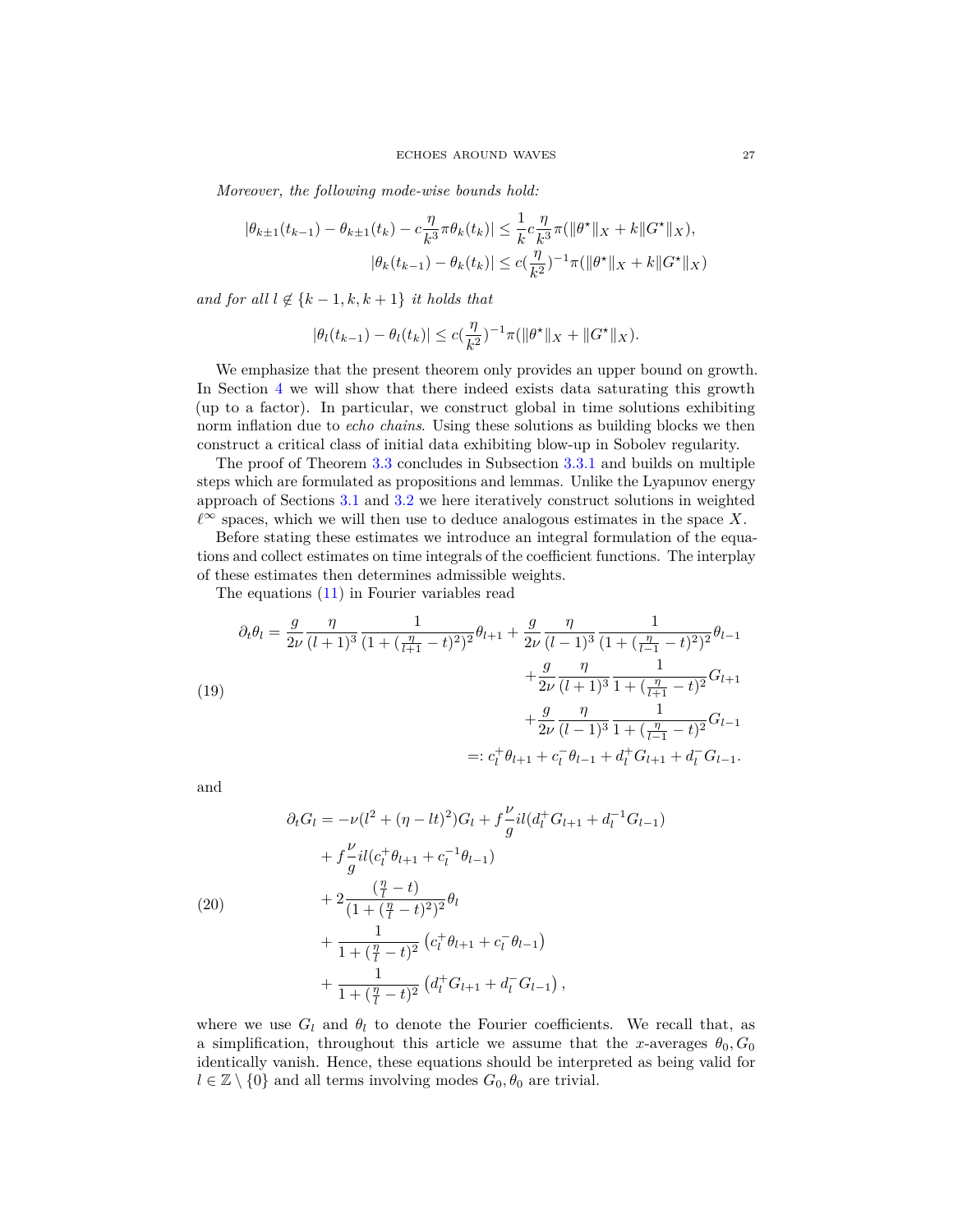<span id="page-27-1"></span>These differential equations are equivalent to the following integral equations: (21)

$$
\theta_{l}(T) - \theta_{l}(t_{k}) = \int_{t_{k}}^{T} c_{l}^{+} \theta_{l+1} + c_{l}^{-} \theta_{l-1} + d_{l}^{+} G_{l+1} + d_{l}^{-} G_{l-1} dt,
$$
\n
$$
G_{l}(T) - \exp\left(-\nu \int_{t_{k}}^{T} l^{2} + (\eta - lt)^{2} dt\right) G_{l}(t_{k})
$$
\n
$$
= \int_{t_{k}}^{T} \exp(-\nu \int_{t}^{T} l^{2} + (\eta - l\tau)^{2} d\tau) 2 \frac{(\frac{\eta}{l} - t)}{(1 + (\frac{\eta}{l} - t)^{2})^{2}} \theta_{l} dt
$$
\n
$$
+ \int_{t_{k}}^{T} \exp(-\nu \int_{t}^{T} l^{2} + (\eta - l\tau)^{2} d\tau) f i l \frac{\nu}{g} (d_{l}^{+} G_{l+1} + d_{l}^{-} G_{l-1}) dt
$$
\n
$$
+ \int_{t_{k}}^{T} \exp(-\nu \int_{t}^{T} l^{2} + (\eta - l\tau)^{2} d\tau) f i l \frac{\nu}{g} (c_{l}^{+} \theta_{l+1} + c_{l}^{-} \theta_{l-1}) dt
$$
\n
$$
+ \int_{t_{k}}^{T} \exp(-\nu \int_{t}^{T} l^{2} + (\eta - l\tau)^{2} d\tau) \frac{1}{1 + (\frac{\eta}{l} - t)^{2}} (c_{l}^{+} \theta_{l+1} + c_{l}^{-} \theta_{l-1}) dt
$$
\n
$$
+ \int_{t_{k}}^{T} \exp(-\nu \int_{t}^{T} l^{2} + (\eta - l\tau)^{2} d\tau) \frac{1}{1 + (\frac{\eta}{l} - t)^{2}} (d_{l}^{+} G_{l+1} + d_{l}^{-} G_{l-1}) dt.
$$

In the following we will show by means of a bootstrap argument that the modes  $G_l$ ,  $\theta_l$  when adjusted with a suitable weight function remain bounded uniformly in time.

For easier reference and to motivate our choice of weight function the  $L_t^1$  estimates on the coefficients required for the control of  $\theta$  are collected in the following lemma.

<span id="page-27-2"></span>**Lemma 3.4.** Let  $k, \eta, c$  be as in Theorem [3.3](#page-25-1) and let  $t \in I_k$ . Let further  $c_l^{\pm}, d_l^{\pm}$  be *defined by equation* [\(19\)](#page-26-0)*:*

$$
c_l^+ = c \frac{\eta}{(l+1)^3} \frac{1}{(1 + (\frac{\eta}{l+1} - t)^2)^2},
$$
  
\n
$$
c_l^- = c \frac{\eta}{(l-1)^3} \frac{1}{(1 + (\frac{\eta}{l-1} - t)^2)^2},
$$
  
\n
$$
d_l^+ = c \frac{\eta}{(l+1)^3} \frac{1}{1 + (\frac{\eta}{l+1} - t)^2},
$$
  
\n
$$
d_l^- = c \frac{\eta}{(l-1)^3} \frac{1}{1 + (\frac{\eta}{l-1} - t)^2}.
$$

*Then it holds that*

<span id="page-27-0"></span>(22) 
$$
\int c_{k\pm 1}^{\mp} = c \frac{\eta}{k^3} \int \frac{1}{(1 + (\frac{\eta}{k} - t)^2)^2},
$$

$$
\int d_{k\pm 1}^{\mp} = c \frac{\eta}{k^3} \int \frac{1}{1 + (\frac{\eta}{k} - t)^2},
$$

*and*

$$
\int_{\mathbb{R}} \frac{1}{(1 + (\frac{\eta}{k} - t)^2)^2} = \frac{\pi}{2},
$$

$$
\int_{\mathbb{R}} \frac{1}{1 + (\frac{\eta}{k} - t)^2} = \pi.
$$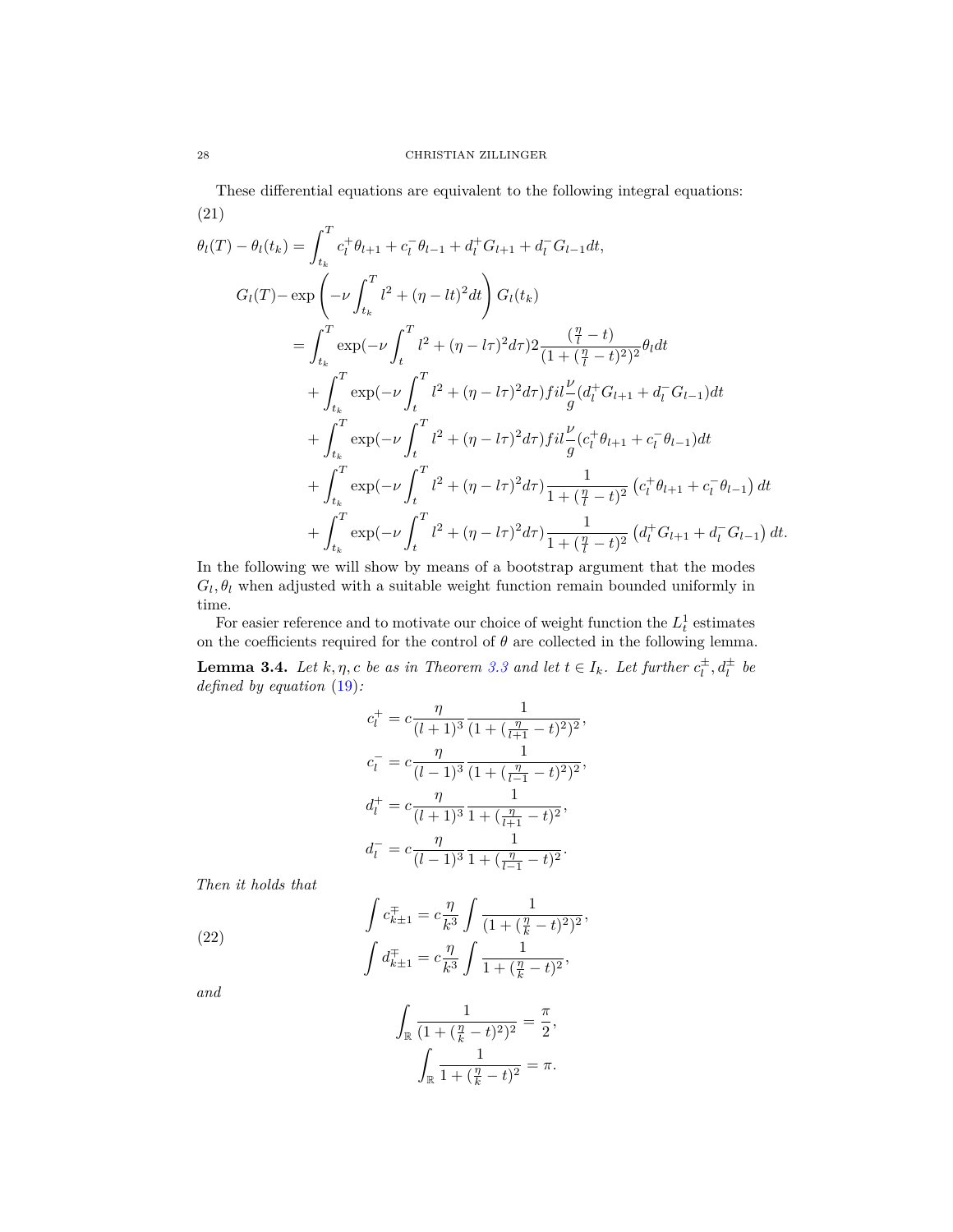*Since*  $c \frac{\eta}{k^3}$  *is possibly very large, we call these the* resonant *cases.* 

*For the remaining* non-resonant *cases, the following bounds hold:*

<span id="page-28-0"></span>(23) 
$$
\int_{I_k} c_l^{\pm} \leq \frac{4c}{k} (\frac{\eta}{k^2})^{-2},
$$

$$
\int_{I_k} d_l^{\pm} \leq \frac{4c}{k}.
$$

We stress that unlike in Section [3.1](#page-17-0) here  $c_{\overline{k}3}^{\eta}$  can be very large. Hence, the integrals in [\(22\)](#page-27-0) can be very large. On the other hand the integrals in [\(23\)](#page-28-0) are quite small and the integral over  $c_l^{\pm}$  becomes even smaller the larger  $\frac{\eta}{k^2}$  is. As we discuss after the following lemma, these large resonant coefficients and small non-resonant coefficients determine the structure of our choice of weight function.

The estimates required to control the evolution of *G* are also collected in a lemma.

<span id="page-28-2"></span>**Lemma 3.5.** *Let*  $k, \eta, c$  *be as in Theorem [3.3](#page-25-1) and let*  $t \in I_k$  *and consider the integrals stated in* [\(21\)](#page-27-1)*.*

*Then for the* resonant case  $l = k$  *it holds that* 

<span id="page-28-1"></span>(24) 
$$
\int_{t_k}^{T} \exp(-\nu \int_{t}^{T} k^2 + (\eta - k\tau)^2 d\tau) 2 \frac{\left(\frac{\eta}{k} - t\right)}{(1 + \left(\frac{\eta}{k} - t\right)^2)^2} \leq 2.
$$

*For the* non-resonant *cases*  $l \neq k$  *we instead estimate* 

<span id="page-28-6"></span>(25) 
$$
\int_{t_k}^{T} \exp(-\nu \int_{t}^{T} l^2 + (\eta - l\tau)^2 d\tau) \left| 2 \frac{(\frac{\eta}{l} - t)}{(1 + (\frac{\eta}{l} - t)^2)^2} \right| dt \leq 2(\frac{\eta}{k^2})^{-2}.
$$

*For the coefficient functions involving f we control:*

<span id="page-28-3"></span>(26) 
$$
\int_{t_k}^{t} f \frac{\nu}{g} i l c_l^{\pm} \leq \begin{cases} c(\frac{\eta}{k^2})^{-1} & , \text{ if } l = k \mp 1, \\ c(\frac{\eta}{k^2})^{-4} & , \text{ else.} \end{cases}
$$

$$
\int_{t_k}^{t} f \frac{\nu}{g} i l d_l^{\pm} \leq \begin{cases} c(\frac{\eta}{k^2})^{-1} & , \text{ if } l = k \mp 1, \\ c(\frac{\eta}{k^2})^{-2} & , \text{ else.} \end{cases}
$$

*We further estimate*

<span id="page-28-4"></span>
$$
(27)
$$

$$
\int_{t_k}^{T} \exp(-\nu \int_t^T l^2 + (\eta - l\tau)^2 d\tau) \frac{1}{1 + (\frac{\eta}{l} - t)^2} c_l^{\pm} \le \begin{cases} 32 \frac{c}{k} (\frac{\eta}{k^2})^{-4}, & \text{if } l \neq k \neq l \pm 1, \\ \frac{c}{k} (\frac{\eta}{k^2})^{-3} 16\pi, & \text{if } l = k, \\ \frac{c}{k} (\frac{\eta}{k^2})^{-1} \frac{\pi}{2}, & \text{if } l = k \pm 1. \end{cases}
$$

<span id="page-28-5"></span>*Finally, we control*

(28)  

$$
\int_{t_k}^{T} \exp(-\nu \int_{t}^{T} l^2 + (\eta - l\tau)^2 d\tau) \frac{1}{1 + (\frac{\eta}{l} - t)^2} d\tau \leq \begin{cases} \frac{c}{k} (\frac{\eta}{k^2})^{-2}, & \text{if } l \neq k \neq l \pm 1, \\ \frac{c}{k} (\frac{\eta}{k^2})^{-1} \pi, & \text{else.} \end{cases}
$$

We stress that the contributions by resonant frequencies as stated in  $(24)$  while not large in an absolute sense, are not small. In contrast all other coefficients provide a gain of negative powers of  $(\frac{\eta}{k^2})$ . We postpone the proof of the coefficient estimates formulated in Lemmas [3.5](#page-28-2) and [3.4](#page-27-2) to Subsection [3.3.2.](#page-38-0)

The estimates of Lemmas [3.4](#page-27-2) and [3.5](#page-28-2) suggest that if initially

$$
\theta_l(t_k) = \delta_{lk}, \ G_l(t_k) = 0,
$$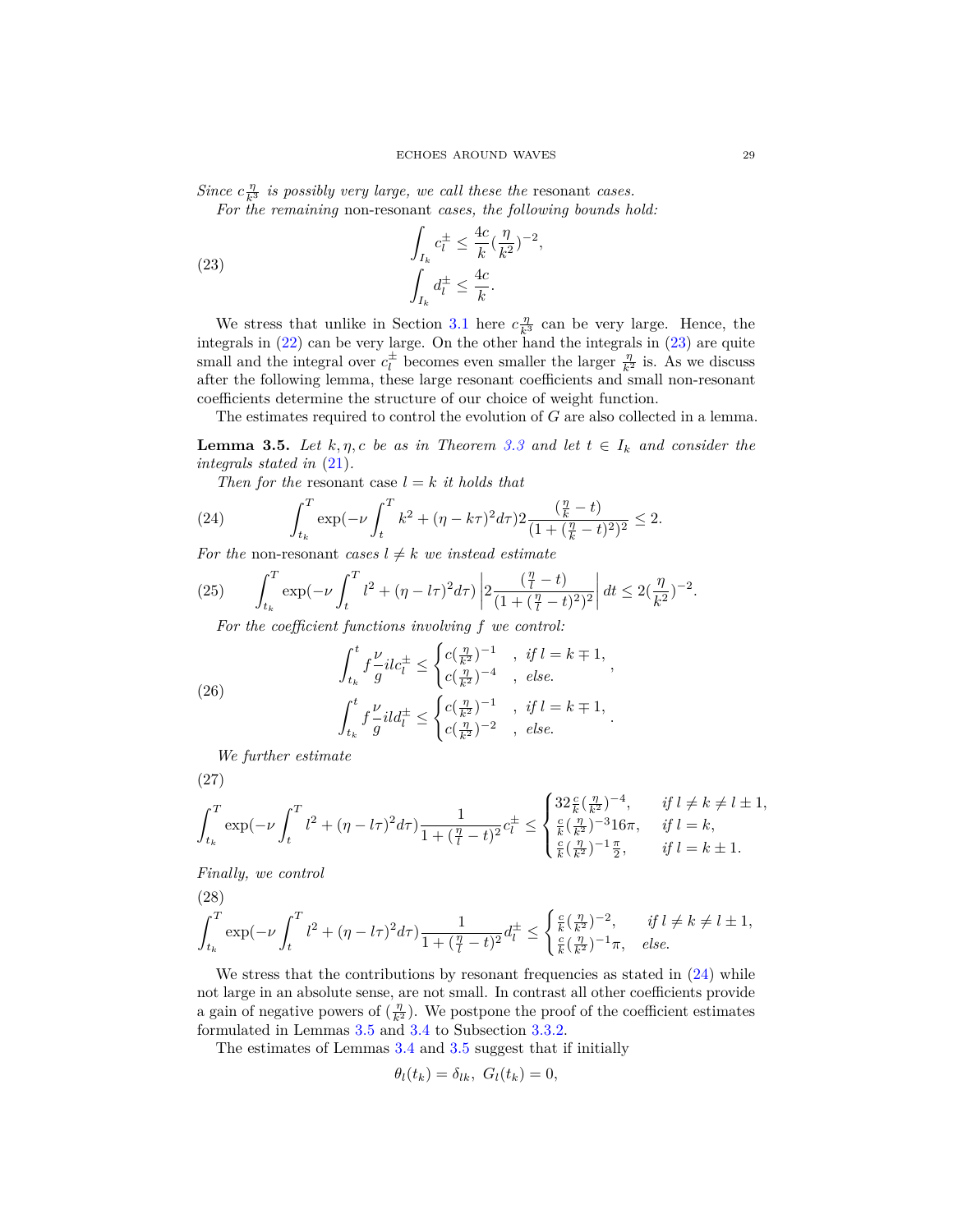then for  $t_k < t < t_{k-1}$  one should expect the following *heuristic* bounds:

<span id="page-29-6"></span>(29) 
$$
\theta_k(T) \approx 1,
$$
  $G_k(T) \le 1,$   
\n $\theta_{k-1}(T) \approx c \frac{\eta}{k^3},$   $G_{k-1}(T) \le \frac{c}{k} (\frac{\eta}{k^2})^{-1},$   
\n $\theta_{k-1-j}(T) \le c \frac{\eta}{k^3} (c(\frac{\eta}{k^2})^{-2})^j,$   $G_{k-1-j}(T) \le \frac{c}{k} (\frac{\eta}{k^2})^{-1} (c(\frac{\eta}{k^2})^{-2})^j,$ 

for  $j \in \mathbb{N}$  and analogously for  $\theta_l$ ,  $G_l$  with  $l > k$ .

The following Proposition [3.6](#page-29-0) proves that this heuristic is indeed valid and establishes error bounds on the heuristic approximations. The cases of initial data concentrated on a different mode

$$
\theta_l(t_k) = \delta_{k_0l}, G_l(t_k) = 0,
$$

or

$$
\theta_l(t_k) = 0, G_l(t_k) = \delta_{k_0l},
$$

are considered in Proposition [3.7.](#page-35-0) In Subsection [3.3.1](#page-36-0) we then show how to pass from weighted  $\ell^{\infty}$  estimates to bounds in *X* and thus establish Theorem [3.3.](#page-25-1)

<span id="page-29-0"></span>**Proposition 3.6.** *Let η, c, k be as in Theorem [3.3.](#page-25-1) Consider the evolution equation* [\(21\)](#page-27-1) *with*

$$
\theta_l(t_k) = \delta_{lk}, G_l(t_k) = 0
$$

*for all*  $l \in \mathbb{Z}$ *. Let further*  $c_l^{\pm}$ *,*  $d_l^{\pm}$  *be defined as in Lemma [3.4.](#page-27-2)* 

*Then the following estimates hold for all times*  $t_k \leq T \leq t_{k-1}$ *:* 

<span id="page-29-3"></span>*(B1)* For the resonant mode  $\theta_k$  *it holds that* 

$$
|\theta_k(T) - 1| \le \frac{10c}{k} (\frac{\eta}{k^2})^{-1}.
$$

<span id="page-29-4"></span>*(B2) For*  $l \in \{k-1, k+1\}$  *it holds that* 

$$
\left|\theta_l(T) - \int_{t_k}^T c_l^{\pm} dt - \int_{t_k}^T d_l^{\pm} G_k(t) dt\right| \leq \frac{0.5}{k} c \frac{\eta}{k^3}.
$$

<span id="page-29-1"></span>*(B3)* For all  $l \notin \{k-1, k, k+1\}$  *it holds that* 

$$
|\theta_l(T)| \le c \frac{\eta}{k^3} (c(\frac{\eta}{k^2})^{-2})^{|l-k|+1}.
$$

<span id="page-29-5"></span>*(B4) For the mode G<sup>k</sup> it holds that*

$$
|G_k(T) - \int_{t_k}^t \exp(-\nu \int_{t_k}^t k^2 + (\eta - ks)^2 ds) 2 \frac{(\frac{\eta}{k} - t)}{(1 + (\frac{\eta}{k} - t)^2)^2} dt| \leq \frac{2}{k}.
$$

<span id="page-29-2"></span>*(B5)* For all  $l \neq k$  *it holds that* 

$$
|G_l(T)| \leq \frac{\eta}{k^3} (c(\frac{\eta}{k^2})^{-2})^{|l-k|}.
$$

*If we instead consider*  $\theta_l(t_k) = 0$ ,  $G_l(t_k) = \delta_{lk}$ , then [\(B3\)](#page-29-1) and [\(B5\)](#page-29-2) still hold and *[\(B1\),](#page-29-3) [\(B2\),](#page-29-4) [\(B4\)](#page-29-5) are replaced by*

*(B1') It holds that*

$$
|\theta_k(T)| \leq \frac{c}{k}.
$$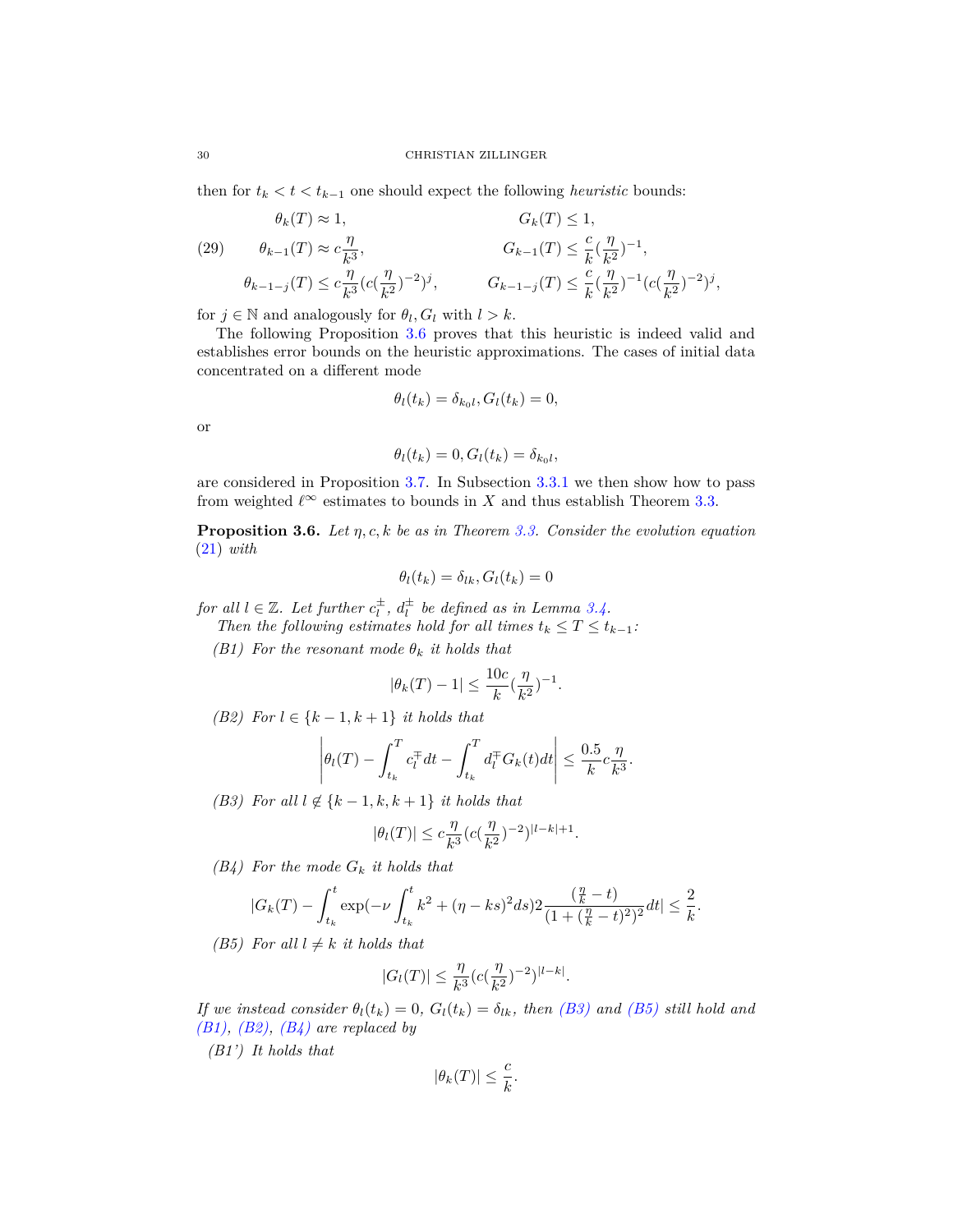*(B2') It holds that*

$$
\left| \theta_l(T) - \int_{t_k}^T d_l^{\top} G_k(t) dt \right| \leq \frac{0.5}{k} c \frac{\eta}{k^3}.
$$

*(B4') For the mode G<sup>k</sup> it holds that*

$$
|G_k(T) - \exp(-\nu \int_{t_k}^t k^2 + (\eta - ks)^2 ds)| \le \frac{2}{k}.
$$

These estimates quantify our heuristic estimates [\(29\)](#page-29-6). In particular, in addition to an upper bound, [\(B2\)](#page-29-4) also provides a lower bound. This norm inflation mechanism then will form the core of our echo chain construction of Section [3.4.](#page-41-0)

*Proof of Proposition* [3.6.](#page-29-0) In our proof we use  $(B1)$ – $(B5)$  as bootstrap estimates. More precisely, our strategy is the following:

- We first show that these estimates hold at least on a small time interval  $(t_k, T_*)$ .
- Subsequently, we prove that on that time interval the estimates self-improve. That is, variants of  $(B1)$ – $(B5)$  hold where the right-hand-side is improved by a factor 0*.*9.
- Choosing  $T_{\star}$  maximal with the property that  $(B1)$ – $(B5)$  are satisfied, it follows that equality in these estimates is not attained. However, by local in time arguments this implies that if  $T^2$  were smaller than  $t_{k-1}$ , the estimates would remain valid at least for a small additional time. Since this contradicts the maximality of  $T^*$  it follows that  $T^* = t_{k-1}$ , which concludes the proof.

Establishing the initial bootstrap: We note that the right-hand-side estimates in [\(B1\)–](#page-29-3)[\(B5\)](#page-29-2) include a power law  $(c(\frac{\eta}{k^2})^{-2})^{|l-k|}$ , which is not bounded below and thus at first sight might seem problematic for local in time continuity results. We thus instead consider the equivalent unknowns

<span id="page-30-0"></span>(30) 
$$
(c(\frac{\eta}{k^2})^{-2})^{|l-k|}\theta_l, (c(\frac{\eta}{k^2})^{-2})^{|l-k|}G_l,
$$

where we note that at time  $t_k$ , these unknowns equal  $\delta_{lk}$  and 0, respectively.

We further observe that the equations  $(21)$  only include nearest neighbor interactions and that the quotients

$$
\frac{(c(\frac{\eta}{k^2})^{-2})^{|l\pm 1-k|}}{(c(\frac{\eta}{k^2})^{-2})^{|l-k|}}
$$

are bounded above and below. Thus expressing the integral equations [\(21\)](#page-27-1) with respect to the unknowns [\(30\)](#page-30-0) we observe that all integrands are bounded uniformly in time (but may depend on *c* and *η*). Thus, choosing  $T_{\star}$  such that  $|T_{\star} - t_k|$  is sufficiently small, we obtain a contraction mapping in  $\ell^{\infty}$  and at least for a small time it holds that

$$
\|(c(\frac{\eta}{k^2})^{-2})^{|l-k|}\theta_l-\delta_{lk}\|_{\ell^\infty}+\|(c(\frac{\eta}{k^2})^{-2})^{|l-k|}G_l\|_{\ell^\infty}
$$

is sufficiently small that  $(B1)$ – $(B5)$  are satisfied.

Having established our initial bootstrap estimates, we now let  $T_{\star} \leq t_{k-1}$  be the maximal time such that these estimates hold. We then show that all bootstrap estimates improve by a factor and thus  $T_{\star}$  can only have been maximal if  $T_{\star} = t_{k-1}$ .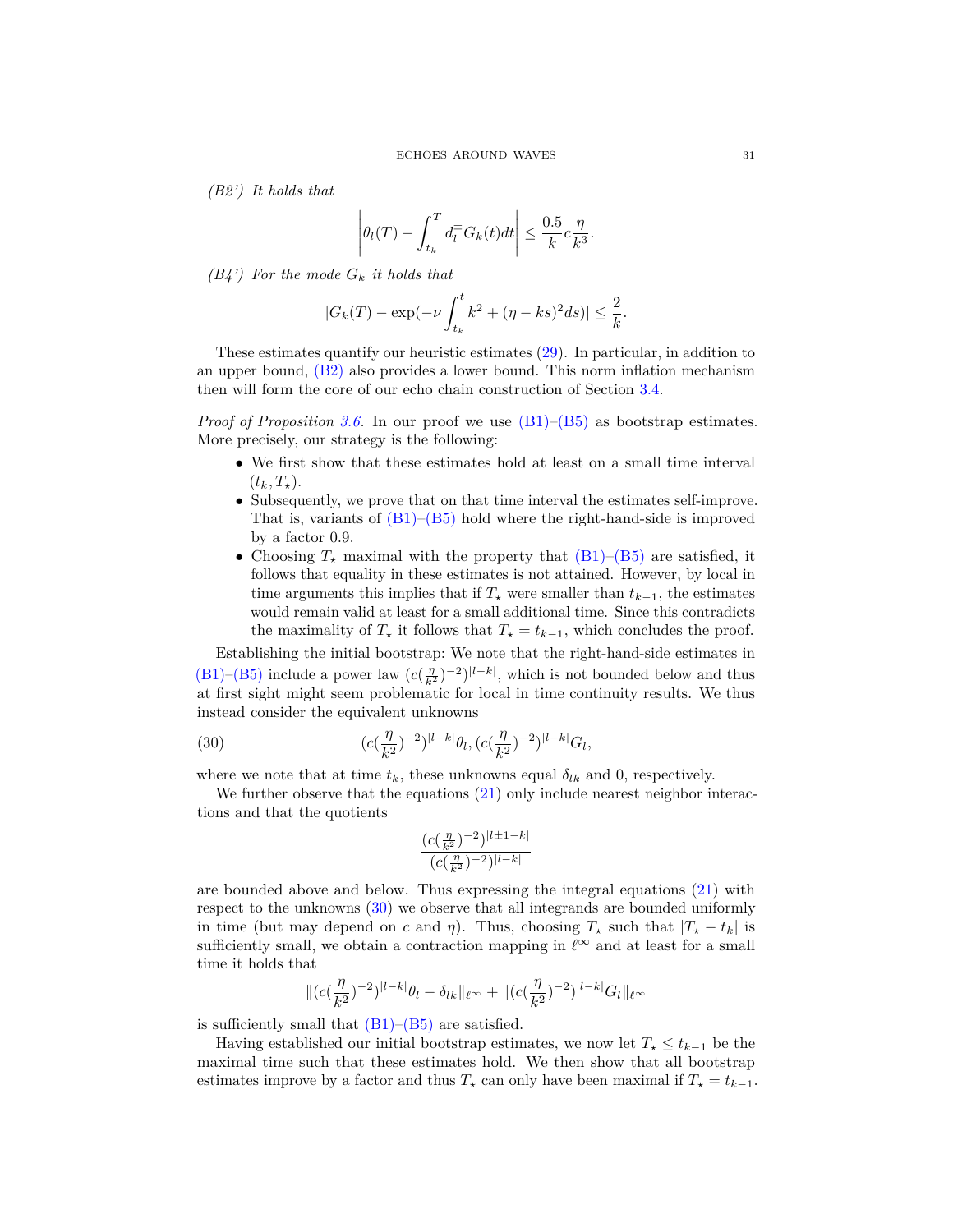Improving [\(B1\):](#page-29-3) Let  $t_k \leq T \leq T_{\star}$  and consider the integral equation [\(21\)](#page-27-1) for  $\theta_k(\overline{T})$ . Then by our choice of initial data it holds that

$$
\theta_k(T) - 1 = \int_{t_k}^T c_k^+ \theta_{k+1} + c_k^- \theta_{k-1} + d_k^+ G_{k+1} + d_k^- G_{k-1} dt.
$$

Since  $c_k^{\pm}$  and  $d_k^{\pm}$  are non-resonant, by the estimates [\(23\)](#page-28-0) of Lemma [3.4](#page-27-2) it follows that

$$
|\theta_k(T)-1| \leq \frac{4c}{k}(\frac{\eta}{k^2})^{-2}(\|\theta_{k+1}\|_{L^\infty} + \|\theta_{k-1}\|_{L^\infty}) + \frac{4c}{k}(\|G_{k+1}\|_{L^\infty} + \|G_{k-1}\|_{L^\infty}).
$$

By the bootstrap estimate [\(B5\)](#page-29-2) it follows that

$$
\frac{4c}{k}(\|G_{k+1}\|_{L^{\infty}} + \|G_{k-1}\|_{L^{\infty}}) \le \frac{8c}{k^2}(\frac{\eta}{k^2})^{-1},
$$

and by the bootstrap estimate [\(B2\):](#page-29-4)

$$
\frac{4c}{k}(\frac{\eta}{k^2})^{-2}(\|\theta_{k+1}\|_{L^\infty} + \|\theta_{k-1}\|_{L^\infty})
$$
  

$$
\leq \frac{4c}{k}(\frac{\eta}{k^2})^{-2}c\frac{\eta}{k^3}\pi \leq \frac{4c^2\pi}{k^2}(\frac{\eta}{k^2})^{-1}.
$$

Thus combining both estimates we obtain

$$
|\theta_k(T)-1| \le \frac{8c}{k}(\frac{\eta}{k^2})^{-1} + \frac{4c^2\pi}{k^2}(\frac{\eta}{k^2})^{-1} < \frac{10c}{k}(\frac{\eta}{k^2})^{-1}.
$$

Improving [\(B2\):](#page-29-4) We next consider  $\theta_l$  for  $l \in \{k-1, k+1\}$ , for which by the integral equation [\(21\)](#page-27-1) it holds that

$$
\theta_{k\pm 1}(T) = \int_{t_k}^T c_{k\pm 1}^{\mp}(\theta_k - 1 + 1) + \int_{t_k}^T d_{k\pm 1}^{\mp} G_k + \int_{t_k}^T c_{k\pm 1}^{\pm} \theta_{k\pm 2} + \int_{t_k}^T d_{k\pm 1}^{\pm} G_{k\pm 2}.
$$

We then subtract the contributions by  $\theta_k(t_k) = 1$  from both sides and control:

$$
\int_{t_k}^{T} c_{k+1}^{+}(\theta_k - 1) \sum_{(22),(B1)} c_{\overline{k}3}^{1} \pi \|\theta_k - 1\|_{L^{\infty}} \le \frac{10c^2}{k^2} \pi,
$$
  

$$
\int_{t_k}^{T} d_{k+1}^{+}(G_k - \hat{G}_k) \sum_{(22),(B4)} c_{\overline{k}3}^{1} \pi \|G_k - \hat{G}_k\| \le \frac{1}{k} c_{\overline{k}3}^{1} \pi
$$
  

$$
\int_{t_k}^{T} c_{k+1}^{+} \theta_{k+2} \sum_{(23),(B3)} \frac{4c}{k} (\frac{\eta}{k^2})^{-2} c_{\overline{k}3}^{1} (c(\frac{\eta}{k^2})^{-2})
$$
  

$$
\int_{t_k}^{T} d_{k+1}^{+} G_{k+2} \sum_{(23),(B5)} c_{\overline{k}}^{1} (\frac{\eta}{k^2}) (c(\frac{\eta}{k^2})^{-2})^{2},
$$

where

$$
\hat{G}_k = \int_{t_k}^t \exp(-\nu \int_{t_k}^t k^2 + (\eta - ks)^2 ds) 2 \frac{(\frac{\eta}{k} - t)}{(1 + (\frac{\eta}{k} - t)^2)^2} dt
$$

is the contribution to  $G_k$  by  $\theta_k(t_k) = 1$ .

Here the contributions by  $\theta_{k\pm 2}$ ,  $G_{k\pm 2}$  are much smaller than  $\theta_{k\pm 1}$  by the bootstrap assumption and moreover the coefficient functions are small. The size of  $\theta_{k\pm 1}$  is thus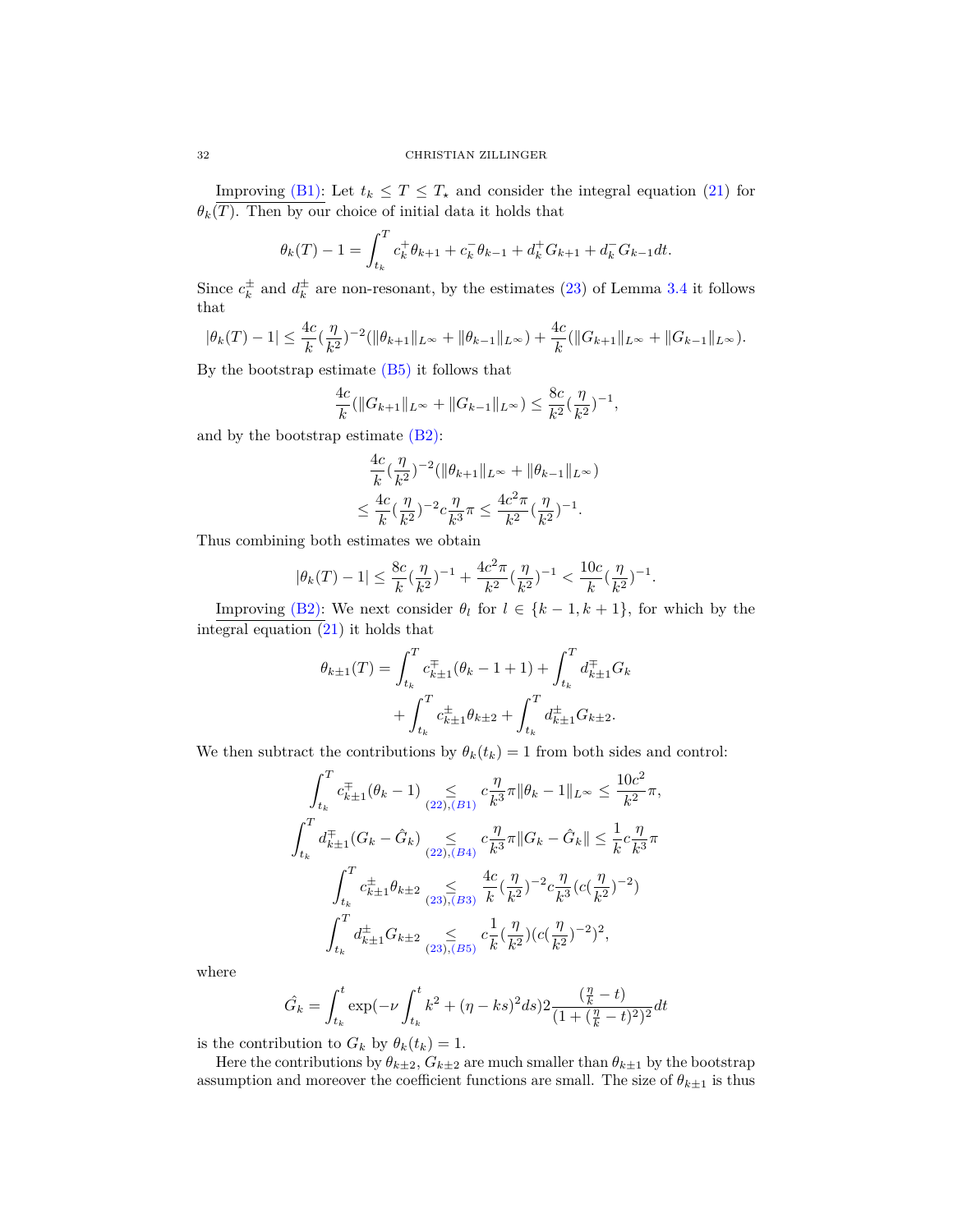mostly determined by the modes  $\theta_k$  and  $G_k$ , which form the core of the resonance mechanism.

The claimed estimate thus follows.

Improving [\(B3\):](#page-29-1) For  $l \notin \{k-1, k, k+1\}$  the integral equations [\(21\)](#page-27-1) read

$$
\theta_l(T) = \int_{t_k}^T c_l^+ \theta_{l+1} + c_l^- \theta_{l-1} + d_l^+ G_{l+1} + d_l^- G_{l-1} dt.
$$

By our choice of *l* all coefficient functions  $c_l^{\pm}$ ,  $d_l^{\pm}$  are controlled by the estimate [\(23\)](#page-28-0) of Lemma [3.4.](#page-27-2)

Combining these estimates, we deduce that

$$
|\theta_l(T)| \le 4c \frac{1}{k} (\frac{\eta}{k^2})^{-2} (\|\theta_{l+1}\|_{L^\infty} + \|\theta_{l-1}\|_{L^\infty})
$$
  
+  $\frac{c}{k} (\|G_{l+1}\|_{L^\infty} + \|G_{l-1}\|_{L^\infty})$ 

As in the estimate of [\(B2\)](#page-29-4) we here observe that by the bootstrap assumptions the nodes  $l \pm 1$  closer to  $k$  are potentially much larger and thus determine the achievable upper bound. In particular, we gain a factor  $\frac{4}{k}c(\frac{\eta}{k^2})^{-2}$  with respect to the neighbors in  $\theta$  and a factor  $\frac{c}{k}$  with respect to the neighboring modes of *G*, which by the bootstrap assumptions themselves satisfy bounds with an additional power  $(\frac{\eta}{k^2})^{-2}$ .

Hence, using the bootstrap estimates  $(B2)$ ,  $(B3)$  and  $(B5)$  we deduce that

$$
|\theta_l(T)| \leq \frac{1}{k}c(\frac{\eta}{k^2})^{-2+\min(|l-1-k|,|l+1-k|)+1}\frac{0.5}{k}c\frac{\eta}{k^3} + c\frac{1}{k}(\frac{\eta}{k^2})(c(\frac{\eta}{k^2})^{-2})^{\min(|l+1-k|,|l-1-k|)} < \frac{0.5}{k}c\frac{\eta}{k^3}(c(\frac{\eta}{k^2})^{-2})^{|l-k|+1}.
$$

Improving  $(B4)$ : We next turn to studying the evolution of  $G_k$ :

$$
G_k(T) = \int_{t_k}^T \exp(-\nu \int_t^T k^2 + (\eta - k\tau)^2 d\tau) \frac{2}{k} \frac{(\frac{\eta}{k} - t)}{(1 + (\frac{\eta}{k} - t)^2)^2} (\theta_k - 1 + 1) dt + \int_{t_k}^T \exp(-\nu \int_t^T k^2 + (\eta - k\tau)^2 d\tau) f \frac{\nu}{g} ik (d_k^+ G_{k+1} + d_k^- G_{k-1}) dt + \int_{t_k}^T \exp(-\nu \int_t^T k^2 + (\eta - k\tau)^2 d\tau) f \frac{\nu}{g} ik (c_k^+ \theta_{k+1} + c_k^- \theta_{k-1}) dt + \int_{t_k}^T \exp(-\nu \int_t^T k^2 + (\eta - k\tau)^2 d\tau) \frac{1}{1 + (\frac{\eta}{k} - t)^2} (c_k^+ \theta_{k+1} + c_k^- \theta_{k-1}) dt + \int_{t_k}^T \exp(-\nu \int_t^T k^2 + (\eta - k\tau)^2 d\tau) \frac{1}{1 + (\frac{\eta}{k} - t)^2} (d_k^+ G_{k+1} + d_k^- G_{k-1}) dt.
$$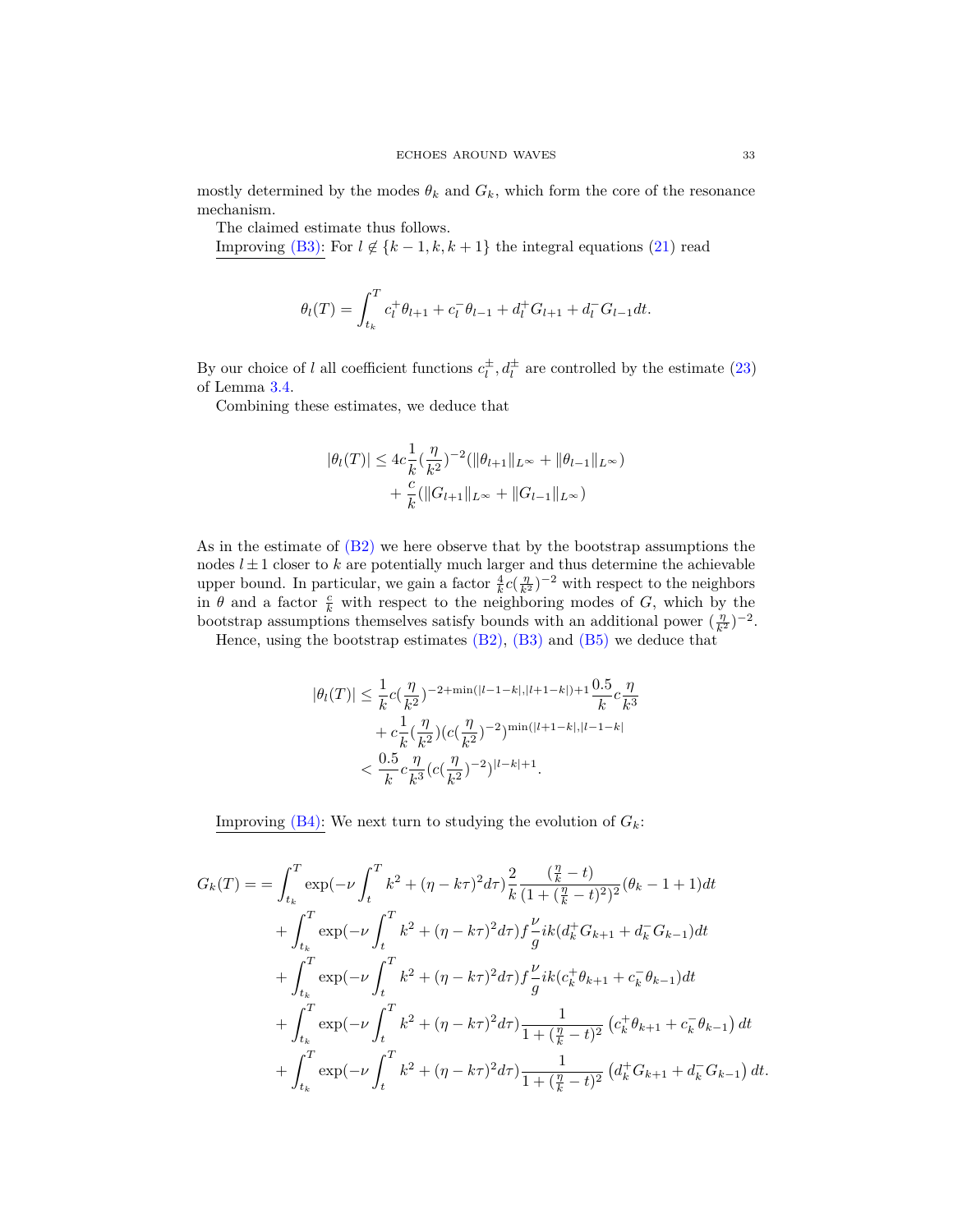We then subtract the contribution by  $\theta_k(t_k) = 1$  from both sides and estimate

$$
\int_{t_k}^{T} \exp(-\nu \int_{t}^{T} k^2 + (\eta - k\tau)^2 d\tau) \frac{2}{k} \frac{(\frac{\eta}{k} - t)}{(1 + (\frac{\eta}{k} - t)^2)^2} (\theta_k - 1) \sum_{(24), (B1)} \frac{2}{k} \frac{0.5}{k} = \frac{1}{k^2},
$$
  

$$
\int_{t_k}^{T} \exp(-\nu \int_{t}^{T} k^2 + (\eta - k\tau)^2 d\tau) f \frac{\nu}{g} ik (d_k^+ G_{k+1} + d_k^- G_{k-1}) dt \sum_{(26), (B5)} c(\frac{\eta}{k})^{-2} \frac{1}{k} (\frac{\eta}{k^2})^{-1},
$$
  

$$
\int_{t_k}^{T} \exp(-\nu \int_{t}^{T} k^2 + (\eta - k\tau)^2 d\tau) f \frac{\nu}{g} ik (c_k^+ \theta_{k+1} + c_k^- \theta_{k-1}) \sum_{(26), (B2)} c(\frac{\eta}{k})^{-4} c \frac{\eta}{k^3},
$$
  

$$
\int_{t_k}^{T} \exp(-\nu \int_{t}^{T} k^2 + (\eta - k\tau)^2 d\tau) \frac{1}{1 + (\frac{\eta}{k} - t)^2} (c_k^+ \theta_{k+1} + c_k^- \theta_{k-1}) \sum_{(27), (B2)} \frac{c}{k} (\frac{\eta}{k^2})^{-3} 16\pi c \frac{\eta}{k^3},
$$
  

$$
\int_{t_k}^{T} \exp(-\nu \int_{t}^{T} k^2 + (\eta - k\tau)^2 d\tau) \frac{1}{1 + (\frac{\eta}{k} - t)^2} (d_k^+ G_{k+1} + d_k^- G_{k-1}) \sum_{(28), (B5)} \frac{c}{k} (\frac{\eta}{k^2})^{-2} \pi \frac{c}{k} (\frac{\eta}{k^2})^{-1}.
$$

We note that here the largest contribution is given by the first line and that hence estimate [\(B4\)](#page-29-5) improves.

Improving [\(B5\):](#page-29-2) Finally, we consider  $G_l(T)$  for  $l \neq k$ , which satisfies:

$$
G_{l}(T) = \int_{t_{k}}^{T} \exp(-\nu \int_{t}^{T} l^{2} + (\eta - l\tau)^{2} d\tau) \frac{2}{l} \frac{(\frac{\eta}{l} - t)}{(1 + (\frac{\eta}{l} - t)^{2})^{2}} \theta_{l} dt
$$
  
+ 
$$
\int_{t_{k}}^{T} \exp(-\nu \int_{t}^{T} l^{2} + (\eta - l\tau)^{2} d\tau) f \frac{\nu}{g} i l (d_{l}^{+} G_{l+1} + d_{l}^{-} G_{l-1}) dt
$$
  
+ 
$$
\int_{t_{k}}^{T} \exp(-\nu \int_{t}^{T} l^{2} + (\eta - l\tau)^{2} d\tau) f \frac{\nu}{g} i l (c_{l}^{+} \theta_{l+1} + c_{l}^{-} \theta_{l-1}) dt
$$
  
+ 
$$
\int_{t_{k}}^{T} \exp(-\nu \int_{t}^{T} l^{2} + (\eta - l\tau)^{2} d\tau) \frac{1}{1 + (\frac{\eta}{l} - t)^{2}} (c_{l}^{+} \theta_{l+1} + c_{l}^{-} \theta_{l-1}) dt
$$
  
+ 
$$
\int_{t_{k}}^{T} \exp(-\nu \int_{t}^{T} l^{2} + (\eta - l\tau)^{2} d\tau) \frac{1}{1 + (\frac{\eta}{l} - t)^{2}} (d_{l}^{+} G_{l+1} + d_{l}^{-} G_{l-1}) dt.
$$

We remark that if, for instance,  $c \leq \nu$  then all coefficient functions on the righthand-side can easily be dominated by the exponential decay and using that  $(\eta - lt)^2$ is bounded below, since  $l \neq k$ . A key effort of this proof hence lies in establishing estimates that are valid when  $\nu < c$  as well.

Since  $l \neq k$  is non-resonant, we may control

$$
\int_{t_k}^{T} \exp(-\nu \int_{t}^{T} l^2 + (\eta - l\tau)^2 d\tau) \frac{2}{l} \frac{(\frac{\eta}{l} - t)}{(1 + (\frac{\eta}{l} - t)^2)^2} \theta_l
$$
  

$$
\leq \sum_{(25),(B2),(B3)} \frac{2}{k} (\frac{\eta}{k^2})^{-2} c \frac{\eta}{k^3} (c(\frac{\eta}{k^2})^{-2})^{|l - k| + 1}.
$$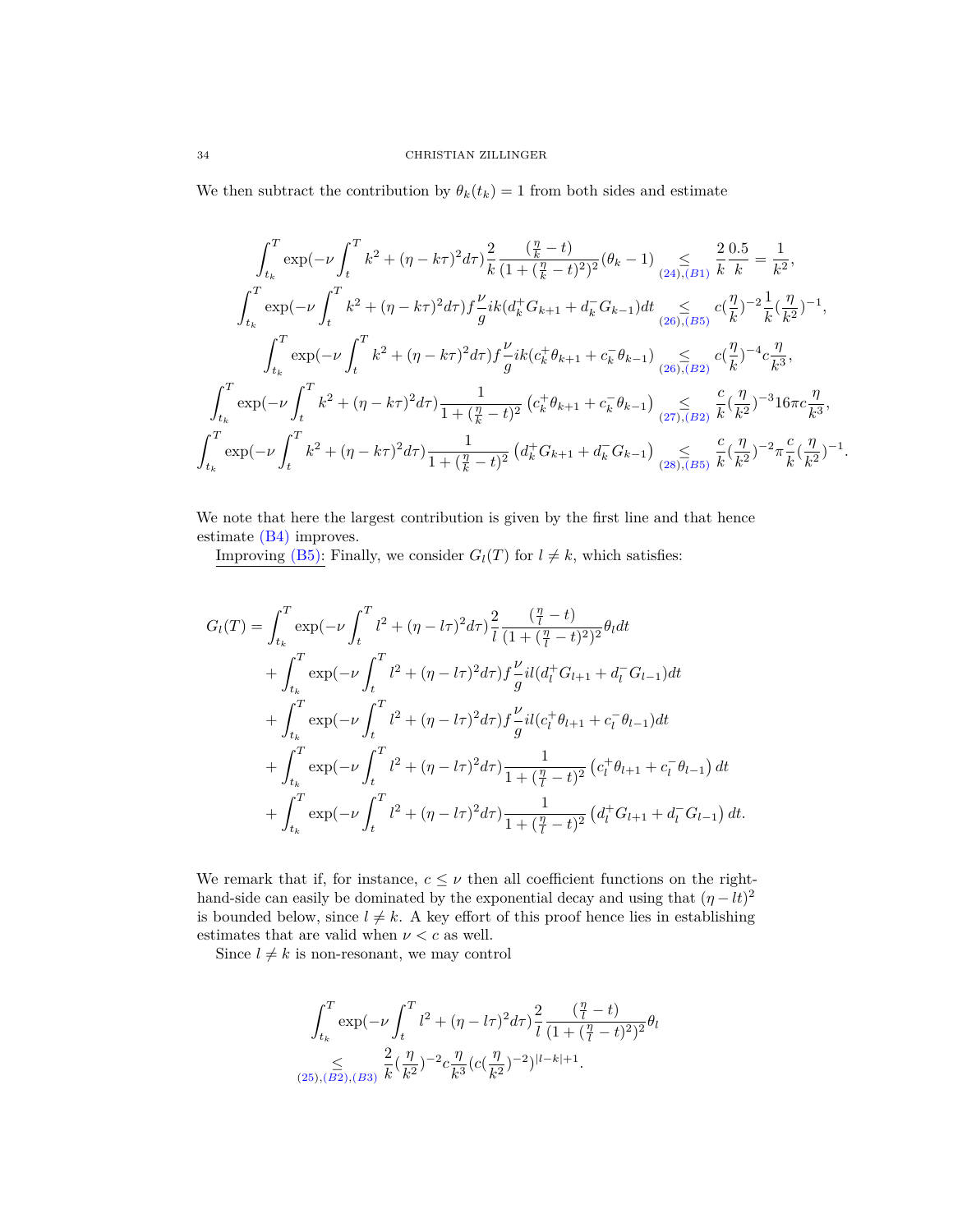For the remaining estimates, we first study the case  $l \notin \{k-1, k, k+1\}$ , for which

$$
\int_{t_k}^{T} \exp(-\nu \int_{t}^{T} l^2 + (\eta - l\tau)^2 d\tau) f \frac{\nu}{g} i l (d_l^+ G_{l+1} + d_l^- G_{l-1})
$$
\n
$$
\leq c (\frac{\eta}{k^2})^{-2} (c (\frac{\eta}{k^2})^{-2})^{|l-k|},
$$
\n
$$
\int_{t_k}^{T} \exp(-\nu \int_{t}^{T} l^2 + (\eta - l\tau)^2 d\tau) f \frac{\nu}{g} i l (c_l^+ \theta_{l+1} + c_l^- \theta_{l-1})
$$
\n
$$
\leq c (\frac{\eta}{k^2})^{-4} c \frac{\eta}{k^3} (c (\frac{\eta}{k^2})^{-2})^{|l-k|}
$$
\n
$$
\int_{t_k}^{T} \exp(-\nu \int_{t}^{T} l^2 + (\eta - l\tau)^2 d\tau) \frac{1}{1 + (\frac{\eta}{l} - t)^2} (c_l^+ \theta_{l+1} + c_l^- \theta_{l-1})
$$
\n
$$
\leq 32 \frac{c}{k} (\frac{\eta}{k^2})^{-4} c \frac{\eta}{k^3} (c (\frac{\eta}{k^2})^{-2})^{|l-k|-1}
$$
\n
$$
\int_{t_k}^{T} \exp(-\nu \int_{t}^{T} l^2 + (\eta - l\tau)^2 d\tau) \frac{1}{1 + (\frac{\eta}{l} - t)^2} (d_l^+ G_{l+1} + d_l^- G_{l-1})
$$
\n
$$
\leq \frac{c}{2k^3} (\frac{\eta}{k^2})^{-1} \frac{1}{k} (c (\frac{\eta}{k^2})^{-2})^{|l-k|-1}.
$$

In particular, all estimates indeed yield an improvement by a factor  $c(\frac{\eta}{k^2})^{-2}$  compared to its neighbors and thus this bootstrap estimate is improved.

Finally, we discuss the case  $l \in \{k-1, k+1\}$ . Here the above estimates also apply to the contributions due to  $\theta_{k\pm 1}$ ,  $\theta_{k\pm 2}$  and  $G_{k\pm 2}$ . For the contributions by  $\theta_k$ and  $G_k$  we instead establish the following estimates:

$$
\int_{t_k}^{T} \exp(-\nu \int_{t}^{T} l^2 + (\eta - l\tau)^2 d\tau) f \frac{\nu}{g} i l d_{l}^{\top} G_k \leq \frac{c(\frac{\eta}{k^2})^{-1} \frac{2}{k}}{(26),(B4)} c(\frac{\eta}{k^2})^{-1} \frac{2}{k},
$$
  

$$
\int_{t_k}^{T} \exp(-\nu \int_{t}^{T} l^2 + (\eta - l\tau)^2 d\tau) f \frac{\nu}{g} i l c_{l}^{\top} \theta_k \leq \frac{c}{(26),(B1)} \frac{c}{k} (\frac{\eta}{k^2})^{-1} 2,
$$
  

$$
\int_{t_k}^{T} \exp(-\nu \int_{t}^{T} l^2 + (\eta - l\tau)^2 d\tau) \frac{1}{1 + (\frac{\eta}{l} - t)^2} c_{l}^{\top} \theta_k \leq \frac{c}{(27),(B1)} \frac{c}{k^2} (\frac{\eta}{k^2})^{-1} \pi,
$$
  

$$
\int_{t_k}^{T} \exp(-\nu \int_{t}^{T} l^2 + (\eta - l\tau)^2 d\tau) \frac{1}{1 + (\frac{\eta}{l} - t)^2} d_{l}^{\top} G_k \leq \frac{c}{(28),(B4)} \frac{\eta}{k} (\frac{\eta}{k^2})^{-1} \frac{2\pi}{k}.
$$

It thus follows that

$$
|G_{k\pm 1}(T)| \leq 10\frac{c}{k}(\frac{\eta}{k^2})^{-1},
$$

which is exactly the desired estimate  $(B5)$  in that case.

Improving  $(B1')$ ,  $(B2')$ ,  $(B4')$ : These estimates follow by the same argument as in the unmodified cases. We omit the details for brevity.  $\Box$ 

We next turn to the non-resonant cases, where the initial data is localized on a mode  $k_0 \neq k$ . Similarly to the resonant case we here show that the effect on neighboring modes decreases in terms of powers of  $c(\frac{\eta}{k^2})^{-2}$  except for the interact of the mode *k* with its neighbors, which increases by a factor  $c_{\overline{k}}^{\eta}$ . In particular, we observe that since the evolution equations [\(21\)](#page-27-1) only explicitly include nearest neighbor interactions (and one interaction  $\theta_l \mapsto G_l$ ) the estimates derived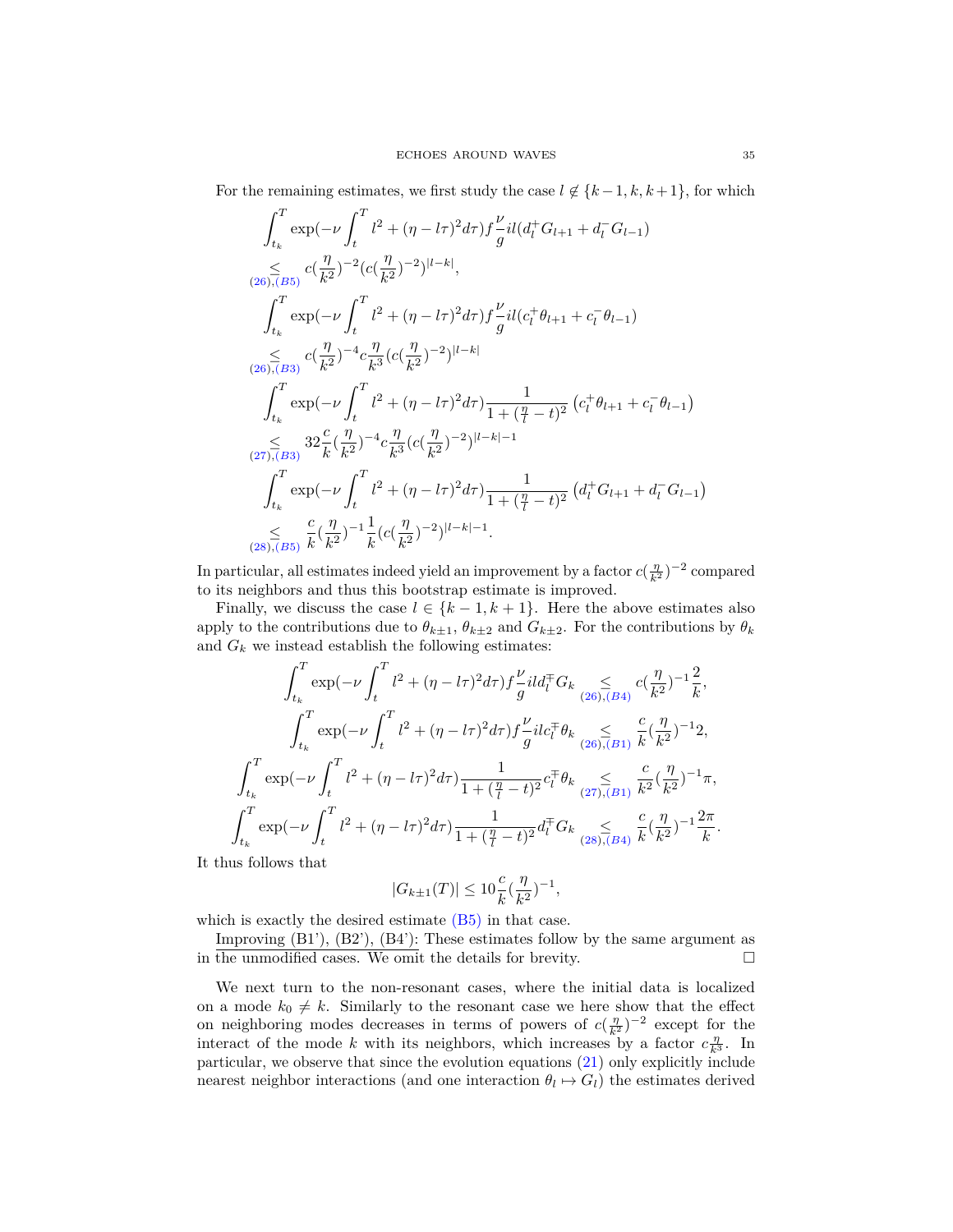#### 36 CHRISTIAN ZILLINGER

in Proposition [3.6](#page-29-0) only relied on the relative growth or decrease of these weights. Hence, the proofs in the non-resonant case are largely identical to the resonant case except for a different choice of initial data and multiplication by a suitable factor.

The estimates for the non-resonant case are summarized in the following proposition.

<span id="page-35-0"></span>**Proposition 3.7.** Let  $k_0 \neq k$  and suppose that at time  $t_k$ , it holds that

$$
\theta_l = \delta_{lk_0}, \ G_l \equiv 0.
$$

*We then define a weight function*  $\gamma : \mathbb{Z} \to \mathbb{R}_+$  *to satisfy the following properties:* 

- *(1)*  $\gamma(k_0) = 1$ .
- *(2)*  $\gamma(k+1) = \gamma(k-1) = c \frac{\eta}{k^3} \gamma(k)$ .
- (3)  $\gamma(l+1) = c(\frac{\eta}{k^2})^{-2} \gamma(l)$  if  $l > k_0$  and  $\gamma(l-1) = c(\frac{\eta}{k^2})^{-2} \gamma(l)$  if  $l < k_0$  unless *this would violate the second property.*

*Then the following bootstrap estimates hold:*

<span id="page-35-1"></span>*(C1) For all l it holds that*

$$
|\theta_l(T) - \delta_{lk_0}| \leq \gamma(l).
$$

<span id="page-35-2"></span>*(C2) For all l it holds that*

$$
|G_l(T)| \le c(\frac{\eta}{k^2})^{-2} \gamma(l).
$$

*If instead*  $G_l(t_k) = \delta_{lk_0}$  *for some*  $k_0 \neq k$ *, then the following bootstrap estimates hold:*

<span id="page-35-3"></span>*(D1) For all l it holds that*

$$
|\theta_l(T)| \le \frac{0.5}{k}\gamma(l).
$$

<span id="page-35-4"></span>*(D2) For all l it holds that*

$$
|G_l(T) - \delta_{lk_0} \exp(-\nu \int_{t_k}^T k_0^2 + (\eta - k_0 s)^2 ds)| \leq \gamma(l).
$$

*Proof of Proposition [3.7.](#page-35-0)* In this proof we follow the same bootstrap strategy as in Proposition [3.6,](#page-29-0) where the initial bootstrap estimates again follow by a local contraction argument.

It thus remains to be shown that the bootstrap estimates  $(C1)$ ,  $(C2)$  and  $(D1)$ ,  $(D2)$  self-improve. Here we note that in our proof the estimates  $(B1)$ – $(B5)$  we only used the relative size of the bounds on neighboring modes compared to the size of the desired bound on the current mode. Therefore, in the current estimate we only need to control

$$
\frac{\gamma(l)}{\gamma(l\pm 1)},
$$

which by construction satisfies the same estimates as in Proposition [3.6.](#page-29-0) In particular, most bounds follow by the exact same argument. In the interest of brevity we hence only comment on possible differences in the proof.

Improving [\(C1\),](#page-35-1) [\(C2\):](#page-35-2) Since  $\theta_k(t_k) = 0$ ,  $G_k(t_k) = 0$  the estimates for  $\theta_{k\pm 1}$ simplify and follow by the same argument as for  $(B1)$  to  $(B5)$ . As the only difference we note that for  $\theta_{k_0}(T)$  we, of course, consider

$$
\theta_{k_0}(T) - \theta_{k_0}(t_k) = \theta_{k_0}(T) - 1.
$$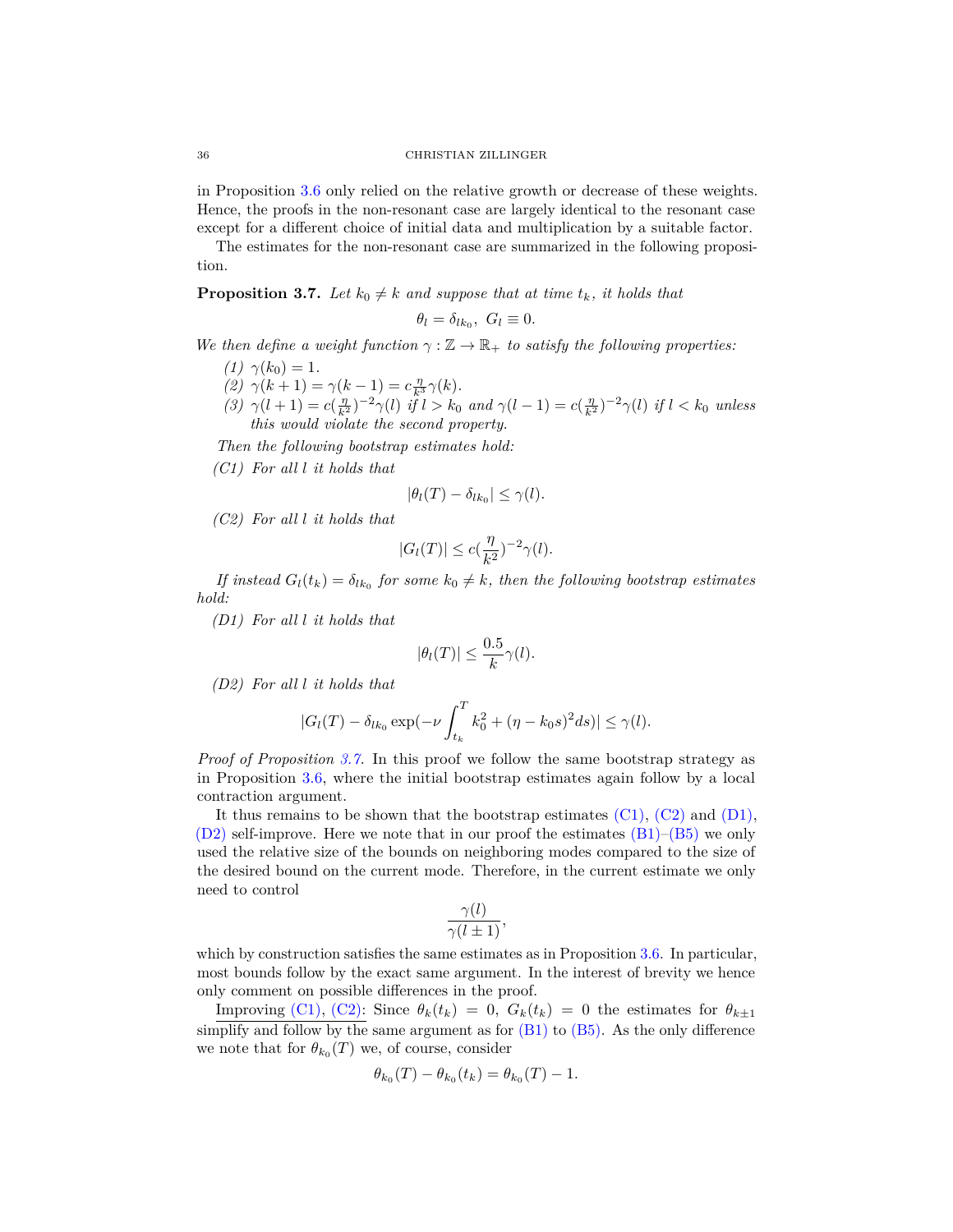Improving  $(D_1), (D_2)$ : We again note that in our bounds  $(B_1)$ – $(B_5)$  we only required control on the relative size of the desired estimates. For instance, in order to control  $\|\theta_k - 1\|_{L^\infty}$  in [\(B1\)](#page-29-3) we only used that  $\|G_{k\pm 1}\|_{L^\infty}$  and  $\|\theta_{k\pm 1}\|_{L^\infty}$  were controlled in terms of  $c_{\overline{k}3}^{\eta}$  as compared to the bound by 1 imposed on  $\theta_k$  by the bootstrap assumption.

The estimates hence follow completely analogously, with the only difference that for  $G_{k_0}$  the integral equations [\(21\)](#page-27-1) include a contribution by the initial data.  $\square$ 

We have thus shown that Propositions [3.6](#page-29-0) and [3.7](#page-35-0) follow as consequences of the coefficient estimates collected in Lemmas [3.4](#page-27-2) and [3.5.](#page-28-2) In turn, in Section [3.3.1](#page-36-0) we will use these propositions to establish Theorem [3.3.](#page-25-1) The coefficient estimates are then proven in Subsection [3.3.2.](#page-38-0)

<span id="page-36-0"></span>3.3.1. *Proof of Theorem [3.3.](#page-25-1)* In Propositions [3.6](#page-29-0) and [3.7](#page-35-0) we have established that *θ* and *G* satisfy suitable estimates in weighted  $\ell^{\infty}$  spaces. In the following we discuss how to pass from these  $\ell^{\infty}$  estimates to estimates on *X* and thus prove Theorem [3.3.](#page-25-1)

*Proof of Theorem [3.3.](#page-25-1)* Let  $\theta(t_k), G(t_k) \in X$  be given initial data. Then by linearity we may express the solution  $\theta(T)$ ,  $G(T)$  as the sum over the solutions with initial data localized on a single mode. If we denote the weight of Proposition [3.7](#page-35-0) for a mode  $k_0$  by  $\gamma_{k_0}$ , it thus follows from Propositions [3.6,](#page-29-0) [3.7](#page-35-0) that for any  $l \notin \{k-1, k, k+1\}$ :

$$
\begin{aligned} |\theta_l(T) - \theta_l(t_k)| &\leq \int_{(B3),(C1),(D1)} |\theta_k(t_k)| c \frac{\eta}{k^3} (c(\frac{\eta}{k^2})^{-2})^{|l-k|+1} \\ &+ \sum_{k_0 \neq k} |\theta_{k_0}(t_k)| \gamma_{k_0}(l) + |G_{k_0}(t_k)| \gamma_{k_0}(l), \end{aligned}
$$

and

$$
|G_{l}(T) - G_{l}(t_{k}) \exp(-\nu \int_{t_{k}}^{T} l^{2} + (\eta - ls)^{2} ds)|
$$
  

$$
\sum_{(B4), (\overline{C2}), (D2)} \frac{\eta}{k^{3}} (c(\frac{\eta}{k^{2}})^{-2})^{|l-k|} |\theta_{k}(t_{k})| + \frac{2}{k} |G_{k}(t_{k})|
$$
  

$$
+ \sum_{k_{0} \neq k} \gamma_{k_{0}}(l) |\theta_{k}(t_{k})| + |G_{k_{0}}(t_{k})| \gamma_{k_{0}}(l).
$$

We recall that  $\gamma_{k_0}(l)$  rapidly decays in  $|k_0 - l|$  and thus interpret the right-hand-side as discrete convolutions or rather integral kernels applied to the (absolute values of the) initial data.

Hence, in the following we intend to pass from a point-wise bound

$$
|\theta_l(T) - \theta_l(t_k)| \le \sum_{k_0} K(k_0, l)(|\theta_{k_0}| + |G_{k_0}|)
$$

to a bound on weighted  $\ell^2$  spaces, *X*.

For this purpose we note that by Schur's test if the kernel  $K(\cdot, \cdot)$  satisfies

$$
\sup_{l} \sum_{k_0} |K(k_0, l)| \le C_1 < \infty,
$$
  

$$
\sup_{k_0} \sum_{l} |K(k_0, l)| \le C_2 < \infty,
$$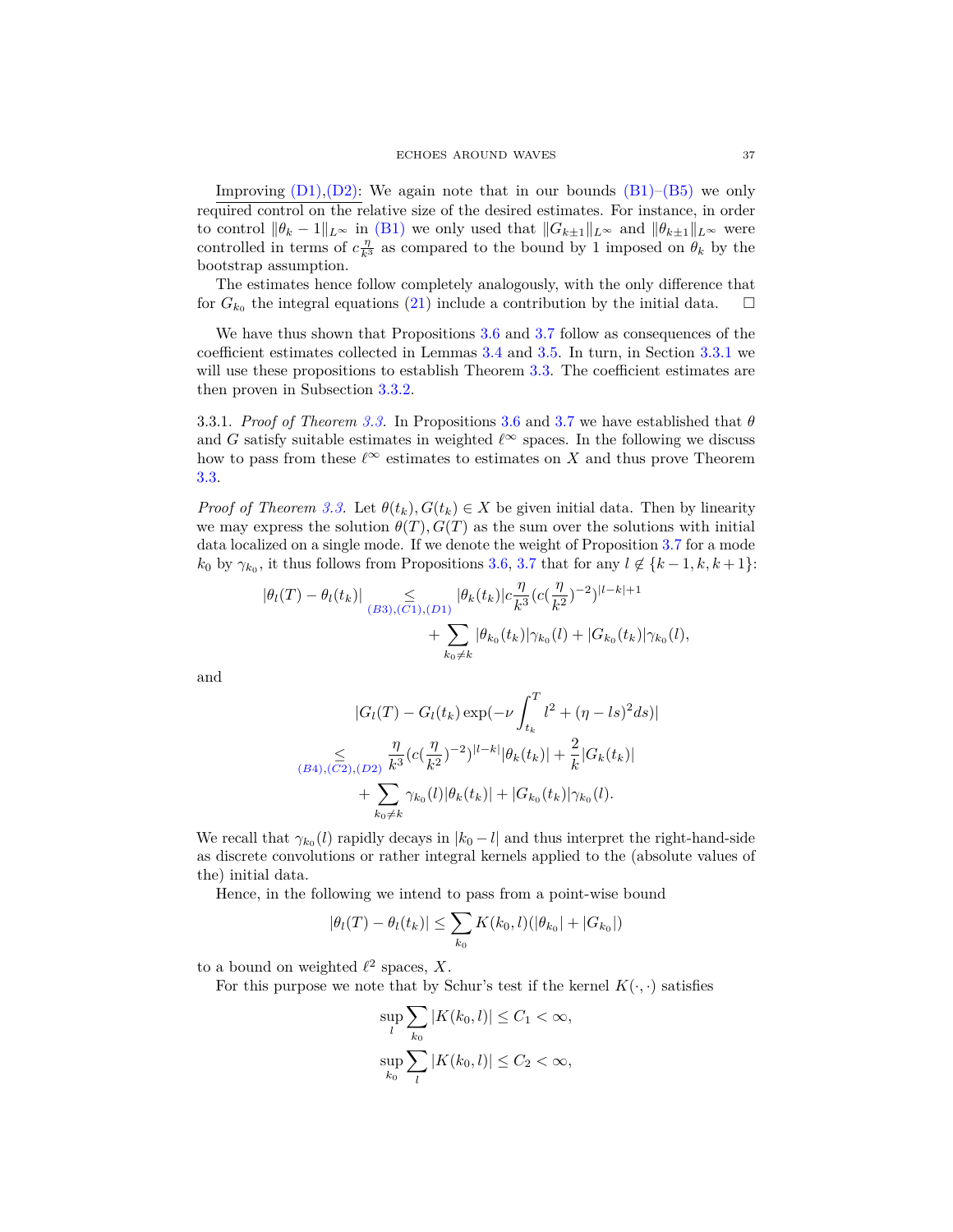then the associated integral operator maps  $\ell^2$  to  $\ell^2$  with operator norm bounded by  $\sqrt{C_1C_2}$ .

Applied to our case we observe that

$$
K(k_0, l) \le c \frac{\eta}{k^3} (c(\frac{\eta}{k^2})^{-2})^{\max(0, |l - k_0| - 1)},
$$

and therefore by the geometric series

$$
C_1 = C_2 \le c \frac{\eta}{k^3} \frac{1}{1 - c(\frac{\eta}{k^2})^{-2}} \le 1.1c \frac{\eta}{k^3}.
$$

It thus follows that

$$
\|(\theta(T)-\theta(t_k))_{l\in\{k-1,k,k+1\}}\|_{\ell^2}\leq 2c\frac{\eta}{k^3}(\|\theta(t_k)\|_{\ell^2}+\|G(t_k)\|_{\ell^2}),
$$

and analogous estimates hold for *G*. Moreover, by the Definition [2.8](#page-15-0) of the space *X* its weight function is bounded by  $2^{|l|}$  and we may thus apply the same argument with  $2^{|k_0 - l|} |K(k_0, l)|$  to also deduce bounds on X.

It thus remains to discuss the modes  $l \in \{k-1, k, k+1\}$ . Here we observe that by the bootstrap estimates and the triangle inequality

$$
|\theta_k(T) - \theta_k(t_k)| \leq \frac{10c}{k} (\frac{\eta}{k^2})^{-1} |\theta_k(t_k)| + \sum_{k_0 \neq k} \gamma_{k_0}(l) (|\theta_{k_0}(t_k)| + |G_{k_0}(t_k)|).
$$

Similarly, the modes  $k - 1$ ,  $k + 1$  by [\(B2\)](#page-29-4) and the other bootstrap estimates satisfy

$$
|\theta_{k\pm 1}(T) - \theta_{k\pm 1}(t_k) - \int_{t_k}^T c_{k+1}^- \theta_k(t_k) - \int_{t_k}^T d_{k+1}^- \hat{G}_K|
$$
  

$$
\leq \frac{0.5}{k} c \frac{\eta}{k^3} |\theta_k(t_k)| + \sum_{k_0 \neq k} \gamma(l) (|\theta_{k_0}(l)| + |G_{k_0}(l)|),
$$

where

$$
\hat{G}_k(t) = G_k(t_k) \exp(-\nu \int_{t_k}^t k^2 + (\eta - ks)^2 ds) \n+ \theta_k(t_k) \int_{t_k}^t \exp(-\nu \int_{t_k}^t k^2 + (\eta - ks)^2 ds) 2 \frac{(\frac{\eta}{k} - \tau)}{(1 + (\frac{\eta}{k} - \tau)^2)^2} d\tau
$$

accounts for the explicit influence of  $G_k(t_k)$  and  $\theta_k(t_k)$ .

We further recall that by Lemma [3.4](#page-27-2)

$$
\begin{split} \int_{t_k}^{t_{k-1}}c_{k+1}^-dt&\approx c\frac{\eta}{k^3}\pi,\\ \int_{t_k}^{t_{k-1}}d_{k+1}^-dt&\approx c\frac{\eta}{k^2}\frac{\pi}{2}. \end{split}
$$

and note that

$$
\int_{t_k}^{t_{k-1}} \exp(-\nu\int_{t_k}^t k^2 + (\eta - k s)^2 ds) \frac{2}{k} \frac{(\frac{\eta}{k} - t)}{(1 + (\frac{\eta}{k} - t)^2)^2} dt \leq 2.
$$

Hence,  $\theta_{k-1}$  satisfies the desired upper bound

$$
|\theta_{k\pm 1}(T) - \theta_{k\pm 1}(t_k) \int_{t_k}^T c_{k+1}^- \theta_k(t_k) - \int_{t_k}^T d_{k+1}^- \hat{G}_K|
$$
  

$$
\leq \max(c \frac{\eta}{k^3}, \frac{1}{k}) (\|\theta(t_k)\|_X + \|G(t_k)\|_X),
$$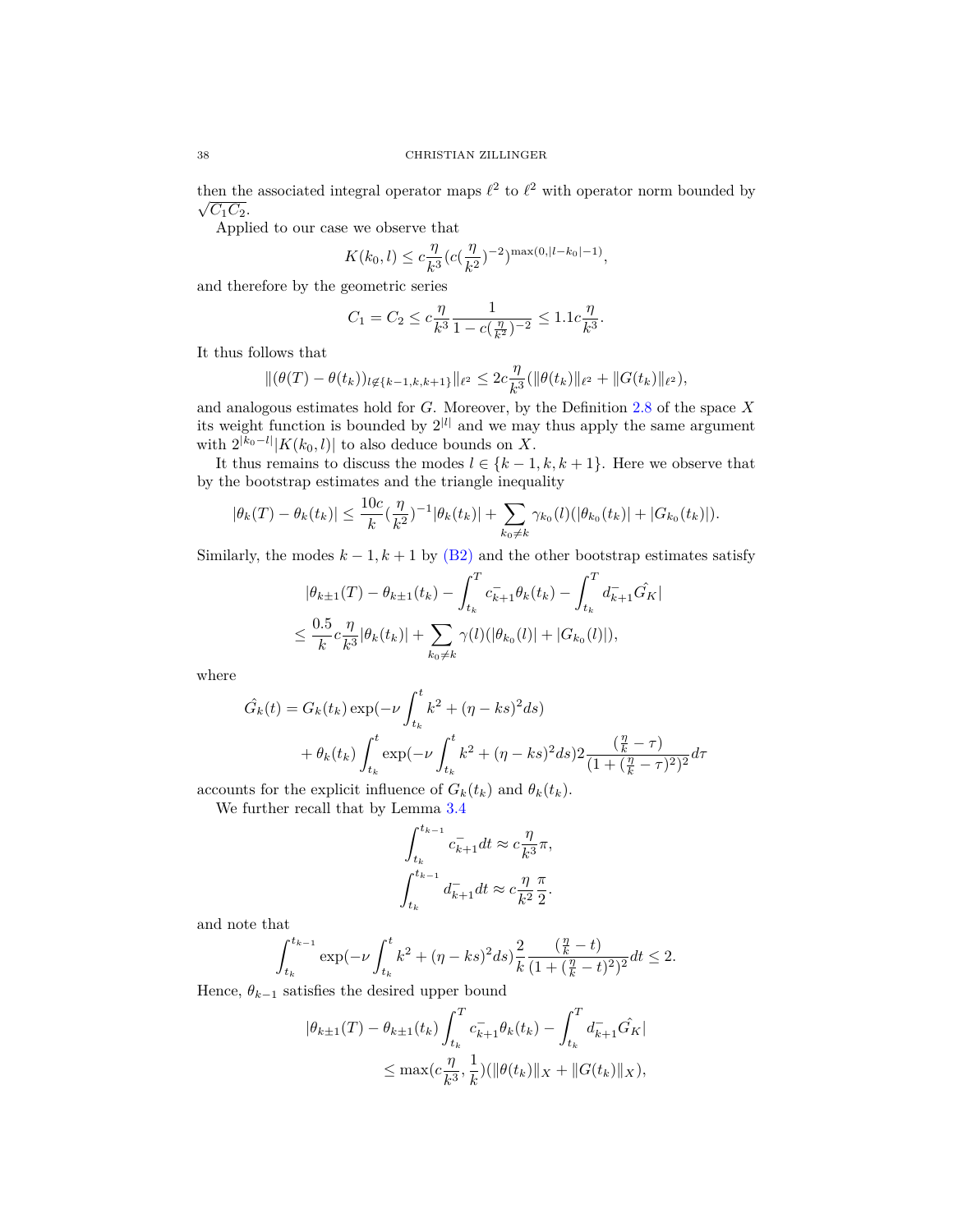where we may insert  $T = t_{k-1}$ .

In the following subsection we provide the proof of the coefficient estimates of Lemma [3.4](#page-27-2) and [3.5.](#page-28-2)

<span id="page-38-0"></span>3.3.2. *Proof of Coefficient Estimates.* In Section [3.3](#page-25-0) we have stated estimates on the coefficients in the evolution equations  $(21)$  and used them to establish bounds on the resonance mechanism. In the following we prove these estimates.

*Proof of Lemma [3.4.](#page-27-2)* We note that for  $l \in \{k-1, k+1\}$  it holds that

$$
\begin{split} c_{k\pm1}^\mp &= c\frac{\eta}{k^3}\frac{1}{(1+(\frac{\eta}{k}-t)^2)^2}\\ d_{k\pm1}^\mp &= c\frac{\eta}{k^3}\frac{1}{1+(\frac{\eta}{k}-t)^2}, \end{split}
$$

*,*

which we integrate in time to obtain  $(22)$ . In particular, we stress that if one integrates over all of  $I_k$  and  $\frac{\eta}{k^2}$  is large, the integral is comparable to integral over all of R and

$$
\int_{\mathbb{R}} \frac{1}{(1 + (\frac{\eta}{k} - t)^2)^2} dt = \frac{\pi}{2},
$$

$$
\int_{\mathbb{R}} \frac{1}{1 + (\frac{\eta}{k} - t)^2} dt = \pi,
$$

by explicit calculation. Therefore the resonant contributions [\(22\)](#page-27-0), for this choice of times, are comparable to  $\frac{g}{\nu} \frac{\eta}{k^3}$  and thus potentially very large.

We next turn to estimating all other coefficients. We recall that:

$$
c_l^{\pm} = c \frac{\eta}{(l \pm 1)^3} \frac{1}{(1 + (\frac{\eta}{l \pm 1} - t)^2)^2},
$$
  

$$
d_l^{\pm} = c \frac{\eta}{(l \pm 1)^3} \frac{1}{1 + (\frac{\eta}{l \pm 1} - t)^2}.
$$

In this non-resonant-case considered in [\(23\)](#page-28-0), it holds that  $l \pm 1 \neq k$  and thus

$$
(\frac{\eta}{l\pm 1}-t)^2\geq \frac{1}{4}\max(t,\frac{\eta}{(l\pm 1)^2},\frac{\eta}{k^2})^2.
$$

It thus follows that

$$
c_l^{\pm} \le 16c \frac{\eta}{(l \pm 1)^3} \max(t, \frac{\eta}{(l \pm 1)^2}, \frac{\eta}{k^2})^{-4} \le 16 \frac{c}{k} (\frac{\eta}{k^2})^{-3},
$$

and

$$
d_l^{\pm} \leq 4c \frac{\eta}{(l\pm 1)^3} \max(t, \frac{\eta}{(l\pm 1)^2}, \frac{\eta}{k^2})^{-2} \leq 4\frac{c}{k} (\frac{\eta}{k^2})^{-1}.
$$

Using the fact that  $|I_k| = \frac{1}{2}(\frac{\eta}{k(k-1)} + \frac{\eta}{k(k+1)}) \leq 2\frac{\eta}{k^2}$ , the estimates [\(23\)](#page-28-0) thus follow.  $\Box$ 

We next turn to the coefficient estimates required to control the evolution of *G*.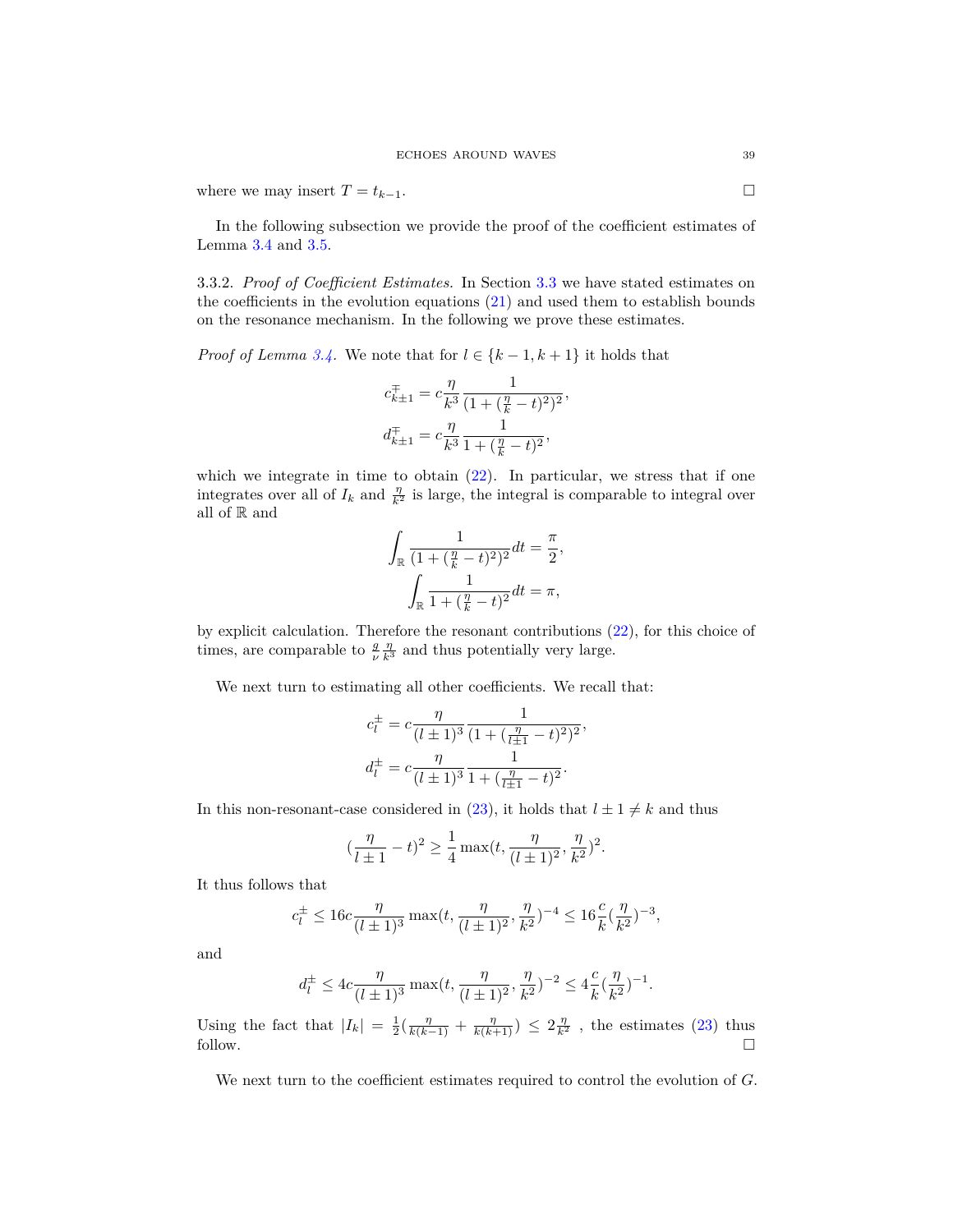*Proof of Lemma [3.5.](#page-28-2)* Estimating [\(24\)](#page-28-1): We first consider the integral

$$
\int_{t_k}^{T} \exp(-\nu \int_{t}^{T} l^2 + (\eta - l\tau)^2 d\tau) \left| 2 \frac{(\frac{\eta}{l} - t)}{(1 + (\frac{\eta}{l} - t)^2)^2} \right|,
$$

for  $k = l$ , which is related to the forcing exerted by the mode  $\theta_k$  on  $G_k$ . Since we are searching for estimates uniform in  $\nu$ , we bound the exponential by 1 and observe that

$$
\int_{\mathbb{R}}\left|\frac{(\frac{\eta}{l}-t)}{(1+(\frac{\eta}{l}-t)^2)^2}\right|=1,
$$

which yields the desired upper bound. However, we remark that if the absolute value signs are not introduced then the fraction is anti-symmetric with respect to  $t = \frac{\eta}{k}$ .

Estimating [\(25\)](#page-28-6): We next consider the same integral for  $l \neq k$ . In this case it holds that

$$
(\frac{\eta}{l}-t)^2\geq \frac{1}{4}\max(t,\frac{\eta}{k^2},\frac{\eta}{l^2})^2
$$

and thus

$$
2\frac{(\frac{\eta}{k} - t)}{(1 + (\frac{\eta}{k} - t)^2)^2} \le 2(\frac{\eta}{k^2})^{-3}.
$$

The claimed estimate then follows by again noting that the length of  $I_k$  is controlled in terms of  $\frac{\eta}{k^2}$ .

Estimating [\(26\)](#page-28-3): Since  $f \leq \frac{g}{\nu} \frac{1}{1+t^2}$ , we need to control

$$
\begin{aligned} \int_{t_k}^T \frac{c}{1+t^2} \frac{\eta}{l^3} \frac{1}{(1+(\frac{\eta}{l}-t)^2)^2} dt, \\ \int_{t_k}^T \frac{c}{1+t^2} \frac{\eta}{l^3} \frac{1}{1+(\frac{\eta}{l}-t)^2} dt. \end{aligned}
$$

Consider the first integral. We recall that  $t \approx \frac{\eta}{k}$  and argue as in Section [3.1.](#page-17-0) That is, for  $l > \frac{k}{2}$ ,  $l \neq k$  we may bound

$$
\frac{c}{1+t^2} \frac{\eta}{l^3} \frac{1}{(1+(\frac{\eta}{l}-t)^2)^2} \le c(\frac{\eta}{k})^{-2} \frac{\eta}{k^3} (\frac{\eta}{k})^{-4} \le c(\frac{\eta}{k})^{-5},
$$

which is then integrated over a time interval of length bounded by  $\frac{\eta}{k^2}$  and we thus gain

$$
c(\frac{\eta}{k})^{-4}.
$$

If  $l = k$ , this estimate is slightly worse as

$$
c(\frac{\eta}{k})^{-2}\frac{\eta}{k^3}\int_{t_k}^T \frac{1}{1+(\frac{\eta}{l}-t)^2}dt \leq c(\frac{\eta}{k})^{-1}.
$$

Finally, if  $l < \frac{k}{2}$ , we bound

$$
\frac{c}{1+t^2}\frac{\eta}{l^3}\frac{1}{1+(\frac{\eta}{l}-t)^2} \leq c\frac{\eta}{l^3}\frac{1}{1+t^2}\frac{1}{(1+\frac{1}{4}\max(\frac{\eta}{l},t)^2)^2} \leq \frac{c}{k}(\frac{\eta}{k})^{-5}
$$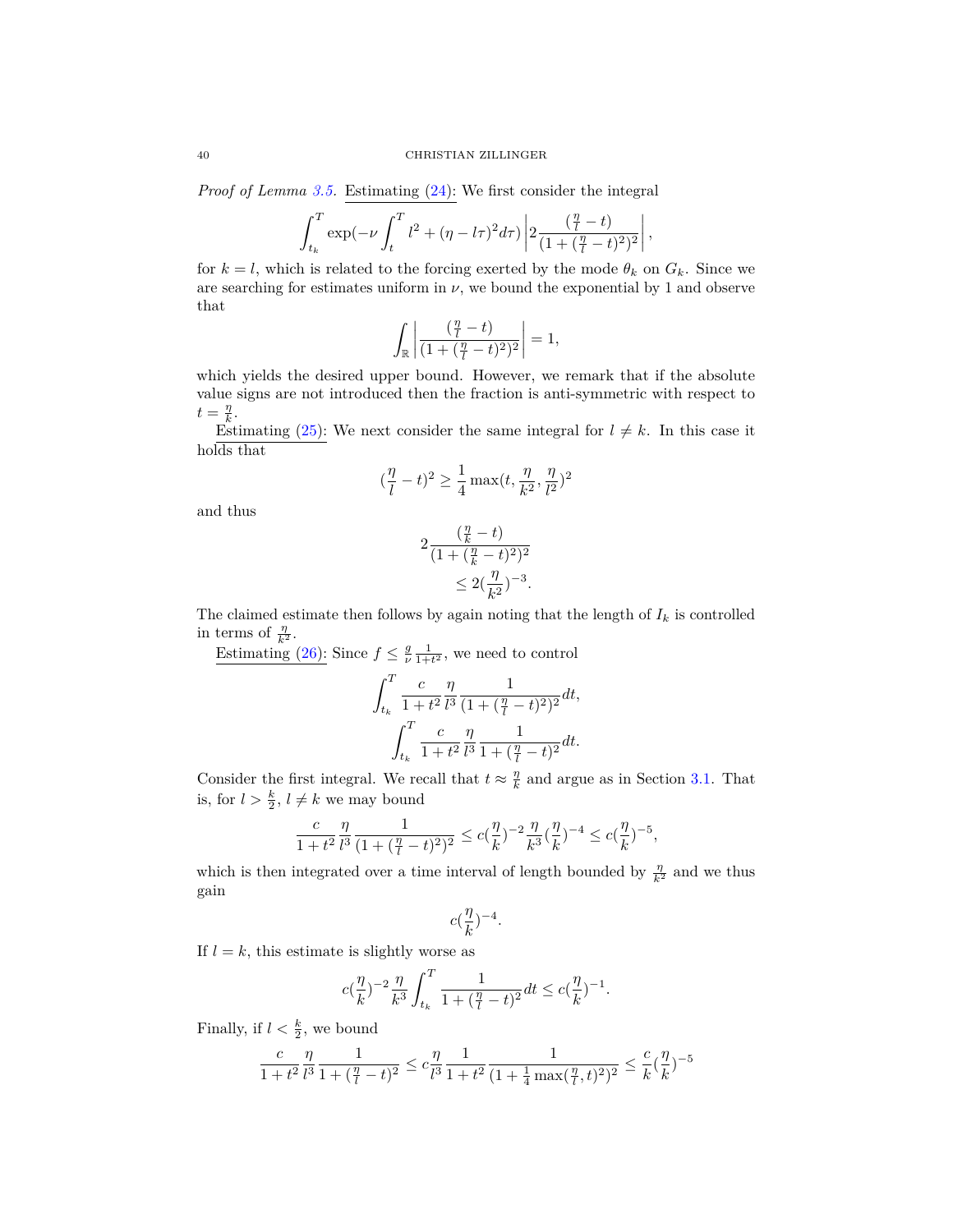and thus bound the integral by

$$
\frac{c}{k}(\frac{\eta}{k})^{-4}.
$$

For the second integral we argue similarly. If  $l = k$ , then we control the integral by

$$
\frac{c}{1 + (\frac{\eta}{k})^2} \frac{\eta}{k^3} \pi \le \frac{c}{k} (\frac{\eta}{k})^{-1}
$$

*.*

If  $l \neq k$ , then

$$
\frac{\eta}{l^3} \frac{1}{1 + (\frac{\eta}{l} - t)^2} \le \frac{1}{k} (\frac{\eta}{k})^{-1}
$$

is uniformly integrable and we control by

$$
\frac{c}{1+t^2} \le c(\frac{\eta}{k})^{-2}.
$$

Estimating [27](#page-28-4) We next consider the integral

$$
\int_{t_k}^{T} \exp(-\nu \int_t^T l^2 + (\eta - l\tau)^2 d\tau) \frac{1}{1 + (\frac{\eta}{l} - t)^2} c_l^{\pm},
$$

where we again bound the exponential by 1, since we allow for  $\nu$  to be very small. Then for

<span id="page-40-0"></span>(31) 
$$
\frac{1}{1+(\frac{\eta}{l}-t)^2}c\frac{\eta}{(l\pm 1)^3}\frac{1}{(1+(\frac{\eta}{l}-t)^2)^2}
$$

we distinguish three cases.

If  $l \neq k$  and  $l \pm 1 \neq k$ , that is all frequencies are non-resonant, then we may control

$$
(\frac{\eta}{l}-t)^2\geq \frac{1}{4}\max(\frac{\eta}{l^2},\frac{\eta}{k^2})^2
$$

and thus [\(31\)](#page-40-0) is bounded by

$$
\frac{\eta}{(l\pm 1)^3} 16c \max(\frac{\eta}{l^2}, \frac{\eta}{k^2})^{-6} \leq 16 \frac{c}{k} (\frac{\eta}{k^2})^{-5}.
$$

Since the length of interval  $I_k$  is bounded by  $2\frac{\eta}{k^2}$ , the claimed bound hence follows.

If  $l = k$ , then  $l \pm 1 \neq k$  and we may control [\(31\)](#page-40-0) by a constant times

$$
c \frac{\eta}{(k \pm 1)^3} (\frac{\eta}{k^2})^{-4} \frac{1}{1 + (\frac{\eta}{k} - t)^2}
$$
  

$$
\leq \frac{c}{k} (\frac{\eta}{k^2})^{-3} \frac{1}{1 + (\frac{\eta}{k} - t)^2}
$$

Since the last factor is integrable in time with integral bounded by  $\pi$ , the claimed estimate follows.

Finally, if  $l \pm 1 = k$  then  $l \neq k$  and we may control [\(31\)](#page-40-0) by a constant times

$$
c\frac{\eta}{k^3}(\frac{\eta}{k^2})^{-2}\frac{1}{(1+(\frac{\eta}{l}-t)^2)^2} \leq \frac{c}{k}(\frac{\eta}{k^2})^{-1}\frac{1}{(1+(\frac{\eta}{l}-t)^2)^2}.
$$

We again observe that the last factor is integrable in time with integral bounded by  $\frac{\pi}{2}$ . This concludes the estimate of [\(27\)](#page-28-4).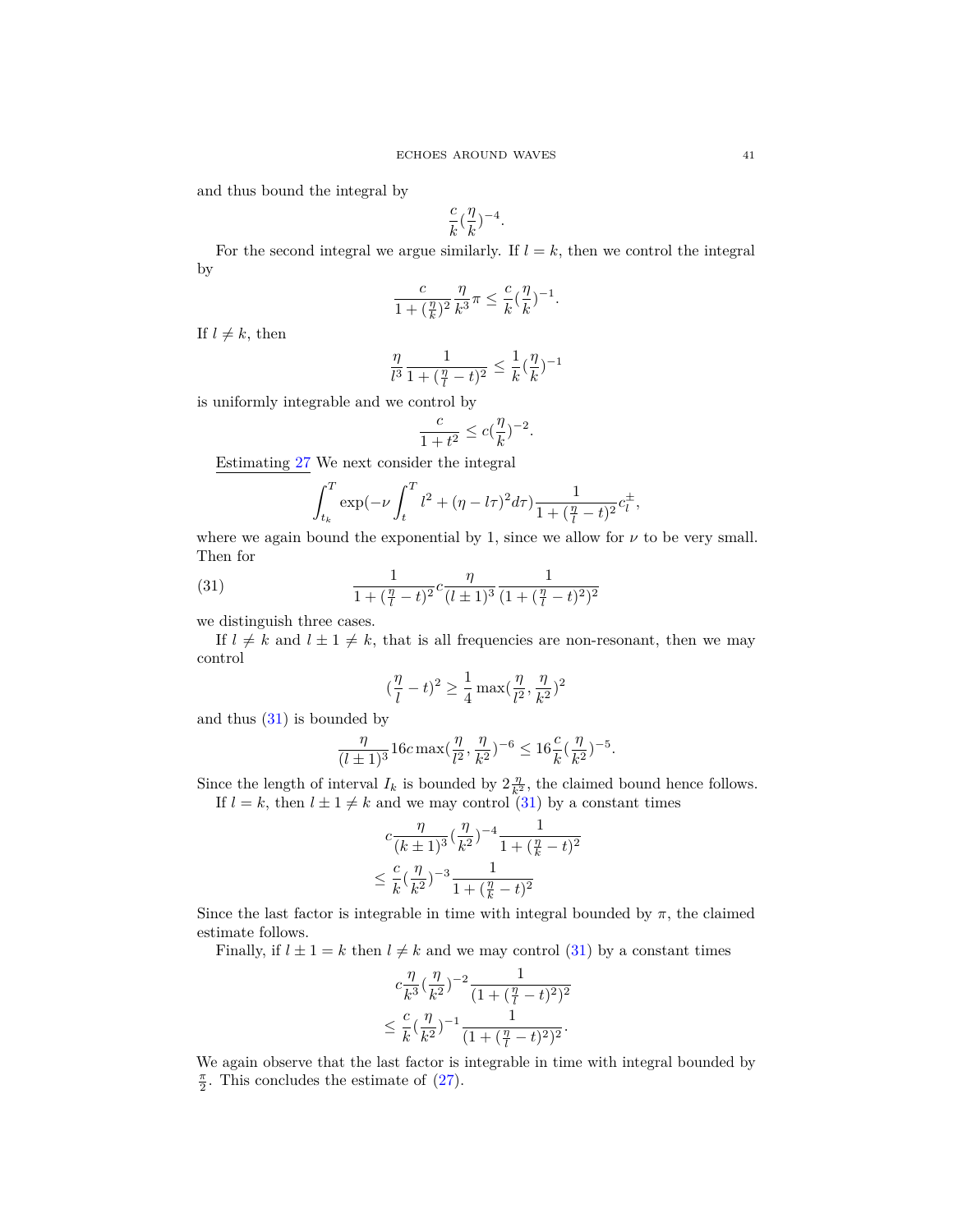Estimating [28](#page-28-5) It remains to estimate

$$
\int_{t_k}^{T} \exp(-\nu \int_{t}^{T} l^2 + (\eta - l\tau)^2 d\tau) \frac{1}{1 + (\frac{\eta}{l} - t)^2} c \frac{\eta}{(l \pm 1)^2} \frac{1}{1 + (\frac{\eta}{l} - t)^2},
$$

where we argue similarly as in the case of estimate  $(27)$  and bound the exponential by 1. We thus have to estimate

<span id="page-41-1"></span>(32) 
$$
\frac{1}{1+(\frac{\eta}{l}-t)^2}c\frac{\eta}{(l\pm 1)^2}\frac{1}{1+(\frac{\eta}{l}-t)^2},
$$

where distinguish two cases.

If  $l \neq k \neq k-1$  all frequencies are non-resonant and we can again bound  $(\frac{\eta}{l} - t)^2$ and  $(\frac{\eta}{l} - t)^2$  from below. We may thus bound [\(32\)](#page-41-1) by a constant times

$$
c\frac{\eta}{(l\pm 1)^3}\max(\frac{\eta}{l^2},\frac{\eta}{k^2})^{-4}\leq \frac{c}{k}(\frac{\eta}{k^2})^{-3},
$$

and the desired bound again follows by estimating the length of  $I_k$  from above.

Suppose that  $l = k$  and hence  $l \pm 1 \neq k$  (the case  $l \pm 1 = k$  is analogous). Then we may instead control  $(32)$  by a constant times

$$
c \frac{\eta}{(k \pm 1)^3} (\frac{\eta}{k^2})^{-2} \frac{1}{1 + (\frac{\eta}{k} - t)^2}
$$
  

$$
\leq 4 \frac{c}{k} (\frac{\eta}{k^2})^{-1} \frac{1}{1 + (\frac{\eta}{k} - t)^2}.
$$

The desired bound then follows by noting that the last factor is integrable in time with integral bounded by *π*.

<span id="page-41-0"></span>3.4. **Proof of Stability in Theorem [1.1.](#page-5-0)** As a final result of this section we combine the estimates of Theorems [3.1,](#page-17-2) [3.2](#page-23-1) and [3.3](#page-25-1) to establish global in time stability.

*Proof of Theorem [1.1.](#page-5-0)* As sketched in Section [1](#page-0-0) the strategy of our construction here is the following:

- We start with given initial data at time 0 and control it up to a time *t<sup>k</sup>* of  $\frac{1}{\sinh \theta}$  with given initial size  $C\sqrt{\eta}$  by Theorem [3.1.](#page-17-2)
- On the intermediate range of times (for which  $c_{\overline{k}3}^{\eta} \pi \leq 1$ ) we control the evolution by Theorem [3.2.](#page-23-1)
- On the time interval  $(\frac{\eta}{\sqrt[3]{c\eta\pi}}, 2\eta)$  we encounter a sequences of resonances, each possibly leading to norm inflation by a factor. This corresponds to an echo chain

$$
k \mapsto k-1 \mapsto \cdots \mapsto 1.
$$

There we use Theorem [3.3](#page-25-1) to control the growth due to each echo.

• Finally, after the time  $t_0 = 2\eta$  the evolution is stable by Theorem [3.1](#page-17-2) and we have thus established global in time control of solutions. We thus have constructed global in time solutions exhibiting echo chains.

We recall that the coefficient functions of the linearized problem [\(5\)](#page-4-0) do not depend on *y* explicitly and that the problem decouples after a Fourier transform in *y*. In this proof we will hence consider  $\eta \in \mathbb{R}$  as a given parameter, where the estimate for general data follows by integration with respect to *η*.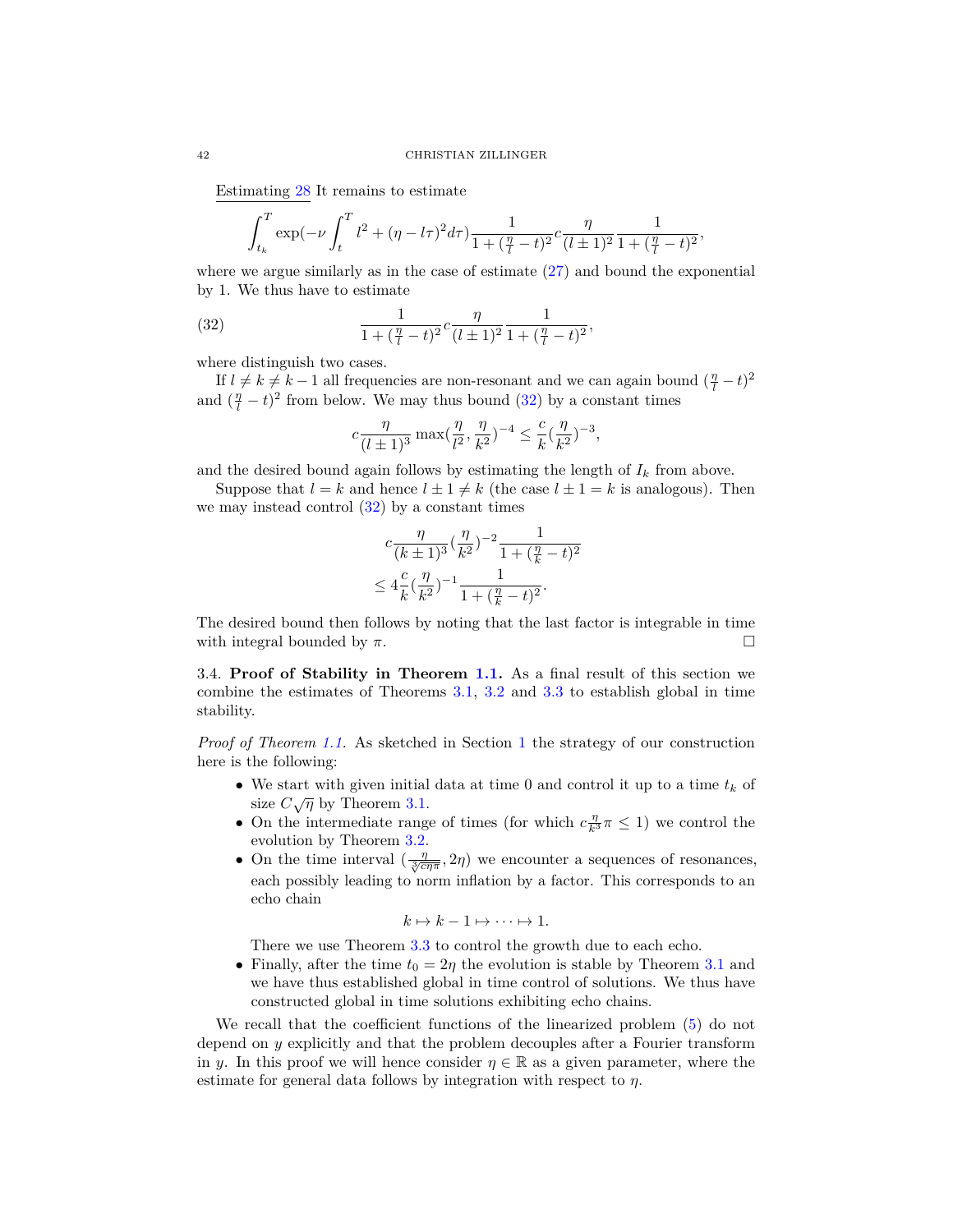Let thus *c* and *η* be given and let  $\theta(0), G(0) \in X$ . In Theorem [3.1](#page-17-2) we have shown that the evolution is stable globally in time if  $c\eta \ll 1$ , we hence in the following without loss of generality restrict to the case  $c\eta \gtrsim 1$ . For simplicity of notation let

$$
k_1 \approx \sqrt{8000c\eta\pi},
$$
  

$$
k_0 \approx \sqrt{c\eta\pi},
$$

where we round down to an integer.

Then by Theorem [3.1](#page-17-2) it holds that for all  $0 < t \leq t_{k_1}$ 

$$
402 ||\theta(t)||2X + ||G(t)||2X \le 2(402 ||\theta(0)||2X + ||G(0)||2X).
$$

In particular, it follows that

$$
\|\theta(t_{k_1})\|_X^2 + \|G(t_{k_1})\|_X^2 \leq 2 \cdot 40^2 (\|\theta(0)\|_X^2 + \|G(0)\|_X^2).
$$

Next, we use Theorem [3.2](#page-23-1) to show that for  $t_{k_1} \leq t \leq t_{k_0}$  it holds that

$$
\|\theta(t)\|_{X} + \|G(t)\|_{X} \leq e^{20\cdot 3\pi \sqrt[3]{c\eta}} (\|\theta(t_{k_1})\|_{X}^2 + \|G(t_{k_1})\|_{X}^2)
$$
  

$$
\leq 2 \cdot 40^2 e^{20\cdot 3\pi \sqrt[3]{c\eta}} (\|\theta(0)\|_{X}^2 + \|G(0)\|_{X}^2).
$$

Next, on the time interval  $(t_{k_0}, t_0 = 2\eta)$ , we have shown in Theorem [3.3](#page-25-1) that our solution grows at most by a factor

$$
\prod_{k=1}^{k_0} 2\frac{c\eta \pi}{k^3} = \frac{(2c\eta \pi)^{k_0}}{(k_0!)^3} \le \frac{C}{(c\eta)^{3/2}} e^{3\sqrt[3]{2c\eta \pi}},
$$

where we used Stirling's approximation to approximate

$$
k_0! \sim \sqrt{2\pi k_0} k_0^{k_0} e^{-k_0}
$$

in the last step. Therefore  $k_0^{3k_0}$  and  $(2c\eta\pi)^{k_0}$  then cancel by our choice of  $k_0$  and a bound in terms of  $e^{3k_0}$  remains.

In particular, it follows that

$$
\|\theta(t_0)\|_X + \|G(t_0)\|_X \leq (c\eta)^{-3/2} e^{\sqrt[3]{2c\eta\pi}} (\|\theta(t_{k_0})\|_X + \|G(t_{k_0})\|_X)
$$
  

$$
\leq 2(c\eta)^{-3/2} 40^2 e^{200 \sqrt[3]{c\eta}} (\|\theta(0)\|_X^2 + \|G(0)\|_X^2).
$$

Finally, by Theorem [3.1,](#page-17-2) for all times  $t \ge t_0 = 2\eta$  it holds that

$$
\|\theta(t)\|_{X} + \|G(t)\|_{X} \le 1.1(\|\theta(t_0)\|_{X} + \|G(t_0)\|_{X})
$$
  

$$
\le \frac{1.1}{(c\eta)^{3/2}} 2 \cdot 40^{2} e^{200 \sqrt[3]{c\eta}} (\|\theta(0)\|_{X}^{2} + \|G(0)\|_{X}^{2}),
$$

which concludes the proof.

The evolution preserves Gevrey 3 regularity with a possible loss of constant.  $\Box$ 

Having established this stability result in Gevrey 3 regularity in the following we show that the estimate is optimal (up to the choice of constant). More precisely, we construct initial data which achieves growth at least by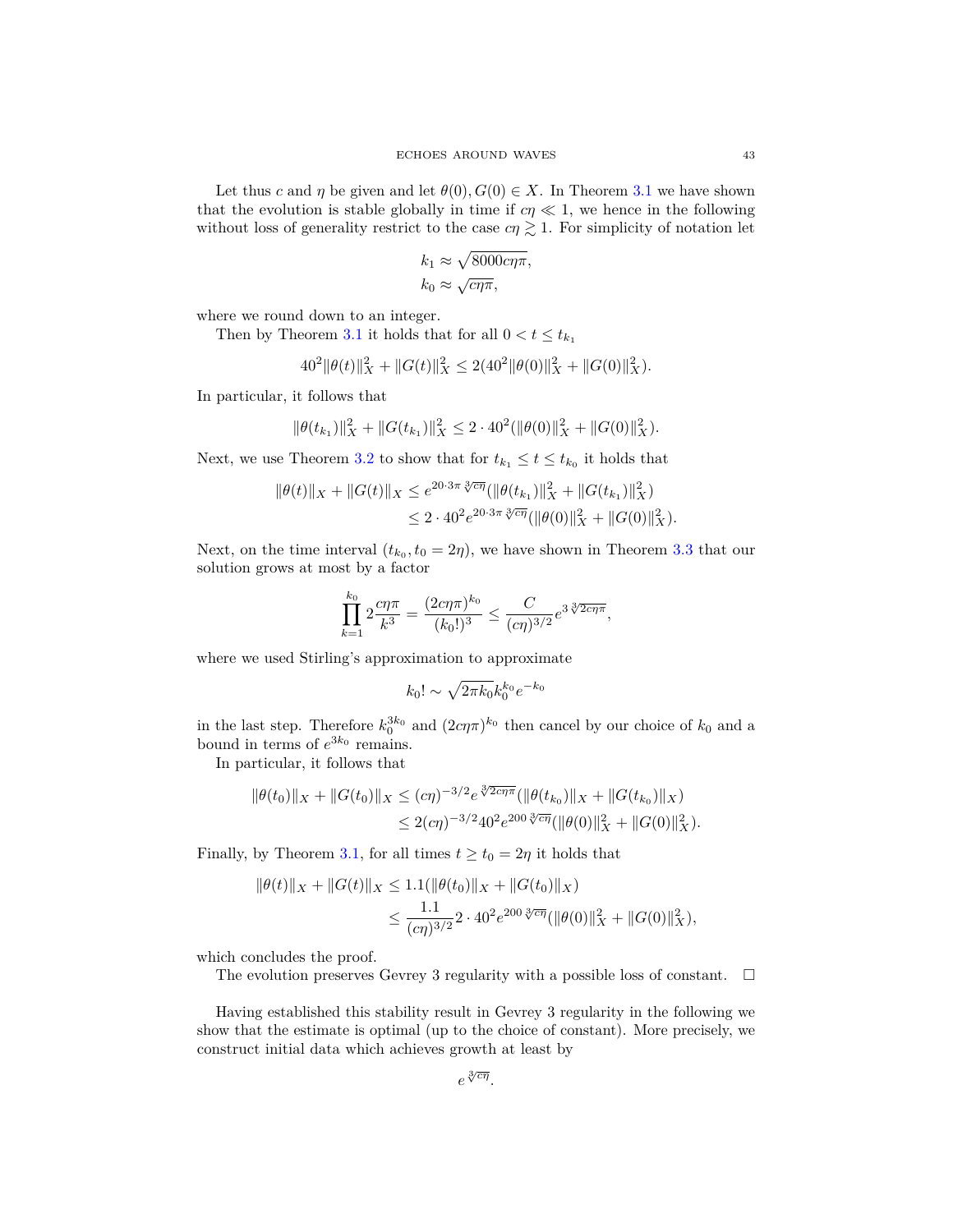#### 44 CHRISTIAN ZILLINGER

#### 4. Echo Chains and Blow-up

As a complementary result to the stability estimates for initial data in a Gevrey 3 class with large constant, we show that there exists data in a critical Gevrey class that not only achieves norm inflation but blow-up in Sobolev regularity as time tends to infinity.

<span id="page-43-1"></span>**Theorem 4.1.** *Let*  $c, \nu > 0$  *be as in Theorem [1.1](#page-5-0) and suppose that*  $\sqrt[3]{c\eta} \gg \nu^{-1/2}$ *. Let further*

$$
k_2 \approx \frac{1}{10} \sqrt[3]{c \eta \frac{\pi}{2}}
$$

*(rounded down). Then the solution of* [\(11\)](#page-13-3) *with initial data*

$$
\theta_l(0) = \delta_{lk_2}, \ G(0) = 0
$$

*satisfies*

$$
\exp(\sqrt[3]{c\eta})\|\theta(0)\|_X \le \|\theta(t)\|_X \le \|\theta(t)\|_X + \|G(t)\|_X \le \exp(50\sqrt[3]{c\eta})\|\theta(0)\|_X
$$

*for all*  $t > 2\eta$  *and*  $\theta(t)$  *converges in*  $X$  *as*  $t \to \infty$ *. There thus exist global in time, asymptotically stable solutions achieving norm inflation.*

*Moreover, when considering the y-dependent formulation* [\(10\)](#page-13-2)*, for each*  $\sigma \in \mathbb{R}$ *there exists initial data*  $\theta(0) \in \mathcal{G}_3 X$ ,  $G(0) = 0$ , such that  $\theta(t)$  converges in  $H^s X$  for *all*  $s < \sigma$ *, but diverges to infinity in*  $H^s X$  *for all*  $s > \sigma$ *.* 

| small time |     | intermediate |                     | resonant      |  | long time |  |  |  |
|------------|-----|--------------|---------------------|---------------|--|-----------|--|--|--|
|            | υĸ. |              | $t_{k_0}$ $t_{k_2}$ | $\iota_{k_2}$ |  |           |  |  |  |

Figure 2. The time regimes considered in Section [4.](#page-43-0) Compared to Section [3](#page-16-0) we here allow an overlap of the intermediate and resonant regime. Furthermore, we divide the resonant regime into a part where  $k \geq k_3$  is still large and one where  $k < k_3$  is possibly small.

We remark that the asymptotic stability of solutions has already been establish in Section [3.1.](#page-17-0) The effort of this section lies in the construction of the global in time solutions exhibiting norm inflation and showing that lower bounds persist for all times. Indeed, given such solutions we can construct solutions exhibiting blow-up as follows:

*Proof of the blow-up result of Theorem [4.1.](#page-43-1)* Let  $c, \nu > 0$  be given and suppose that for all *η* as in Theorem [4.1](#page-43-1) there exist initial data  $\theta[\eta](0)$  with  $\|\theta[\eta](0)\|_X = 1$  such that the associated evolution is asymptotically stable and such that

$$
\theta^{\infty}[\eta] := \theta[\eta](t)
$$

satisfies  $\|\theta^{\infty}[\eta]\|_{X} =:\psi(\eta) \geq \exp(\sqrt[3]{c\eta}).$ 

Then for given  $\sigma \in \mathbb{R}$  there exists a density  $\rho \in H^{\sigma}$  with  $\rho \notin H^s$  for any  $s > \sigma$  and such that the support of its Fourier transform is contained in the set  $\{\eta: \sqrt[3]{c|\eta|} \gg \nu^{-1/2}\}.$  For instance, such data can be explicitly constructed in Fourier space in terms of  $|\eta|^{\alpha} |\log(\eta)|^{\beta}$  for suitable  $\alpha, \beta$ .

We then consider the initial  $\theta(0)$  with Fourier transform given by

$$
\mathcal{F}(\theta)(0) := \frac{1}{\psi(\eta)} \mathcal{F}(\rho)(\eta) \theta[\eta](0).
$$

<span id="page-43-0"></span>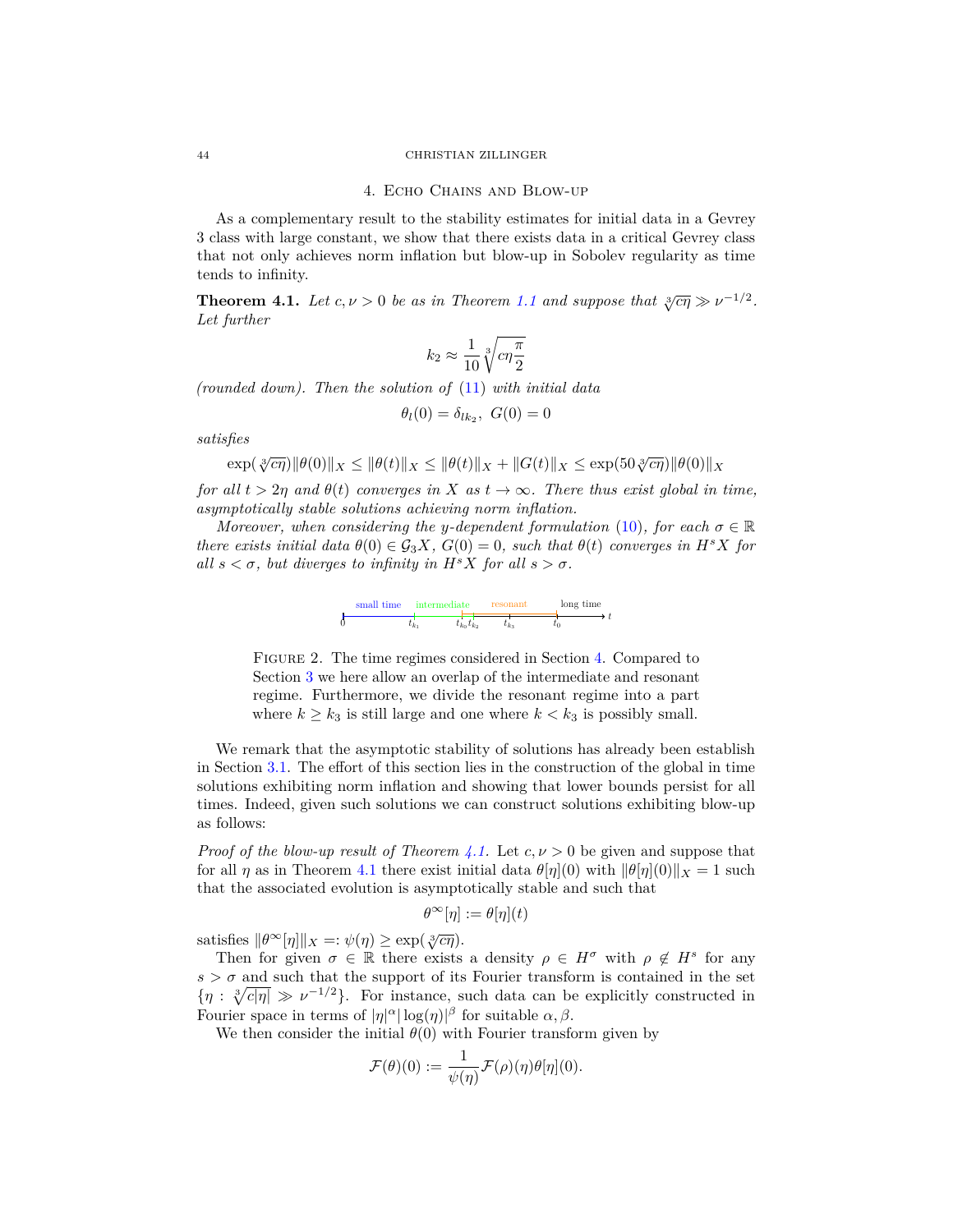Since  $\|\theta[\eta](0)\|_X = 1$  and  $\frac{1}{\psi(\eta)} \leq e^{-\sqrt[3]{c\eta}}$ , clearly  $\theta(0) \in \mathcal{G}_3X$ .

Moreover, by the asymptotic stability of the frequency-localized initial data it holds that

$$
\mathcal{F}(\theta)(t) \to \mathcal{F}(\rho)(\eta) \frac{\theta^{\infty}[\eta]}{\psi(\eta)}.
$$

pointwise in  $\eta$ . By definition of  $\psi(\eta)$  the last factor is normalized in *X* and hence this pointwise (in frequency) limit is an element of  $H^{\sigma}X$ . In particular, by compactness of the embedding  $H^{\sigma} \subset H^s$  for  $s < \sigma$  we obtained the claimed convergence in  $H^s X$ for  $s < \sigma$ . Since  $\rho \notin H^s$  for  $s > \sigma$  we also obtain divergence in  $H^s$ ,  $s > \sigma$ . This concludes the proof of the blow-up construction.  $\Box$ 

Our main aim in the remainder of this section is thus to construct global in time solutions for given  $\eta$  which achieve the desired norm inflation. As discussed in the heuristic model of Section [2](#page-8-0) the main growth is expected to happen in the resonant time regime  $(t_{k_0}, t_0 = 2\eta)$ , where

$$
k_0 = \sqrt[3]{c\eta \frac{\pi}{2}}.
$$

For technical reasons we do not consider the extremal case of a full chain starting at frequency  $k_0$ , but instead begin at frequency  $k_2 = \frac{k_0}{4}$  and only establish lower bounds on the norm inflation until the time  $k_3 = \frac{k_0}{1000}$ .

The corresponding time regimes and behavior of the solution are described in more detail in the following proposition, which thus states the main steps of the proof of Theorem [4.1.](#page-43-1)

<span id="page-44-0"></span>**Proposition 4.2.** *Let*  $c, \eta, \nu$  *be given and assume that*  $\sqrt[3]{c\eta} \gg \max(\nu^{-1}, 1)$  *(i.e. choose η large enough). Furthermore define the following threshold values:*

$$
k_0 = \sqrt[3]{c\eta\pi},
$$
  
\n
$$
k_1 = 4k_0,
$$
  
\n
$$
k_2 = \frac{k_0}{10},
$$
  
\n
$$
k_3 = \frac{k_0}{1000}.
$$

*Then the solution with initial data*

$$
\theta_l(0)=\delta_{lk_2}.
$$

*has the following properties:*

• At time  $t_{k_1}$  it holds that

$$
|\theta_{k_2} - 1| \le c^2 \left(\frac{\eta}{k_1^2}\right)^{-3},
$$
  

$$
|\theta_l| \le c \left(\frac{\eta}{k^2}\right)^{-2} \prod_{j=l}^{k_2} c \left(\frac{\eta}{j^2}\right)^{-1}, \text{ if } l \le k_1,
$$
  

$$
|\theta_l| \le 2^{-|l - k_1|} c \left(\frac{\eta}{k_1^2}\right)^{-2} \prod_{j=k_1}^{k_2} c \left(\frac{\eta}{j^2}\right)^{-1}.
$$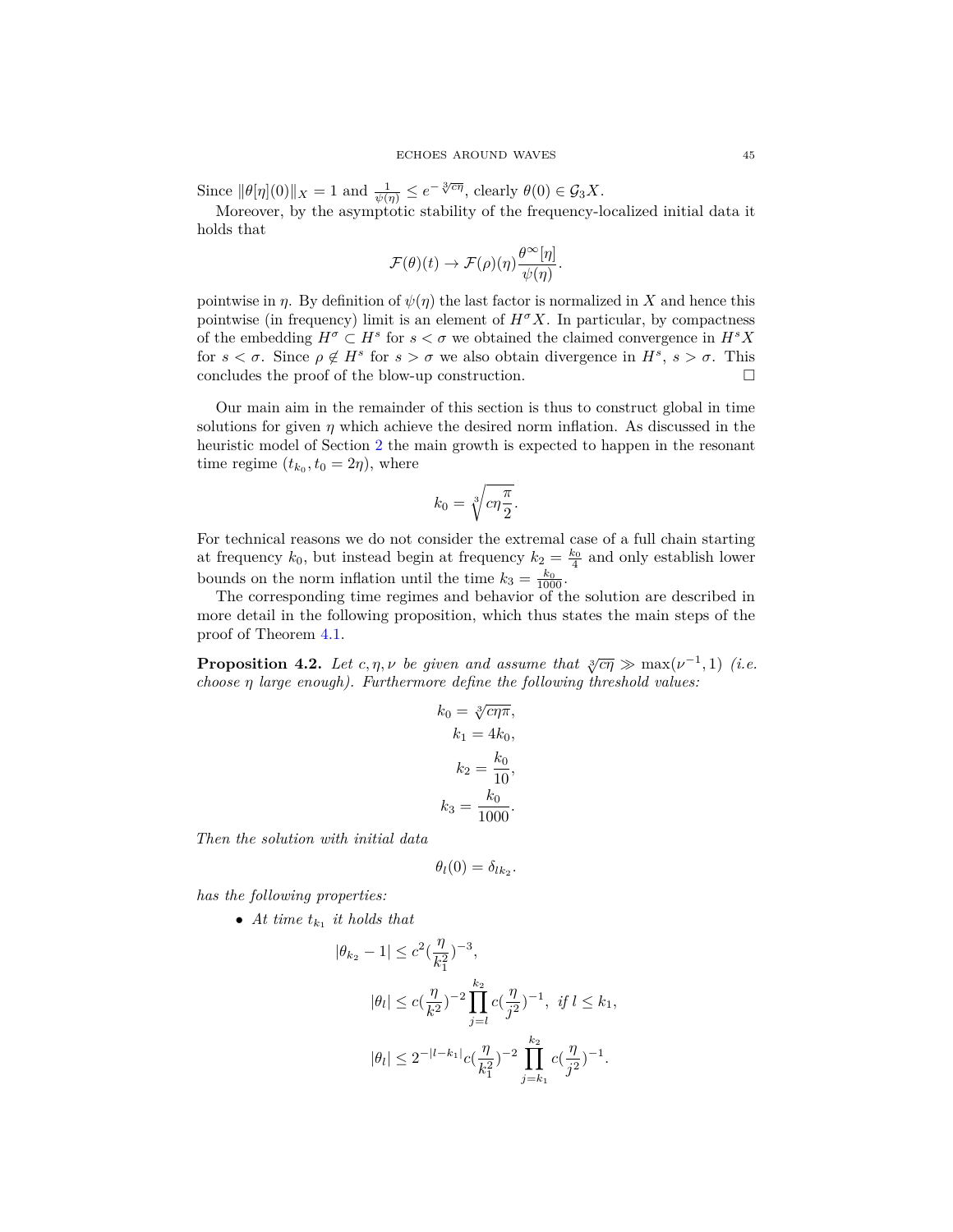*Thus at time*  $t_{k_1}$  *the mode*  $k_2$  *is by far the largest (the factor*  $c(\frac{\eta}{k_1})$  $(\frac{\eta}{k_1^2})^{-2} \ll 1$ *and we have very rapid decay of all other modes.*

• At time  $t_{k_2}$  it holds that

$$
|\theta_{k_2} - 1| \leq c \left(\frac{\eta}{k_1^2}\right)^{-1} e^2,
$$
  
\n
$$
|\theta_l| \leq c \left(\frac{\eta}{k_1^2}\right)^{-1} e^2, \text{ if } l \geq k_2,
$$
  
\n
$$
|\theta_l| \leq c \left(\frac{\eta}{k_1^2}\right)^{-2} e^2 \prod_{j=l}^{k_2} c \left(\frac{\eta}{j^2}\right)^{-1}, \text{ if } l < k_2.
$$

*Thus at time time still*  $\theta_{k_2}$  *is the largest mode. Furthermore, while modes*  $l > k_2$  *do not exhibit decay in*  $|l - k_2|$  *anymore, this is still the case for*  $l < k_2$ .

• At the time  $t_{k_3}$  it holds that

$$
|\theta_{k_3}|| \ge e^{k_0},
$$
  
\n
$$
|\theta_{k_3-2}| \ge e^{k_0},
$$
  
\n
$$
|\theta_l| \le \frac{1}{1000} |\theta_{k_3}| \text{ for all } l \notin \{k_3 - 1, k_3 + 1\}.
$$

*At time*  $t_{k_3}$  *the modes*  $\theta_{k_3}$  *and*  $\theta_{k_3-2}$  *are by far the largest modes and have achieved significant norm inflation.*

• *For all times*  $t \geq t_0 = 2\eta$  *it holds that* 

$$
|\theta_{k_3-2}(t)| \ge e^{k_0}.
$$

*While other modes might have grown even more, this growth persists. In*  $particular \|\theta(t)\|_{\ell^2} \geq e^{k_0} \|\theta(0)\|_{\ell^2}$ .

Since each time regime requires rather different techniques, we discuss the regimes in different subsections. The corresponding estimates on *G* are then included in the respective Lemmas [4.3,](#page-45-1) [4.4,](#page-49-1) [4.6](#page-59-0) and Proposition [4.5.](#page-53-0)

<span id="page-45-0"></span>4.1. **The Small Time Regime and Contraction Mappings.** In this section we consider the evolution of  $\theta$  and  $G$  in the small time regime

$$
(0, t_{k_1}) \approx (0, \frac{1}{10} \frac{\eta}{\sqrt[3]{c\eta \pi/2}}).
$$

We note that this choice of time interval implies that

$$
\frac{c}{\eta}k^3 \le 10^{-3} = 0.001
$$

for all  $k \geq k_1$  and that for  $k$  smaller than this  $\frac{\eta}{k}$  is not part of this interval. We will show that this implies that the associated integral equation for the modes  $\theta_l$ ,  $\frac{1}{10}G_l$ is a contraction mapping in  $L^{\infty}\ell^{\infty}$  on this interval. The resulting  $\ell^{\infty}$  bound is then subsequently improved to the weighted decay estimate of Proposition [4.2.](#page-44-0)

<span id="page-45-1"></span>**Lemma 4.3.** Let  $\eta$ ,  $c\nu$ ,  $k_1$ ,  $k_2$  be as in Proposition [4.2](#page-44-0) and consider the solution of [\(11\)](#page-13-3) *with initial data*

$$
\theta_l(0) = \delta_{lk_2}, \ G(0) = 0.
$$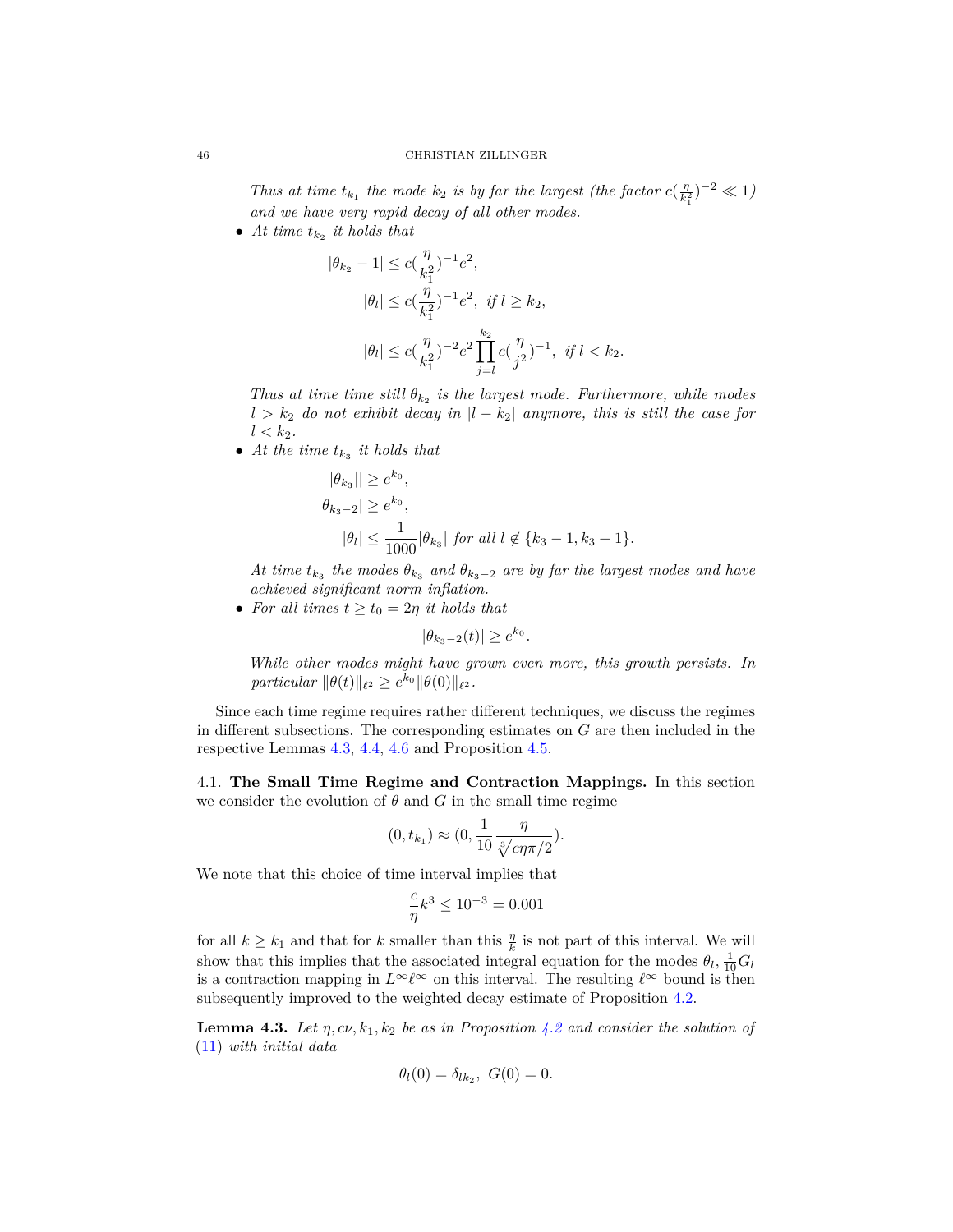*Then at the time*  $t_{k_1}$  *it holds that* 

$$
|\theta_{k_2} - 1| \leq c^2 \left(\frac{\eta}{k_1^2}\right)^{-2},
$$
  
\n
$$
|\theta_l| \leq c \left(\frac{\eta}{k^2}\right)^{-2} \prod_{j=l}^{k_2} c \left(\frac{\eta}{j^2}\right)^{-1}, \text{ if } l \leq k_1,
$$
  
\n
$$
|\theta_l| \leq 2^{-|l-k_1|} c \left(\frac{\eta}{k_1^2}\right)^{-2} \prod_{j=k_1}^{k_2} c \left(\frac{\eta}{j^2}\right)^{-1}, \text{ if } l \neq k_2, l \geq k_1,
$$
  
\n
$$
|G_l| \leq 10c \left(\frac{\eta}{k^2}\right)^{-2} \prod_{j=l}^{k_2} c \left(\frac{\eta}{j^2}\right)^{-1}, \text{ if } l \leq k_1, l \neq k_2,
$$
  
\n
$$
|G_l| \leq 10 \cdot 2^{-|l-k_1|} c \left(\frac{\eta}{k_1^2}\right)^{-2} \prod_{j=k_1}^{k_2} c \left(\frac{\eta}{j^2}\right)^{-1}, \text{ if } l \geq k_1,
$$
  
\n
$$
|G_{k_2}| \leq c^2 \left(\frac{\eta}{k_1^2}\right)^{-2}.
$$

We thus observe that at time  $t_{k_1}$  our data exhibits a sharp concentration on the mode  $\theta_{k_2}$  (see Figure [3](#page-46-0) for an illustration). Moreover, the exponential decay in terms of  $|k - k_2|$  is stronger than possible growth by  $\frac{c\eta}{k^3}$  due to the resonance mechanism.



<span id="page-46-0"></span>FIGURE 3. Distribution of  $\theta_l$  at time  $t_{k_1}$ . We observe a peak at the frequency  $k_{2}$  and rapid decay away from this frequency.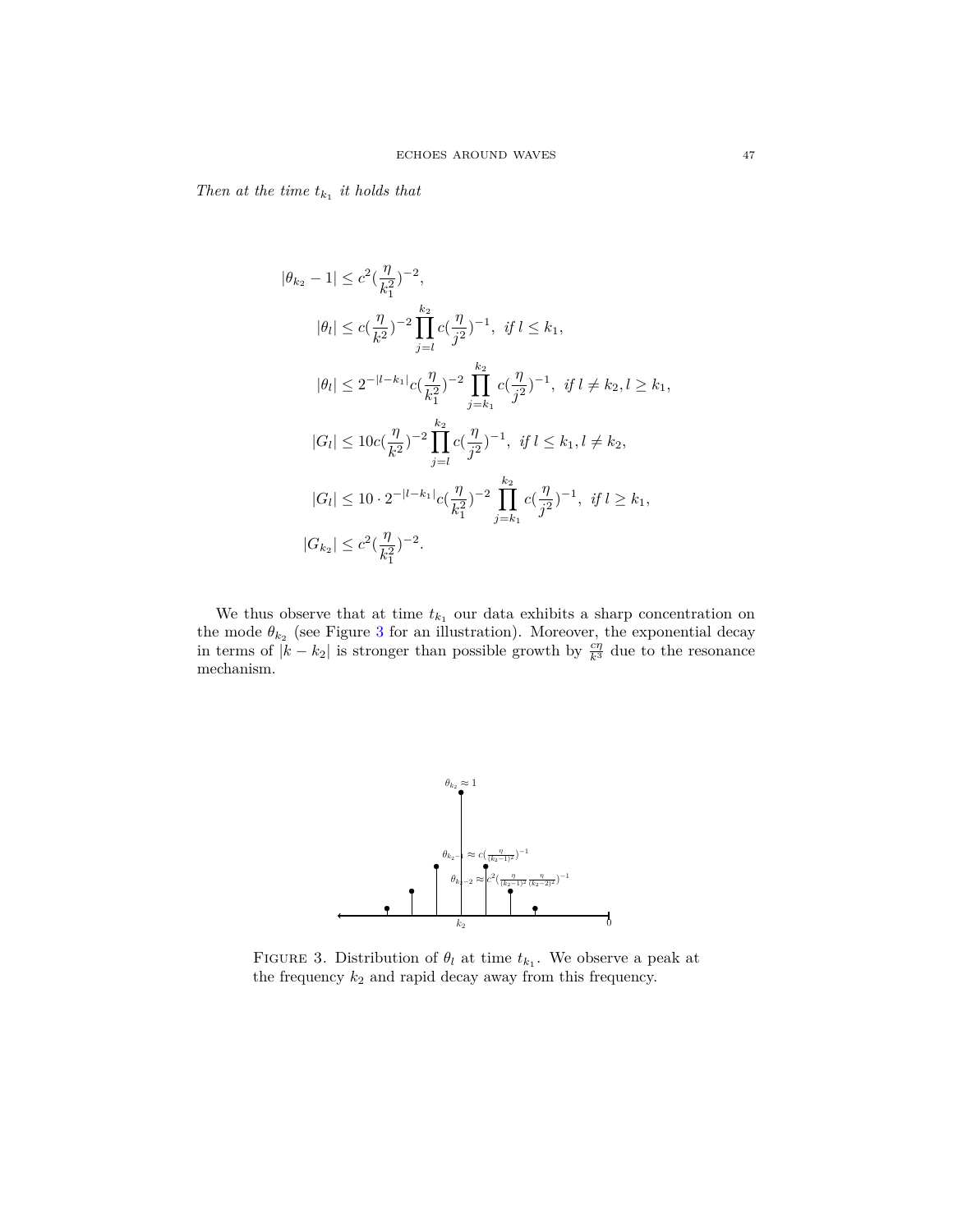*Proof of Lemma [4.3.](#page-45-1)* Given our choice of initial data we observe that  $\theta$  and  $G$  satisfy the integral equations  $(21)$ :

$$
\theta_{l}(T) - \delta_{lk_{2}} = \int_{0}^{T} c_{l}^{+} \theta_{l+1} + c_{l}^{-} \theta_{l-1} + d_{l}^{+} G_{l+1} + d_{l}^{-} G_{l-1} dt,
$$
\n
$$
G_{l}(T) = \int_{0}^{T} \exp(-\nu \int_{t}^{T} l^{2} + (\eta - l\tau)^{2} d\tau) 2 \frac{(\frac{\eta}{l} - t)}{(1 + (\frac{\eta}{l} - t)^{2})^{2}} \theta_{l} dt
$$
\n
$$
+ \int_{0}^{T} \exp(-\nu \int_{t}^{T} l^{2} + (\eta - l\tau)^{2} d\tau) f i l \frac{\nu}{g} (d_{l}^{+} G_{l+1} + d_{l}^{-} G_{l-1}) dt
$$
\n
$$
+ \int_{0}^{T} \exp(-\nu \int_{t}^{T} l^{2} + (\eta - l\tau)^{2} d\tau) f i l \frac{\nu}{g} (c_{l}^{+} \theta_{l+1} + c_{l}^{-} \theta_{l-1}) dt
$$
\n
$$
+ \int_{0}^{T} \exp(-\nu \int_{t}^{T} l^{2} + (\eta - l\tau)^{2} d\tau) \frac{1}{1 + (\frac{\eta}{l} - t)^{2}} (c_{l}^{+} \theta_{l+1} + c_{l}^{-} \theta_{l-1}) dt
$$
\n
$$
+ \int_{0}^{T} \exp(-\nu \int_{t}^{T} l^{2} + (\eta - l\tau)^{2} d\tau) \frac{1}{1 + (\frac{\eta}{l} - t)^{2}} (d_{l}^{+} G_{l+1} + d_{l}^{-} G_{l-1}) dt.
$$

We then observe that

$$
\int_0^T c_l^{\pm} \le 0.01,
$$
  

$$
\int_0^T d_l^{\pm} \le 0.01,
$$

since  $\frac{c\eta}{k^3} \leq 4^{-3}$  for  $k \geq k_1$  and the frequencies are not yet resonant for  $k \leq k_1$ . Similarly,

$$
\int_0^T \exp(-\nu \int_t^T l^2 + (\eta - l\tau)^2 d\tau) f i l \frac{\nu}{g} d_l^{\pm} \le 0.01,
$$
  

$$
\int_0^T \exp(-\nu \int_t^T l^2 + (\eta - l\tau)^2 d\tau) f i l \frac{\nu}{g} c_l^{\pm} \le 0.01,
$$
  

$$
\int_0^T \exp(-\nu \int_t^T l^2 + (\eta - l\tau)^2 d\tau) \frac{1}{1 + (\frac{\eta}{l} - t)^2} c_l^{\pm} \le 0.01,
$$
  

$$
\int_0^T \exp(-\nu \int_t^T l^2 + (\eta - l\tau)^2 d\tau) \frac{1}{1 + (\frac{\eta}{l} - t)^2} d_l^{\pm} \le 0.01.
$$

The only possibly large contribution is hence given by

$$
\int_0^T \exp(-\nu \int_t^T l^2 + (\eta - l\tau)^2 d\tau) 2|\frac{(\frac{\eta}{l} - t)}{(1 + (\frac{\eta}{l} - t)^2)^2}|dt \le 2.
$$

Similarly to the results of Section [3.1](#page-17-0) we thus consider the equations as equations for  $\theta$  and  $\frac{G}{10}$  instead, so that all coefficient functions are bounded by 0.1.

We then define

$$
\hat{\theta}_l:=\theta_l-\delta_{lk_2}
$$

and view these equations as a fixed point iteration for

$$
\begin{pmatrix}\n\hat{\theta} \\
\frac{1}{10}G\n\end{pmatrix} = B[k_2] + L\begin{pmatrix}\n\hat{\theta} \\
\frac{1}{10}G\n\end{pmatrix},
$$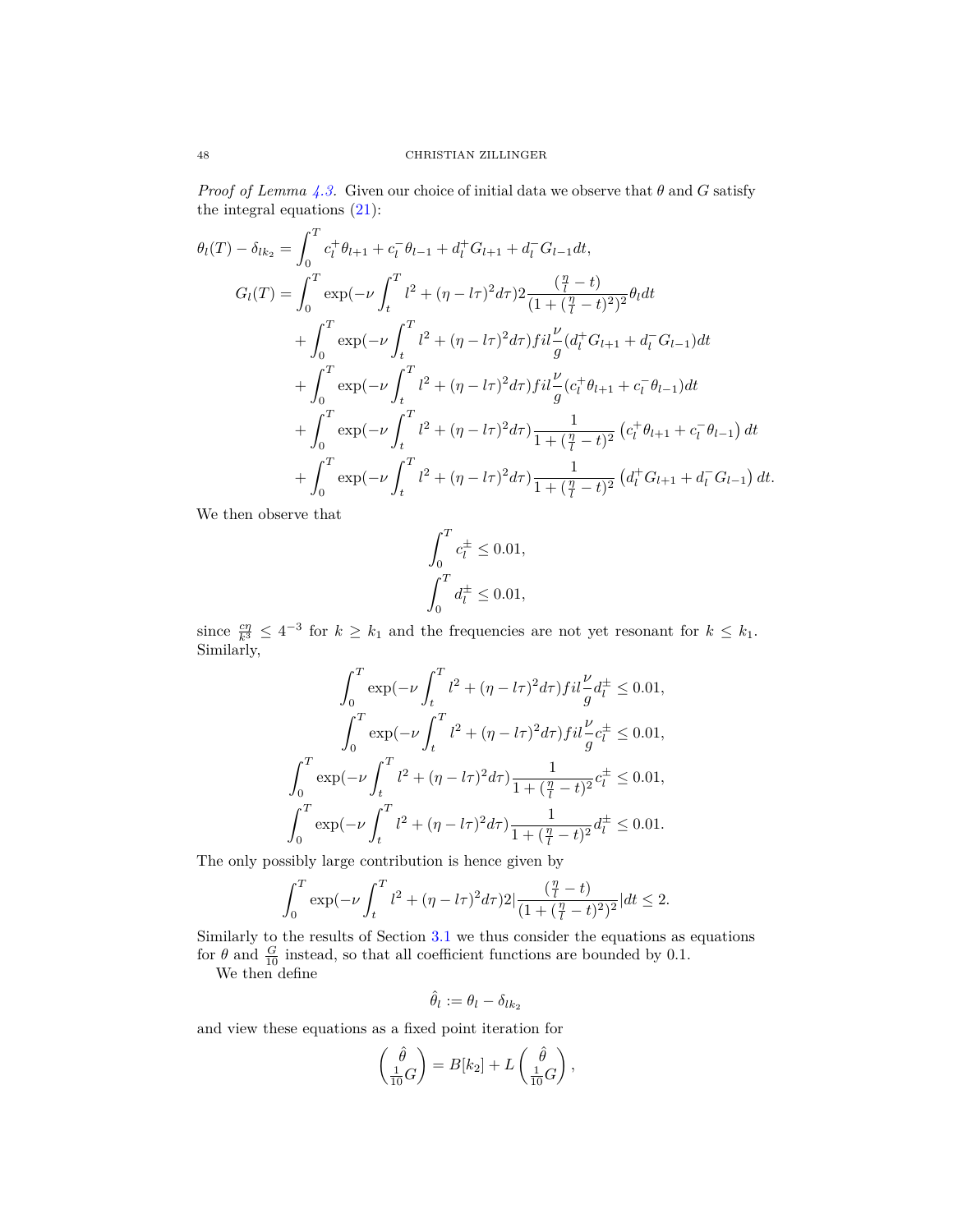on the space

$$
L^\infty\ell^\infty.
$$

By the above choice *L* is a contraction with norm less than 1*/*2 and hence we can control

$$
\|\theta(t)\|_{\ell^{\infty}} + \frac{1}{10} \|G(t)\|_{\ell^{\infty}} \leq 2\|B[k_2]\|_{L^{\infty}\ell^{\infty}}.
$$

We note that here the components of  $B[k_2]$  are given by

$$
\int_0^T \frac{c\eta}{k_2^3} \frac{1}{(1 + (\frac{\eta}{k_2} - t)^2)^2} dt \le \frac{c}{k_2} (\frac{\eta}{k_2^2})^{-2}
$$

and

$$
\int_0^T \exp(-\nu \int_t^T k_2^2 + (\eta - k_2 \tau)^2 d\tau) 2 \frac{(\frac{\eta}{k_2} - t)}{(1 + (\frac{\eta}{k_2} - t)^2)^2} \le \min((\frac{\eta}{k_2})^{-2}, \frac{1}{\nu k_2^2} (\frac{\eta}{k_2})^{-3}),
$$
  

$$
\int_0^T \frac{\exp(-\nu \int_t^T (k_2 \pm 1)^2 + (\eta - (k_2 \pm 1)\tau)^2 d\tau)}{(1 + (\frac{\eta}{k} - t)^2)^2} f(t) \frac{c\eta}{k_2^3} \le c(\frac{\eta}{k_2})^{-2},
$$
  

$$
\int_0^T \frac{\exp(-\nu \int_t^T (k_2 \pm 1)^2 + (\eta - (k_2 \pm 1)\tau)^2 d\tau)}{1 + (\frac{\eta}{k} - t)^2} f(t) \frac{c\eta}{k_2^3} \le c(\frac{\eta}{k_2})^{-2},
$$
  

$$
\int_0^T \frac{\exp(-\nu \int_t^T (k_2 \pm 1)^2 + (\eta - (k_2 \pm 1)\tau)^2 d\tau)}{(1 + (\frac{\eta}{k_2 \pm 1} - t)^2)(1 + (\frac{\eta}{k} - t)^2)^2} \frac{c\eta}{k_2^3} \le c(\frac{\eta}{k_2})^{-2},
$$
  

$$
\int_0^T \frac{\exp(-\nu \int_t^T (k_2 \pm 1)^2 + (\eta - (k_2 \pm 1)\tau)^2 d\tau)}{(1 + (\frac{\eta}{k_2 \pm 1} - t)^2)(1 + (\frac{\eta}{k} - t)^2)} \frac{c\eta}{k_2^3} \le c(\frac{\eta}{k_2})^{-2},
$$

respectively. Therefore, it holds that

$$
\|\theta(t)\|_{\ell^\infty} + \frac{1}{10}\|G(t)\|_{\ell^\infty} \leq C(\frac{\eta}{k_2})^{-2}
$$

for a universal constant *C*.

We next use these rough upper bounds to establish the claimed improved bounds and decay. For this purpose we observe that

$$
\int_0^{t_{k_1}} c_l^{\pm} \le \begin{cases} 0.01 & \text{if } l \pm 1 > k_1, \\ c(\frac{\eta}{(l \pm 1)^2})^{-2} & \text{if } (l \pm 1) \le k_1, \end{cases}
$$

since the latter frequencies have not yet been resonant. In particular, it follows that

$$
|\theta_{k_2}(t)-1|\leq c(\frac{\eta}{l^2})^{-2}(\|\hat{\theta}\|_{L^\infty\ell^\infty}+\|G\|_{L^\infty\ell^\infty}),
$$

since  $k_2 - 1$ ,  $k_2 + 1$  are non-resonant.

Given this size of  $\theta_{k_2}$  the claimed decay in  $|l - k_2|$  then follows by repeated insertion of the above estimates into the integral equation (using that  $\hat{\theta}(0) = 0$ ,  $G(0) = 0$ ). More precisely, we observe that

$$
|G_{k_2}(T)| \le \min\left((\frac{\eta}{k_2})^{-2}, \frac{1}{\nu k_2^2}(\frac{\eta}{k_2})^{-3})\|\theta_{k_2}\|_{L^{\infty}\ell^{\infty}} + c(\frac{\eta}{k_2})^{-2}(\|\theta_{k_2+1}\|_{L^{\infty}\ell^{\infty}} + \|\theta_{k_2-1}\|_{L^{\infty}\ell^{\infty}} + \|G_{k_2+1}\|_{L^{\infty}\ell^{\infty}} + \|G_{k_2-1}\|_{L^{\infty}\ell^{\infty}}).
$$

Thus, inserting our bounds by 1 and  $||B[k_2]||_{L^\infty\ell^\infty}$  we observe the desired improvement for  $|G_{k_2}(T)|$ .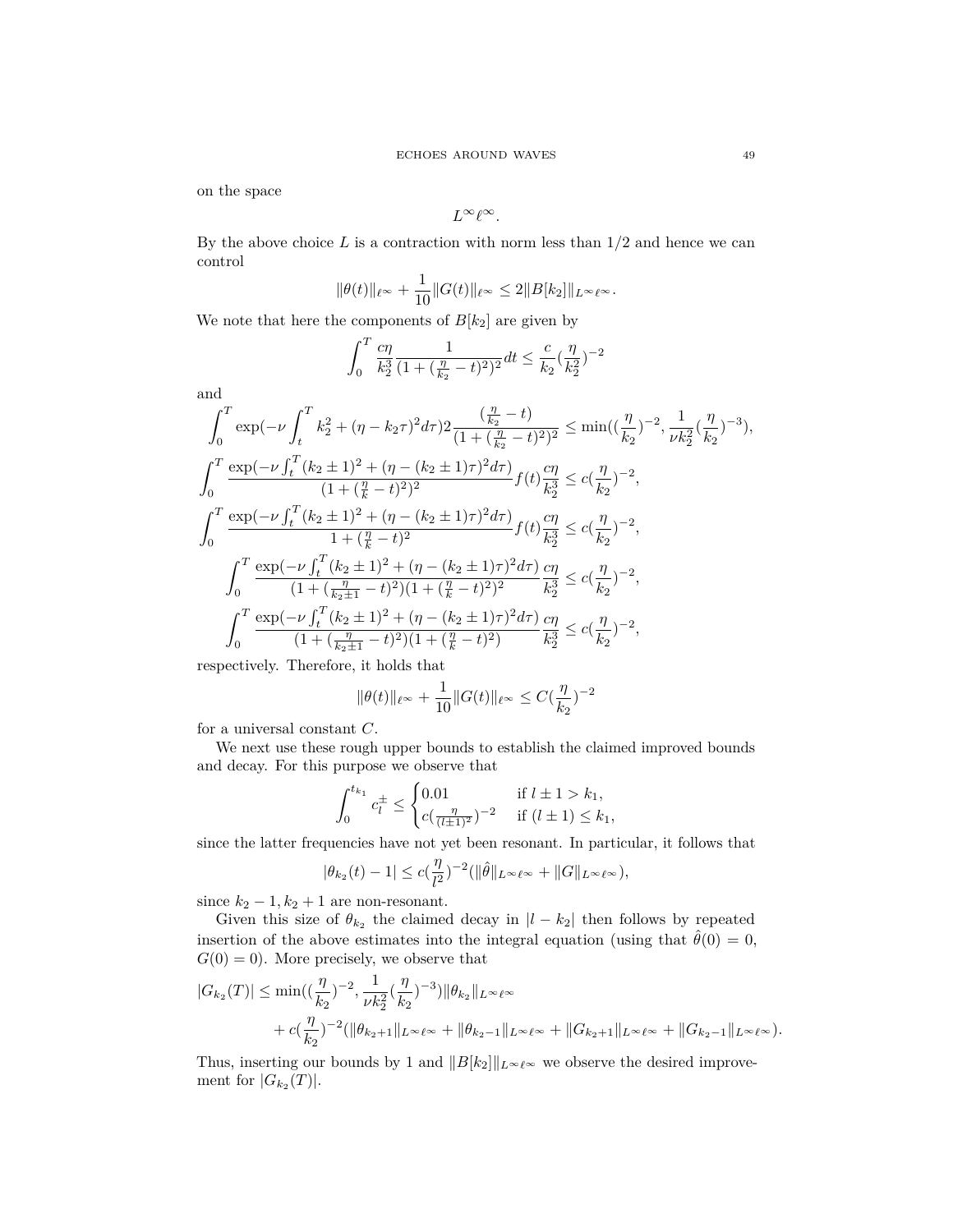#### 50 CHRISTIAN ZILLINGER

For bounds on modes at frequencies further away from *k*2, we require multiple iterations of this argument. For instance, we observe that after the first insertion

$$
\|\theta_{k_2-10}\|_{L^{\infty}\ell^{\infty}} \leq c(\frac{\eta}{l^2})^{-2} (\|\theta_{k_2-9}\|_{L^{\infty}\ell^{\infty}} + \|\theta_{k_2-11}\|_{L^{\infty}\ell^{\infty}}) + c(\|G_{k_2-9}\|_{L^{\infty}\ell^{\infty}} + \|G_{k_2-11}\|_{L^{\infty}\ell^{\infty}})
$$

does not enjoy a better bound than  $\theta_{k_2-2}$ . However, these improved estimates then hold for all frequencies  $\leq k_2 - 2$ . Thus, inserting the improved estimates once more we establish the desired bound for  $k_2 - 3$  and the same (then suboptimal) bound for all modes smaller than  $k_2 - 3$ . Thus, repeating the argument N times we obtain the desired bounds for modes with  $|k - k_2| \leq N$  and thus the full result by letting  $N \to \infty$ .

 $\Box$ 

<span id="page-49-0"></span>4.2. **The Intermediate Time Regime and Upper Bounds.** We next study the intermediate time regime

 $(t_{k_1}, t_{k_2}).$ 

Since in this regime  $\frac{c\eta\pi}{k^3}$  is not necessarily small anymore a fixed point iteration is not possible anymore. Moreover, resonances can result in growth of certain modes. However, since by Lemma  $4.3$  we know that at least at time  $t_{k_1}$  the corresponding modes possibly becoming resonant are small we can control the growth on each interval  $I_k$  in this time regime by induction.

<span id="page-49-1"></span>**Lemma 4.4.** *Let*  $c, \eta, k_1, k_2$  *be as in Proposition* [4.2](#page-44-0) *and for*  $k_2 \leq k \leq k_1$  *define the constant*  $C_k$  *by* 

$$
C_{k_1} = 1,
$$
  
\n
$$
C_{k-1} = (1 + (\frac{\eta}{k^2})^{-1})C_k.
$$

*Then for all such k it holds that*

$$
|\theta_{k_2}(t_k)| \leq C_k,
$$
  
\n
$$
|\theta_l(t_k)| \leq C_k \prod_{j=l}^{k_2} (c(\frac{\eta}{j^2})^{-1}) \text{ for } j \leq k,
$$
  
\n
$$
|\theta_l(t_k)| \leq C_k \prod_{j=k-1}^{k_2} (c(\frac{\eta}{j^2})^{-1}) \text{ for } j \geq k,
$$

<span id="page-49-2"></span>(33)

$$
|G_l(t_k)| \le 10C_k c(\frac{\eta}{k_1^2})^{-2} \prod_{j=l}^{k_2} c(\frac{\eta}{j^2})^{-1}, \text{ if } l \le k, l \ne k_2,
$$

$$
|G_l(t_k)| \le 10C_k \cdot 2^{-|l-k_1|} c(\frac{\eta}{k_1^2})^{-2} \prod_{j=k-1}^{k_2} c(\frac{\eta}{j^2})^{-1}, \text{ if } l \ge k,
$$
  

$$
|G_{k_2}(t_k)| \le C_k c^2(\frac{\eta}{k_1^2})^{-2}.
$$

We note that the upper bounds  $(33)$  here have a "dent", where the bounds for *θ*<sub>*k*+2</sub> and *θ*<sub>*k*</sub> are the same and much larger than the one for  $θ$ <sub>*k*+1</sub> (see Figure [4\)](#page-50-0). The reason for this is that the resonance during the time interval  $I_{k+1}$  may cause the modes  $k + 1 \pm 1 = k + 2$ , k to grow while  $\theta_k$  remains relatively unchanged. Thus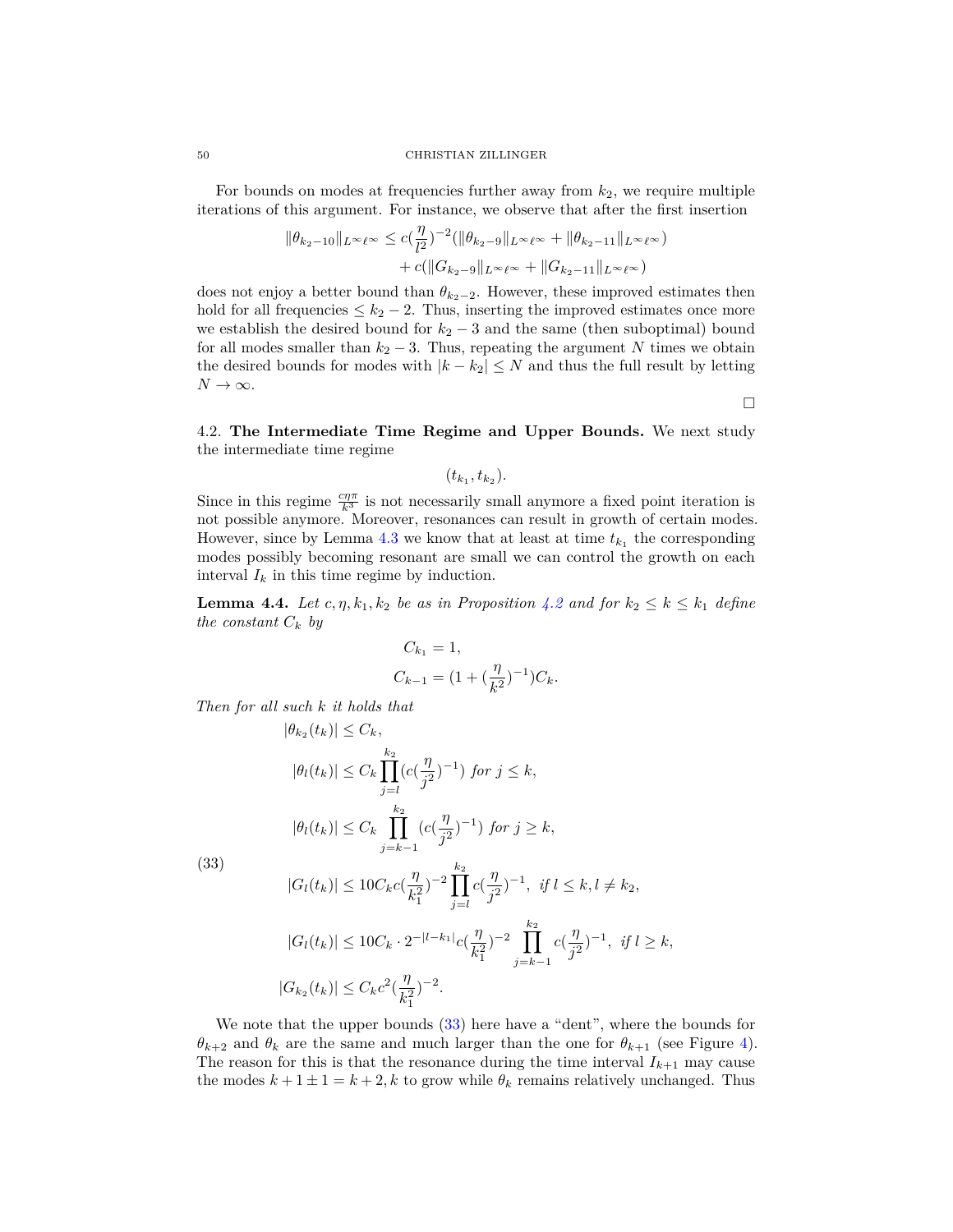the upper bounds for  $k + 2$ , k are much larger than for k, resulting in the "dent". On the time interval  $I_k$  the mode  $\theta_k$  then is resonant and may cause the modes  $\theta_{k+1}$  and  $\theta_{k-1}$  to grow by a large factor (shown in red in Figure [4\)](#page-50-0), thus resulting in a new "dent".



<span id="page-50-0"></span>FIGURE 4. The resonance mechanism causes neighboring modes to grow. In this figure we show the upper bounds of Lemma [4.4](#page-49-1) at the time  $t_k$  as black dots. In particular, we observe a "dent" at the frequency  $k + 1$ . During the time interval  $I_k$  then the mode  $\theta_k$ becomes resonant leading to the change of upper bounds colored in red. The "dent" moves.

We further remark that  $(33)$  holds for  $k = k_1$  by Lemma [4.3.](#page-45-1) Moreover, since  $1 \leq k \leq k_1$  it holds that

$$
\frac{\eta}{k^2} \ge \frac{\eta}{k_1^2} \ge \frac{1}{10} c^{-1} k_1 \ge 100 k_1.
$$

In particular, since there are less than  $k_1$  many such  $k$  we observe that

$$
C_k \leq (1 + \frac{1}{100} \frac{1}{k_1})^{k_1} \leq e^{\frac{1}{100}}
$$

and thus  $C_k$  remains uniformly bounded and comparable to 1. The estimates [\(33\)](#page-49-2) hence formalize the statement that modes other than *k*−1*, k*+ 1 only change slightly, while the modes  $k-1, k+1$  might potentially grow. However, since the upper bound on the  $\theta_k$  was much smaller than the one on the mode  $\theta_{k-1}$  it suffices to that all modes  $l \geq k-1$  then at time  $t_{k-1}$  satisfy the same upper bound as the mode  $k-1$ .

Additionally, using the integral equation we deduce that

$$
|\theta_{k_2}(t_{k_2})-\theta_{k_2}(t_{k_1})|\leq 4e^{\frac{1}{100}}c(\frac{\eta}{k_2^2})^{-1},
$$

where we used the bound on  $\int c_{k_2}^{\pm}$  by the definition of  $k_2$  and the above induction bound. Thus, the claimed control at time  $t_{k_2}$  stated in Proposition [4.2](#page-44-0) indeed follows from this lemma.

*Proof of Lemma [4.4.](#page-49-1)* As remarked Lemma [4.3](#page-45-1) ensures that [\(33\)](#page-49-2) holds for  $k = k_1$ and we then aim to proceed by induction, where we again use a bootstrap argument.

More precisely, let *k* be given and suppose that [\(33\)](#page-49-2) holds for this *k*. Since  $C_{k+1} > C_k$  and the products also only become larger when replacing *k* by  $k-1$ , it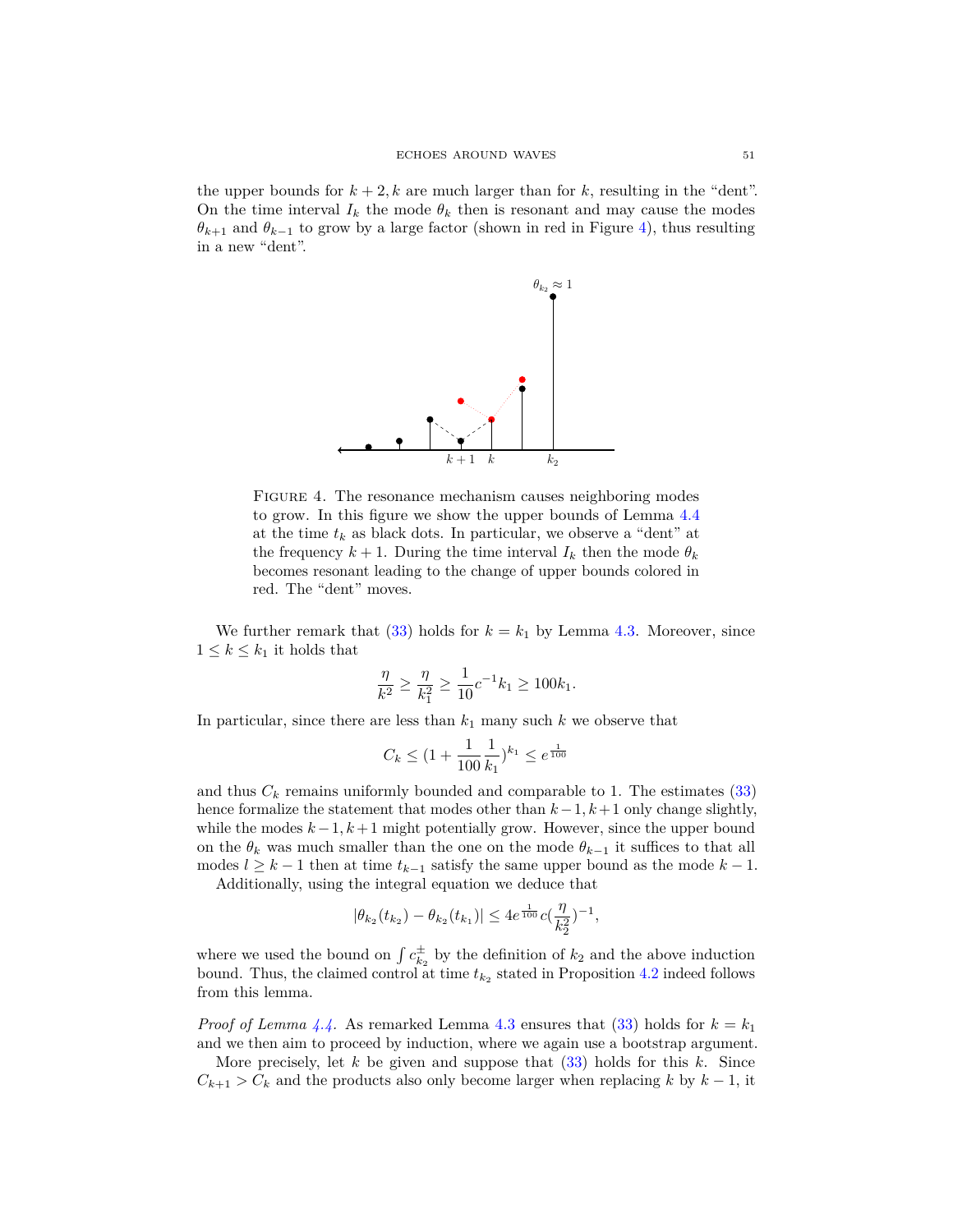follows that there exists a time interval  $(t_k, T_*)$  such that [\(33\)](#page-49-2) with  $k-1$  holds on this interval with slight modification:

$$
|\theta_{k_2}| \leq C_{k-},
$$
  
\n
$$
|\theta_l| \leq C_{k-1} \prod_{j=l}^{k_2} (c(\frac{\eta}{j^2})^{-1}) \text{ for } j \leq k-1,
$$
  
\n
$$
|\theta_l| \leq C_{k-1} \prod_{j=k-2}^{k_2} (c(\frac{\eta}{j^2})^{-1}) \text{ for } j \geq k-1,
$$
  
\n
$$
|G_l| \leq 10C_{k-1}c(\frac{\eta}{k_1^2})^{-2} \prod_{j=l}^{k_2} c(\frac{\eta}{j^2})^{-1}, \text{ if } l < k-1, l \neq k_2,
$$
  
\n
$$
|G_l| \leq 10C_{k-1} \cdot 2^{-|l-k_1|} c(\frac{\eta}{k_1^2})^{-2} \prod_{j=k-2}^{k_2} c(\frac{\eta}{j^2})^{-1}, \text{ if } l > k-1, l \neq k
$$
  
\n
$$
|G_k| \leq 10C_{k-1} \prod_{j=k-2}^{k_2} (c(\frac{\eta}{j^2})^{-1}),
$$
  
\n
$$
|G_{k_2}| \leq C_{k-1}c^2(\frac{\eta}{k_1^2})^{-2}.
$$

for all  $t \in (t_k, T_*)$ . We emphasize here that  $G_k$  is only required to satisfy an upper bound comparable to the one of  $\theta_k$ . The reason for this is that the contribution by

$$
\int_{t_k}^{T} \exp(-\nu \int_{t}^{T} k^2 + (\eta - k\tau)^2 d\tau) 2 \frac{(\frac{\eta}{k} - t)}{(1 + (\frac{\eta}{k} - t)^2)^2}
$$

is potentially large and thus for times  $T \approx \frac{\eta}{k}$  we do not necessarily expect the unmodified estimate of  $(33)$  to hold. However, we claim that the above modified bootstrap assumptions allow us to recover the unmodified estimates at the final time. Indeed, we observe that for  $t_{k-1} - 3 \leq \tau \leq t_{k-1}$  it holds that

$$
(\eta - k\tau)^2 \ge 0.5(\frac{\eta}{k})^2 = 0.5\eta \frac{\eta}{k^2}.
$$

Hence, using the fact that  $0.5\eta\nu \gg 1$ , it follows that for  $t_{k-1} - 3 \leq t \leq T \leq t_{k-1}$ 

$$
\exp(-\nu \int_{t}^{T} k^{2} + (\eta - k\tau)^{2} d\tau) \le \exp(-\frac{\eta}{k^{2}}(T - t)).
$$

We may then use the integral equations to express

$$
G_k(t_{k-1}) = \exp(-\nu \int_{t_{k-1}-3}^{t_{k_1}} k^2 + (\eta - k\tau)^2 d\tau) G_k(t_{k-1} - 3)
$$
  
+ 
$$
\int_{t_{k-1}-3}^{t_{k-1}} \exp(-\nu \int_t^T k^2 + (\eta - k\tau)^2 d\tau) \text{rhs}(t) dt,
$$

where we abbreviated the terms of the evolution equation as a right-hand-side(*t*). We then observe that

$$
\exp(-\nu \int_{t_{k-1}-3}^{t_{k_1}} k^2 + (\eta - k\tau)^2 d\tau) \le \exp(-3\frac{\eta}{k^2})
$$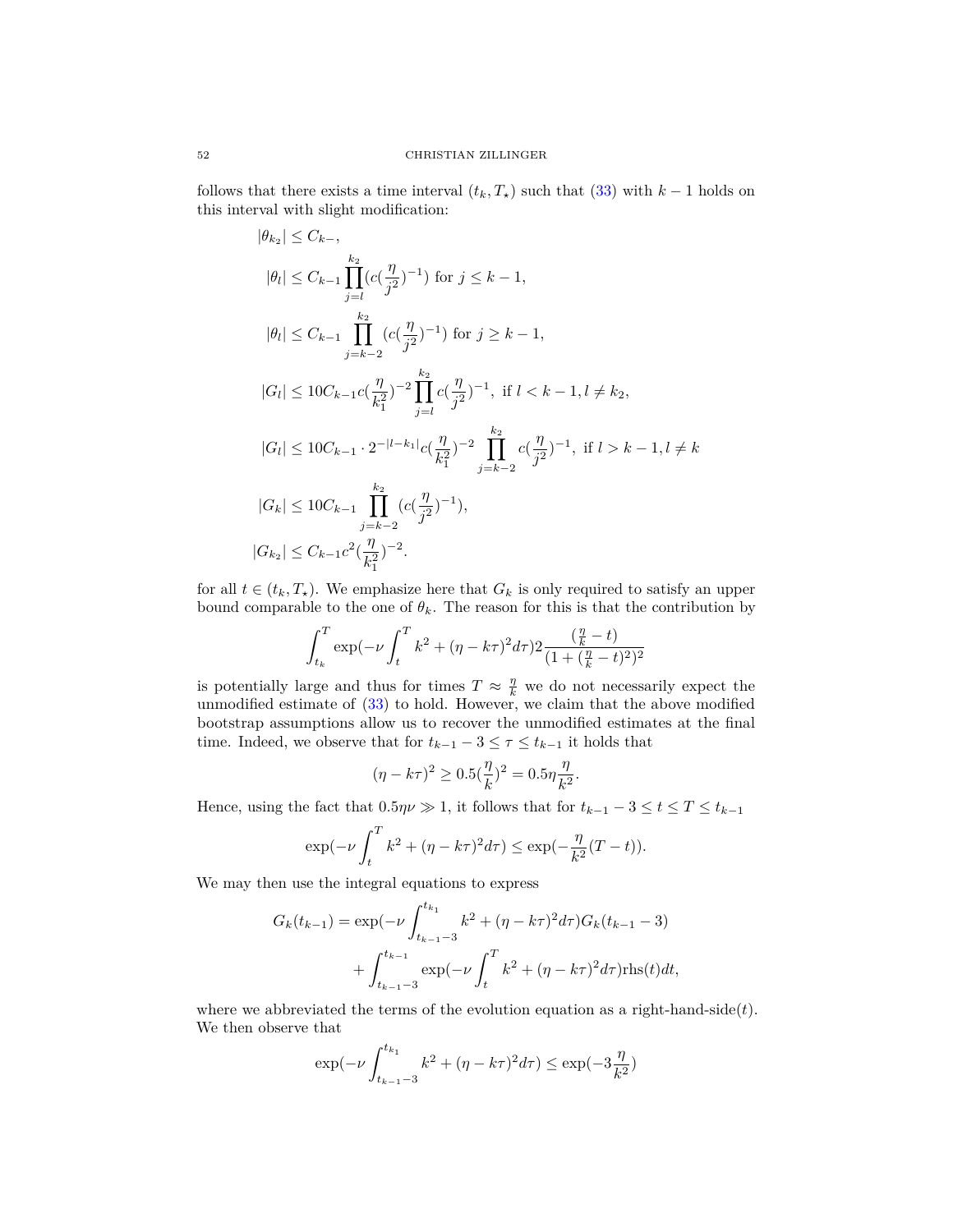yields exponential decay and that all coefficients included in the right-hand-side are non-resonant on the interval  $(t_{k-1} - 3, t_{k-1})$ . Thus  $G_k(t_{k-1})$  satisfies the desired improved bounds.

It remains to be shown that the maximal time  $T_{\star} \leq t_{k-1}$  for which the (modified) bootstrap assumptions are satisfied is given by  $T<sub>z</sub> = t<sub>k-1</sub>$ . Indeed, suppose not then

$$
\theta_{k_2}(t) - \theta_{k_2}(t_k) = \int_{t_k}^t c_{k_2}^+ \theta_{k_2+1} + c_{k_2}^{-1} \theta_{k_2}^{-1}
$$
  

$$
\leq c(\frac{\eta}{k_1^2})^{-2} C_{k-1} c(\frac{\eta}{k_1^2})^{-1}
$$
  

$$
\leq c^2(\frac{\eta}{k_1^2})^{-2} C_{k-1}
$$

Thus, using the induction assumption

$$
|\theta_{k_2}(t)| \le C_k + c^2 \left(\frac{\eta}{k_1^2}\right)^{-2} C_{k-1} < C_{k-1}.
$$

Similarly, if  $l \notin \{k-1, k+1\}$  the non-resonant integrals are bounded by  $c(\frac{\eta}{l^2})^{-2}$ , while the larger of the neighbors is larger by a factor at most  $c^{-1} \frac{\eta}{l^2}$  compared to the bound on the mode *l*. Thus, in total we lose at most a factor  $(1 + 2(\frac{\eta}{k^2})^{-1})$ , as claimed. The estimates for *G* in the non-resonant cases are analogous.

It remains to discuss the effect of resonant modes. Here we observe that

$$
\int_{t_k}^{t_{k-1}} \frac{c \eta}{k_3} \frac{1}{(1+(\frac{\eta}{k}-t)^2)^2} dt \leq \frac{c \eta}{k^3} \pi
$$

might cause the modes  $\theta_{k-1}$  and  $\theta_{k+1}$  to grow by this factor times the bound on the mode  $\theta_k$ . However, the bound on  $\theta_{k-1}$  formulated in the bootstrap is already larger than  $c^{-1}(\frac{\eta}{k^2})$  times this bound. Hence, this growth is consistent with [\(33\)](#page-49-2). Similarly the growth of  $\theta_{k+1}$  is controlled since the "dent" moved in the induction step and now  $\theta_{k+1}$  needs only to satisfy the same upper bound as  $\theta_{k-1}$ .

We also observe that *G<sup>k</sup>* may grow due to

$$
\int_{t_k}^{T} \exp(-\nu \int_{t}^{T} k^2 + (\eta - kt)^2) \frac{2(\frac{\eta}{k} - t)}{(1 + (\frac{\eta}{k} - t)^2)^2} \theta_k dt.
$$

Since  $k \geq k_2$  this contribution can be estimated from above by  $\frac{1}{\nu k_2^3} \ll 1$  in the present setting. However, for later reference we remark that for our upper bounds it suffices to note that

$$
\int_{t_k}^{T} \left| \frac{2(\frac{\eta}{k} - t)}{(1 + (\frac{\eta}{k} - t)^2)^2} \right| \le 2.
$$

<span id="page-52-0"></span>4.3. **Norm Inflation in the Resonant Regime.** The core of our norm inflation mechanism is given by the resonant growth in the time interval

$$
(t_{k_2}, t_0),
$$

which is formulate in the following proposition.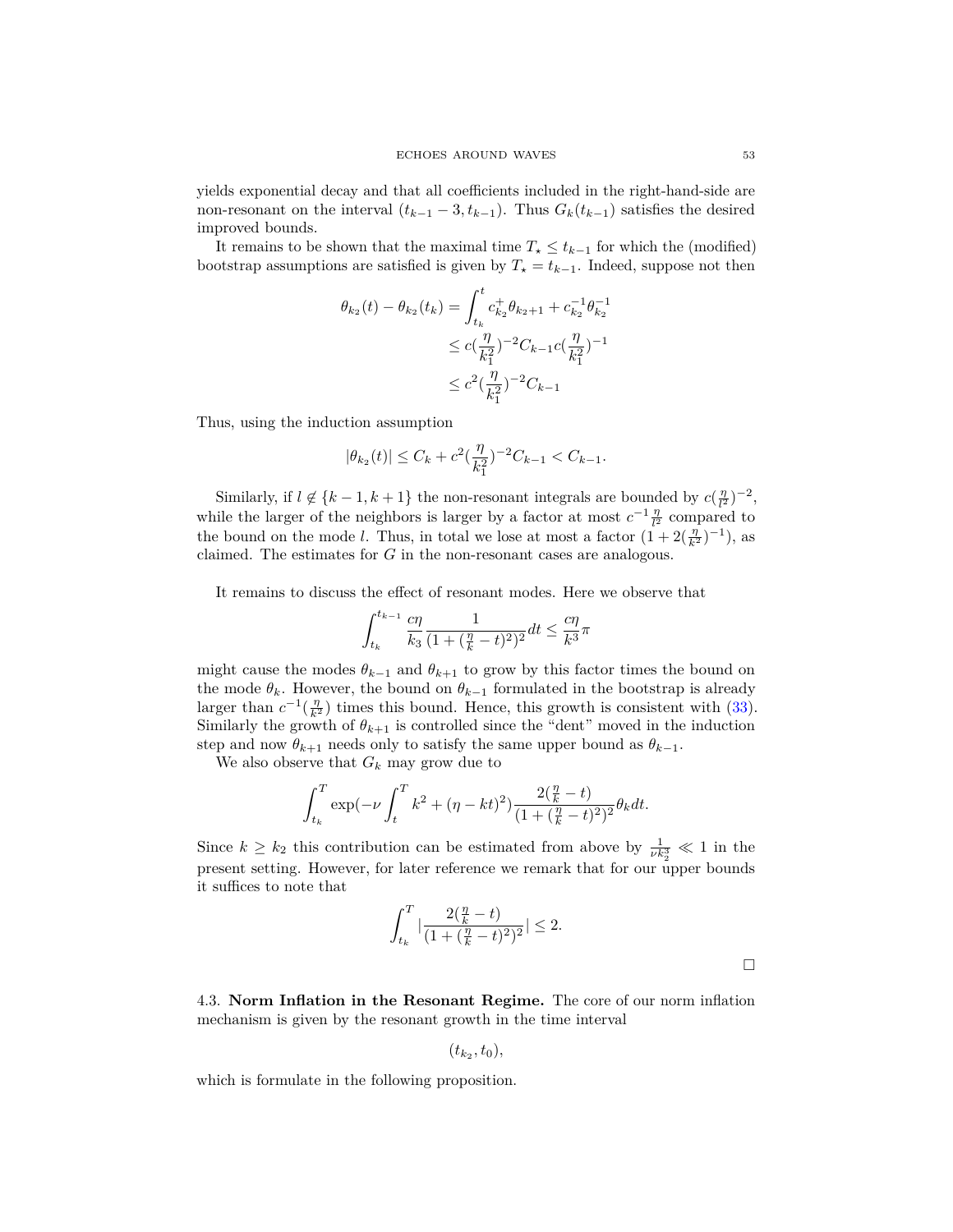<span id="page-53-0"></span>**Proposition 4.5.** *Let*  $c, \eta$  *be as in Theorem [4.1](#page-43-1) and let*  $k_0 \in N$  *be such that (by rounding down)*

$$
k_0 \approx \sqrt[3]{c\eta\pi}.
$$

*Let further*  $1 \leq k \leq \frac{k_0}{4}$  *be such that*  $\nu k^2 \geq 4$ *. Then if at time*  $t_k$  *it holds that* 

<span id="page-53-1"></span>(34) 
$$
|\theta_k(t_k)| \ge 0.5 \max(||\theta(t_k)||_{\ell^\infty}, ||G(t_k)||_{\ell^\infty}),
$$

$$
|\theta_k(t_k)| \ge 4|G_k(t_k)|,
$$

*then at time tk*−<sup>1</sup> *it holds that*

<span id="page-53-2"></span>(35) 
$$
|\theta_{k\pm 1}(t_{k-1})| \geq \frac{c\eta\pi}{3k^3} |\theta_k(t_k)|
$$

*and* [\(34\)](#page-53-1) *holds with*  $k$  *replaced by*  $k - 1$ *. In particular it holds that*

$$
|\theta_{k_3}(t_{k_3})| \geq e^{k_0} |\theta_{k_2}(t_{k_2})|,
$$

$$
|\theta_{k_3-2}(t_{k_3})| \geq e^{k_0} |\theta_{k_2}(t_{k_2})|,
$$

We remark that here Lemma [4.4](#page-49-1) ensures that  $(34)$  holds for  $k = k_2$ . The condition  $\nu k^2 \geq 4$  here is the first and only time we explicitly use the dissipation and is used to establish lower bounds (but not required for upper bounds). More precisely, we recall that

$$
\nu \partial_y \phi = \partial_y \partial_x \Delta_t^{-2} \theta + \partial_y \partial_x^{-1} \Delta_t^{-1} G.
$$

Hence, in general control of the velocity requires control of both *θ* and *G*. In particular, if *G* is not smaller than  $\theta$  but of comparable size and with an opposite sign it could be that even at resonant times  $\partial_y \theta$  is very small even if  $\theta$  is large. Thus, in order to avoid such cancellations we use dissipation to ensure that *G* is much smaller than  $\theta$ . Here we stress that for  $\nu \geq 4$  this condition is trivial, but for *ν* small restricts us to considering *k* large. We thus introduced a time threshold  $t_{k_3}$ with  $k_3 = \frac{1}{1000} k_0$  until which this lower bound is satisfied. As we show in Section [4.4](#page-58-0) after this time all upper bounds can be established in the same way and lower bounds remain true at least for frequencies larger than  $k_3 + 1$ .

Before beginning the proof, we briefly discuss the lower bound. Iteratively applying [\(35\)](#page-53-2) we observe that

$$
|\theta_{k_3+1\pm 1}(t_{k_3})| \geq |\theta_{k_2}(t_{k_2})| \prod_{j=k_2}^{k_3} \frac{c\eta \pi}{3j^3}.
$$

Hence, it suffices to bound the latter product from below. Indeed, we obtain a lower bound by

$$
\prod_{k=\frac{k_0}{1000}}^{k_0/2} \frac{c\eta \pi}{2k^3} = \frac{(c\eta \pi/2)^{k_0/2}}{(\frac{k_0}{2}!)^3} \frac{(\frac{k_0}{1000}!)^3}{(c\eta \pi/2)^{k_0/1000}}.
$$

We may then use Stirling's approximation to compute the first factor as approximately

$$
2^{3\frac{k_0}{2}}e^{3\frac{k_0}{2}}(\sqrt{2\pi\frac{k_0}{2}})^{-3}
$$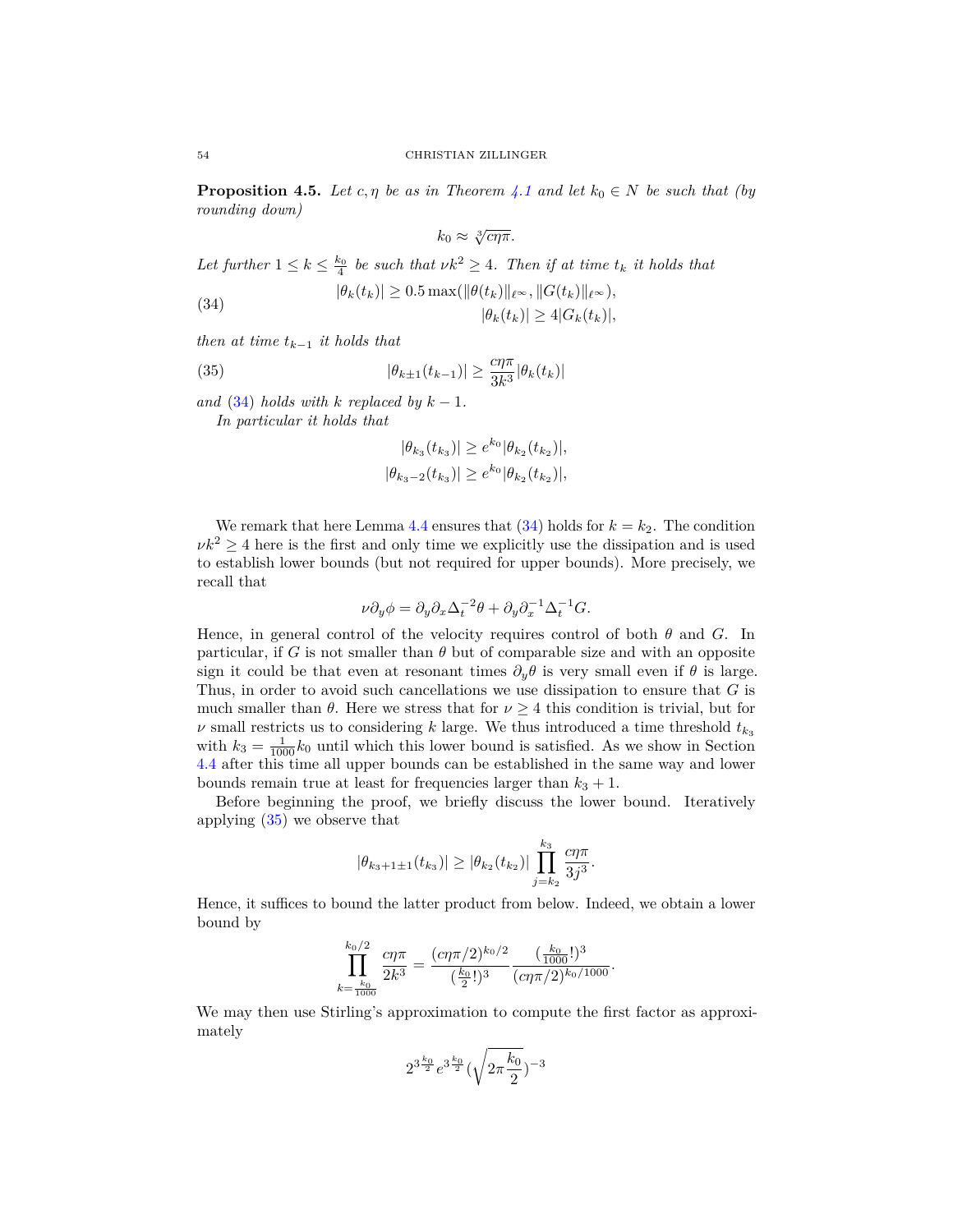and the second factor as

$$
1000^{-3\frac{k_0}{1000}}e^{-3\frac{k_0}{1000}}(\sqrt{2\pi\frac{k_0}{1000}})^3.
$$

Using the fact that  $n^{1/n} \to 1$  as  $n \to \infty$  (and is about 1.007 for  $n = 1000$ ) the first factors are easily dominated by the growth of  $2^{3\frac{k_0}{2}}$ . Thus, we obtain a lower bound by

$$
e^{\frac{3}{2}k_0 - \frac{3}{1000}k_0} \ge e^{k_0},
$$

as claimed.

*Proof of Proposition* [4.5.](#page-53-0) The heuristic idea of our proof is that at time  $t_{k-1}$ 

$$
\theta_{k-1}(t_{k-1}) \approx \theta_{k-1}(t_k) + \theta_k(t_k) \int_{t_k}^{t_{k-1}} \frac{c\eta}{k^3} \frac{1}{(1 + (\frac{\eta}{k} - t)^2)^2} \\
\approx \theta_{k-1}(t_k) + \theta_k(t_k) \frac{c\eta \pi}{2k^3}.
$$

Since by our choice of *k* it holds that

$$
\frac{c\eta\pi}{2k^3}\geq 4^3=64
$$

this suggests that  $\theta_k(t_k) \frac{c\eta \pi}{2k^3}$  dominates all other contributions, which implies the lower bound [\(35\)](#page-53-2). Moreover, while all other modes except  $\theta_{k\pm 1}$  may also grow by some factor, this factor is much smaller than  $\frac{c\eta\pi}{2k^3}$ . Hence, at time  $t_{k-1}$  the mode  $\theta_{k-1}$  will be one of the largest modes and hence satisfy [\(34\)](#page-53-1) with *k* replaced by  $k-1$ .

It remains to make this heuristic rigorous, for which we employ a bootstrap approach similar to the one of Section [3.3.](#page-25-0) We remark that, since we do not require  $\ell^2$ -based estimates, we here do not need to decompose into single mode data. For simplicity of notation we may without loss of generality assume that

$$
\theta_k(t_k).
$$

We then make the bootstrap assumptions that for  $t_k \leq T \leq T_*$  it holds that

- <span id="page-54-0"></span> $|E1\rangle |\theta_k(T) - 1| \leq 0.1.$
- <span id="page-54-3"></span> $(E2)$   $|\theta_l(T)| \leq 4$  for all  $l \notin \{k-1, k+1\}.$
- <span id="page-54-1"></span>(E3)  $|\theta_{k\pm 1}(T) - \theta_{k\pm 1}(t_k) - \int_{t_k}^T \frac{c\eta}{k^3} \frac{1}{(1+(\frac{\eta}{k}-t)^2)^2} \theta_k(t) dt - \int_{t_k}^T \frac{c\eta}{k^3} \frac{1}{1+(\frac{\eta}{k}-t)^2} G_k(t) dt|$  $\leq 0.1$ .

<span id="page-54-4"></span>(E4) 
$$
|G_k(T) - \exp(-\nu \int_{t_k}^T k^2 + (\eta - ks)^2 ds) G_k(t_k)
$$
  
\t $- \int_{t_k}^T \exp(\nu \int_{t_k}^T k^2 + (\eta - ks)^2 ds) \frac{2(\frac{n}{k} - t)}{(1 + (\frac{n}{k} - t)^2)^2} \theta_k(t) dt| \le 0.1.$   
\t(E5)  $|G_l(T)| \le 4.$ 

<span id="page-54-2"></span>By local well-posedness these estimates are satisfied at least for a short time. Similarly to the proof of Proposition [3.6](#page-29-0) we in the following show that these estimates self-improve and hence remain valid until time  $t_{k-1}$ .

Improving  $(E1)$ : We recall that by the integral equations  $(21)$ 

$$
\theta_k(T) - 1 = \int_{t_k}^T c_k^+ \theta_{k+1} + c_k^- \theta_{k-1} + d_k^+ G_{k+1} + d_k^- G_{k-1}.
$$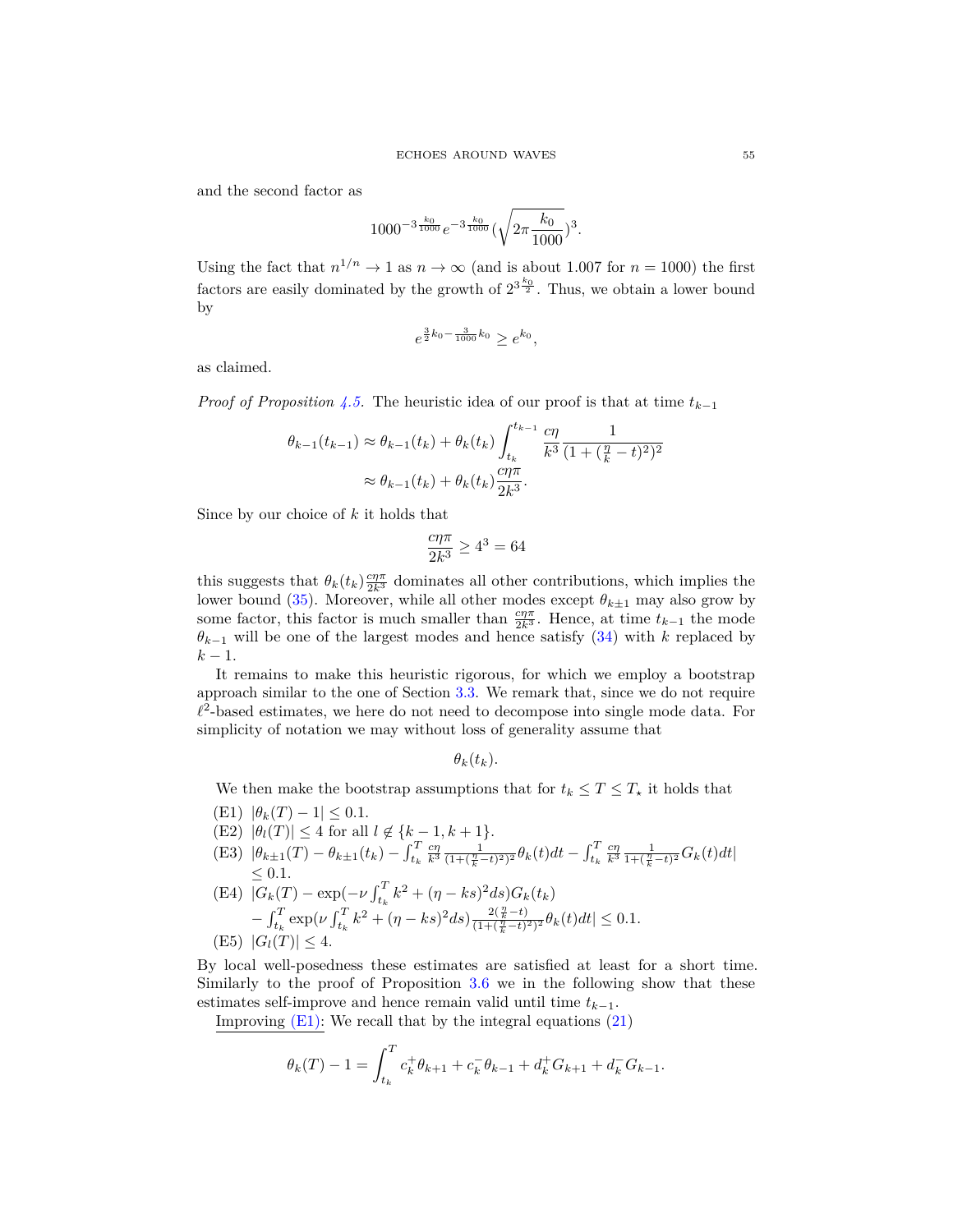Furthermore, by the estimates collected in Lemma [3.4](#page-27-2) it holds that

<span id="page-55-0"></span>(36) 
$$
\int_{t_k}^t c_k^{\pm} \leq \frac{4c}{k} (\frac{\eta}{k^2})^{-2},
$$

$$
\int_{t_k}^t d_k^{\pm} \leq \frac{4c}{k}.
$$

Using the bootstrap estimates  $(E3)-(E5)$  $(E3)-(E5)$  it then follows that

$$
|\theta_k(T) - 1| \le 20c < 0.1
$$

and thus [\(E1\)](#page-54-0) is improved.

Improving  $(E2)$ : We recall that by the integral equations  $(21)$  it holds that

$$
\theta_l(T) - \theta_l(t_k) = \int_{t_k}^T c_l^+ \theta_{l+1} + c_l^- \theta_{l-1} + d_l^+ G_{l+1} + d_l^- G_{l-1} dt.
$$

Since  $l \notin \{k-1, k+1\}$  all coefficient functions are non-resonant and hence satisfy [\(36\)](#page-55-0). Using the bootstrap assumptions  $(E3)$ – $(E5)$  it then follows that the righthand-side is much smaller than 2, while  $|\theta_l(t_k)| \leq 2|\theta_k(t_k)| = 2$  by [\(34\)](#page-53-1). Hence, this bootstrap bound improves.

Improving  $(E3)$ : By the integral equations it holds that  $(21)$ 

$$
\theta_{k\pm 1}(T) - \theta_{k\pm 1}(t_k) = \int_{t_k}^T c_{k\pm 1}^{\mp} \theta_k + c_{k\pm 1}^{\pm} \theta_{k\pm 2} + d_{k\pm 1}^{\mp} G_k + d_{k\pm 2}^{\pm} G_{k\pm 2}.
$$

We thus only need to estimate

$$
\int_{t_k}^{T} c_{k\pm 1}^{\pm} \theta_{k\pm 2} + d_{k\pm 2}^{\pm} G_{k\pm 2}
$$

from above. Here we again use the estimates [\(36\)](#page-55-0) and control  $\theta_{k\pm 2}$ ,  $G_{k\pm 2}$  by the bootstrap assumptions  $(E2)$ ,  $(E5)$ .

We remark that

$$
\begin{aligned} &\int_{t_k}^T c^\mp_{k\pm1} \leq \frac{c\eta\pi}{2k^3},\\ &\int_{t_k}^T d^\mp_{k\pm1} \leq \frac{c\eta\pi}{k^3} \end{aligned}
$$

and that  $\theta_k(t)$ ,  $G_k(t) \leq 2$  by the bootstrap assumptions [\(E1\),](#page-54-0) [\(E4\).](#page-54-4) Hence, this estimate also provides an upper bound on the size of  $\theta_{k\pm 1}(T)$ .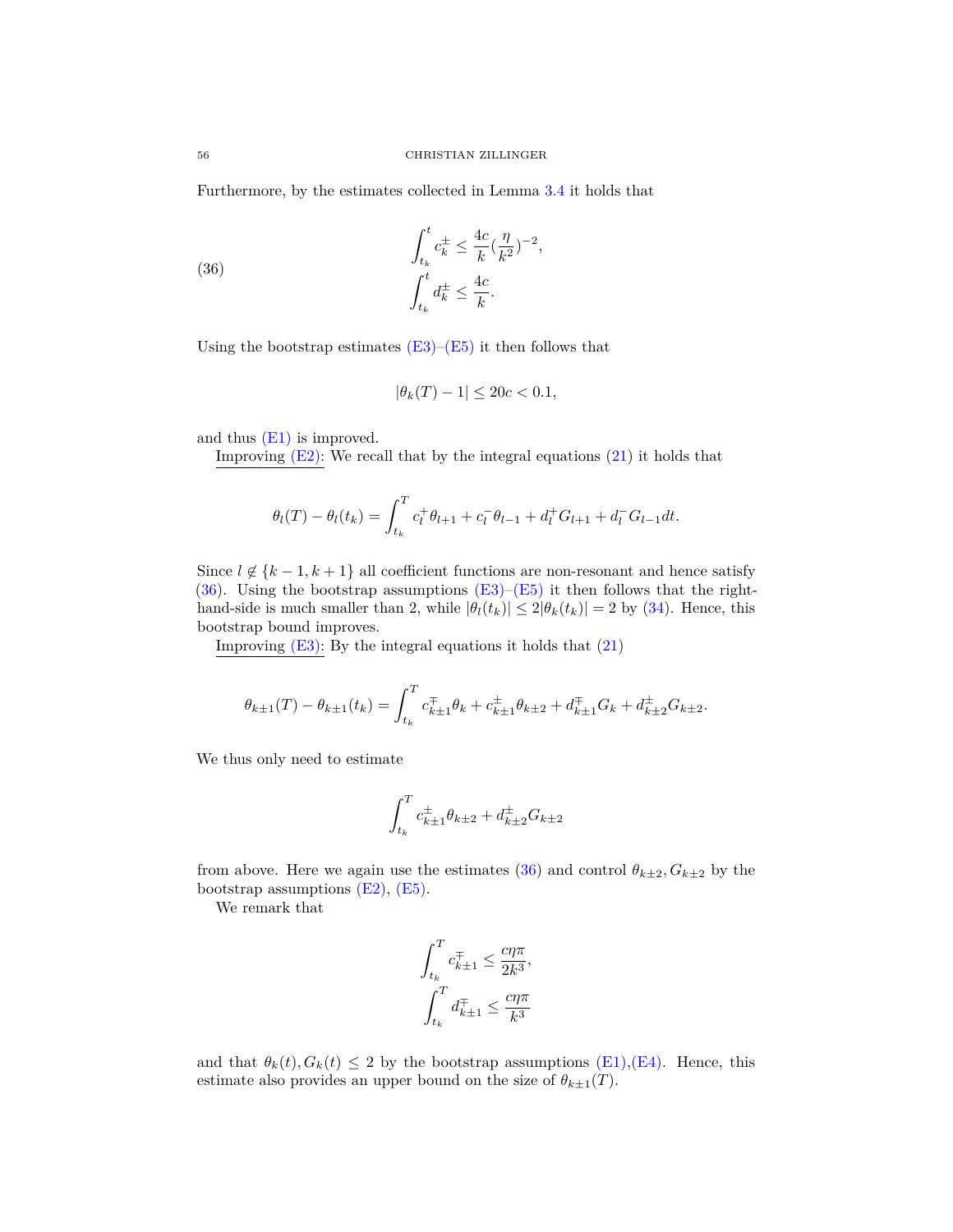Improving  $(E5)$ : We recall that by the integral equations  $(21)$  it holds that

$$
G_{l}(T) - \exp\left(-\nu \int_{t_{k}}^{T} l^{2} + (\eta - lt)^{2} dt\right) G_{l}(t_{k})
$$
  
\n
$$
= \int_{t_{k}}^{T} \exp(-\nu \int_{t}^{T} l^{2} + (\eta - l\tau)^{2} d\tau) 2 \frac{(\frac{\eta}{l} - t)}{(1 + (\frac{\eta}{l} - t)^{2})^{2}} \theta_{l} dt
$$
  
\n
$$
+ \int_{t_{k}}^{T} \exp(-\nu \int_{t}^{T} l^{2} + (\eta - l\tau)^{2} d\tau) f \frac{\nu}{g} i l (d_{l}^{+} G_{l+1} + d_{l}^{-} G_{l-1}) dt
$$
  
\n
$$
+ \int_{t_{k}}^{T} \exp(-\nu \int_{t}^{T} l^{2} + (\eta - l\tau)^{2} d\tau) f \frac{\nu}{g} i l (c_{l}^{+} \theta_{l+1} + c_{l}^{-} \theta_{l-1}) dt
$$
  
\n
$$
+ \int_{t_{k}}^{T} \exp(-\nu \int_{t}^{T} l^{2} + (\eta - l\tau)^{2} d\tau) \frac{1}{1 + (\frac{\eta}{l} - t)^{2}} (c_{l}^{+} \theta_{l+1} + c_{l}^{-} \theta_{l-1}) dt
$$
  
\n
$$
+ \int_{t_{k}}^{T} \exp(-\nu \int_{t}^{T} l^{2} + (\eta - l\tau)^{2} d\tau) \frac{1}{1 + (\frac{\eta}{l} - t)^{2}} (d_{l}^{+} G_{l+1} + d_{l}^{-} G_{l-1}) dt.
$$

Since  $l \neq k$  the estimate [\(25\)](#page-28-6) of Lemma [3.5](#page-28-2) holds:

$$
\int_{t_k}^{T} \exp(-\nu \int_{t}^{T} l^2 + (\eta - l\tau)^2 d\tau) \left| 2 \frac{(\frac{\eta}{l} - t)}{(1 + (\frac{\eta}{l} - t)^2)^2} \right| dt \le 2(\frac{\eta}{k^2})^{-2}
$$

Similarly, by the estimates [\(26\)](#page-28-3), [\(27\)](#page-28-4) and [\(28\)](#page-28-5) all other integrals can be controlled by

$$
c(\frac{\eta}{k^2})^{-1}
$$

times the  $L^\infty$  norms of  $G_{l\pm1}, \theta_{l\pm1},$  which are controlled by the bootstrap assumptions [\(E1\)–](#page-54-0)[\(E5\).](#page-54-2) Therefore, in conclusion

$$
|G_l(T) - \exp\left(-\nu \int_{t_k}^T l^2 + (\eta - lt)^2 dt\right) G_l(t_k)| \le 0.1
$$
  

$$
\Rightarrow |G_l(T)| \le 2 + 0.1 < 4.
$$

Improving  $(E4)$ : Similarly to the improvement of  $(E5)$  we observe that

$$
G_k(T) - \exp\left(-\nu \int_{t_k}^T k^2 + (\eta - kt)^2 dt\right) G_k(t_k)
$$
  
\n
$$
- \int_{t_k}^T \exp(-\nu \int_t^T k^2 + (\eta - k\tau)^2 d\tau) 2 \frac{(\frac{\eta}{k} - t)}{(1 + (\frac{\eta}{k} - t)^2)^2} \theta_k dt
$$
  
\n
$$
= \int_{t_k}^T \exp(-\nu \int_t^T k^2 + (\eta - k\tau)^2 d\tau) f \frac{\nu}{g} ik (d_k^+ G_{k+1} + d_k^- G_{k-1}) dt
$$
  
\n
$$
+ \int_{t_k}^T \exp(-\nu \int_t^T k^2 + (\eta - k\tau)^2 d\tau) f \frac{\nu}{g} ik (c_k^+ \theta_{k+1} + c_k^- \theta_{k-1}) dt
$$
  
\n
$$
+ \int_{t_k}^T \exp(-\nu \int_t^T k^2 + (\eta - k\tau)^2 d\tau) \frac{1}{1 + (\frac{\eta}{k} - t)^2} (c_k^+ \theta_{k+1} + c_k^- \theta_{k-1}) dt
$$
  
\n
$$
+ \int_{t_k}^T \exp(-\nu \int_t^T k^2 + (\eta - k\tau)^2 d\tau) \frac{1}{1 + (\frac{\eta}{k} - t)^2} (d_k^+ G_{k+1} + d_k^- G_{k-1}) dt.
$$

*.*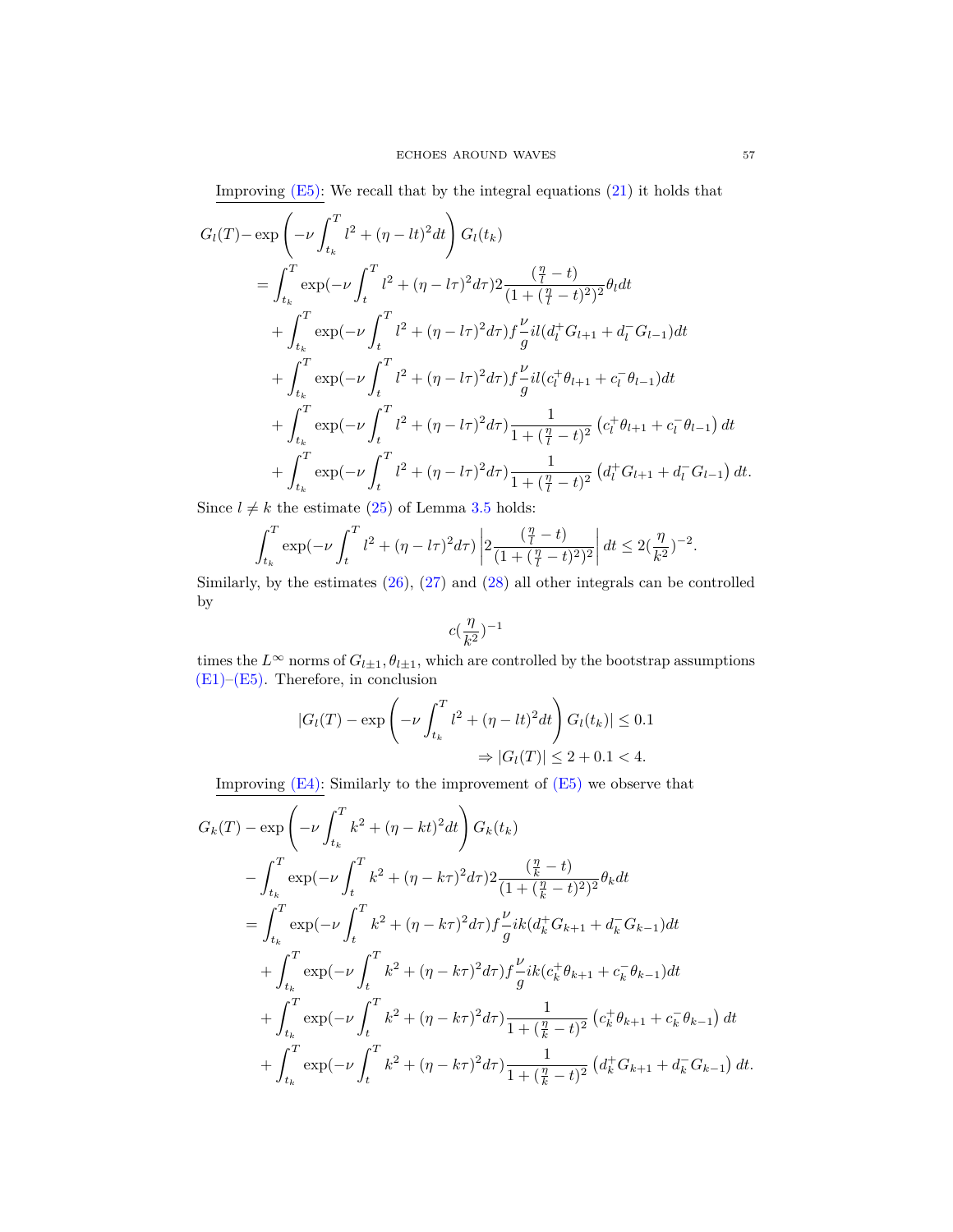### 58 CHRISTIAN ZILLINGER

The contributions on the right-hand-side are then controlled by [\(26\)](#page-28-3), [\(27\)](#page-28-4) and [\(28\)](#page-28-5) of Lemma [3.5](#page-28-2) and the bootstrap assumptions and thus  $(E4)$  improves.

Thus, all bootstrap estimates improve and hence remain valid at least until time  $t_{k-1}$ .

Establishing the lower bound  $(35)$  and  $(34)$ : As the last step of our proof we show that the bootstrap estimates  $(E1)$ – $(E5)$  at time  $t_{k-1}$  imply the desired lower bound and that the solution satisfies [\(34\)](#page-53-1) at that time.

Here we first observe that by [\(E1\),](#page-54-0) [\(E2\),](#page-54-3) [\(E4\),](#page-54-4) [\(E5\)](#page-54-2) all modes except  $\theta_{k\pm 1}$  are bounded above by 4.

We next study  $(E3)$ :

$$
|\theta_{k\pm 1}(T) - \theta_{k\pm 1}(t_k) - \int_{t_k}^{T} \frac{c\eta}{k^3} \frac{1}{(1 + (\frac{\eta}{k} - t)^2)^2} \theta_k(t) dt
$$

$$
- \int_{t_k}^{T} \frac{c\eta}{k^3} \frac{1}{1 + (\frac{\eta}{k} - t)^2} G_k(t) dt | \le 0.1
$$

Here it holds that

<span id="page-57-0"></span>(37) 
$$
\int_{t_k}^{t_{k-1}} \frac{c\eta}{k^3} \frac{1}{(1 + (\frac{\eta}{k} - t)^2)^2} \approx \frac{c\eta\pi}{2k^3} \ge 32,
$$

within a factor 1.2, since  $\theta_k$  is controlled by [\(E1\)](#page-54-0) and  $|t_k - \frac{\eta}{k}|, |t_{k-1} - \frac{\eta}{k}|$  are sufficiently large to approximate by the integral over all of R.

It thus only remains to show that the contribution by

$$
\int_{t_k}^{t_{k-1}} \frac{c\eta}{k^3} \frac{1}{1 + (\frac{\eta}{k} - t)^2} G_k(t) dt
$$

does not cancel this growth. That is, this integral should not be close to

$$
\int_{t_k}^{t_{k-1}} \frac{c\eta}{k^3} \frac{1}{(1 + (\frac{\eta}{k} - t)^2)^2} \theta_k(t) dt.
$$

We here recall that by [\(E4\)](#page-54-4)

$$
|G_k(T) - \exp(\nu \int_{t_k}^T k^2 + (\eta - ks)^2 ds) G_k(t_k)
$$
  

$$
- \int_{t_k}^T \exp(-\nu \int_{t_k}^T k^2 + (\eta - ks)^2 ds) \frac{2(\frac{\eta}{k} - t)}{(1 + (\frac{\eta}{k} - t)^2)^2} \theta_k(t) dt | \le 0.1.
$$

Hence  $G_k(T)$  is determined by  $G_k(t_k)$  and  $\theta_k(t_k)$  up to a negligible error (compared to [\(37\)](#page-57-0)).

Let us first discuss

$$
\int_{t_k}^{t_{k-1}} \frac{c\eta}{k^3} \frac{1}{1 + (\frac{\eta}{k} - t)^2} \exp\left(\nu \int_{t_k}^T k^2 + (\eta - ks)^2 ds\right) G_k(t_k) dt.
$$

Here, by assumption  $(34)$ , we know that

$$
\exp(-\nu \int_{t_k}^T k^2 + (\eta - ks)^2 ds)|G_k(t_k)| \le |G_k(t_k)| \le \frac{1}{4}.
$$

and hence

$$
\int_{t_k}^{t_{k-1}} \frac{c\eta}{k^3} \frac{1}{1 + (\frac{\eta}{k} - t)^2} \exp(-\nu \int_{t_k}^t k^2 + (\eta - ks)^2 ds) G_k(t_k) dt \le \frac{1}{2} \frac{c\eta \pi}{k^3 2}
$$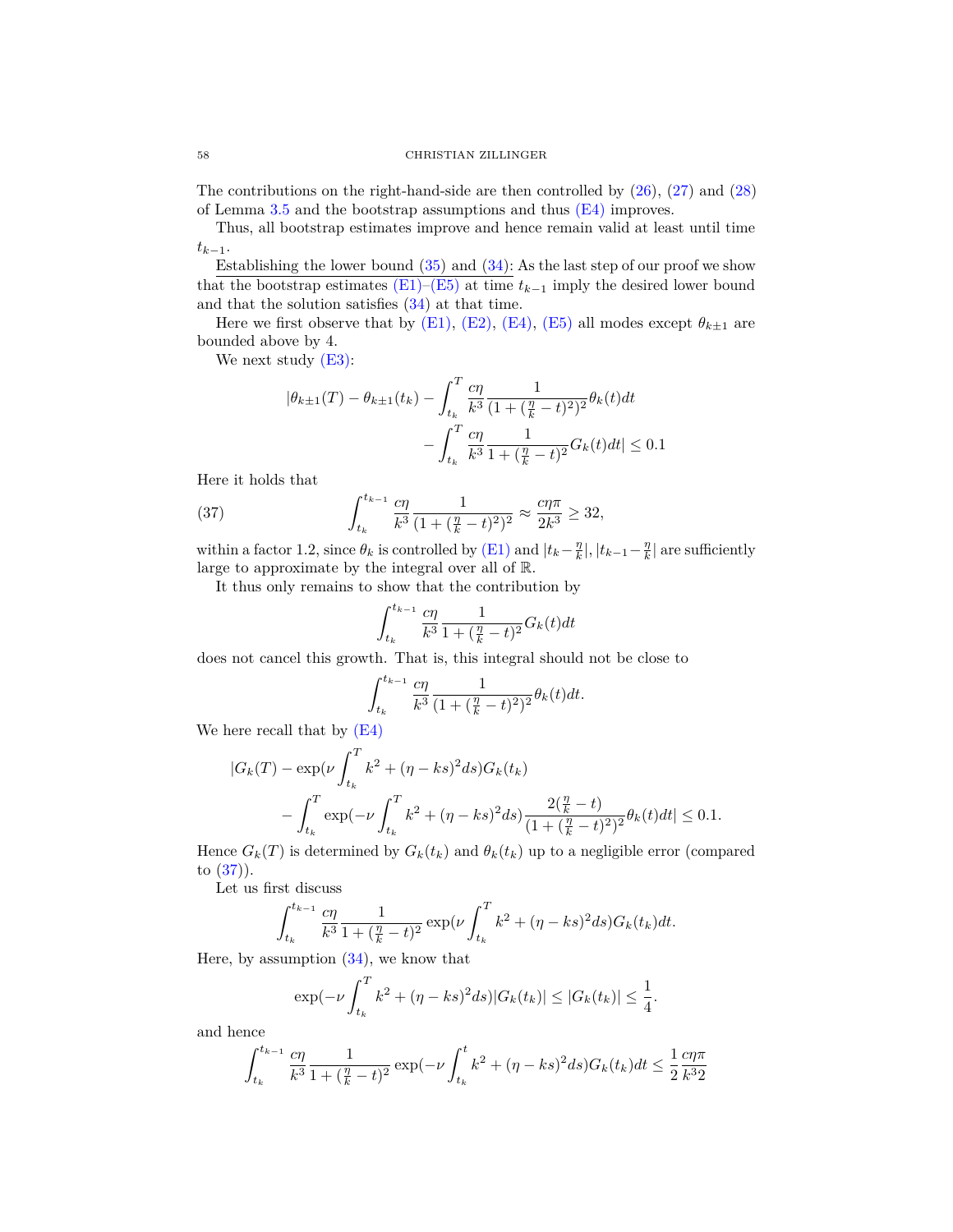is smaller than [\(37\)](#page-57-0) regardless of  $\nu$ . Moreover, if  $k$  and  $\nu$  are such that  $\nu k^2$  is large, then we may instead control

$$
\int_{t_k}^{t_{k-1}} \frac{c\eta}{k^3} \frac{1}{1 + (\frac{\eta}{k} - t)^2} \exp(-\nu \int_{t_k}^t k^2 + (\eta - ks)^2 ds) G_k(t_k) \leq \frac{c\eta}{k^3} \frac{1}{\nu k^2} |G_k(t_k)|,
$$

which is smaller than [\(37\)](#page-57-0) provided  $\frac{1}{\nu k^2}$  is much smaller than  $\pi$ .

It hence remains to discuss

$$
\int_{t_k}^{T} \exp(-\nu \int_{t_k}^{T} k^2 + (\eta - ks)^2 ds) \frac{2(\frac{\eta}{k} - t)}{(1 + (\frac{\eta}{k} - t)^2)^2} \theta_k(t) dt.
$$

Here we observe that

$$
\int_{t_k}^{T} \frac{2(\frac{\eta}{k} - t)}{(1 + (\frac{\eta}{k} - t)^2)^2} dt = \frac{1}{1 + (\frac{\eta}{k} - T)^2} - \frac{1}{1 + (\frac{\eta}{k} - t_k)^2}
$$

and that

$$
G_k(t)=-\frac{1}{1+(\frac{\eta}{k}-t)^2}\theta_k(t)
$$

would imply that the contribution by  $G_k(t)$  exactly cancels [\(37\)](#page-57-0). Thus, we need to make use of the decay due to the dissipation to rule out such cancellation. Indeed, bounding

$$
\int_{t_k}^{T} k^2 + (\eta - ks)^2 ds \ge k^2 (T - t_k),
$$

we may control

$$
\int_{t_k}^{T} \exp(-\nu \int_{t_k}^{T} k^2 + (\eta - ks)^2 ds) \left| \frac{2(\frac{\eta}{k} - t)}{(1 + (\frac{\eta}{k} - t)^2)^2} \right| \le \frac{2}{\nu k^2},
$$

which is much smaller than 1 by assumption on  $\nu$  and  $k$ .

Thus, in summary

$$
|\theta_{k\pm 1}(t_{k-1})| \approx \frac{c\eta\pi}{2k^3} |\theta_k(t_k)| \ge 32
$$

as claimed in [\(35\)](#page-53-2) and all other modes are bounded above by 4 and thus also [\(34\)](#page-53-1)  $holds.$ 

<span id="page-58-0"></span>4.4. **Persistence of Lower Bounds.** In this subsection we consider the evolution on the time interval

$$
(t_{k_3},\infty),
$$

where we recall that the evolution after time  $t_0 = 2\eta$  is asymptotically stable by Theorem [3.1.](#page-17-2) As remarked in Sections [4.2](#page-49-0) and [4.3](#page-52-0) here we do not anymore derive lower bounds on the norm inflation since a priori there could be cancellation. Instead we derive upper bounds on the possible growth, which then allow us to also prove lower bounds on  $\theta_{k_3+2}(t)$  for all times  $t \geq t_{k_3}$ . Thus norm inflation persists for all times.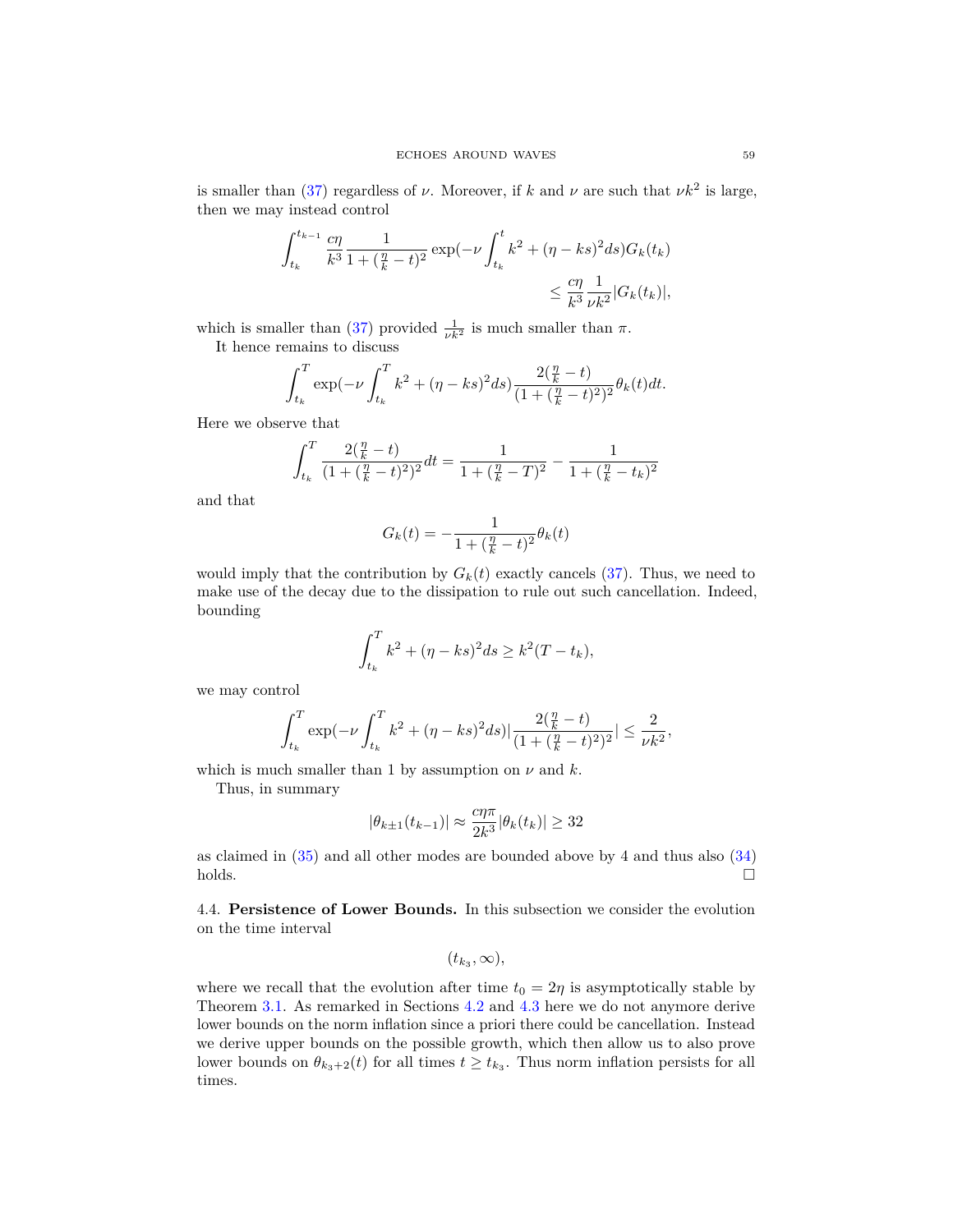<span id="page-59-0"></span>**Lemma 4.6.** *Suppose that at the time*  $t_{k_3}$  *it holds that* 

 $|\theta_{k_3+2}| \geq 0.5 \|\theta\|_{\ell^\infty} + 10 \|G\|_{\ell^\infty}.$ 

*and for*  $k \leq k_3$  *define* 

$$
C_{k_3} = 2|\theta_{k_3+2}(t_{k_3})|,
$$
  
\n
$$
C_{k-1} = (1 + (\frac{\eta}{k^2})^{-1})C_k.
$$

*Then for all*  $k \leq k_3$  *it holds that* 

$$
|\theta_l(t_k)| \le C_k, \text{ for } l \ge k_3 + 2,
$$
  
\n
$$
|\theta_l(t_k)| \le C_k \prod_{j=k}^{k_1} \frac{c\eta \pi}{j^3}, \text{ for } k_3 + 1 > l > k + 1,
$$
  
\n
$$
|\theta_l(t_k) \le C_k \prod_{j=k+1}^{k_1} \frac{c\eta \pi}{j^3}, \text{ for } l \le k,
$$
  
\n
$$
|G_l(t_k)| \le C_k \left(\frac{\eta}{L^2}\right)^{-2} \prod_{j=k+1}^{k_1} \frac{c\eta \pi}{j^3}, \text{ for } k_3 + 1 > l > l
$$

<span id="page-59-1"></span>(38)

$$
|G_l(t_k)| \le C_k \left(\frac{\eta}{k^2}\right)^{-2} \prod_{j=k}^{k_1} \frac{c\eta \pi}{j^3}, \text{ for } k_3 + 1 > l > k+1,
$$
  

$$
|G_l(t_k)| \le 2C_k \prod_{j=k+1}^{k_1} \frac{c\eta \pi}{j^3}, \text{ for } l \le k.
$$

*Moreover, the bounds for*  $t_0$  *persist for all times*  $t > t_0$  *up to a possible growth by a constant*  $(1 + c)$  *and for all*  $t \geq t_{k_2}$  *it holds that* 

$$
|\theta_{k_3+2}(t)| \ge e^{-2} |\theta_{k_3+2}(t_{k_3})|.
$$

As in Section [4.2](#page-49-0) we here note that the upper bounds [\(38\)](#page-59-1) have a "dent", where *θk*+2 and *θ<sup>k</sup>* satisfy the same upper bounds and *θk*−<sup>1</sup> is potentially much smaller (see Figure [5\)](#page-59-2). Here we further observe that the resonance mechanism during a time interval  $I_k$  may only cause the modes  $k-1, k+1$  to exhibit large change, while modes larger than  $k + 1$  remain mostly unchanged. In particular, the mode  $k_3 + 2$ only mildly changes after time  $t_{k_3}$  and hence the lower bound persists. We further



<span id="page-59-2"></span>FIGURE 5. Growth bounds after time  $t_{k_3}$ . Following a similar strategy as in Section [4.2](#page-49-0) we obtain upper bounds for the resonances during the time intervals  $I_k$ . Here the mode  $\theta_k$  highlighted in red may cause the modes  $\theta_{k+1}$  and  $\theta_{k-1}$  to grow, thus resulting in a new dent.

remark that the assumptions at the time  $t_{k_3}$  are ensured by Proposition [4.5](#page-53-0) of the preceding section. This lemma hence proves that the lower bound on  $\theta_{k_3+2}$  persists until time  $t_0$  up to a loss of constant. Thus norm inflation in  $\ell^{\infty}$  (and hence also in  $\ell^2$ ) has been achieved at that time. Moreover, this lower bound then persists also for all future times by the same argument as in Section [3.1.](#page-17-0)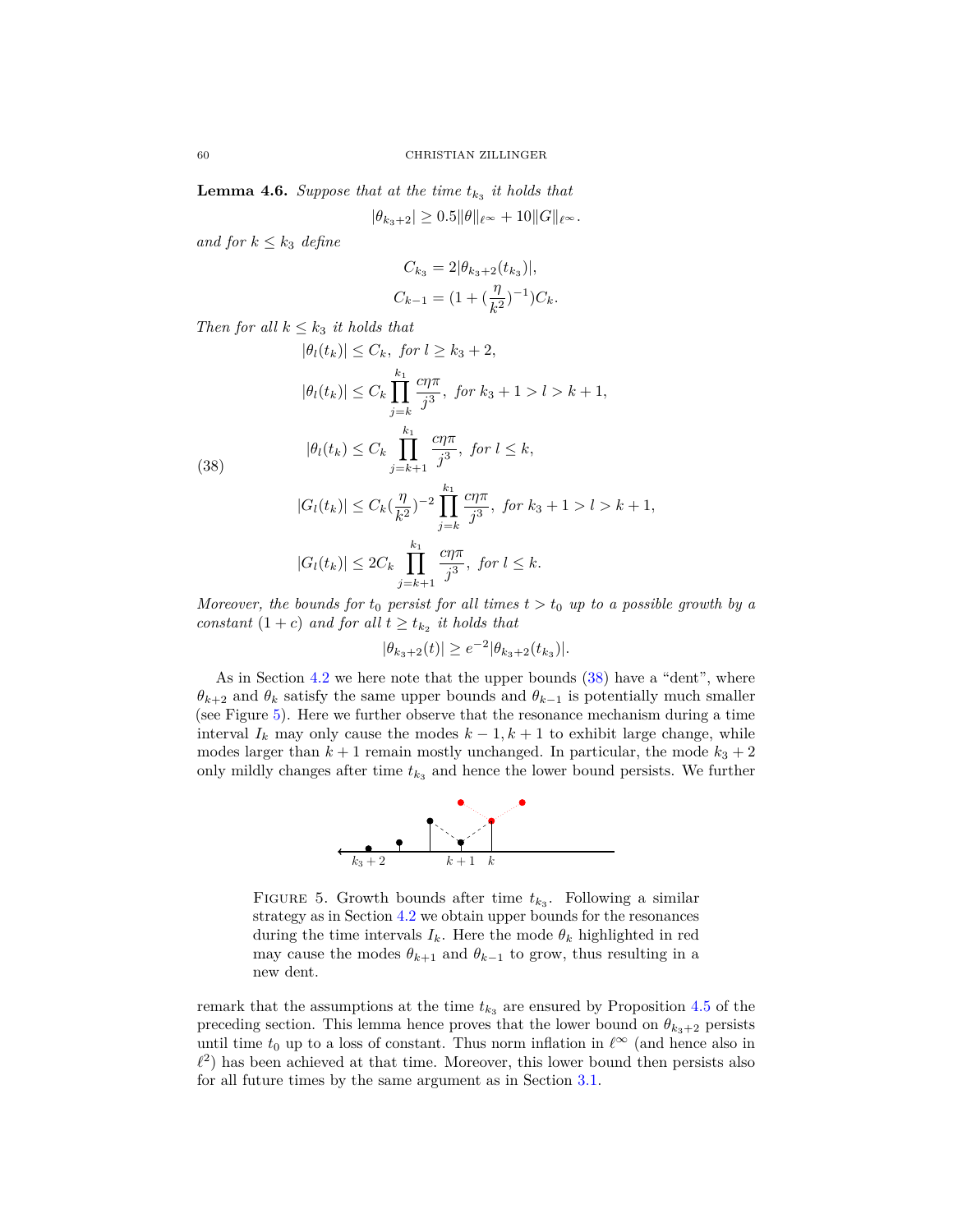*Proof of Lemma [4.6.](#page-59-0)* After normalization we may assume that  $C_{k_3} = 1$  and deduce that deduce that  $C_k \leq e^{\frac{1}{1000}}$  for all *k*. Hence, supposing that the claimed estimates hold we observe that for all  $t \geq t_{k_2}$  it holds that

$$
\begin{aligned} |\theta_{k_3+1}| &\leq e^{\frac{1}{1000}}\frac{c\eta\pi}{k_3^3}\\ |\theta_{k_3+3}| &\leq e^{\frac{1}{1000}}. \end{aligned}
$$

*,*

Since  $k_3 + 2$  is non-resonant on the interval  $(t_{k_3}, \infty)$  this then implies that

$$
|\theta_{k_3+2}(t) - \theta_{k_3+2}(t_{k_3})| \ll 1
$$

and thus  $\theta_{k_3+2}(t) \approx \theta_{k_3+2}(t_{k_3})$ , as desired.

The proof of the induction step for [\(38\)](#page-59-1) follows by the same argument as in the proofs of Proposition [4.5](#page-53-0) and of Lemma [4.4.](#page-49-1) In particular, we again establish slightly rougher upper bounds for the mode  $G_k$  on  $(t_k, t_{k-1} - 3)$  and then recover the desired bounds by using the fast exponential decay. We omit the details for brevity. We further remark that for  $t \geq t_0$  all integrals are non-resonant (see also Section [3.1\)](#page-17-0). Thus we may use the same proof on the interval  $(t_0, \infty)$ .

This concludes the proof of Proposition [4.2](#page-44-0) and thus of Theorem [4.1.](#page-43-1)  $\Box$ 

In this article we have shown that, despite viscous dissipation, the Boussinesq equations linearized around *traveling waves* exhibit norm inflation and blow-up. Yet, for certain critical data we can prescribe the blow-up in a fine enough way that damping of the velocity field persists. These results hence show that damping of the *velocity* field is a more robust effect than asymptotic stability of the *vorticity* and *temperature*. Moreover, while classically considered a nonlinear effect, we show that *echoes* and their corresponding resonances are a feature of the linearized problem around traveling waves.

**Acknowledgments.** Funded by the Deutsche Forschungsgemeinschaft (DFG, German Research Foundation) – Project-ID 258734477 – SFB 1173.

#### <span id="page-60-0"></span>**REFERENCES**

<span id="page-60-7"></span><span id="page-60-6"></span><span id="page-60-5"></span><span id="page-60-4"></span><span id="page-60-3"></span><span id="page-60-2"></span><span id="page-60-1"></span>

|          | [BBCZD21] Jacob Bedrossian, Roberta Bianchini, Michele Coti Zelati, and Michele Dolce. Nonlin- |
|----------|------------------------------------------------------------------------------------------------|
|          | ear inviscid damping and shear-buoyancy instability in the two-dimensional Boussinesq          |
|          | equations. $arXiv$ preprint $arXiv.2103.13713.2021$ .                                          |
| [BCZV19] | Jacob Bedrossian, Michele Coti Zelati, and Vlad Vicol. Vortex axisymmetrization,               |
|          | inviscid damping, and vorticity depletion in the linearized 2D Euler equations. Annals         |
|          | of PDE, $5(1):1-192$ , 2019.                                                                   |
| [Bed20]  | Jacob Bedrossian. Nonlinear echoes and Landau damping with insufficient regularity.            |
|          | Tunisian Journal of Mathematics, 3:121–205, 2020.                                              |
| [BM14]   | Jacob Bedrossian and Nader Masmoudi. Asymptotic stability for the Couette flow                 |
|          | in the 2D Euler equations. Applied Mathematics Research eXpress, $2014(1):157-175$ ,           |
|          | 2014.                                                                                          |
| [BM15]   | Jacob Bedrossian and Nader Masmoudi. Inviscid damping and the asymptotic stability             |
|          | of planar shear flows in the 2D Euler equations. Publ. Math. Inst. Hautes Etudes Sci.,         |
|          | $122:195 - 300$ , $2015$ .                                                                     |
| [Cha06]  | Dongho Chae. Global regularity for the 2d Boussines qequations with partial viscosity          |
|          | terms. Advances in Mathematics, $203(2):497-513$ , $2006$ .                                    |
| [CKN99]  | Dongho Chae, Sung-Ki Kim, and Hee-Seok Nam. Local existence and blow-up criterion              |
|          | of Hölder continuous solutions of the Boussinesq equations. Nagoya Mathematical                |
|          | <i>Journal</i> , 155:55–80, 1999.                                                              |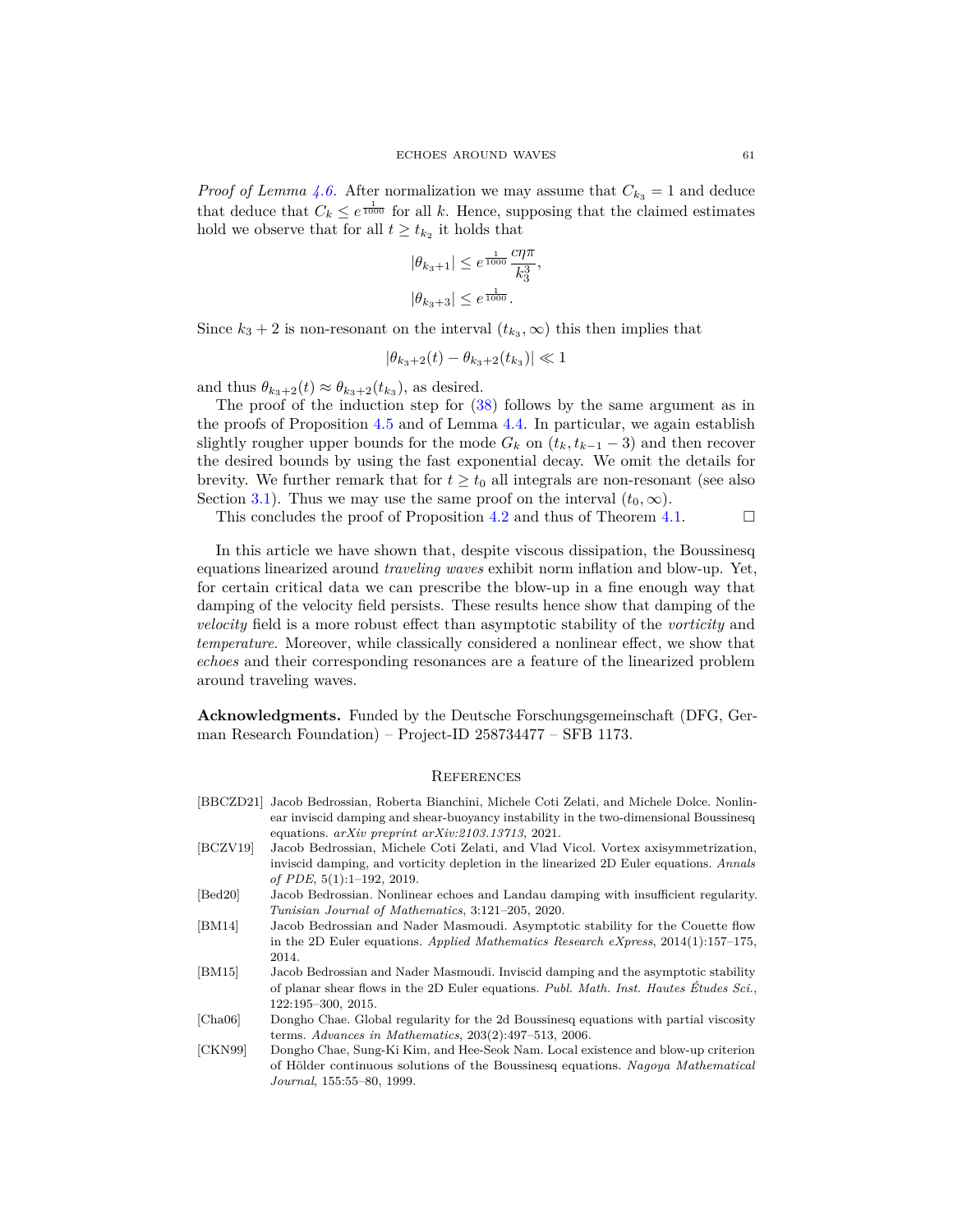#### 62 CHRISTIAN ZILLINGER

- <span id="page-61-15"></span>[CZZ19] Michele Coti Zelati and Christian Zillinger. On degenerate circular and shear flows: the point vortex and power law circular flows. *Communications in Partial Differential Equations*, 44(2):110–155, 2019.
- <span id="page-61-19"></span>[DM18] Yu Deng and Nader Masmoudi. Long time instability of the Couette flow in low Gevrey spaces. *arXiv preprint arXiv:1803.01246*, 2018.
- <span id="page-61-7"></span>[DWXZ20] Boqing Dong, Jiahong Wu, Xiaojing Xu, and Ning Zhu. Stability and exponential decay for the 2d anisotropic Boussinesq equations with horizontal dissipation. *arXiv preprint arXiv:2009.13445*, 2020.
- <span id="page-61-5"></span>[DWZ20] Wen Deng, Jiahong Wu, and Ping Zhang. Stability of couette flow for 2d Boussinesq system with vertical dissipation. *arXiv preprint arXiv:2004.09292*, 2020.
- <span id="page-61-0"></span>[DWZZ18] Charles R Doering, Jiahong Wu, Kun Zhao, and Xiaoming Zheng. Long time behavior of the two-dimensional Boussinesq equations without buoyancy diffusion. *Physica D: Nonlinear Phenomena*, 376:144–159, 2018.
- <span id="page-61-20"></span>[DZ19] Yu Deng and Christian Zillinger. Echo chains as a linear mechanism: Norm inflation, modified exponents and asymptotics. *arXiv preprint arXiv:1910.12914*, 2019.
- <span id="page-61-1"></span>[EW15] Tarek M Elgindi and Klaus Widmayer. Sharp decay estimates for an anisotropic linear semigroup and applications to the surface quasi-geostrophic and inviscid Boussinesq systems. *SIAM Journal on Mathematical Analysis*, 47(6):4672–4684, 2015.
- <span id="page-61-23"></span>[How61] Louis N Howard. Note on a paper of john w. miles. *Journal of Fluid Mechanics*, 10(4):509–512, 1961.
- <span id="page-61-16"></span>[IJ19] Alexandru D Ionescu and Hao Jia. Inviscid damping near the couette flow in a channel. *Communications in Mathematical Physics*, pages 1–82, 2019.
- <span id="page-61-18"></span>[IJ20] Alexandru D Ionescu and Hao Jia. Nonlinear inviscid damping near monotonic shear flows. *arXiv preprint arXiv:2001.03087*, 2020.
- <span id="page-61-17"></span>[Jia20] Hao Jia. Linear inviscid damping in gevrey spaces. *Archive for Rational Mechanics and Analysis*, 235(2):1327–1355, 2020.
- <span id="page-61-10"></span>[LWX+21] Suhua Lai, Jiahong Wu, Xiaojing Xu, Jianwen Zhang, and Yueyuan Zhong. Optimal decay estimates for 2d Boussinesq equations with partial dissipation. *Journal of Nonlinear Science*, 31(1):1–33, 2021.
- <span id="page-61-8"></span>[MSHZ20] Nader Masmoudi, Belkacem Said-Houari, and Weiren Zhao. Stability of Couette flow for 2d Boussinesq system without thermal diffusivity. *arXiv preprint arXiv:2010.01612*, 2020.
- <span id="page-61-11"></span>[MV11] Clément Mouhot and Cédric Villani. On Landau damping. *Acta mathematica*, 207(1):29–201, 2011.
- <span id="page-61-22"></span>[MWGO68] J. H. Malmberg, C. B. Wharton, R. W. Gould, and T. M. O'Neil. Plasma wave echo experiment. *Physical Review Letters*, 20(3):95–97, 1968.
- <span id="page-61-12"></span>[Orr07] William M'F Orr. The stability or instability of the steady motions of a perfect liquid and of a viscous liquid. In *Proceedings of the Royal Irish Academy. Section A: Mathematical and Physical Sciences*, pages 69–138. JSTOR, 1907.
- <span id="page-61-9"></span>[TWZZ20] Lizheng Tao, Jiahong Wu, Kun Zhao, and Xiaoming Zheng. Stability near hydrostatic equilibrium to the 2d Boussinesq equations without thermal diffusion. *Archive for Rational Mechanics and Analysis*, 237(2):585–630, 2020.
- <span id="page-61-2"></span>[Wid18] Klaus Widmayer. Convergence to stratified flow for an inviscid 3d Boussinesq system. *Communications in Mathematical Sciences*, 16(6):1713–1728, 2018.
- <span id="page-61-6"></span>[WSP20] Jiahong Wu, Oussama Ben Said, and Uddhaba Raj Pandey. The stabilizing effect of the temperature on buoyancy-driven fluids. *arXiv preprint arXiv:2005.11661*, 2020.
- <span id="page-61-4"></span>[WXZ19] Jiahong Wu, Xiaojing Xu, and Ning Zhu. Stability and decay rates for a variant of the 2d Boussinesq–Bénard system. *Communications in Mathematical Sciences*, 17(8):2325–2352, 2019.
- <span id="page-61-13"></span>[WZZ18] Dongyi Wei, Zhifei Zhang, and Weiren Zhao. Linear inviscid damping for a class of monotone shear flow in Sobolev spaces. *Communications on Pure and Applied Mathematics*, 71(4):617–687, 2018.
- <span id="page-61-14"></span>[WZZ19] Dongyi Wei, Zhifei Zhang, and Weiren Zhao. Linear inviscid damping and vorticity depletion for shear flows. *Annals of PDE*, 5(1):1–101, 2019.
- <span id="page-61-3"></span>[YL18] Jincheng Yang and Zhiwu Lin. Linear inviscid damping for Couette flow in stratified fluid. *Journal of Mathematical Fluid Mechanics*, 20(2):445–472, 2018.
- <span id="page-61-21"></span>[YOD05] J. H. Yu, T. M. O'Neil, and C. F. Driscoll. Fluid echoes in a pure electron plasma. *Physical review letters*, 94(2):025005, 2005.